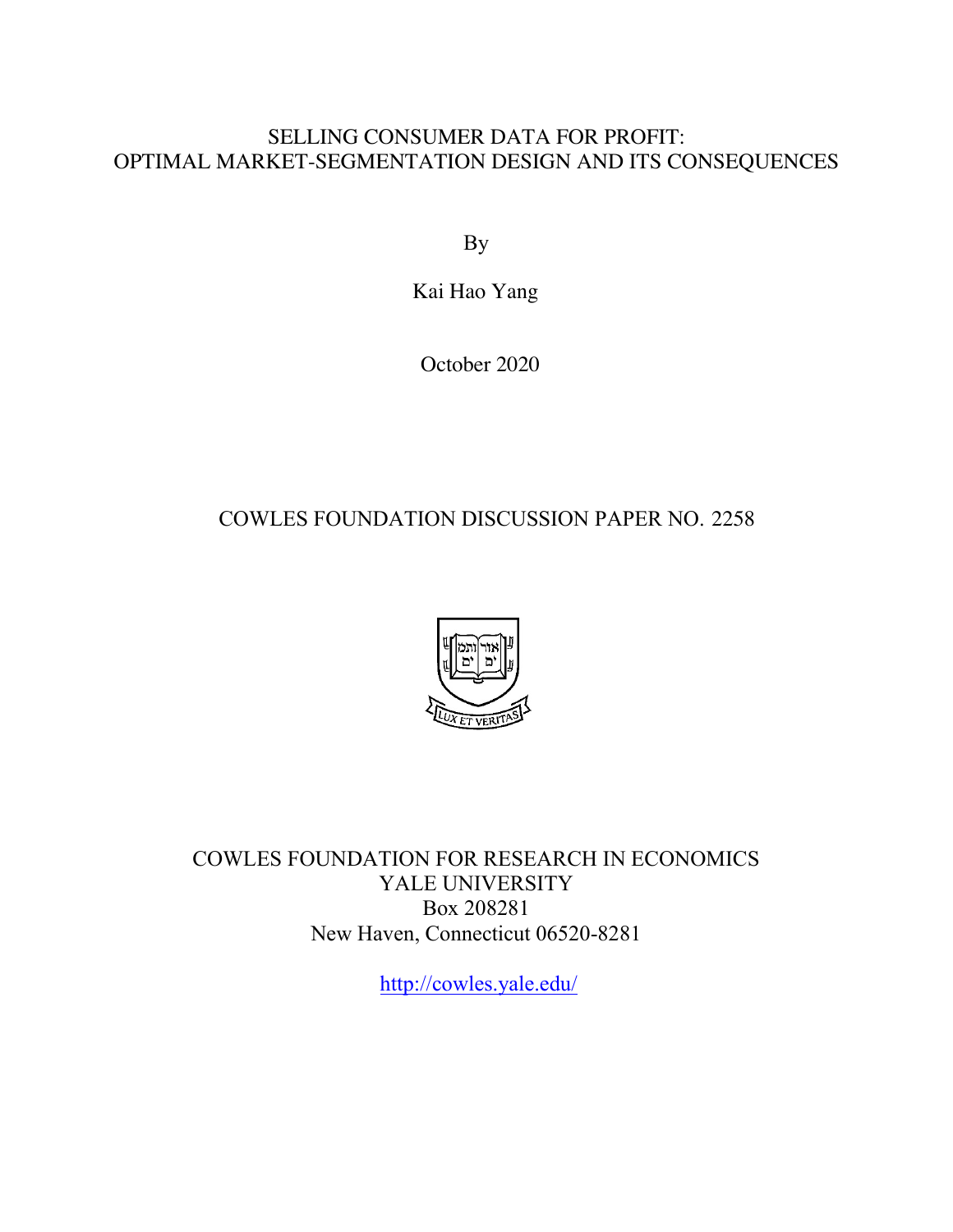# Selling Consumer Data for Profit: Optimal Market-Segmentation Design and its Consequences

Kai Hao Yang<sup>∗</sup>

October 9, 2020

#### Abstract

A data broker sells market segmentations created by consumer data to a producer with private production cost who sells a product to a unit mass of consumers with heterogeneous values. In this setting, I completely characterize the revenue-maximizing mechanisms for the data broker. In particular, every optimal mechanism induces quasi-perfect price discrimination. That is, the data broker sells the producer a market segmentation described by a cost-dependent cutoff, such that all the consumers with values above the cutoff end up buying and paying their values while the rest of consumers do not buy. The characterization of optimal mechanisms leads to additional economically relevant implications. I show that the induced market outcomes remain unchanged even if the data broker becomes more active in the product market by gaining the ability to contract on prices; or by becoming an exclusive retailer, who purchases both the product and the exclusive right to sell the product from the producer, and then sells to the consumers directly. Moreover, vertical integration between the data broker and the producer increases total surplus while leaving the consumer surplus unchanged, since consumer surplus is zero under any optimal mechanism for the data broker.

KEYWORDS: Price discrimination, market segmentation, mechanism design, virtual cost, quasiperfect segmentation, quasi-perfect price discrimination, surplus extraction, outcome-equivalence

Jel classification:D42, D82, D61, D83, L12

<sup>∗</sup>Cowles Foundation for Economic Research, Yale University, [kaihao.yang@yale.edu.](kaihao.yang@yale.edu) I am indebted to my advisor Phil Reny for his constant support and encouragement, and to my thesis committee: Ben Brooks, Emir Kamenica and Doron Ravid for their invaluable guidance and advices. I appreciate the helpful comments and suggestions from Mohammad Akborpour, Dirk Bergemann, Isa Chaves, Yeon-Koo Che, Alex Frankel, Andrew Gianou, Andreas Kleiner, Jacob Leshno, Elliot Lipnowski, Alejandro Maelli, Roger Myerson, Barry Nalebuff, Michael Ostrovsky, Marek Pycia, Daniel Rappoport, Eric Rasmusen, Ilya Segal, Andy Skrzypacz, Wenji Xu and Weijie Zhong. I also thank the participants of various conferences and seminars at which this paper was presented. All errors are my own.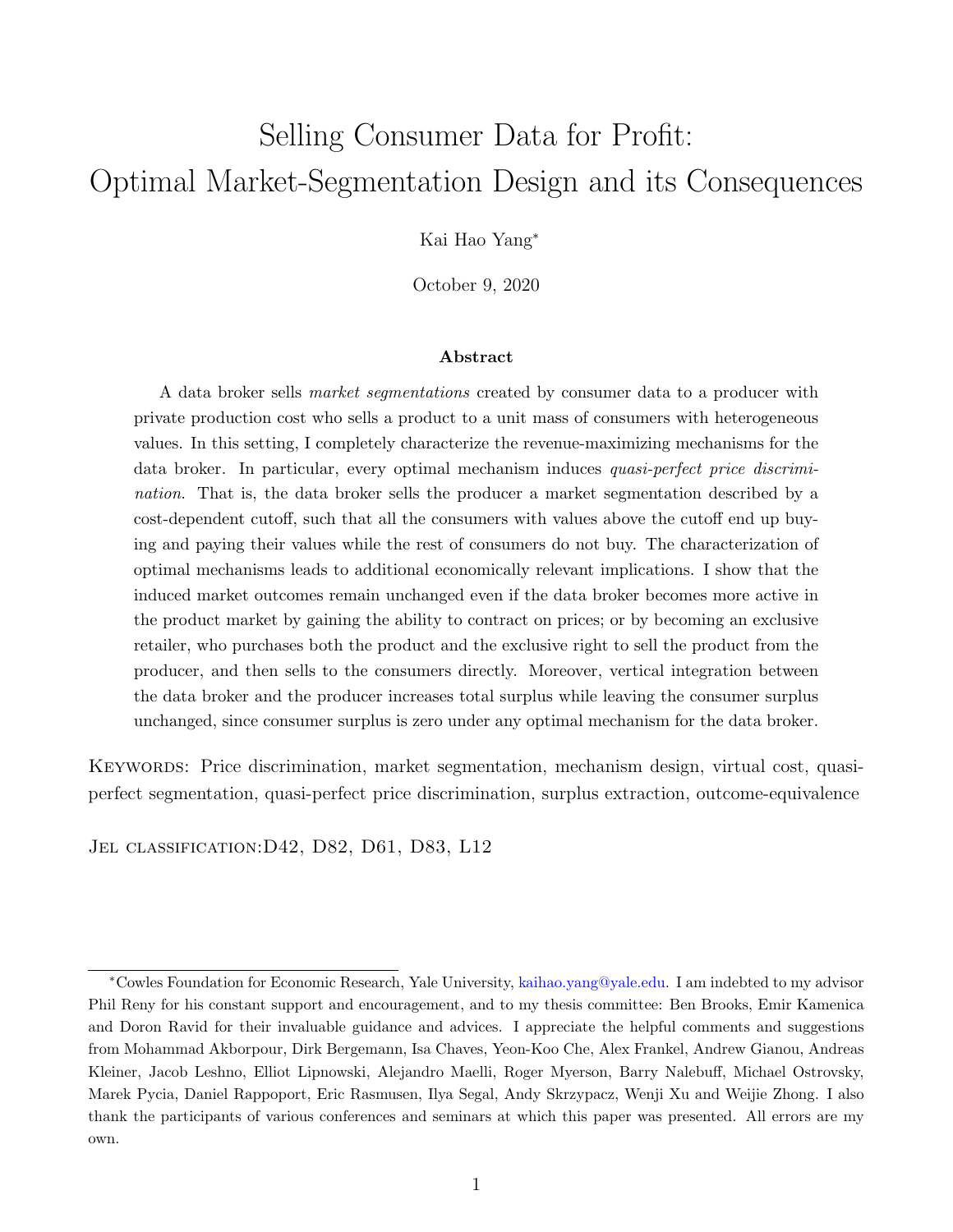## 1 Introduction

#### 1.1 Motivation

The rapid development of informational technology has enabled one to collect, process and analyze vast volumes of consumer data. By the use of consumer data, the scope of price discrimination has moved far beyond its traditional boundaries such as geography, age, or gender. Extensive usage of consumer data allows one to identify many characteristics of consumers that are relevant to the prediction of their values, and therefore to create numerous sorts of market segmentation—a way to split the market demand into several segments by partitioning the consumers' characteristics—to facilitate price discrimination. Moreover, because of their specialization in information technology, several "data brokers" trade vast amounts of consumer data with retailers, which effectively means these data brokers can create market segmentations and sell them as a product that facilitates price discrimination. For instance, online platforms such as Facebook collect and sell<sup>[1](#page-2-0)</sup> a significant amount of consumers' personal information, including personal characteristics, traveling plans, lifestyles, and text messages via its own platform. Alternatively, data companies such as Acxiom and Datalogix gather and sell personal information such as government records, financial activities, online activities and medical records to retailers [\(Federal Trade Commission,](#page-40-0) [2014\)](#page-40-0).

This paper studies the design of optimal selling mechanisms of a data broker. In this paper, I consider a model where there is one producer with privately known constant marginal cost, who produces and sells a single product to a unit mass of consumers. The consumers have unit demand and the distribution of their values is described by commonly known market demand. Into this environment, I introduce a *data broker*, who does not know the producer's marginal cost of production but can sell any market segmentation to the producer via any selling mechanism. As the data broker is uncertain about the production cost, and only affects the product market indirectly by selling consumer data to the producer, it is not obvious how the data broker should sell market segmentations to the producer, what market segmentations will be created, and how the sale of consumer data affects economic welfare and allocative outcomes.

The main result of this paper is a complete characterization of the revenue-maximizing mechanisms for the data broker. The optimal mechanisms feature *quasi-perfect price discrim*ination, which is an outcome where all the purchasing consumers pay exactly their values,

<span id="page-2-0"></span><sup>&</sup>lt;sup>1</sup>In practice, "selling" consumer data can take a wide variety of forms, which include not only traditional physical transactions but also integrated data-sharing agreements/activities. For instance, in a recent full-scale investigation by The New York Times, Facebook has formed ongoing partnerships with other firms, including Netflix, Spotify, Apple and Microsoft, and granted these companies accesses to different aspects of consumer data "in ways that advanced its own interests." See full news coverage at <https://www.nytimes.com/2018/12/18/technology/facebook-privacy.html>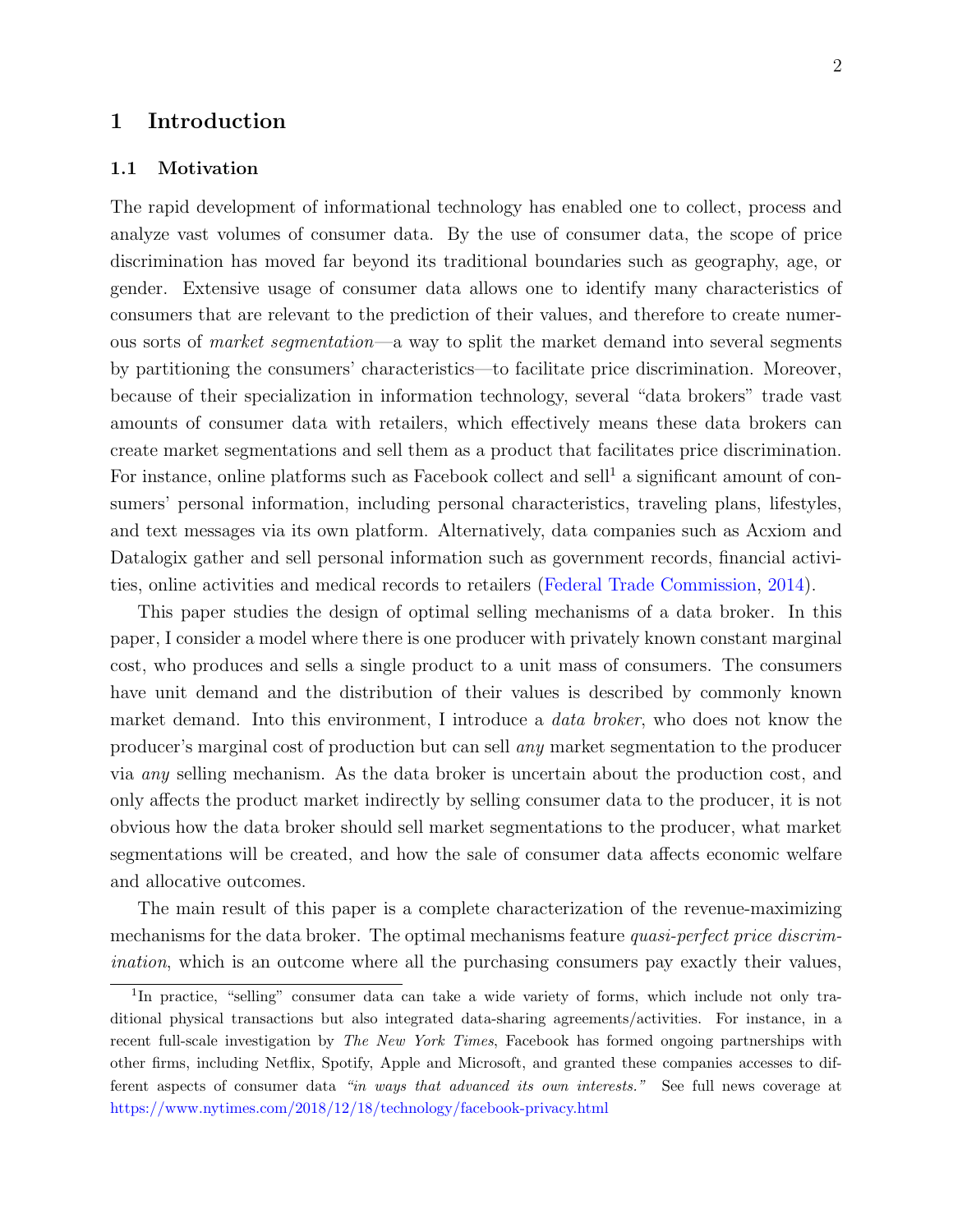although not every consumer with values above the marginal cost buys the product. [Theo](#page-13-0)[rem 1](#page-13-0) shows that every optimal mechanism must create quasi-perfect segmentations described by a cost-dependent cutoff. Namely, all the consumers with values above the cutoff are separated from each other whereas the consumers with values below the cutoff are pooled with the separated high-value consumers. When pricing optimally under this segmentation, the producer only sells to high-value consumers and induces quasi-perfect price discrimination. Furthermore, the cutoff function under any optimal mechanism is exactly the minimum between the (ironed) *virtual marginal cost* function and the optimal uniform price as a function of marginal cost. With proper regularity conditions, [Theorem 2](#page-15-0) shows that there is an optimal mechanism where conditional on being below the cutoff, the distribution of consumer values is the same as the market demand in every market segment. This optimal mechanism can be implemented by a menu of price-recommendation data, in which each item consists of a list of recommended prices, one for each consumer, as well as an associated amount that has to be paid to the data broker for this list. Each item in this menu is described by a cutoff, so that for consumers with values above the cutoff, the recommended prices for them equal to their values. Meanwhile, for the consumers with values below the cutoff, the recommended prices for them are distributed in the same way as the consumers' values conditional on being

above the cutoff.

The characterization of the optimal mechanisms further leads to several economically relevant implications. As the defining feature of quasi-perfect price discrimination, under any optimal mechanism, all the consumers pay their values conditional on buying. This implies that the consumer surplus under any optimal mechanism is zero [\(Theorem 3\)](#page-22-0). In other words, in terms of consumer surplus, it is as if all the information about the consumers' values is revealed to the producer. The fact that the data broker only affects the product market indirectly via data provision does not benefit the consumers. Furthermore, [Theorem 1](#page-13-0) also allows a comparison between data brokership and uniform pricing, where no consumer data can be shared. More specifically, I show that data brokership always increases total surplus [\(Theorem 4\)](#page-23-0), and can even be Pareto-improving compared with uniform pricing if the data broker has to purchase the data from the consumers (before they learn their values, see [Theorem 5\)](#page-24-0).

In addition to the welfare implications, another set of relevant questions pertain to how different market regimes would affect market outcomes. More specifically, how would the market outcomes differ if the data broker, instead of merely providing consumer data to the producers, plays a more active role in the product market? The characterization given by [Theorem 1](#page-13-0) allows comparisons across several other natural market regimes in addition to data brokership, including vertical integration, where the data broker and the producer merge and all the private information about production cost is revealed; direct acquisition, where the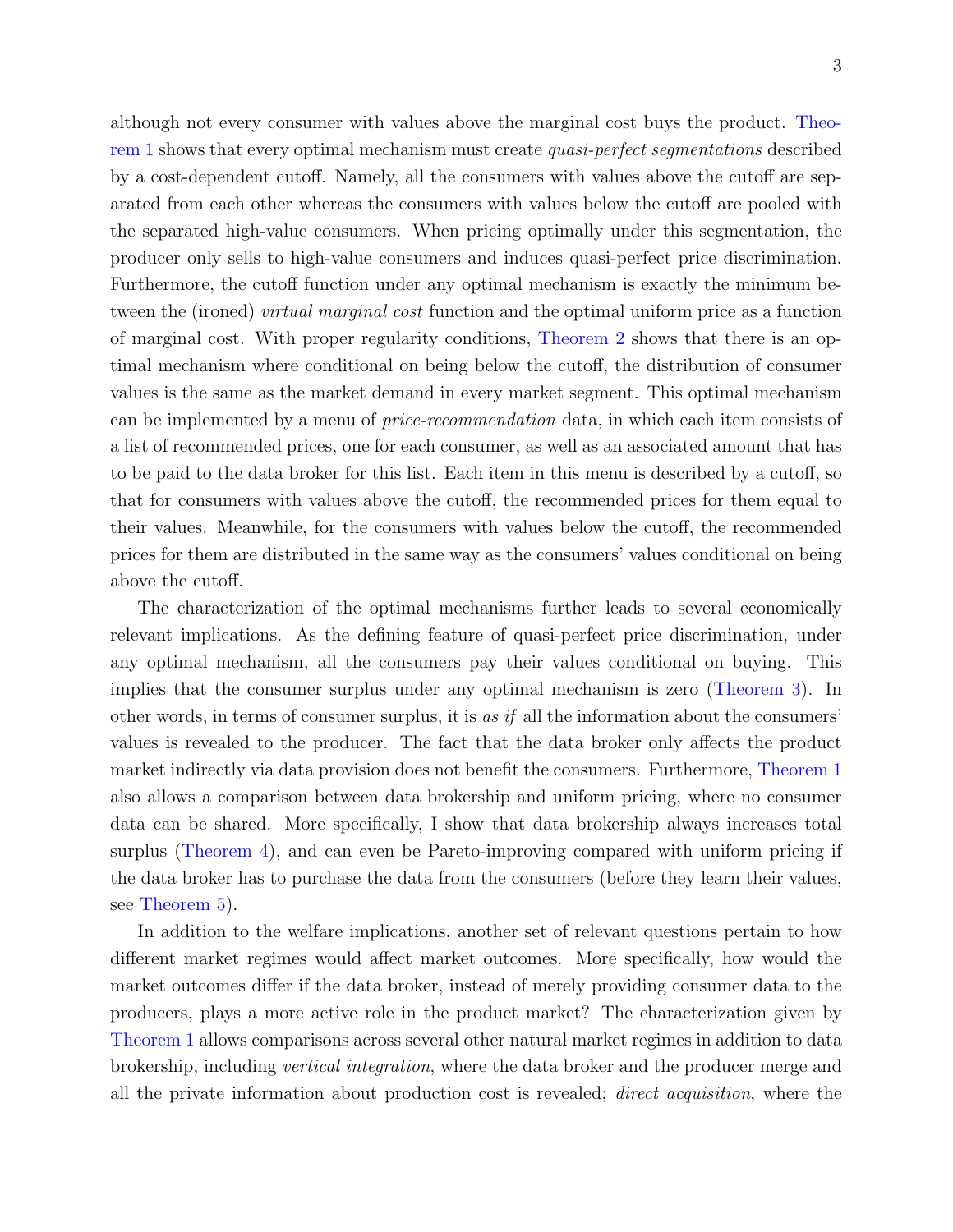data broker is able purchase the entire production technology from the producer; exclusive retail, where the data broker negotiates with the producer and purchases the product, as well as the exclusive right to sell the product, from the producer; and *price-controlling data* brokership, where the data broker can prescribe what price to charge in addition to providing consumer data. Using the main characterization, I show that vertical integration between the data broker and producer increases total surplus while leaving the consumer surplus unchanged [\(Theorem 6\)](#page-26-0). Furthermore, in terms of market outcomes (i.e., data broker's revenue, producer's profit, consumer surplus and the allocation of the product), I show that data brokership is equivalent to both exclusive retail and price-controlling data brokership [\(Theorem 7\)](#page-27-0). Together with the closed-form characterization of the data broker's optimal selling mechanism, it can be calculated whether direct acquisition is more profitable than the other market regimes.

The rest of this paper is organized as follows. Continuing in this section, several related literatures are discussed. In [Section 2,](#page-5-0) I provide an illustrative example to demonstrate the design of the data broker's optimal selling mechanism and its implications. The preliminaries and the model are presented in [Section 3.](#page-9-0) In [Section 4,](#page-12-0) I characterize the optimal mechanisms of the data broker. Consequences of consumer-data brokership are discussed in [Section 5.](#page-22-1) Finally, relaxations of the assumptions and several extensions can be found in [Section 6](#page-28-0) and some further discussions are in [Section 7.](#page-34-0)

#### 1.2 Related Literature

This paper is related to various streams of literature. In the literature of price discrimination, several theoretical works center around the welfare effects of price discrimination (see, for instance, [Varian](#page-41-0) [\(1985\)](#page-41-0), [Aguirre et al.](#page-39-0) [\(2010\)](#page-39-0) and [Cowan](#page-40-1) [\(2016\)](#page-40-1)) and provide conditions under which third-degree price discrimination increases or decreases total surplus and output. In addition, [Bergemann et al.](#page-39-1) [\(2015\)](#page-39-1) show that any surplus division between the consumers and a monopolist can be achieved by some market segmentation.<sup>[2](#page-4-0)</sup> In these papers, market segmentation is treated as an exogenous object, whereas in my paper, market segmentation is determined endogenously by a data broker's revenue-maximization behavior. Furthermore, [Wei and Green](#page-41-1) [\(2020\)](#page-41-1) study another channel of price discrimination that does not involve market segmentation (i.e., through providing differential information).

Furthermore, this paper is related to the recent literature of the sale of information by a monopolistic information intermediary. [Admati and Pfleiderer](#page-39-2) [\(1985\)](#page-39-2) and [Admati and](#page-39-3) [Pfleiderer](#page-39-3) [\(1990\)](#page-39-3) consider a monopoly who sells information about an asset in a speculative market. [Bergemann and Bonatti](#page-39-4) [\(2015\)](#page-39-4) explore a pricing problem of a data provider who

<span id="page-4-0"></span><sup>&</sup>lt;sup>2</sup>See also: [Haghpanah and Siegel](#page-40-2) [\(2020\)](#page-40-2), who further consider segmentations in environments that feature second-degree price discrimination.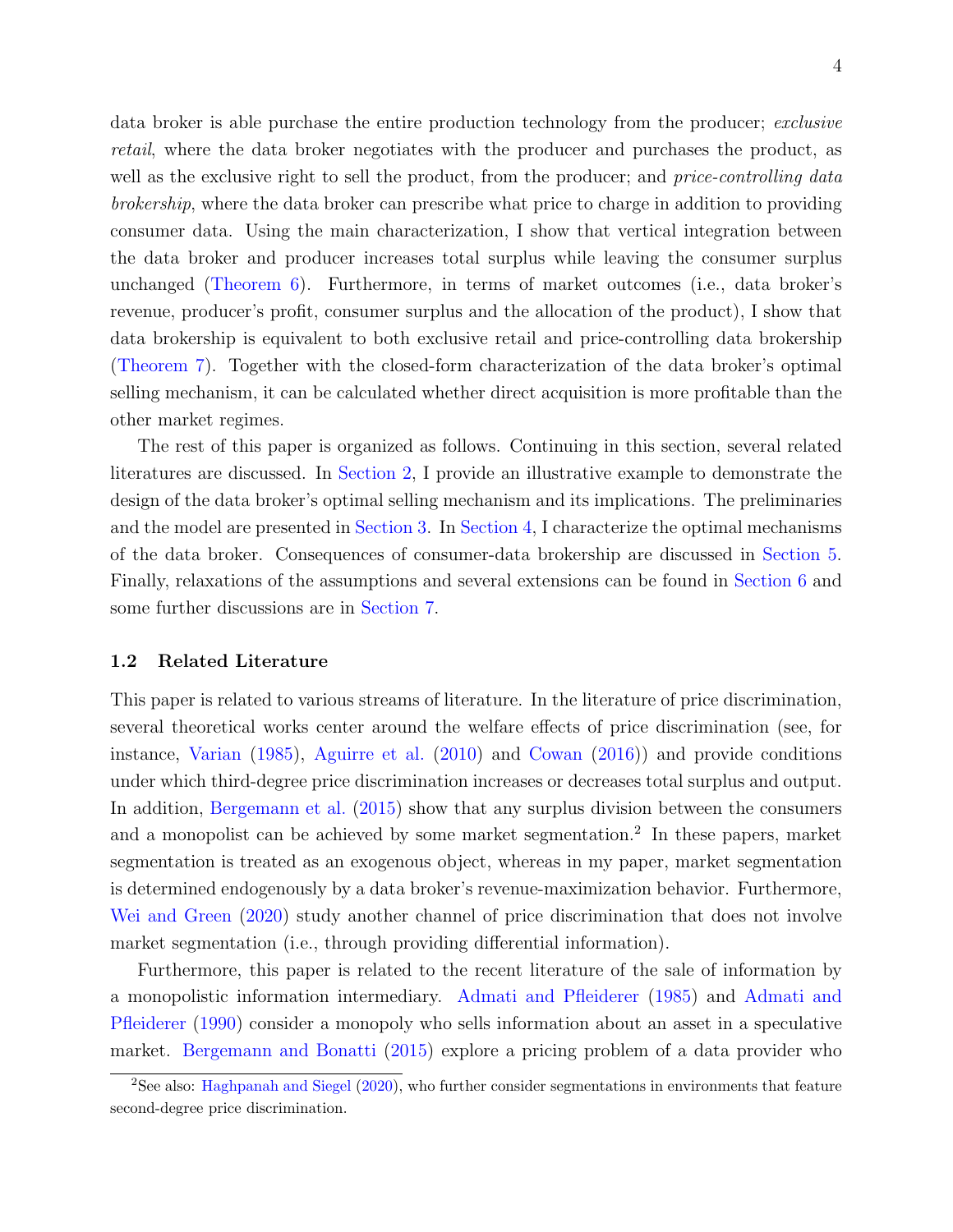provides data to facilitate targeted marketing. [Bergemann et al.](#page-39-5) [\(2018\)](#page-39-5) solve a mechanism design problem in which the designer sells experiments to a decision maker who has private information about his belief. [Yang](#page-41-2) [\(2019\)](#page-41-2) considers a model where an intermediary can provide information about the product to the consumers and charge the seller for such services. [Segura-Rodriguez](#page-41-3) [\(2020\)](#page-41-3) studies the revenue maximization of a data broker who sells data to firms that differ in the consumer characteristics they wish to forecast.<sup>[3](#page-5-1)</sup>

Methodologically, this paper is related to the literature of mechanism design and information design (see, for instance, [Mussa and Rosen](#page-40-3) [\(1978\)](#page-40-3), [Myerson](#page-41-4) [\(1981\)](#page-41-4), [Kamenica and](#page-40-4) [Gentzkow](#page-40-4) [\(2011\)](#page-40-4) and [Bergemann and Morris](#page-39-6) [\(2016\)](#page-39-6)). More particularly, my paper can be regarded as a mechanism design problem where the information structure is also part of the design object (see, for instance, [Bergemann and Pesendorfer](#page-39-7) [\(2007\)](#page-39-7), [Yamashita](#page-41-5) [\(2017\)](#page-41-5) and [Dworczak](#page-40-5) [\(2020\)](#page-40-5)).

Among the aforementioned papers, [Bergemann et al.](#page-39-1) [\(2015\)](#page-39-1), [Bergemann et al.](#page-39-5) [\(2018\)](#page-39-5) and [Yang](#page-41-2) [\(2019\)](#page-41-2) are the closest to my paper. Specifically, [Bergemann et al.](#page-39-1) [\(2015\)](#page-39-1) explore the welfare implications of different market segmentations, while I introduce a data broker who designs the market segmentation in order to maximize revenue. [Bergemann et al.](#page-39-5) [\(2018\)](#page-39-5) study an environment where the agent has private information about his prior belief and characterize the optimal mechanism in a binary-action, binary-state case; or in a binarytype case, while my paper studies a revenue maximization problem where the agent's private information is part of her intrinsic preference and has a rich action space. Also, this paper allows a large class of priors, including those with infinite support. Finally, [Yang](#page-41-2) [\(2019\)](#page-41-2) solves for optimal mechanisms of an intermediary that can provide information about the product to the consumers, while in this paper I consider the case where an intermediary sells information about the consumers' values to the producer.

# <span id="page-5-0"></span>2 An Illustrative Example

To fix ideas, consider the following simple example. A publisher sells an advanced textbook for graduate study. Her (constant) marginal cost of production  $c$  is her private information and takes two possible values,  $1/4$  or  $3/4$ , with equal probability. There is a unit mass of consumers with three possible occupations: faculty, undergraduate students, and graduate students. Each of them constitutes  $1/3$  of the entire population. It is common knowledge that the textbook has has value  $v = 1$  for an undergraduate student, value  $v = 2$  for a graduate student and value  $v = 3$  for a faculty member. In addition, suppose that among all the undergraduate students,  $1/2$  live in houses and  $1/2$  live in apartments, whereas all

<span id="page-5-1"></span><sup>3</sup>Relatedly, [Acemoglu et al.](#page-39-8) [\(2019\)](#page-39-8), [Bergemann et al.](#page-39-9) [\(2020\)](#page-39-9) and [Ichihashi](#page-40-6) [\(2020\)](#page-40-6) examine environments where a data broker buys data from the consumers and then sells the consumer data to downstream firms.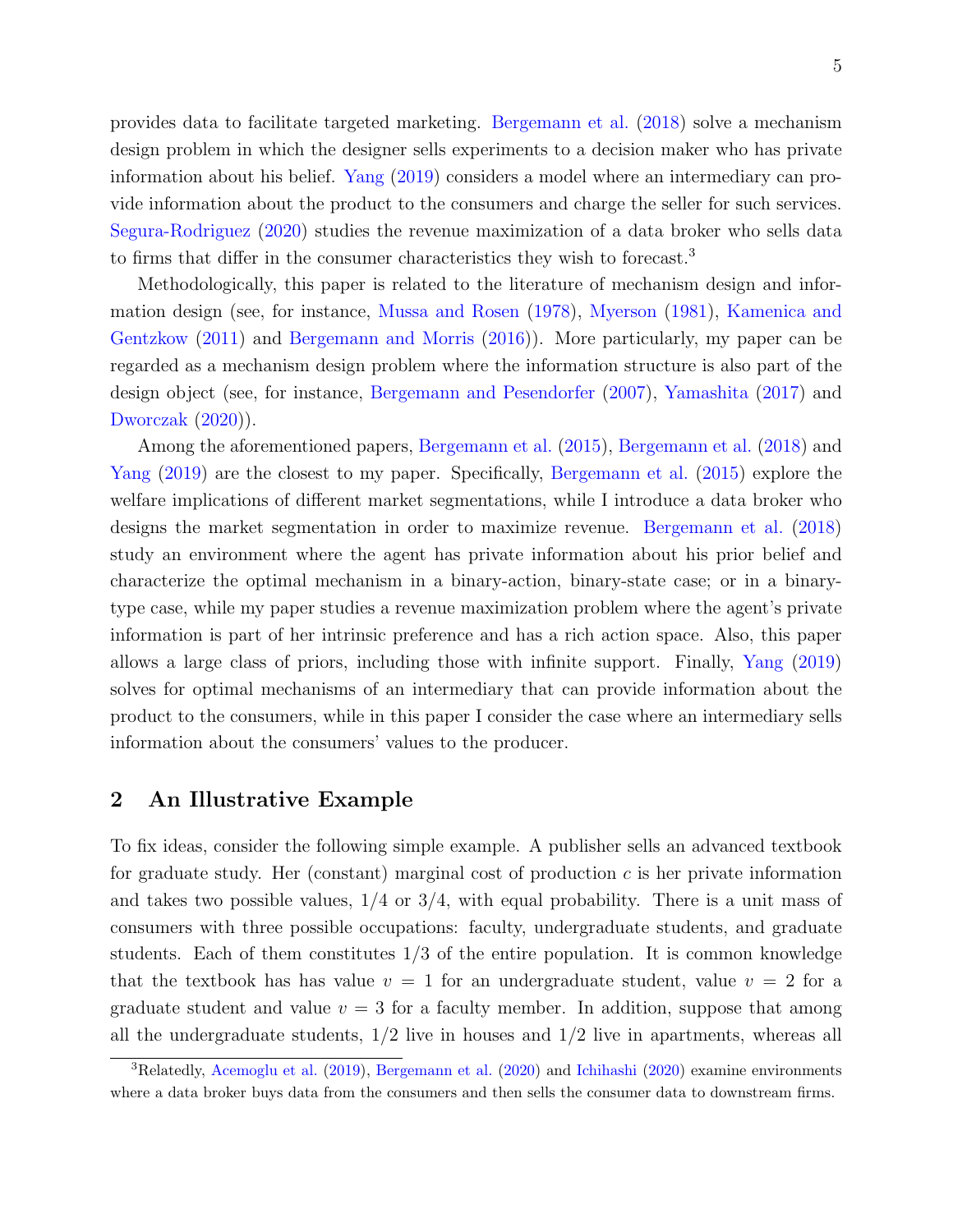the graduate students live in apartments and all the faculty members live in houses. This economy can be represented by [Figure 1,](#page-6-0) where [Figure 1a](#page-6-0) plots the partitions of the consumers induced by their occupations and residence types and [Figure 1b](#page-6-0) plots the (inverse) market demand  $D_0$ .

Figure 1: Representation of the market

<span id="page-6-0"></span>

Suppose that there is a data broker who owns all the data about the consumers (e.g., income, medical records, occupations and residential information) and thus is able to provide any partition on the line in [Figure 1a](#page-6-0) to the publisher. How should the data broker sell these data to the publisher? An intuitive guess is that the data broker should sell the most informative data. That is, he should provide the publisher with occupation data so that each consumer's value can be fully revealed. Upon receiving such data, the publisher is able to perfectly price discriminate the consumers. The value-revealing data creates a *market* segmentation that decomposes the market into three market segments, and each market segment enables the publisher to perfectly identify the value of the consumers in that market segment. As a result, if the price of the value-revealing data is  $\tau$  and if the publisher with cost  $c \in \{1/4, 3/4\}$  buys the data, her net profit would be

$$
\frac{1}{3}(1-c) + \frac{1}{3}(2-c) + \frac{1}{3}(3-c) - \tau.
$$

Alternatively, if the publisher with cost  $c$  does not buy any data, she would then charge an optimal uniform price (either 1, 2 or 3, since these are the only possible consumer values) and earn profit

$$
\max\left\{(1-c),\frac{2}{3}(2-c),\frac{1}{3}(3-c)\right\}.
$$

Therefore, for any  $\tau$ , the publisher with cost c would buy the value-revealing data if and only if

$$
\frac{1}{3}(1-c) + \frac{1}{3}(2-c) + \frac{1}{3}(3-c) - \tau \ge \max\left\{ (1-c), \frac{2}{3}(2-c), \frac{1}{3}(3-c) \right\},\,
$$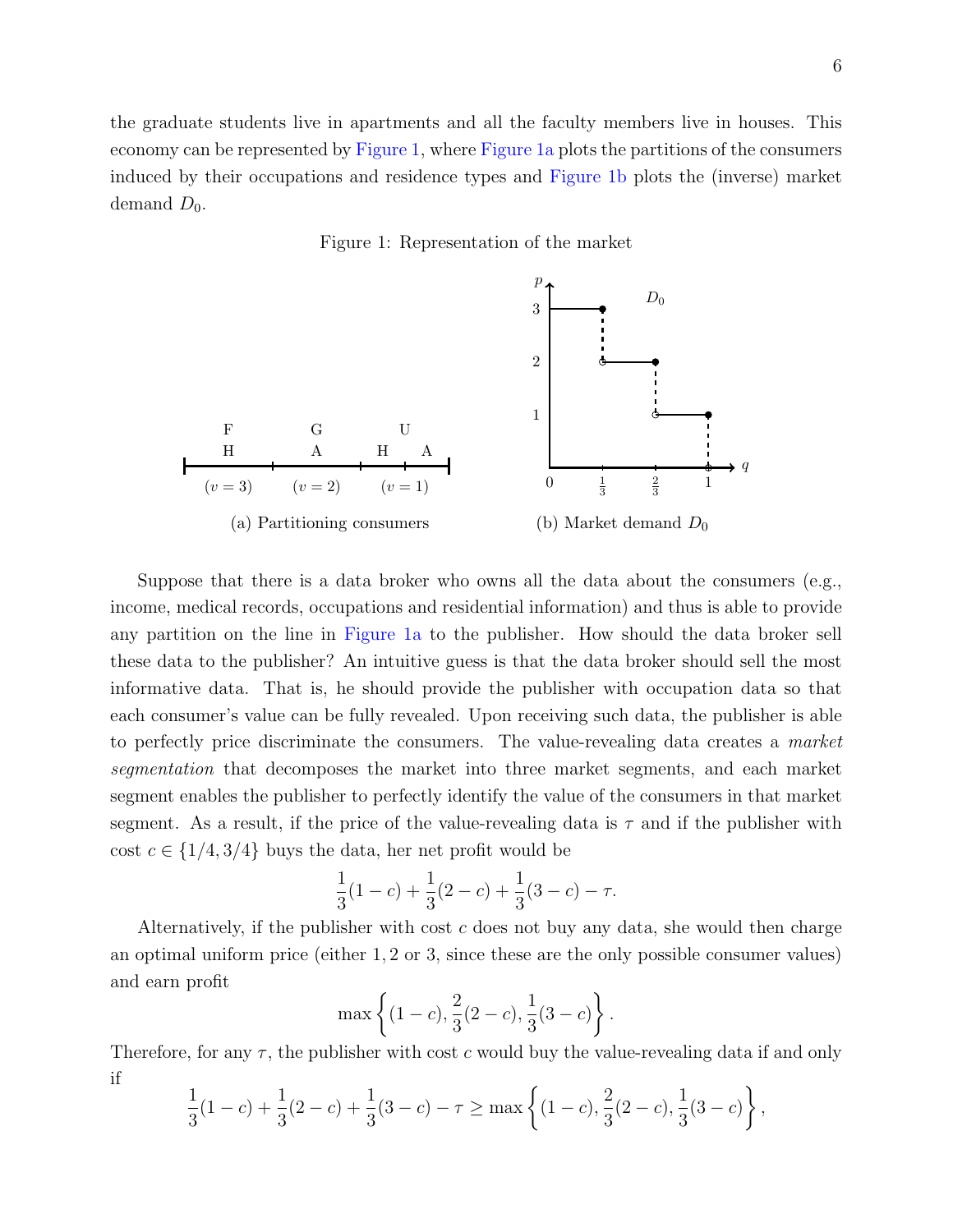which simplifies to  $\tau \le (2 - c)/3$ . Thus, since  $c \in \{1/4, 3/4\}$ , when  $\tau \le 5/12$ , the publisher would always buy the value-revealing data regardless of her marginal cost. When  $5/12<\tau\leq$ 7/12, the publisher would buy the data only if  $c = 1/4$ . Therefore, charging a price  $\tau = 5/12$ gives the data broker revenue  $5/12$  whereas charging a price  $\tau = 7/12$  gives the data broker revenue  $7/12 \times 1/2 = 7/24 < 5/12$ . Hence the optimal price for the value-revealing data is 5/12 and it gives the data broker revenue 5/12.

However, the data broker can in fact improve his revenue by creating a menu consisting of not just the value-revealing data. To see this, consider the following menu of data

$$
\mathcal{M}^* = \left\{ \left( \text{residental data}, \tau = \frac{1}{3} \right), \left( \text{value-revealing data}, \tau = \frac{7}{12} \right) \right\}.
$$

Notice that the residential data creates a market segmentation with two segments described by two demand functions,  $D_H$  and  $D_A$ . Segment  $D_H$  contains all of the consumers with  $v = 3$  and  $1/2$  of the consumers with  $v = 1$  (i.e., those who live in houses), while segment  $D_A$  contains all of the consumers with  $v = 2$  and  $1/2$  of the consumers with  $v = 1$  (i.e., those who live in apartments). [Figure 2](#page-8-0) plots this market segmentation. From [Figure 2,](#page-8-0) it can be seen that  $D_H + D_A = D_0$ . Moreover, for the publisher with  $c = 1/4$ , the difference in profit between charging price 3 (2) and charging price 1 in segment  $D_H$  ( $D_A$ ) is exactly the difference between the area of the darker region and the area of the lighter region depicted in [Figure 2.](#page-8-0) Therefore, since the area of the lighter region is smaller than the area of the darker region, charging a price of 3 (2) is better than charging a price of 1 in segment  $D_H$  $(D_A)$ . Thus, as there are only two possible values in each segment, charging a price of 3 (2) is optimal for the publisher under segment  $D_H$   $(D_A)$ . This is also the case when her cost is  $c = 3/4$ , since the area of the lighter region would decrease and the area of the darker region would remain unchanged when the marginal cost changes from 1/4 to 3/4. As a result, regardless of her marginal cost, the publisher will sell to all the consumers with values  $v = 3$ and  $v = 2$  by charging exactly their values upon receiving the residential data.

With this observation, it then follows that when  $c = 1/4$ , the publisher would prefer buying the value-revealing data (at the price of  $\tau = 7/12$ ) whereas when  $c = 3/4$ , the publisher would prefer buying the residential data (at the price of  $\tau = 1/3$ ). Therefore, when menu  $\mathcal{M}^*$  is provided, the data broker's revenue is

$$
(0.5)\frac{1}{3} + (0.5)\frac{7}{12} = \frac{11}{24} > \frac{5}{12}
$$

,

which is higher than what can be obtained by selling value-revealing data alone. The intuition behind such an improvement is simple. When selling the value-revealing data alone, the publisher with lower marginal cost retains more rents because the broker would have to incentivize the high-cost publisher to purchase. However, by creating a menu containing both the value-revealing data and the residential data, the data broker can further screen the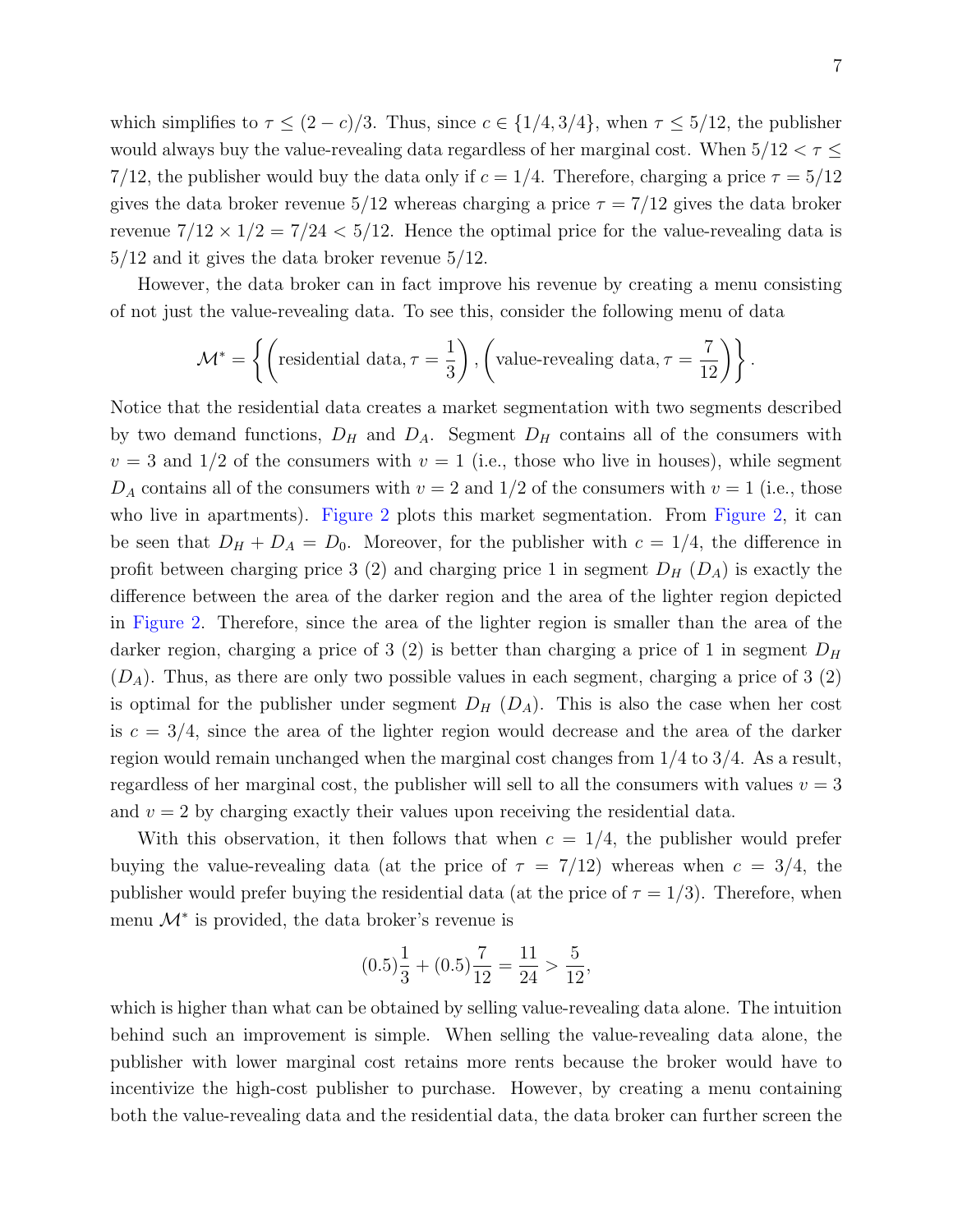

<span id="page-8-0"></span>

publisher. To see this, notice that even though the residential data is less informative than the value-revealing data, the only extra benefit of the value-revealing data is for the publisher to be able to price discriminate the consumers with  $v = 1$ . Thus, when the publisher's marginal cost is high (i.e.,  $c = 3/4$ ), the additional information given by the value-revealing data is less useful to the publisher because the gains from selling to consumers with  $v = 1$  are small. In contrast, when the publisher has a low marginal cost (i.e.,  $c = 1/4$ ), the value-revealing data is more valuable to the publisher since the gains from selling to consumers with  $v = 1$ are larger. Therefore, by providing a menu that contains two different datasets with different prices, the data broker can screen the publisher and extract more revenue from the publisher with lower marginal cost than by selling the value-revealing data alone.

In fact, as it will be shown in [Section 4,](#page-12-0)  $\mathcal{M}^*$  is an optimal mechanism of the data broker. The optimal mechanism  $\mathcal{M}^*$  has several notable features. First, when  $c = 3/4$ , the high-value consumers ( $v = 2$  and  $v = 3$ ) are separated from each other whereas the low-value consumers  $(v = 1)$  are pooled together with the high-value consumers. This induces a market outcome where consumers with values  $v = 2$  and  $v = 3$  are buying the textbook by paying their values, whereas the consumers with  $v = 1$  do not buy, even if their value is greater than the publisher's marginal cost 3/4. In other words, in order to maximize revenue, the data broker would sometimes discourage (ex-post) efficient trades. Second, all the purchasing consumers are paying exactly their values, which implies that consumer surplus is zero. Finally, even though every purchasing consumer pays their value, the high-cost publisher never learns exactly each individual consumer's value. These features are not specific to this simple example. In fact, all of them hold in a general class of environments, which will be explored later in this paper.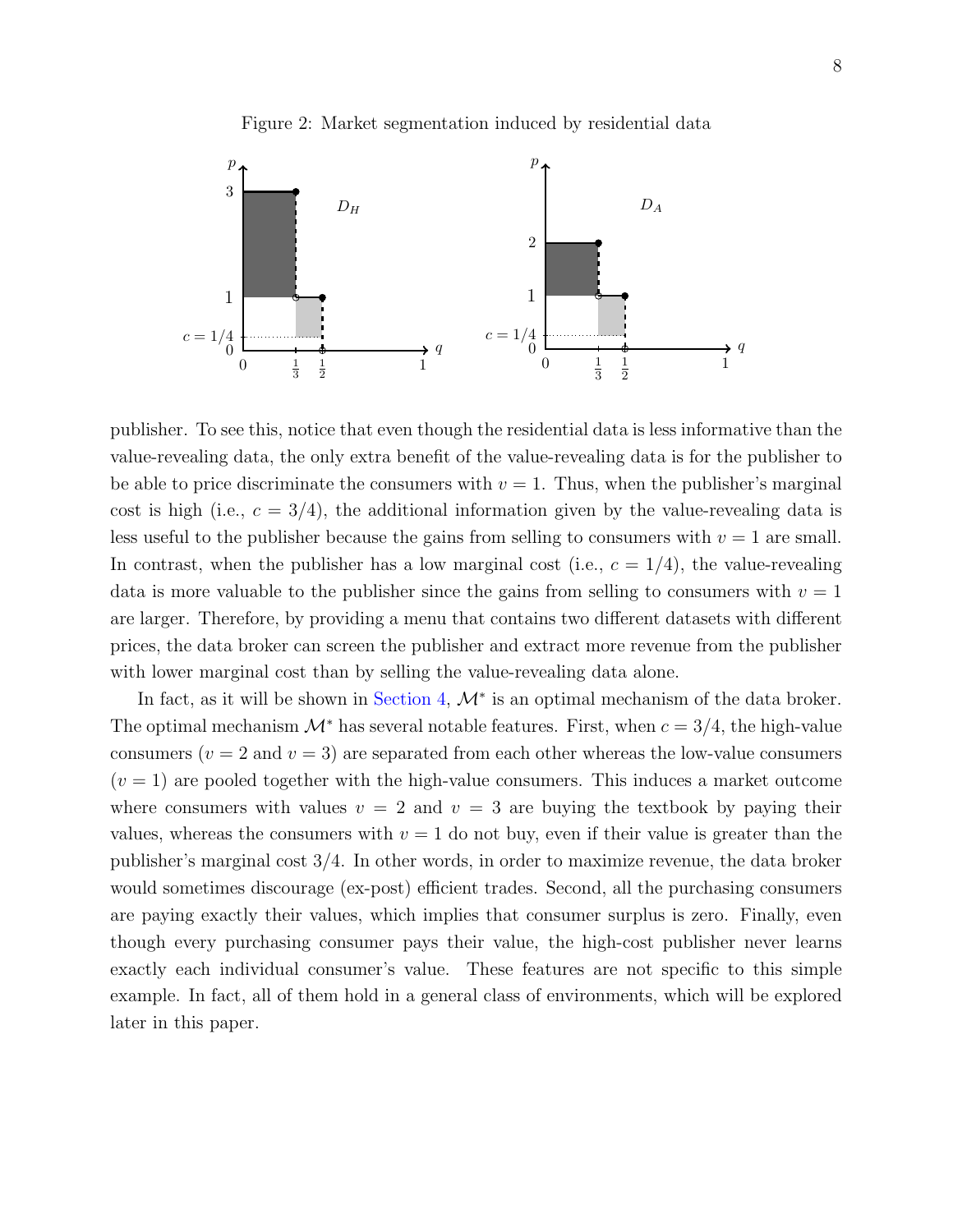#### <span id="page-9-0"></span>3 Model

#### 3.1 Notation

The following notation is used throughout the paper. For any Polish space  $X, \Delta(X)$  denotes the set of probability measures on X where X is endowed with the Borel  $\sigma$ -algebra and  $\Delta(X)$  is endowed with the with weak-\* topology. When  $X = [\underline{x}, \overline{x}] \subseteq \mathbb{R}$  is an interval, let  $\mathcal{D}(X)$  denote the collection of nonincreasing and left-continuous functions  $D: X \to [0,1]$ such that  $D(\underline{x}) = 1$ ,  $D(\overline{x}^+) = 0$ . Since  $D(X)$  and  $\Delta(X)$  are bijective, for any  $D \in \mathcal{D}(X)$ , let  $m^D \in \Delta(X)$  be the probability measure associated with D and define the integral

$$
\int_A h(x)D(\mathrm{d}x) := \int_A h(x)m^D(\mathrm{d}x),
$$

for any measurable  $h: X \to \mathbb{R}$ . Then, endow  $\mathcal{D}(X)$  with the weak-\* topology and the Borel σ-algebra using this integral (details in Appendix [A\)](#page-42-0). Also, write supp $(D) := supp(m^D)$ .

#### 3.2 Primitives

There is a single product, a unit mass of consumers with unit demand, a producer for this product (she), and a *data broker* (he). Across the consumers, their values  $v$  for the product are distributed according to a commonly known probability measure  $m^0 \in \Delta(V)$  and thus can be described by a *market demand*  $D_0 \in \mathcal{D} := \mathcal{D}(V)$ , where  $D_0(p) := m^0([p, \overline{v}])$  is the share of consumers whose values are above p and  $V = [\underline{v}, \overline{v}] \subset \mathbb{R}_+$  is a compact interval. Each consumer knows their own value. For the rest of the paper,  $D_0$  is said to be *regular* if the marginal revenue function induced by  $D_0$  is decreasing.<sup>[4](#page-9-1)</sup>

The producer has a constant marginal cost of production  $c \in C = [\underline{c}, \overline{c}] \subset \mathbb{R}_+$  for some  $0 \leq \underline{c} < \overline{c} < \infty$ . The marginal cost c is private information to the producer and follows a distribution G, where G has a density  $g > 0$  and induces a *virtual (marginal) cost* function  $\phi_G$ , defined as  $\phi_G(c) := c + G(c)/g(c)$  for all  $c \in C$ . Henceforth, G is said to be regular if  $\phi_G$ is increasing.

The data broker owns all the consumer data and can create any market segmentation, which is a probability measure  $s \in \Delta(\mathcal{D})$  that satisfies the following condition

<span id="page-9-3"></span>
$$
\int_{\mathcal{D}} D(p)s(\mathrm{d}D) = D_0(p), \,\forall p \in V. \tag{1}
$$

That is, a segmentation is a way to split the market demand  $D_0$  into different market seg-ments.<sup>[5](#page-9-2)</sup> Let  $S$  denote the set of segmentations.

<span id="page-9-2"></span><span id="page-9-1"></span><sup>&</sup>lt;sup>4</sup>More specifically,  $D_0$  is regular if the function  $p \mapsto pD_0(p)$  is single-peaked on supp $(D_0)$ .

<sup>5</sup>As illustrated in the motivating example, different consumer data induce different partitions of consumers' characteristics and thus different ways to split  $D_0$  into a collection of demand functions that sum up to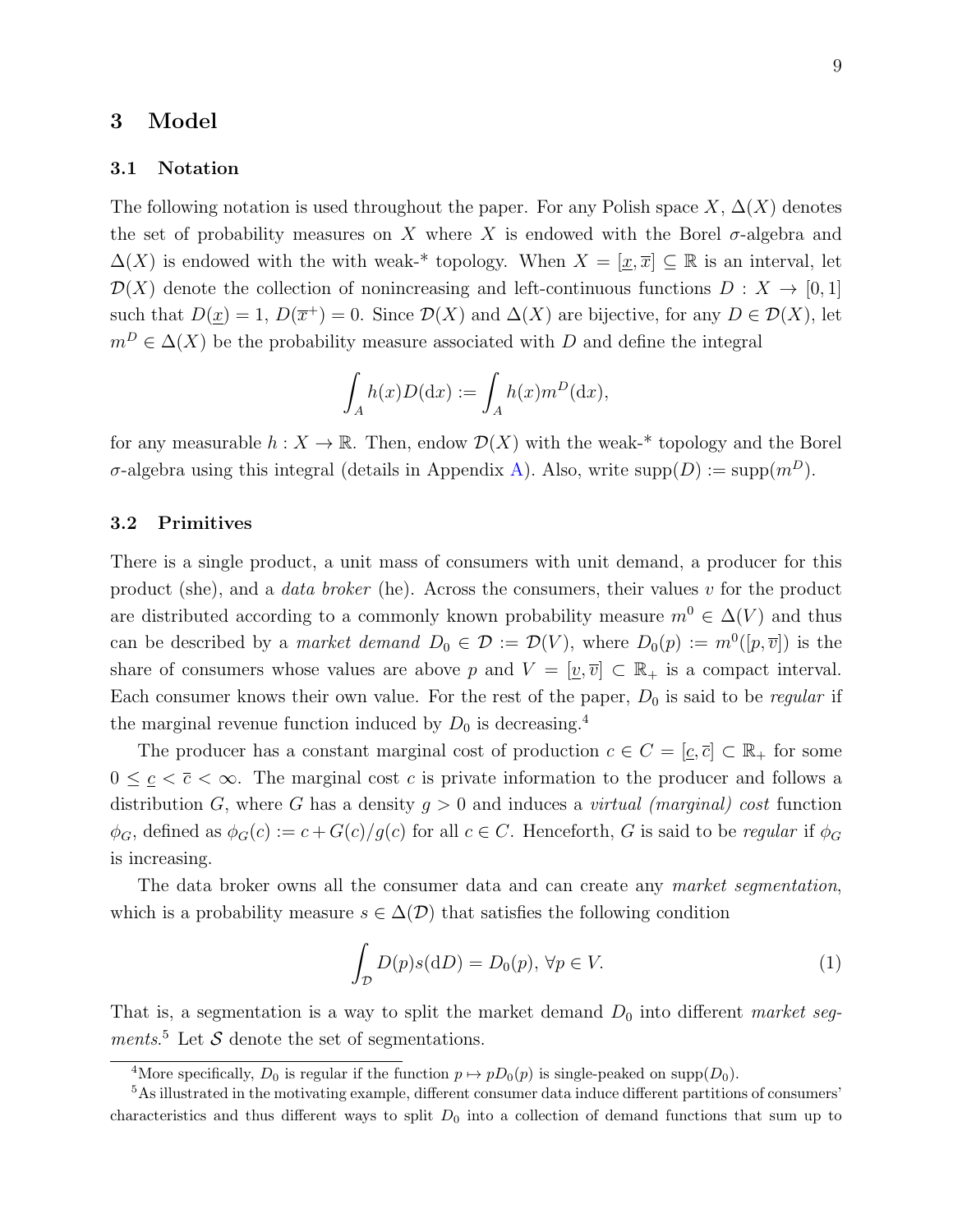#### 3.3 Timing of the Events

First, the data broker proposes a *mechanism*, which contains a set of available messages that the producer can send, as well as mappings that specify the market segmentation and the amount of transfers as functions of the messages. Then, the producer decides whether to participate in the mechanism. If the producer does not, she only operates under  $D_0$  without any further segmentations and pays nothing. If the producer participates in the mechanism, she sends a message from the message space, pays the associated transfer, and then operates under the associated market segmentation.

Given any segmentation  $s \in \mathcal{S}$ , the producer engages in price discrimination by choosing a price  $p_D \geq 0$  in each segment  $D \in \text{supp}(s)$ .<sup>[6](#page-10-0)</sup> To maximize profit, for any segment  $D \in$  $supp(s)$ , the producer with marginal cost c solves

$$
\max_{p \in \mathbb{R}_+} (p - c)D(p).
$$

For any  $c \in C$  and any  $D \in \mathcal{D}$ , let  $P_D(c)$  denote the set of optimal prices for the producer with marginal cost c under market segment D. As a convention, regard  $\bm{P}$  as a correspondence on  $\mathcal{D} \times C$  and if p is a selection for P, write  $p \in P$ .<sup>[7](#page-10-1)</sup> Furthermore, for any  $c \in C$  and any  $D \in \mathcal{D}$ , let

$$
\pi_D(c) := \max_{p \in \mathbb{R}_+} (p - c)D(p)
$$

denote the maximized profit of the producer. Also, let

$$
\overline{\boldsymbol{p}}_{D}(c):=\max\boldsymbol{P}_{\!D}(c)
$$

<span id="page-10-0"></span><sup>6</sup>It is without loss of generality to restrict attention to posted price mechanisms even though the producer has private information about c when designing selling mechanisms. This is because the environment features independent private values and quasi-linear payoffs, and both the producer's and the consumers' payoffs are monotone in their types. By Proposition 8 of Mylovanov and Tröger  $(2014)$ , it is as if c is commonly known when the producer designs selling mechanisms. Therefore, since the consumers have unit demand, according to [Myerson](#page-41-4) [\(1981\)](#page-41-4) and [Riley and Zeckhauser](#page-41-7) [\(1983\)](#page-41-7), it is without loss to restrict attention to posted price mechanisms.

<span id="page-10-1"></span><sup>7</sup>For notational conveniences, I restrict the feasible prices for each producer to a large enough compact interval  $\overline{V} \subset \mathbb{R}_+$  such that  $V \subseteq \overline{V}$ . With this restriction,  $P_D(c)$  would be a subset of a compact interval for all  $D \in \mathcal{D}$  and for all  $c \in C$ . Since V itself is bounded, this restriction is simply a notational convention and does not affect the model at all.

D<sub>0</sub>. Thus, given a market segmentation s, each market segment  $D \in \text{supp}(s)$  can be interpreted as a group of consumers who have some common characteristics (e.g., house residents). Notice that by allowing the data broker to provide any market segmentation, it is implicitly assumed that the data broker always has enough to data to identify each consumer's value and is able to segment the consumers according to their values arbitrarily. In [Section 6,](#page-28-0) I further discuss an extension that permits the data broker to have incomplete information about the consumers' values. In [Section 7,](#page-34-0) I argue that as long as the consumer characteristics are "rich enough", this definition of market segmentation is equivalent to partitioning the consumer characteristics.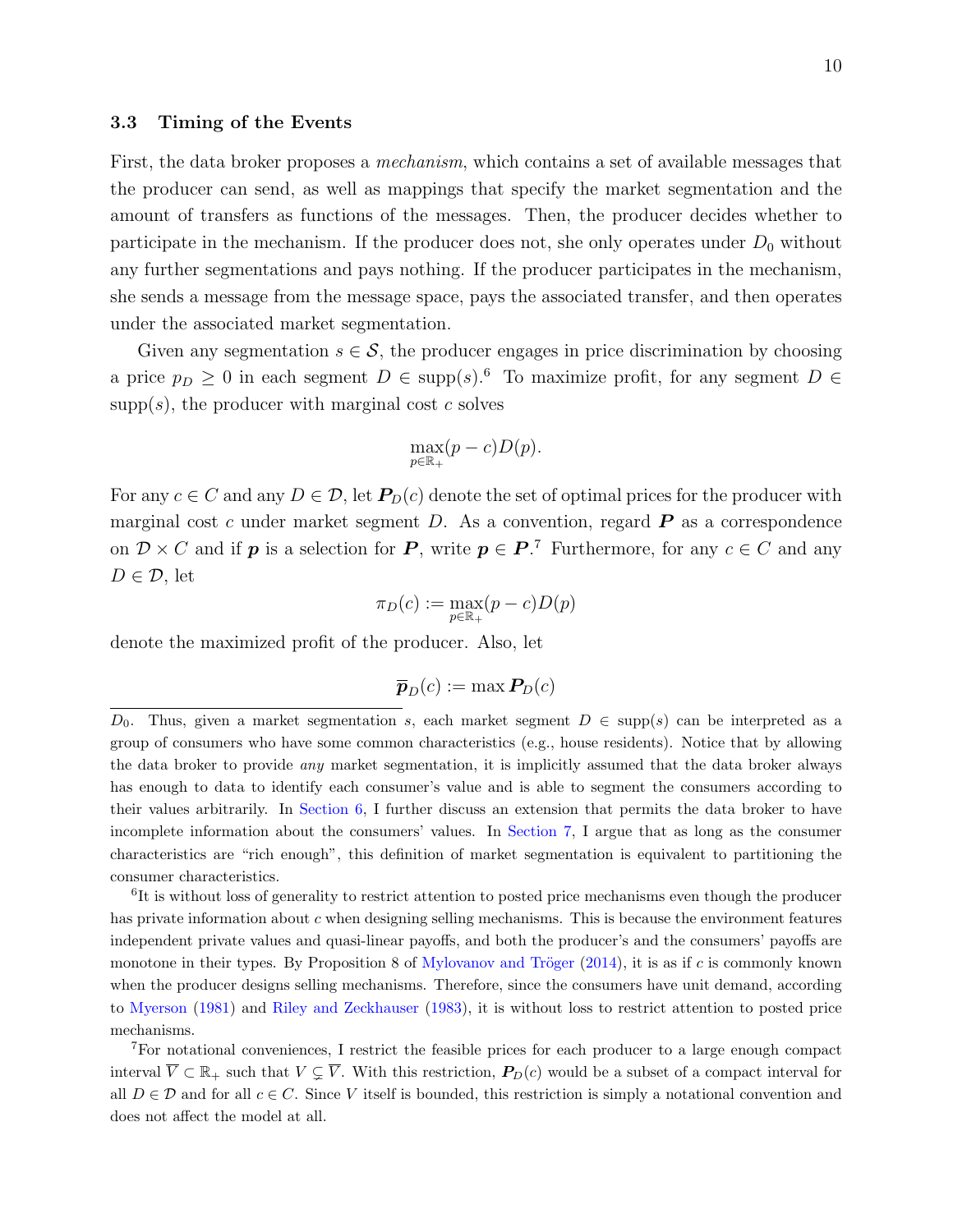be the largest optimal price for the producer with marginal cost c under market segment  $D$ .<sup>[8](#page-11-0)</sup> For conciseness, let  $\overline{p}_0 := \overline{p}_{D_0}$ .

Throughout [Section 4](#page-12-0) and [Section 5,](#page-22-1) I impose the following technical assumption on the market demand  $D_0$  and the distribution  $G$ .

<span id="page-11-1"></span>**Assumption 1.** The function  $c \mapsto \max\{g(c)(\phi_G(c) - \overline{p}_0(c)), 0\}$  is nondecreasing.

[Assumption 1](#page-11-1) permits a wide class of  $(D_0, G)$  and includes many common examples.<sup>[9](#page-11-2)</sup> Also, it does not require regularities of either  $D_0$  or G (nor is it implied by regularities of  $D_0$ and  $G$ ). In [Section 6,](#page-28-0) I will further discuss this assumption, including how the results rely on it, its relaxations, as well as several economically interpretable sufficient conditions.

#### 3.4 Mechanism

When proposing mechanisms, by the revelation principle [\(Myerson,](#page-41-8) [1979\)](#page-41-8), it is without loss to restrict the data broker's choice of mechanisms to incentive compatible and individually rational direct mechanisms that ask the producer to report her marginal cost and then provide the segmentation and determine the transfer accordingly.[10](#page-11-3)

Formally, a mechanism is a pair  $(\sigma, \tau)$ , where  $\sigma : C \to S$ ,  $\tau : C \to \mathbb{R}$  are measurable functions. Given a mechanism  $(\sigma, \tau)$ , for each  $c \in C$ ,  $\sigma(c) \in S$  stands for the market segmentation provided to the producer,  $\tau(c) \in \mathbb{R}$  stands for the amount the producer pays to the data broker. Moreover, any measurable  $\sigma : C \rightarrow S$  is called a segmentation scheme (or sometimes, a scheme).

A mechanism  $(\sigma, \tau)$  is incentive compatible if for all  $c, c' \in C$ ,

$$
\int_{\mathcal{D}} \pi_D(c)\sigma(\mathrm{d}D|c) - \tau(c) \ge \int_{\mathcal{D}} \pi_D(c)\sigma(\mathrm{d}D|c') - \tau(c'). \tag{IC}
$$

Also, since the producer can always sell to the consumers by charging a uniform price, a mechanism  $(\sigma, \tau)$  is individually rational if for all  $c \in C$ ,

$$
\int_{\mathcal{D}} \pi_D(c)\sigma(\mathrm{d}D|c) - \tau(c) \ge \pi_{D_0}(c). \tag{IR}
$$

Henceforth, a mechanism  $(\sigma, \tau)$  is said to be *incentive feasible* if it is incentive compatible and individually rational, and a segmentation scheme  $\sigma$  is said to be implementable if there exists

<span id="page-11-0"></span> ${}^8\bar{p}$  is well-defined by [Lemma 6](#page-43-0) in Appendix [B.](#page-43-1) Moreover, according to the notational convention stated in [footnote 7,](#page-10-1) whenever  $c > \max(\text{supp}(D)), \overline{p}_D(c) = \max \overline{V}$ .

<span id="page-11-2"></span><sup>&</sup>lt;sup>9</sup>For instance, if  $D_0$  is linear demand and G is uniform; or if both  $D_0$  and G are exponential on some intervals; or if  $D_0$  and G are such that  $D_0(v) = (1-v)^\beta$ ,  $G(c) = c^\alpha$ , for all  $v \in [0,1]$ ,  $c \in [0,1]$ , for any  $\alpha, \beta > 0$ ; or if  $D_0$  and G take one of the aforementioned forms.

<span id="page-11-3"></span><sup>&</sup>lt;sup>10</sup>Henceforth, unless otherwise noted, a *mechanism* stands for a *direct mechanism*.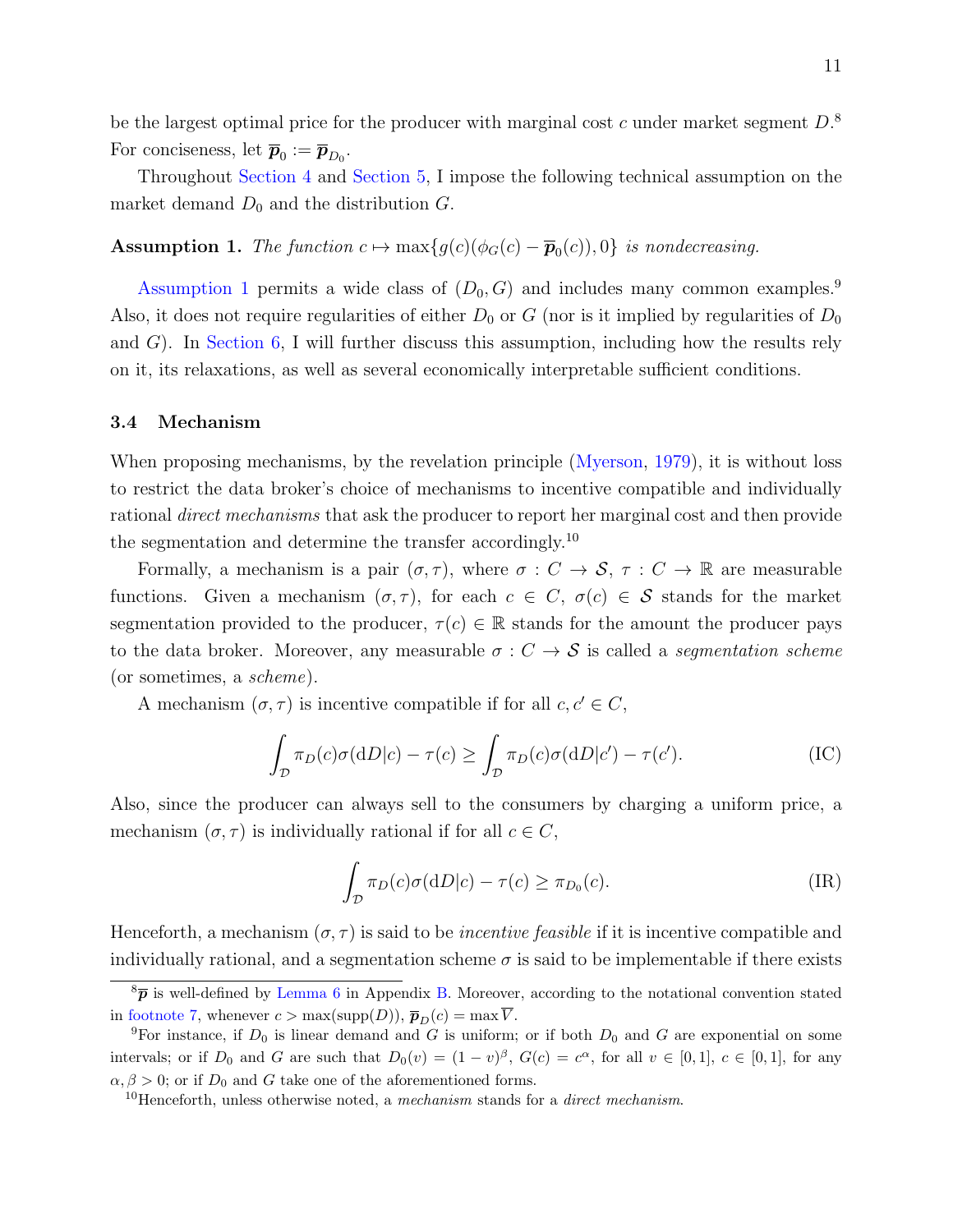a measurable  $\tau : C \to \mathbb{R}$  such that  $(\sigma, \tau)$  is incentive feasible. The goal of the data broker is to maximize expected revenue  $\mathbb{E}_G[\tau(c)]$  by choosing an incentive feasible mechanism.

The data broker's revenue maximization problem exhibits several noticeable features. First, the object being allocated is infinite dimensional. After all, the data broker sells market segmentations to the producer as opposed to a one-dimensional quality or quantity variable in classical mechanism design problems (e.g., [Mussa and Rosen](#page-40-3) [\(1978\)](#page-40-3), [Myerson](#page-41-4) [\(1981\)](#page-41-4) and [Maskin and Riley](#page-40-7) [\(1984\)](#page-40-7)). In particular, it is not clear whether there exists a partial order on the space of market segmentations that would lead to the single-crossing property commonly assumed in low-dimensional screening problems. Second, the producer's outside option is type-dependent. This is because the producer has access to the consumers, and is only buying the additional information about the consumers' values.

As another remark, the model introduced above is equivalent to a model where there is one producer with private cost c and one consumer with private value v, where c and v are independently drawn from  $G$  and  $m^0$ , respectively. With this interpretation, a segmentation  $s \in \mathcal{S}$  is then equivalent to a Blackwell experiment that provides the producer with information regarding the consumer's private value. Throughout the paper, the analyses and results are stated in terms of the version with a continuum of consumers, yet every statement and interpretation has an equivalent counterpart in the version with one consumer who has a private value.

# <span id="page-12-0"></span>4 Optimal Segmentation Design

In what follows, I characterize the data broker's optimal mechanisms. To this end, I first introduce a crucial class of mechanisms. Then I characterize the optimal mechanisms by this class.

#### 4.1 Quasi-Perfect Segmentations and Quasi-Perfect Price Discrimination

As illustrated in the motivating example, to elicit private information from the producer, the data broker may sometimes wish to discourage sales even when there are gains from trade. In addition, the data broker would wish to extract more surplus by providing market segmentations under which all the purchasing consumers pay their values. These two features jointly lead to a specific form of market segmentation, which will be referred as quasi-perfect segmentations.

<span id="page-12-1"></span>**Definition 1.** For any  $c \in C$  and any  $\kappa \geq c$ , a segmentation  $s \in S$  is a  $\kappa$ -quasi-perfect segmentation for c if for s-almost all  $D \in \mathcal{D}$ , either  $D(c) = 0$ , or the set  $\{v \in \text{supp}(D) : v \ge \kappa\}$ is a singleton and is a subset of  $P_D(c)$ .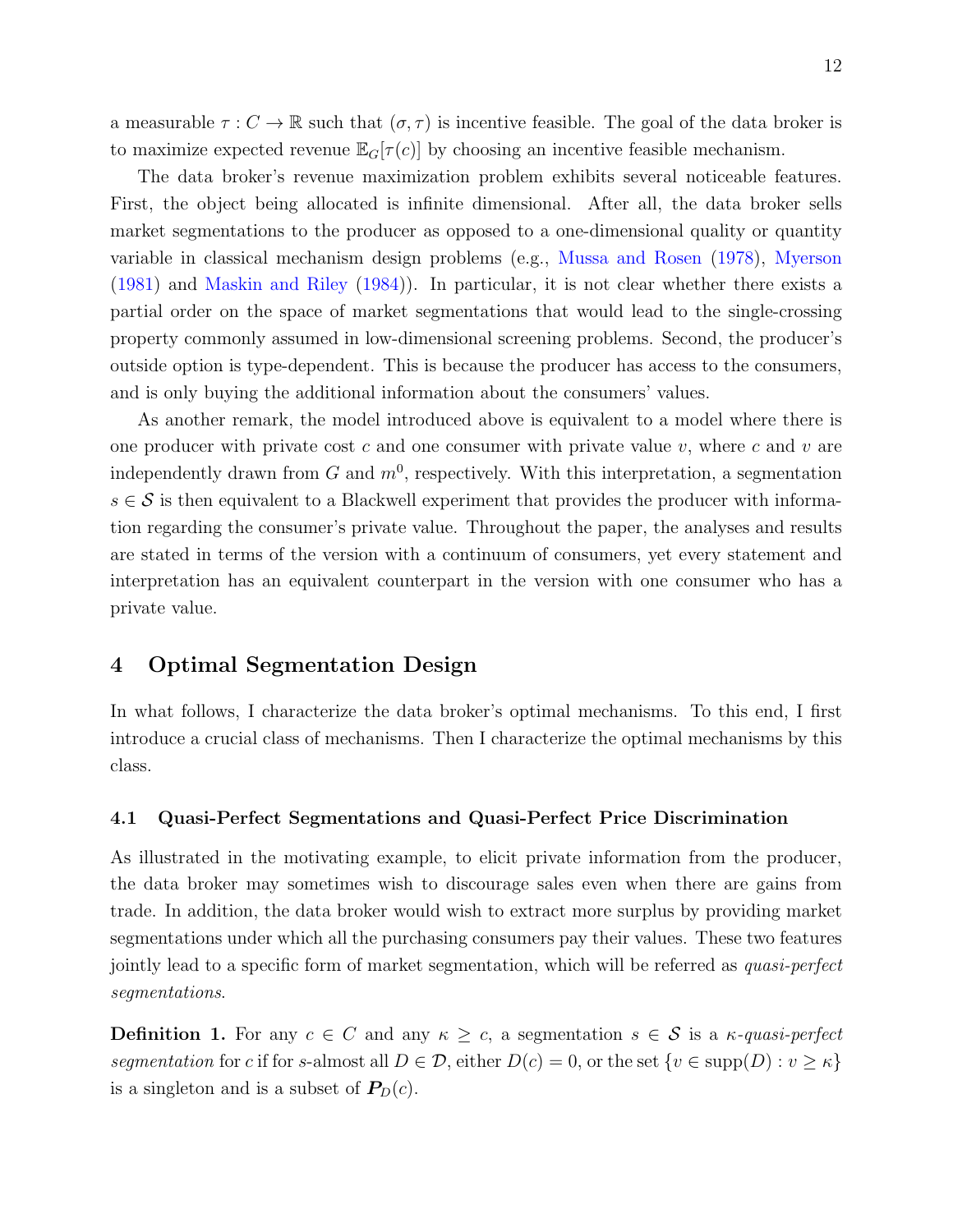A  $\kappa$ -quasi-perfect segmentation for c is a segmentation that separates all the consumers with  $v \geq \kappa$  while pooling the rest of the consumers together with them so that when the producer's marginal cost is  $c$ , every market segment with positive trading volume<sup>[11](#page-13-1)</sup> must contain one and only one consumer-value  $v \geq \kappa$  and this v is an optimal price for the producer. Notice that a  $\kappa$ -quasi-perfect segmentation for c induces  $\kappa$ -quasi-perfect price discrimination when the producer's marginal cost is  $c$  and when she charges the largest optimal price in (almost) all segments. Namely, a consumer with value  $v$  buys the product if and only if  $v \geq \kappa$  and all purchasing consumers pay exactly their values. For instance, in the example given by [Section 2,](#page-5-0) the residential data creates a 2-quasi-perfect segmentation for both  $c \in \{1/4, 3/4\}$ . With [Definition 1,](#page-12-1) I now define the following:

**Definition 2.** Given any function  $\psi : C \to \mathbb{R}$  with  $c \leq \psi(c)$  for all  $c \in C$ :

- 1. A segmentation scheme  $\sigma$  is a  $\psi$ -quasi-perfect scheme if for G-almost all  $c \in C$ ,  $\sigma(c)$  is a  $\psi(c)$ -quasi-perfect segmentation for c.
- 2. A mechanism  $(\sigma, \tau)$  is a  $\psi$ -quasi-perfect mechanism if  $\sigma$  is a  $\psi$ -quasi-perfect scheme and if the producer with marginal cost  $\bar{c}$ , when reporting truthfully, has net profit  $\pi_{D_0}(\bar{c})$ .

#### <span id="page-13-3"></span>4.2 Characterization of the Optimal Mechanisms

With the definitions above, the main characterization of this paper can be stated. To this end, for any  $c \in C$ , define  $\overline{\varphi}_G(c) := \min{\{\varphi_G(c), \overline{\pmb{p}}_0(c)\}}$ , where  $\varphi_G$  is the ironed virtual cost function.<sup>[12](#page-13-2)</sup>

<span id="page-13-0"></span>**Theorem 1** (Optimal Mechanism). The set of optimal mechanisms is nonempty and is exactly the set of incentive feasible  $\overline{\varphi}_G$ -quasi-perfect mechanisms. Furthermore, every optimal mechanism induces  $\overline{\varphi}_G(c)$ -quasi-perfect price discrimination for G-almost all  $c \in C$ .

From the definition of quasi-perfect segmentations, there are some degrees of freedom regarding the ways to pool the low-value consumers with the high-values. Therefore, [The](#page-13-0)[orem 1](#page-13-0) implies that there might be multiple optimal mechanisms—as long as the low-value consumers are pooled with the high-values in a way such that the mechanism is incentive feasible and is  $\overline{\varphi}_G$ -quasi-perfect. Nevertheless, the outcome induced by any optimal mechanism is unique. That is, under any optimal mechanism, for (almost) all marginal cost  $c \in C$ , a consumer with value v buys the product if and only if  $v \geq \overline{\varphi}_G(c)$  and all the purchasing consumers pay their values. In other words, the multiplicity only accounts for the off-path incentives. Furthermore, there is always an explicit construction of an optimal mechanism

<span id="page-13-1"></span><sup>&</sup>lt;sup>11</sup>Notice that when the producer's marginal cost is  $c$ , no trade occurs in market segment  $D$  if and only if  $D(c) = 1.$ 

<span id="page-13-2"></span> $12$ Ironing in the sense of [Myerson](#page-41-4) [\(1981\)](#page-41-4).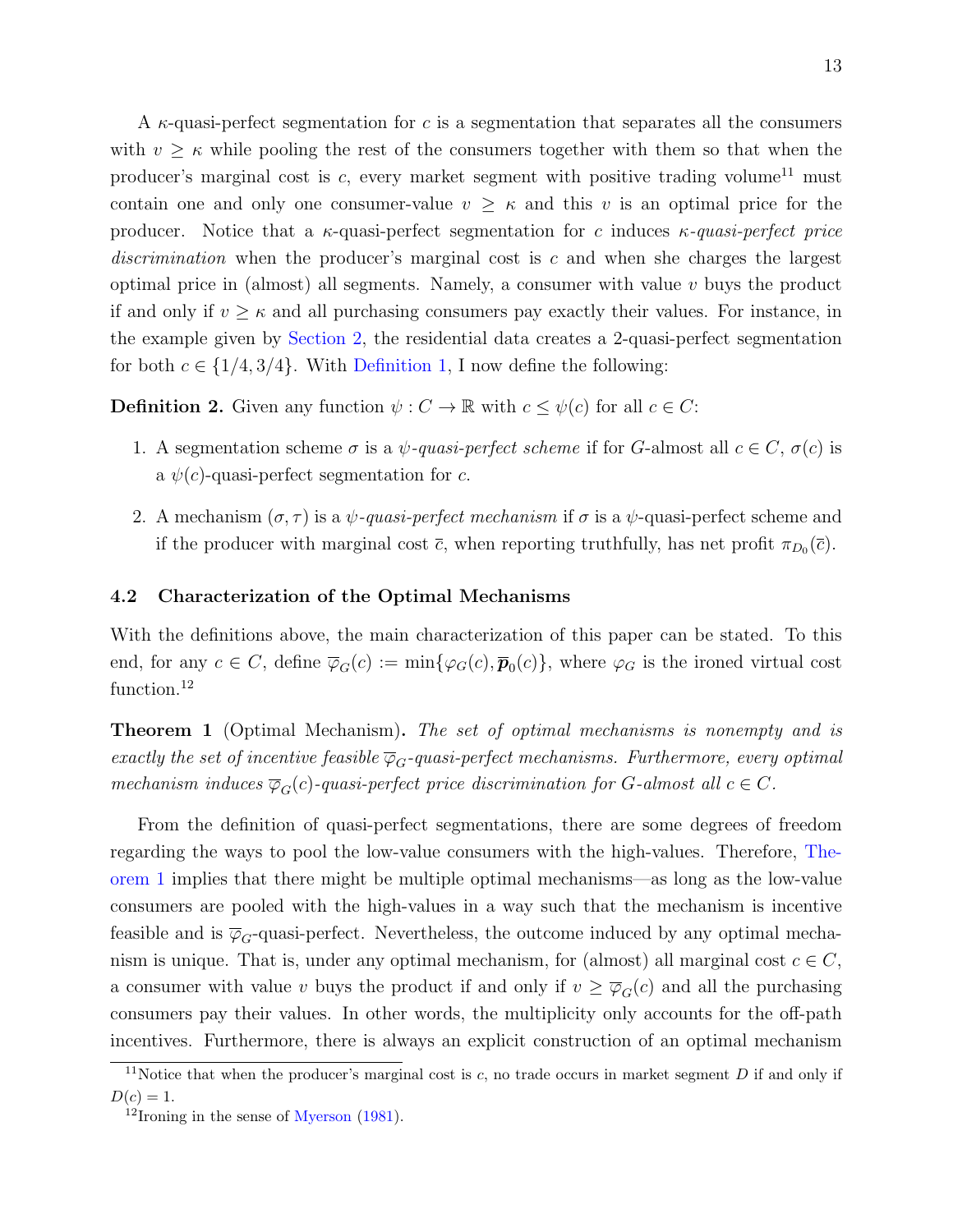

<span id="page-14-0"></span>

(see details in Appendix [D\)](#page-50-0). In fact, when the market demand  $D_0$  is regular, this construction takes a particularly simple form: The low-value consumers are pooled with the high values in a way that preserves the likelihood ratios among values below the cutoff. More specifically, for any  $c \in C$  and for any  $v \ge \overline{\varphi}(c)$ , define market segment  $D_v^{\overline{\varphi}_G(c)} \in \mathcal{D}$  as

<span id="page-14-2"></span>
$$
D_v^{\overline{\varphi}_G(c)}(p) := \begin{cases} D_0(p), & \text{if } p \in [\underline{v}, \overline{\varphi}_G(c)] \\ D_0(\overline{\varphi}_G(c)), & \text{if } p \in (\overline{\varphi}_G(c), v] \\ 0, & \text{if } p \in (v, \overline{v}] \end{cases}
$$
 (2)

for all  $p \in V$ . Moreover, for any  $c \in C$  and for any  $p \in [\overline{\varphi}_G(c), \overline{v}]$ , let

<span id="page-14-3"></span>
$$
\sigma^* \left( \left\{ D_v^{\overline{\varphi}_G(c)} : v \ge p \right\} \big| c \right) := \frac{D_0(p)}{D_0(\overline{\varphi}_G(c))}.
$$
\n(3)

In other words, for any  $c \in C$ ,  $\sigma^*(c)$  only assigns positive measure to market segments  $\{D_v^{\overline{\varphi}_G(c)}\}_{v\in[\overline{\varphi}_G(c),\overline{c}]}$  and its distribution is exactly the distribution of consumers' values conditional on being above the cutoff  $\overline{\varphi}_G(c)$  given by the market demand. [Figure 3](#page-14-0) illustrates  $\sigma^*$  by plotting the (inverse) demand<sup>[13](#page-14-1)</sup> of a generic market segment  $D_v^{\overline{\varphi}_G(c)}$  induced by  $\sigma^*(c)$ (the dashed line represents the market demand  $D_0$ ). This inverse demand has a jump at  $D_0(\overline{\varphi}_G(c))$ . To the left of  $D_0(\overline{\varphi}_G(c))$ , all the consumer values are concentrated at v, whereas the distribution of the consumer values to the right of  $D_0(\overline{\varphi}_G(c))$  remains the same as that under  $D_0$ .

With this definition, it turns out that when  $D_0$  is regular, as it will be shown below, there exists a unique transfer scheme  $\tau^*: C \to \mathbb{R}$  such that  $(\sigma^*, \tau^*)$  is an incentive feasible  $\overline{\varphi}_G$ -quasi-perfect mechanism. Thus, by [Theorem 1,](#page-13-0)  $(\sigma^*, \tau^*)$  is optimal. Henceforth, whenever  $D_0$  is regular, I refer the mechanism  $(\sigma^*, \tau^*)$  as the *canonical*  $\overline{\varphi}_G$ -quasi-perfect mechanism.

<span id="page-14-1"></span> $13$ See [A](#page-42-0)ppendix A for the formal definition of inverse demands.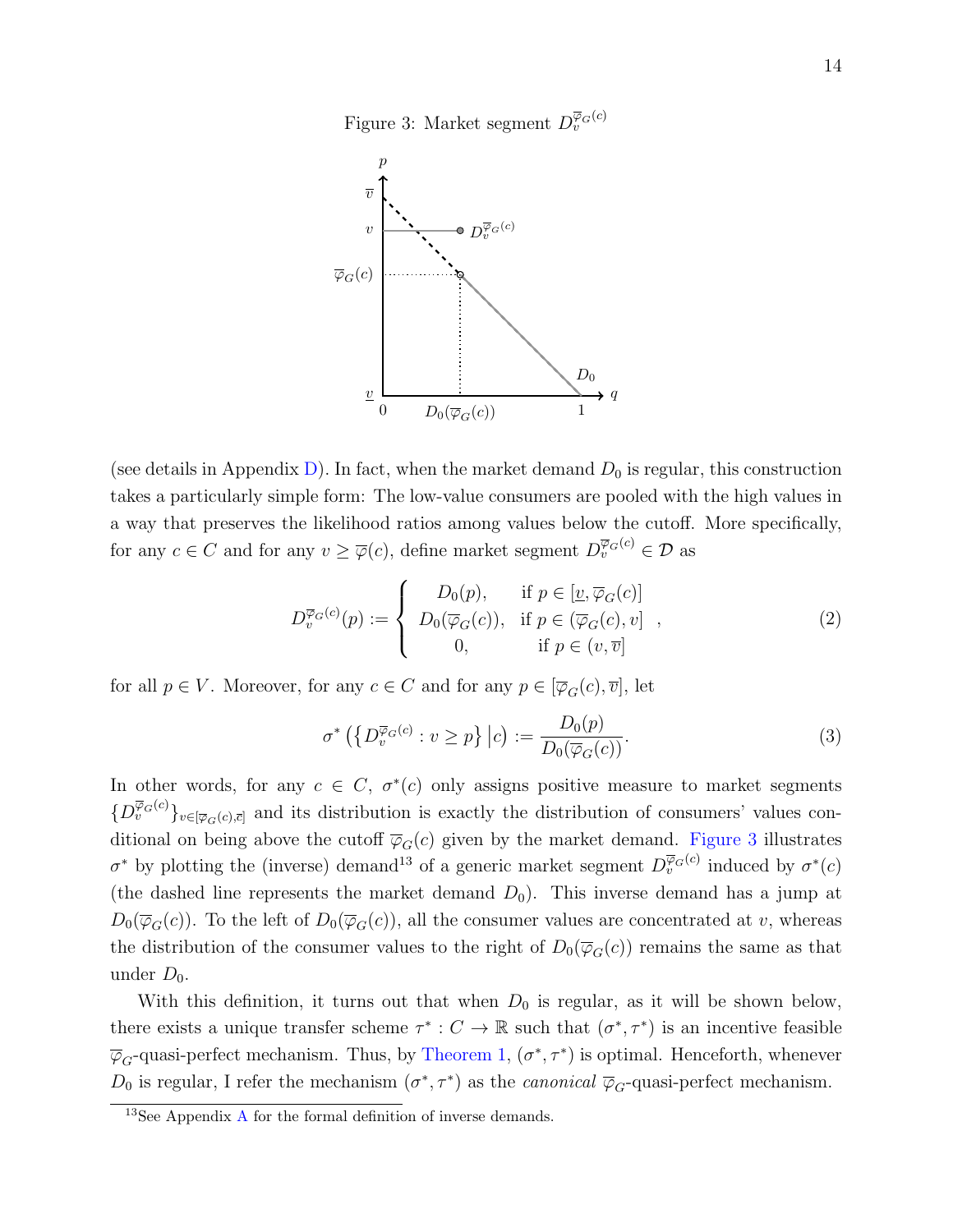<span id="page-15-0"></span>**Theorem 2.** Suppose that  $D_0$  is regular. Then the canonical  $\overline{\varphi}_G$ -quasi-perfect mechanism  $(\sigma^*, \tau^*)$  is optimal.

In what follows, I will describe the main steps of the proof of [Theorem 1](#page-13-0) (which also lead to the proof of [Theorem 2\)](#page-15-0). Details of the proof can be found in Appendix [D.](#page-50-0) Specifically, I first derive a revenue-equivalence formula and characterize the incentive compatible mechanisms. Next, I identify an upper bound R for the data broker's revenue. Then, I construct a feasible mechanism that attains R, which would in turn imply every incentive feasible  $\overline{\varphi}_G$ -quasiperfect mechanism is optimal. Finally, I argue that any mechanism that gives revenue R must be a  $\overline{\varphi}_G$ -quasi-perfect mechanism.

To highlight the main insights and avoid unnecessary complications, in this subsection, I impose some further assumptions in addition to [Assumption 1.](#page-11-1) More precisely, throughout the remaining part of [Section 4.2,](#page-13-3) I assume that  $D_0$  and G are regular and that

<span id="page-15-1"></span>
$$
\phi_G(c) \le \overline{\boldsymbol{p}}_0(c), \,\forall c \in C. \tag{4}
$$

Notice that [\(4\)](#page-15-1) is a sufficient condition for [Assumption 1.](#page-11-1) With these additional conditions,  $\overline{\varphi}_G(c) = \phi_G(c)$  for all  $c \in C$  and hence  $\overline{\varphi}_G$  can be replaced by the virtual cost function  $\phi_G$ . Among these assumptions, regularity of G is purely for conciseness, it can be relaxed by ironing  $\phi_G$ . Regularity of  $D_0$  simplifies the construction of the mechanism that attains R. Without the regularity of  $D_0$ , the construction would be more involved and can be found in the Appendix [D.](#page-50-0) Lastly, [\(4\)](#page-15-1) allows a straightforward construction of the revenue upper bound R. Without  $(4)$ , the upper bound R may not be attainable and a tighter upper bound would be needed, which will be discussed in [Section 5.](#page-22-1) Also, it is noteworthy that all the lemmas stated in this section do not rely on any of these assumptions, nor on [Assumption 1.](#page-11-1)

#### The Revenue Equivalence Formula and an Upper Bound for Revenue

Even though the data broker's problem is more convoluted comparing to a standard monopolistic screening problem due to the high-dimensionality nature of market segmentations, a revenue-equivalence formula can still be derived by properly invoking the envelope theorem. To see this, notice that for any incentive compatible mechanism  $(\sigma, \tau)$ , the indirect utility of a producer with marginal cost c is

$$
U(c) := \int_{\mathcal{D}} \pi_D(c)\sigma(\mathrm{d}D|c) - \tau(c)
$$

$$
= \max_{c' \in C} \int_{\mathcal{D}} \pi_D(c)\sigma(\mathrm{d}D|c') - \tau(c')
$$

By the envelope theorem, the derivative of  $U$  is simply the partial derivative of the objective function evaluated at the optimum, that is,

$$
U'(c) = \int_{\mathcal{D}} \pi'_D(c)\sigma(\mathrm{d}D|c).
$$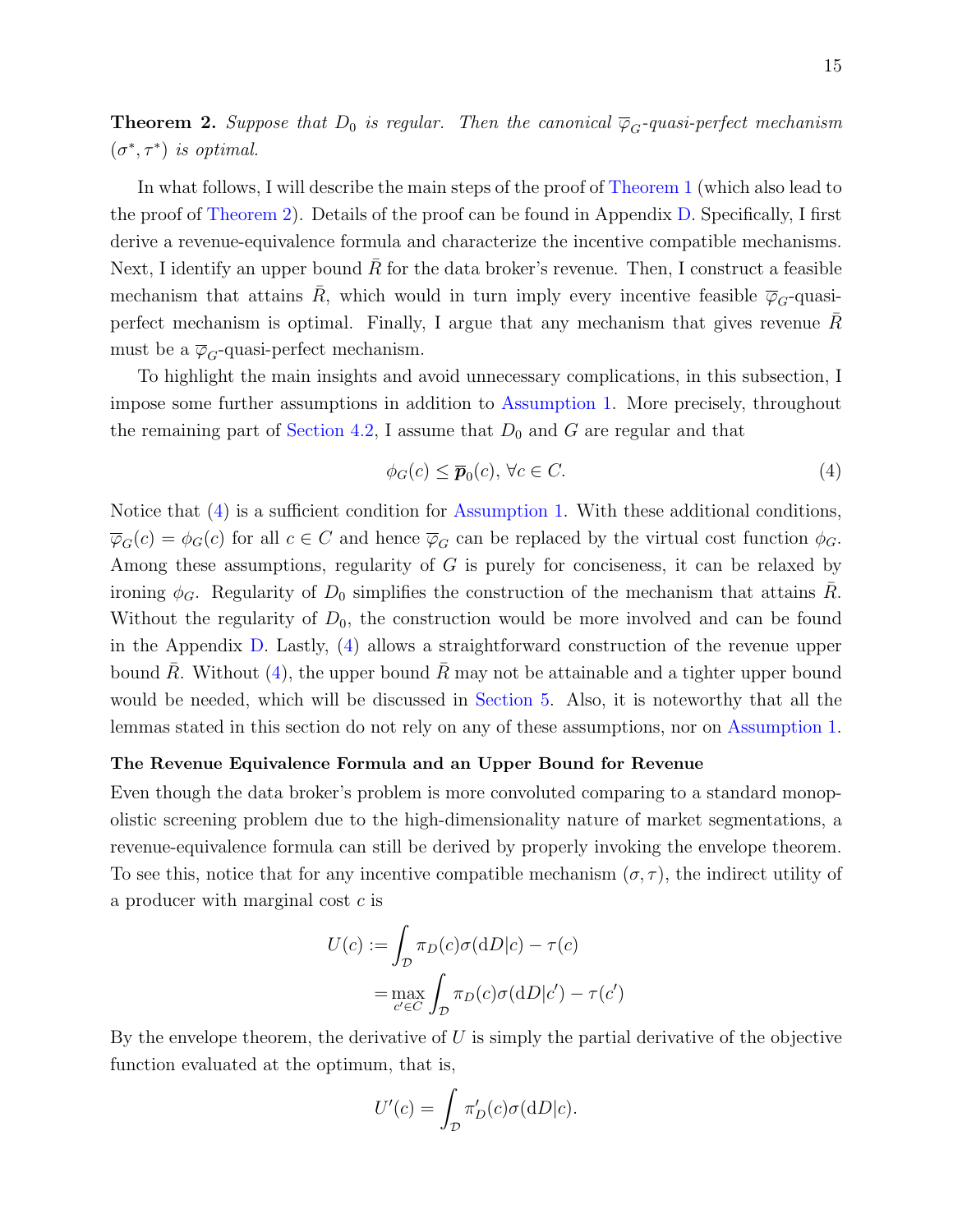<span id="page-16-1"></span>
$$
\pi'_D(c) = -D(\overline{p}_D(c)).\tag{5}
$$

Together,

$$
U(c) = U(\overline{c}) + \int_c^{\overline{c}} \left( \int_{\mathcal{D}} D(\overline{p}_D(z)) \sigma(\mathrm{d}D|z) \right) \mathrm{d}z, \ \forall c \in C.
$$

Therefore, under any incentive compatible mechanism  $(\sigma, \tau)$ , if a producer with marginal cost  $c$  misreports a marginal cost  $c'$  and sets prices optimally, the deviation gain can be written as

$$
U(c) - \left(\int_{\mathcal{D}} \pi_D(c)\sigma(\mathrm{d}D|c') - \tau(c')\right)
$$
  
= 
$$
\int_{\mathcal{D}} [\pi_D(c) - \pi_D(c')] \sigma(\mathrm{d}D|c') - (U(c) - U(c'))
$$
  
= 
$$
\int_{c}^{c'} \left[\int_{\mathcal{D}} -\pi'_D(z)\sigma(\mathrm{d}D|c') - \int_{\mathcal{D}} D(\overline{\mathbf{p}}_D(z))\sigma(\mathrm{d}D|z)\right] \mathrm{d}z
$$
  
= 
$$
\int_{c}^{c'} \left[\int_{\mathcal{D}} D(\overline{\mathbf{p}}_D(z))\sigma(\mathrm{d}D|c') - \int_{\mathcal{D}} D(\overline{\mathbf{p}}_D(z))\sigma(\mathrm{d}D|z)\right] \mathrm{d}z
$$

Together, these lead to [Lemma 1](#page-16-0) below.

<span id="page-16-0"></span>**Lemma 1.** A mechanism  $(\sigma, \tau)$  is incentive compatible if and only if

1. For all  $c \in C$ ,

$$
\tau(c) = \int_{\mathcal{D}} \pi_D(c)\sigma(\mathrm{d}D|c) - \int_c^{\overline{c}} \left( \int_{\mathcal{D}} D(\overline{\boldsymbol{p}}_D(z))\sigma(\mathrm{d}D|z) \,\mathrm{d}z \right) - U(\overline{c}).
$$

2. For all  $c, c' \in C$ ,

$$
\int_c^{c'} \left( \int_{\mathcal{D}} D(\overline{\boldsymbol{p}}_D(z)) (\sigma(dD|z) - \sigma(dD|c')) \right) dz \ge 0.
$$

Furthermore,  $\bar{p}$  can be replaced by any  $p \in P$  for the "only if" part.

The proof of [Lemma 1](#page-16-0) can be found in Appendix [D.](#page-50-0) It formalizes the heuristic arguments above by using the envelope theorem of [Milgrom and Segal](#page-40-8) [\(2002\)](#page-40-8). In essence, condition 1 in [Lemma 1](#page-16-0) is a generalized revenue-equivalence formula stating that the transfer  $\tau$  must be determined by  $\sigma$  up to a constant, whereas condition 2 in [Lemma 1](#page-16-0) is reminiscent of Lemma 1 of [Pavan et al.](#page-41-9) [\(2014\)](#page-41-9), and relates to the integral monotonicity condition that arises in various mechanism design problems with multi-dimensional allocation spaces (see, for instance, [Rochet](#page-41-10) [\(1987\)](#page-41-10), [Carbajal and Ely](#page-40-9) [\(2013\)](#page-40-9), [Pavan et al.](#page-41-9) [\(2014\)](#page-41-9)).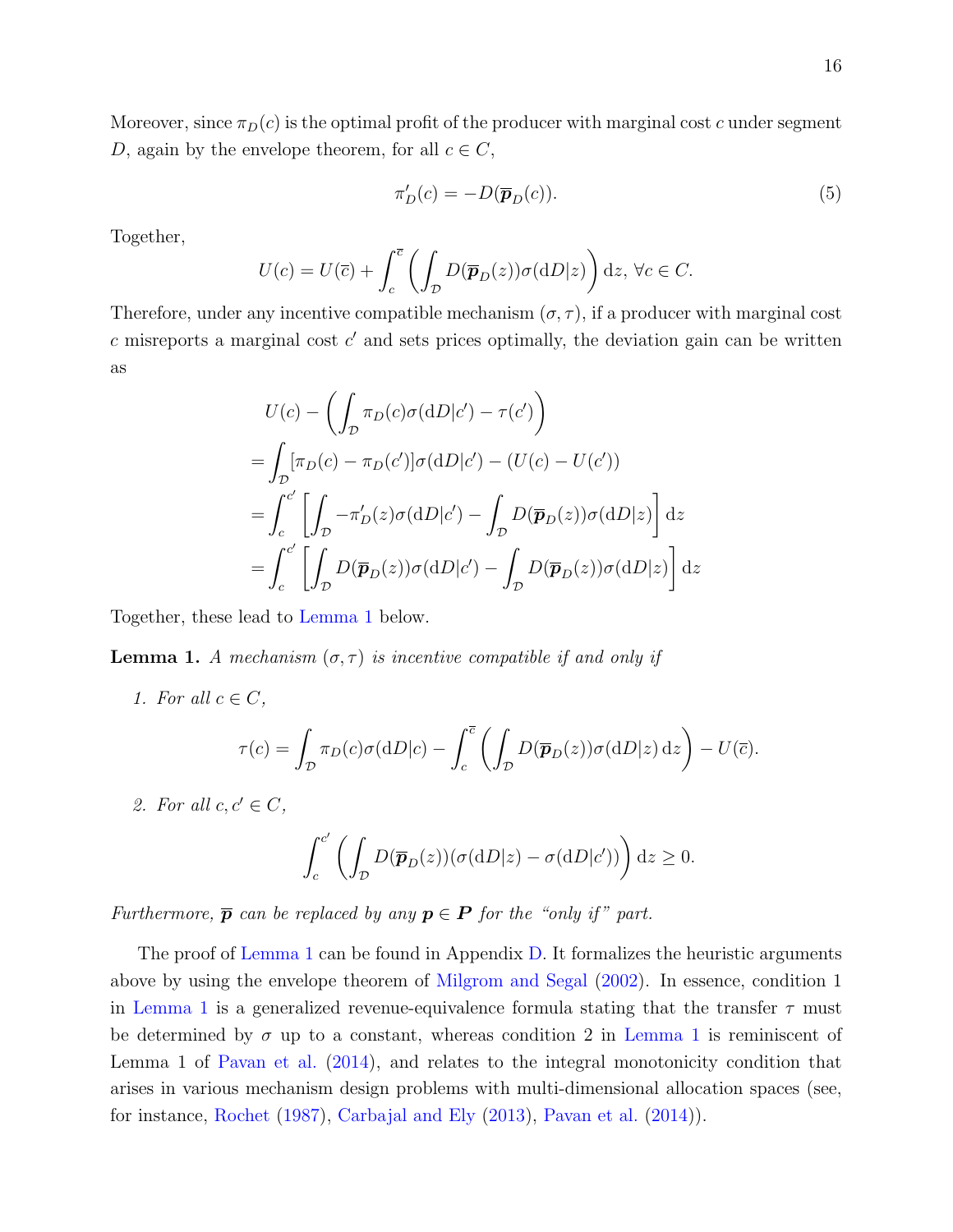From [Lemma 1,](#page-16-0) for any incentive compatible mechanism  $(\sigma, \tau)$ , the data broker's expected revenue can be written as

<span id="page-17-0"></span>
$$
\mathbb{E}_G[\tau(c)] = \int_C \left( \int_{\mathcal{D}} \left( \overline{\boldsymbol{p}}_D(c) - \phi_G(c) \right) D(\overline{\boldsymbol{p}}_D(c)) \sigma(\mathrm{d}D|c) \right) G(\mathrm{d}c) - U(\overline{c}),\tag{6}
$$

which can be interpreted as the expected *virtual profit* net of a constant. That is, maximizing the data broker's expected revenue by choosing an incentive feasible mechanism  $(\sigma, \tau)$ is equivalent to maximizing the expected virtual profit—the profit of the producer if her marginal cost c is replaced by the virtual marginal cost  $\phi_G(c)$  but she still prices optimally according to marginal cost c—by choosing an implementable scheme  $\sigma$ .

With  $(6)$ , there is an immediate upper bound for the data broker's revenue. To see this, first notice that since the producer's outside option is  $\pi_{D_0}(c)$  when her cost is c, for an incentive compatible mechanism  $(\sigma, \tau)$  to be individually rational, it must be that  $U(\bar{c}) \geq$  $\bar{\pi} := \pi_{D_0}(\bar{c})$ . Moreover, notice that for any  $c \in C$ ,

$$
\int_{\mathcal{D}} (\overline{\boldsymbol{p}}_D(c) - \phi_G(c)) D(\overline{\boldsymbol{p}}_D(c)) \sigma(dD|c) \le \int_{\mathcal{D}} \max_{p \in \mathbb{R}_+} [(p - \phi_G(c)) D(p)] \sigma(dD|c)
$$
  

$$
\le \int_{\{v \ge \phi_G(c)\}} (v - \phi_G(c)) D_0(\mathrm{d}v),
$$

where the second inequality holds because the last term is the total gains from trade in the economy when the producer's marginal cost is  $\phi_G(c)$ . Together with [\(6\)](#page-17-0), it then follows that

$$
\bar{R} := \int_C \left( \int_{\{v \ge \phi_G(c)\}} (v - \phi_G(c)) D_0(\mathrm{d}v) \right) G(\mathrm{d}c) - \bar{\pi}
$$
\n
$$
\ge \int_C \left( \int_D (\bar{\mathbf{p}}_D(c) - \phi_G(c)) D(\bar{\mathbf{p}}_D(c)) \sigma(\mathrm{d}D|c) \right) G(\mathrm{d}c) - U(\bar{c})
$$
\n
$$
= \mathbb{E}_G[\tau(c)].
$$

In other words, the upper bound  $R$  is constructed by ignoring the individual rationality constrains, the global incentive compatibility constraints (i.e., condition 2 in [Lemma 1\)](#page-16-0) and by compelling the producer to charge prices that are optimal when her marginal cost is replaced by the virtual marginal cost.

#### Attaining  $\bar{R}$

By the definition of quasi-perfect segmentations, for any nondecreasing function  $\psi: C \to \mathbb{R}_+$ and for any  $\psi$ -quasi-perfect scheme  $\sigma$ , given any report  $c \in C$ ,  $\sigma(c)$  must induce  $\psi(c)$ -quasiperfect price discrimination when the producer charges the largest optimal price in (almost) every segment. That is, all the consumers with  $v \geq \psi(c)$  would buy the product by paying exactly their values whereas all the consumers with values  $v < \psi(c)$  would not buy. As a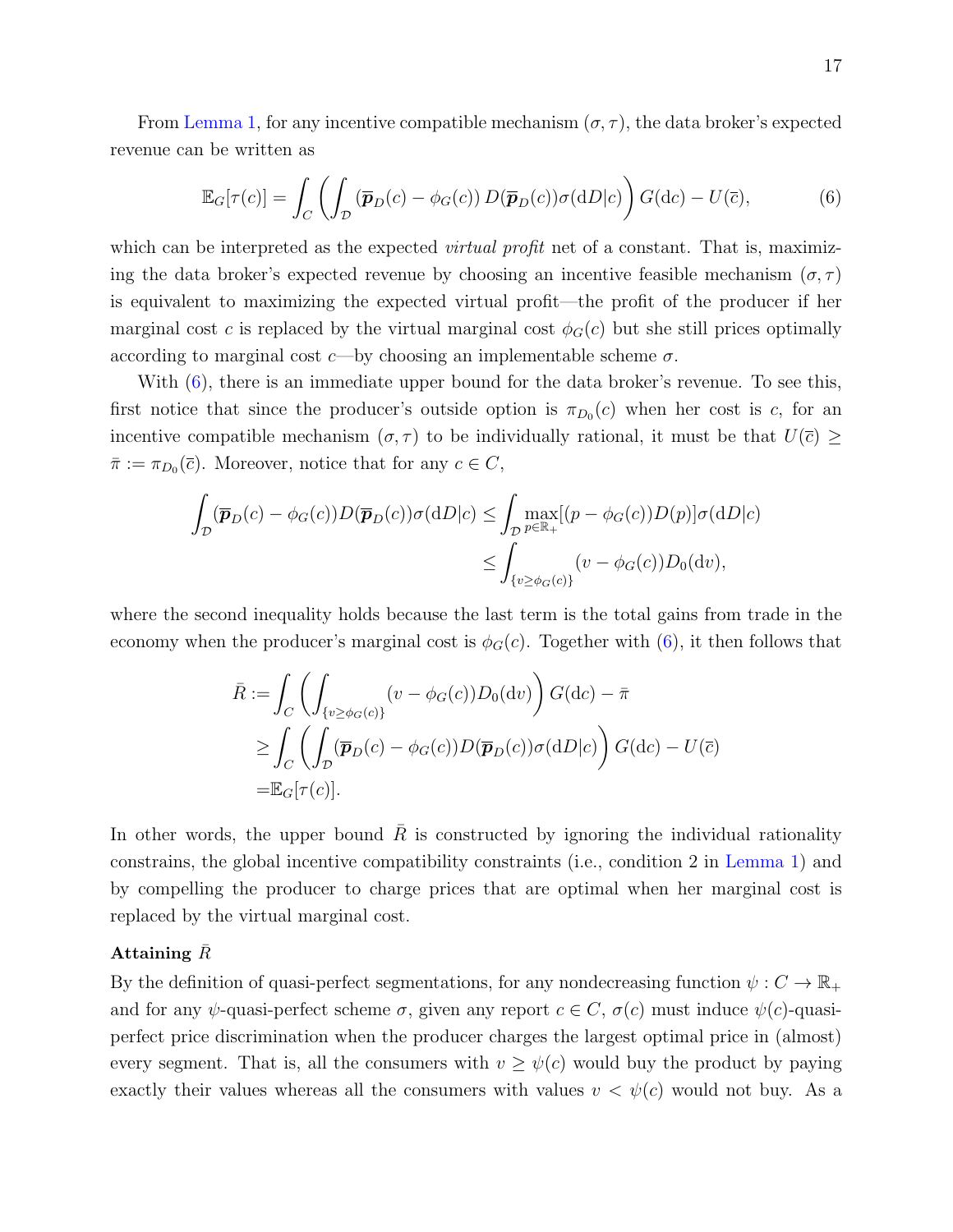result, all the surplus of consumers with  $v \geq \psi(c)$  would be extracted and the trade volume must be the share of consumers with  $v \geq \psi(c)$ .<sup>[14](#page-18-0)</sup> Specifically, for all  $c \in C$ ,

$$
\int_{\mathcal{D}} \overline{\boldsymbol{p}}_{D}(c) D(\overline{\boldsymbol{p}}_{D}(c)) \sigma(dD|c) = \int_{\{v \ge \psi(c)\}} v D_0(\mathrm{d}v)
$$

and

<span id="page-18-3"></span>
$$
\int_{\mathcal{D}} D(\overline{\boldsymbol{p}}_D(c)) \sigma(dD|c) = D_0(\psi(c)).
$$

As a result, if there is an incentive feasible  $\phi_G$ -quasi-perfect mechanism  $(\sigma, \tau)$ , then by [Lemma 1,](#page-16-0) the data broker can attain revenue

$$
\mathbb{E}[\tau(c)] = \int_C \left( \int_D (\overline{\mathbf{p}}_D(c) - \phi_G(c)) D(\overline{\mathbf{p}}_D(c)) \sigma(\mathrm{d}D|c) \right) G(\mathrm{d}c) - \overline{\pi}
$$
  
\n
$$
= \int_C \left( \int_{\{v \ge \phi_G(c)\}} (v - \phi_G(c)) D_0(\mathrm{d}v) \right) G(\mathrm{d}c) - \overline{\pi}
$$
  
\n
$$
= \overline{R}.
$$
\n(7)

However, not every quasi-perfect scheme is implementable. To ensure incentive compatibility, the integral inequality given by condition 2 in [Lemma 1](#page-16-0) must be satisfied. While this condition involves a continuum of constraints and is difficult to check, the following lemma provides a simpler sufficient condition.

<span id="page-18-1"></span>**Lemma 2.** For any nondecreasing function  $\psi : C \to \mathbb{R}_+$  with  $\psi(c) \geq c$  for all  $c \in C$ , and for any  $\psi$ -quasi-perfect scheme  $\sigma$ , there exists a transfer scheme  $\tau : C \to \mathbb{R}$  such that  $(\sigma, \tau)$ is incentive compatible if for any  $c \in C$ ,

<span id="page-18-2"></span>
$$
\psi(z) \le \overline{p}_D(z),\tag{8}
$$

for (Lebesgue)-almost all  $z \in [c, c]$  and for all  $D \in \text{supp}(\sigma(c))$ .

In essence, [Lemma 2](#page-18-1) reduces the integral inequalities given by condition 2 of [Lemma 1](#page-16-0) to pointwise conditions. Details about the proof can be found in Appendix [D.](#page-50-0) The crucial step is to notice that for a  $\psi$ -quasi-perfect scheme, there are always no downward-deviation incentives (i.e., a producer with cost c would never have an incentive to misreport  $c' < c$ ), as a higher-cost producer would find the gains from reducing the cutoff less beneficial than the increment in transfer. With this observation, as the pointwise condition [\(8\)](#page-18-2) is sufficient to rule out upward-deviation incentives, [Lemma 2](#page-18-1) then follows.

After simplifying the incentive constraints, the following lemma then provides a crucial sufficient condition for there to exist an incentive compatible  $\psi$ -quasi-perfect mechanism.

<span id="page-18-0"></span> $14$ The formal arguments can be found in the proof of [Lemma 11](#page-46-0) in Appendix [C.](#page-46-1)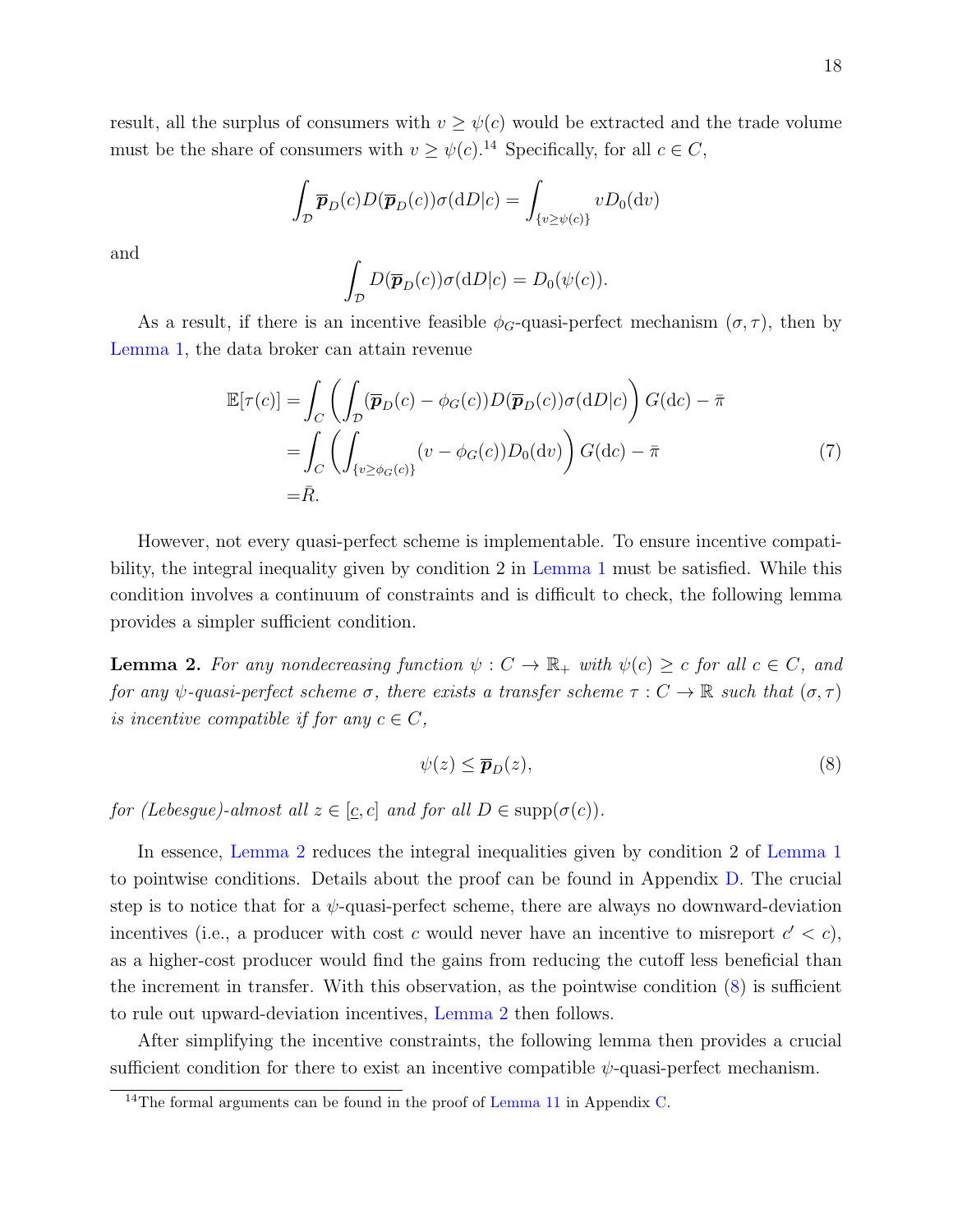<span id="page-19-0"></span>**Lemma 3.** For any nondecreasing function  $\psi: C \to \mathbb{R}_+$  such that that  $c \leq \psi(c) \leq \overline{p}_0(c)$  for all  $c \in C$ , there exists a  $\psi$ -quasi-perfect scheme  $\sigma^*$  that satisfies [\(8\)](#page-18-2).

A direct consequence of [Lemma 2](#page-18-1) and [Lemma 3](#page-19-0) is that there exists an incentive compatible  $\phi_G$ -quasi-perfect mechanism  $(\sigma^*, \tau^*)$ , provided that G is regular and [\(4\)](#page-15-1) holds. Furthermore, for any  $c \in C$ , [\(4\)](#page-15-1) also implies that

$$
\int_c^{\overline{c}} D_0(\phi_G(z)) dz \ge \int_c^{\overline{c}} D_0(\overline{\boldsymbol{p}}_0(z)) dz.
$$

Together, by [Lemma 1](#page-16-0) and [\(5\)](#page-16-1), after possibly adding a constant to  $\tau^*$  so that the indirect utility of the producer with cost  $\bar{c}$  equals to  $\bar{\pi}$ ,  $(\sigma^*, \tau^*)$  is an incentive feasible  $\phi_G$ -quasi-perfect mechanism, which in turn implies that  $(\sigma^*, \tau^*)$  is optimal. Together with  $(7)$ , it then follows that any incentive feasible  $\phi_G$ -quasi-perfect mechanism is optimal.

The proof of [Lemma 3](#page-19-0) is by construction and the details can be found in Appendix [D.](#page-50-0) This construction is especially simple when  $D_0$  is regular (equivalently, when the profit function  $p \mapsto (p - c)D_0(p)$  is single-peaked on supp $(D_0)$  for all  $c \in C$ . Specifically, for any  $c \in C$ and for any  $v \in [\psi(c), \overline{v}]$ , let  $D_v^{\psi(c)} \in \mathcal{D}$  be defined as [\(2\)](#page-14-2) with  $\overline{\varphi}_G(c)$  being replaced by  $\psi(c)$ . Also, let  $\sigma^*: C \to \Delta(\mathcal{D})$  be defined as [\(3\)](#page-14-3) with  $\overline{\varphi}_G$  being replaced by  $\psi$ . By construction,  $\sigma^*(c) \in \mathcal{S}$  for all  $c \in C$ . Furthermore,  $\sigma^*$  is a  $\psi$ -quasi-perfect scheme satisfying [\(8\)](#page-18-2). To see this, consider any  $c \in C$ . By regularity of  $D_0$  and by the hypothesis that  $\psi(c) \leq \overline{p}_0(c)$ , when the producer's marginal cost is c, she would prefer charging price  $\psi(c)$  (or the lowest price in supp $(D_0)$  that is above  $\psi(c)$ , if  $\psi(c) \notin \text{supp}(D_0)$  than charging any price  $p < \psi(c)$ under  $D_0$ . Therefore, for any  $v \ge \psi(c)$  and for any  $p < \psi(c)$ , since  $D_v^{\psi(c)}(p) = D_0(p)$  and  $D_v^{\psi(c)}(v) = D_0(\psi(c))$ , charging price v in segment  $D_v^{\psi(c)}$  must be optimal for the producer as  $v \geq \psi(c)$ . On the other hand, when the producer has marginal cost  $z < c$ , for any  $v \geq \psi(c)$ , since  $\bar{\mathbf{p}}_{D_v^{\psi(c)}}$  is nonincreasing, it must be that either  $\bar{\mathbf{p}}_{D_v^{\psi(c)}}(z) = v$  or  $\bar{\mathbf{p}}_{D_v^{\psi(c)}}(z) < \psi(c)$ . In the former case, since  $\psi$  is nondecreasing, it then follows that  $\bar{p}_{D_v^{\psi(c)}}(z) \ge \psi(c) \ge \psi(z)$ . In the latter case, as  $D_v^{\psi(c)}(p) = D_0(p)$  for all  $p < \psi(c)$ ,  $\bar{\mathbf{p}}_{D_v^{\psi(c)}}(z)$  must have been optimal for the producer under  $D_0$  as well. Therefore, it must be that  $\bar{p}_0(z) \leq \bar{p}_{D_v^{\psi(c)}}(z)$ . Combining with the hypothesis that  $\psi(z) \leq \bar{p}_0(z)$ , this then implies that  $\psi(z) \leq \bar{p}_{D_v^{\psi(c)}}(z)$ . As a result,  $\sigma^*$  is indeed a  $\psi$ -quasi-perfect scheme satisfying [\(8\)](#page-18-2). Notice that this also proves [Theorem 2,](#page-15-0) even without the additional assumption that G is regular and [\(4\)](#page-15-1), since  $c \leq \overline{\varphi}_G(c) \leq \mathbf{p}_0(c)$  for all  $c \in C$ .

In general, for any arbitrary  $D_0 \in \mathcal{D}$ , the construction is more convoluted. In brief, the segmentation scheme  $\sigma^*$  is constructed by approximating  $D_0$  with a sequence of step functions  ${D_n}\subseteq \mathcal{D}$  that converges to  $D_0$ , followed by finding a desired segmentation scheme  $\sigma_n$  of each  $D_n$ . Together with several continuity lemmas in Appendix [B,](#page-43-1) the limit of  $\{\sigma_n\}$  converges to the desired segmentation scheme  $\sigma^*$ .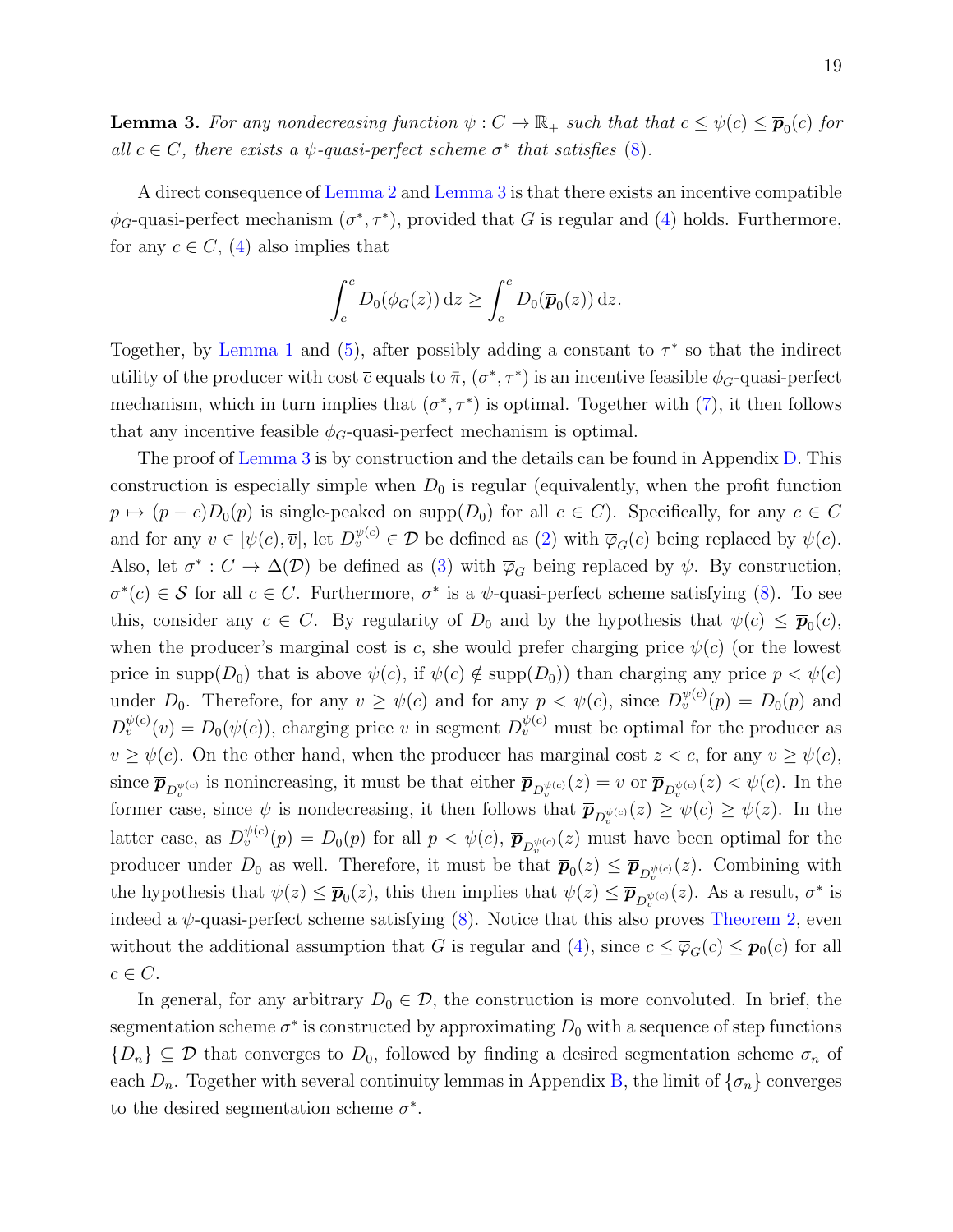#### Uniqueness

To see why any optimal mechanism of the data broker is a  $\phi_G$ -quasi-perfect mechanism, suppose that  $(\sigma, \tau)$  is optimal. Then,

<span id="page-20-0"></span>
$$
\bar{R} = \int_C \left( \int_{\{v \ge \phi_G(c)\}} (v - \phi_G(c)) D_0(\mathrm{d}v) \right) G(\mathrm{d}c) - \bar{\pi}
$$
\n
$$
= \int_C \left( \int_D (\bar{\mathbf{p}}_D(c) - \phi_G(c)) D(\bar{\mathbf{p}}_D(c)) \sigma(\mathrm{d}D|c) \right) G(\mathrm{d}c) - \bar{\pi},\tag{9}
$$

which in turn implies that for (almost) all  $c \in C$ ,

<span id="page-20-1"></span>
$$
\int_{\{v \ge \phi_G(c)\}} (v - \phi_G(c)) D_0(\mathrm{d}v) = \int_{\mathcal{D}} (\overline{\boldsymbol{p}}_D(c) - \phi_G(c)) D(\overline{\boldsymbol{p}}_D(c)) \sigma(\mathrm{d}D|c), \tag{10}
$$

since the left-hand side is the efficient surplus in an economy where the producer's cost is  $\phi_G(c)$  and hence must be an upper-bound of the right-hand side, and [\(9\)](#page-20-0) implies that the right-hand side must attain this upper bound.

It then follows  $\sigma$  must be a  $\phi_G$ -quasi-perfect mechanism. Indeed, if  $\sigma$  is not a  $\phi_G$ -quasiperfect scheme, it must be that there is a positive G-measure of  $c \in C$  and a positive  $\sigma(c)$ measure of  $D \in \text{supp}(\sigma(c))$  such that either  $D(v) > 0$  for some  $v > \bar{p}_D(c)$ , or  $D(\phi_G(c)) \neq$  $D(\bar{p}_D(c))$ . That is, either there are some consumers with  $v \ge \phi_G(c)$  who do not buy the product or buy the product at a price below v, or there are some consumers with  $v < \phi_G(c)$ who end up buying the product. This contradicts [\(10\)](#page-20-1). As a result,  $(\sigma, \tau)$  must be a  $\phi_G$ -quasiperfect mechanism. Moreover,  $(\sigma, \tau)$  must also induce quasi-perfect price discrimination since  $\bar{p}$  can be replaced with any  $p \in P$  according to [Lemma 1.](#page-16-0)

#### <span id="page-20-2"></span>4.3 Further Remarks and Implementation

[Theorem 1](#page-13-0) underlines a noteworthy feature of the optimal mechanisms. According to [The](#page-13-0)[orem 1,](#page-13-0) for any optimal mechanism  $(\sigma, \tau)$ , the segmentation scheme  $\sigma$  does not generate value-revealing segmentations in general. Specifically, for any report c such that  $\overline{\varphi}_G(c) > \underline{v}$ , there are market segments  $D \in \text{supp}(\sigma(c))$  containing consumers with distinct values. The reason is that in order to incentivize the producer to set prices in desirable ways and to elicit information from the producer, some market segments must contain consumers with values below the desirable threshold  $\overline{\varphi}_G(c)$ . By pooling the high-value consumers with the low-value ones in the same market segment while separating them from other high-value consumers, the data broker is able to incentivize the producer to set prices at the highest value in each market segment and induce  $\overline{\varphi}_G(c)$ -quasi-perfect price discrimination for all c, which in turn enables the data broker to elicit private information by discouraging trade and extract surplus from the purchasing consumers at the same time. This also means it is not optimal for the data broker to release all the information about consumers' values.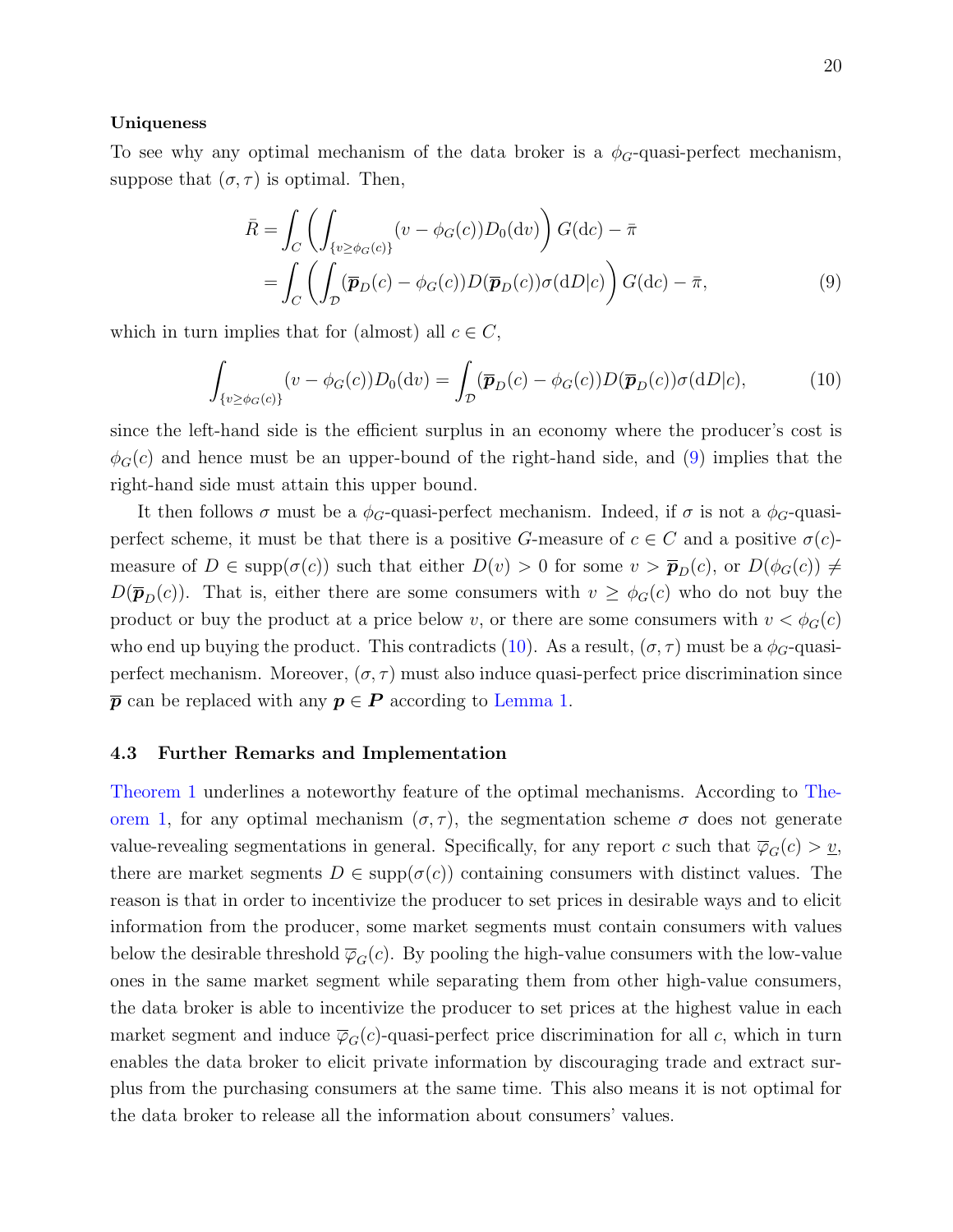As an example for an optimal mechanism, consider the case where  $D_0$  is linear and G is a uniform distribution with  $V = C = [0, 1]$ . It then follows  $\overline{\varphi}_G(c) = 2c$  for all  $c \in [0, 1/3]$  and  $\overline{\varphi}_G(c) = (1+c)/2$  for all  $c \in (1/3, 1]$ . In this case, the canonical  $\overline{\varphi}_G$ -quasi-perfect mechanism is described by a uniform distribution on the market segments  $\{D_v^{\overline{\varphi}_G(c)}\}_{v \in [\overline{\varphi}_G(c),1]},$  where each market segment  $D_v^{\overline{\varphi}_G(c)}$  is defined by [\(2\)](#page-14-2).

As another example, notice that in the motivating example [\(Section 2\)](#page-5-0), the optimal menu  $\mathcal{M}^*$ , which consists of the value-revealing data (with a price of 7/12) and the residential data (with a price of  $1/3$ ), implements the canonical quasi-perfect mechanism with a desirable cutoff function. Indeed, the residential data induces a 2-quasi-perfect segmentation for  $c =$ 3/4 as it only separates the high-value consumers (graduate students and professors) and pools the low-value consumers (undergraduate students) with them while preserving their mass. On the other hand, the value-revealing data induces a 1-quasi-perfect segmentation for  $c = 1/4$ . According to the characterization above, since market demand  $D_0$  is regular and since the virtual costs are  $1/4$  and  $5/4$  (for costs  $1/4$  and  $3/4$ , respectively),<sup>[15](#page-21-0)</sup> the menu  $M^*$  is indeed optimal.

Furthermore, the quasi-perfect mechanisms (and thus the optimal mechanisms) can be implemented by a menu of price-recommendation data, and the implementation is particularly straightforward for the canonical  $\overline{\varphi}_G$ -quasi-perfect mechanism  $(\sigma^*, \tau^*)$  when  $D_0$  is regular. More specifically, to implement  $(\sigma^*, \tau^*)$ , the data broker can first generate an auxiliary characteristic  $u \in [0,1]$  independently according to a uniform distribution for each consumer. Then, he can create a menu in which each item is indexed by  $c \in C$ . Upon choosing item  $c \in C$ , the producer has to pay  $\tau^*(c)$  to the data broker. The data broker then segments the consumers according to the partition  $\{C_p\}_{p\in[\overline{\varphi}_G(c),\overline{v}]}$ , as illustrated by [Figure 4,](#page-22-2) where for each  $p \in [\overline{\varphi}_G(c), \overline{v}]$ 

$$
C_p := \{(v, u) : v = p\} \bigcup \left\{ (v, u) : v < \overline{\varphi}_G(c), u = \frac{D_0(\overline{\varphi}_G(c)) - D_0(p)}{D_0(\overline{\varphi}_G(c))} \right\}
$$

is the set of consumers who either have value  $v = p$ , or have value  $v < \overline{\varphi}_G(c)$  and auxiliary characteristic  $u = (D_0(\overline{\varphi}_G(c)) - D_0(p))/D_0(\overline{\varphi}_G(c))$ . Finally, for every  $p \in [\overline{\varphi}_G(c), \overline{v}]$ , the consumers belonging to  $C_p$  are attached with a recommended price p and the producer receives a list of recommended prices, one for each consumer.

It can be verified that the producer would choose item  $c$  when her marginal cost is  $c$ . Moreover, among the consumers who are attached with recommended price  $p$ , their values are distributed according to  $D_p^{\overline{\varphi}_G(c)}$ , which then implies it is optimal for the producer to charge them price p. As such, the mechanism  $(\sigma^*, \tau^*)$  is implemented.

<span id="page-21-0"></span><sup>&</sup>lt;sup>15</sup>Although the characterization is stated for cost distributions that admit densities, as in standard mechanism design problems, there is a straightforward analogous notion of virtual cost function when the cost distribution has atoms.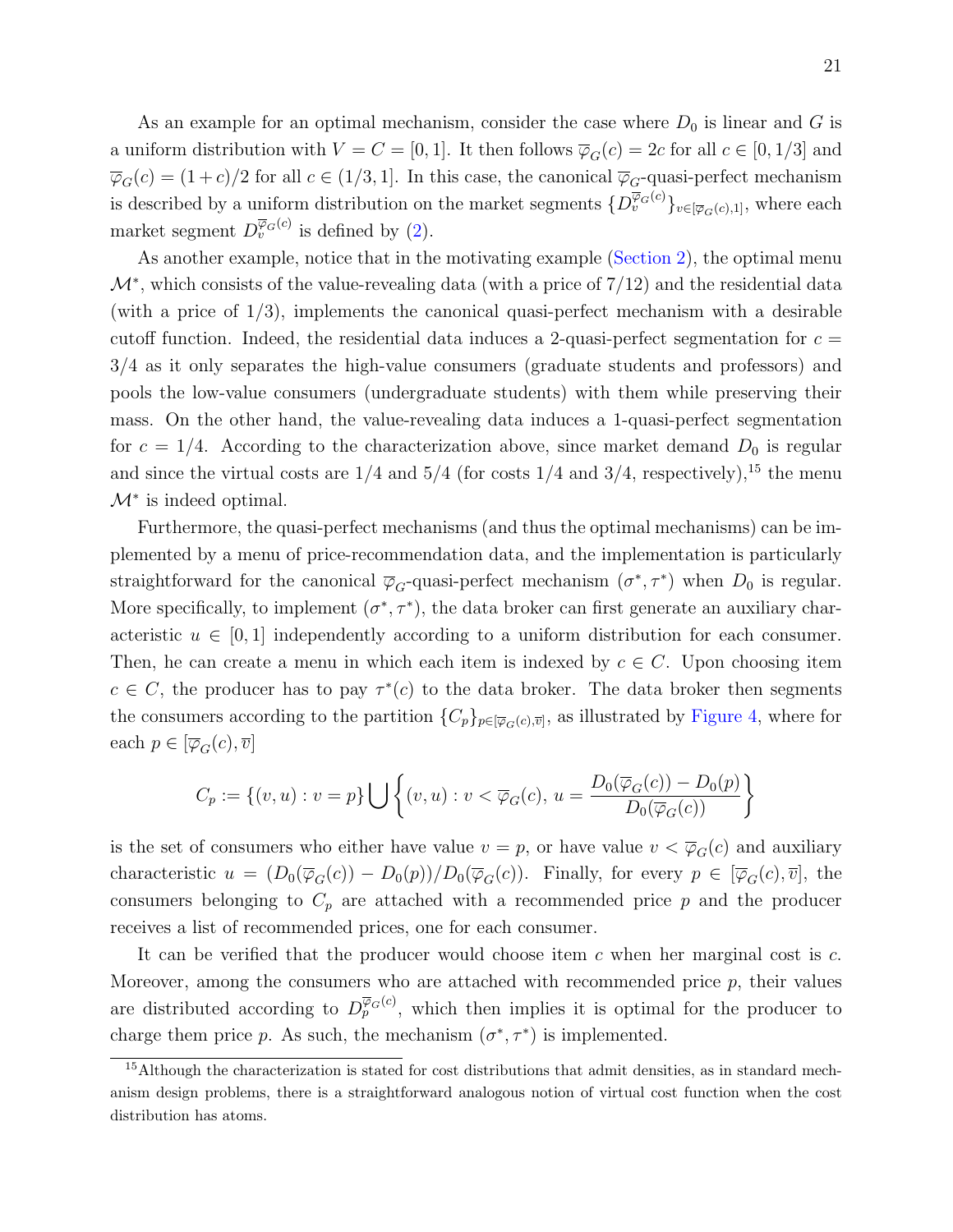Figure 4: Price-Recommendation Data

<span id="page-22-2"></span>

# <span id="page-22-1"></span>5 Consequences of Consumer-Data Brokership

#### 5.1 Surplus Extraction

One of the most pertinent questions about consumer-data brokership is how it affects consumer surplus. Are the data broker's possession of consumer data and the ability to sell them to a producer detrimental for the consumers? If so, to what extent? Meanwhile, can the consumers benefit from the fact that the data broker does not have access to the consumers and only affects the product market indirectly by selling data to the producer? While currently being a focus of policy debates, the following result, as an implication of [Theorem 1,](#page-13-0) answers a certain aspect of this question.

<span id="page-22-0"></span>**Theorem 3** (Surplus Extraction). Consumer surplus is zero under any optimal mechanism.

[Theorem 3](#page-22-0) follows directly from the characterization given by [Theorem 1.](#page-13-0) Indeed, ac-cording to [Theorem 1,](#page-13-0) any optimal mechanism must induce  $\overline{\varphi}_{G}(c)$ -quasi-perfect price discrimination for (almost) all  $c \in C$ , which means that every purchasing consumer must be paying their values. Notably, [Theorem 3](#page-22-0) provides an unambiguous and substantial assertion about the consumer surplus under data brokership. According to [Theorem 3,](#page-22-0) even though the data broker does not sell the product to the consumers directly and only affects the market by creating market segmentations for the producer, it is as if the consumers are perfectly price discriminated and all the surplus is extracted away (even though the optimal mechanisms do not induce perfect price discrimination in general). This means that as long as the data broker possesses consumer data and can sell them to a producer, from the consumers' perspective, it is the same as buying the product from a monopolist who can implement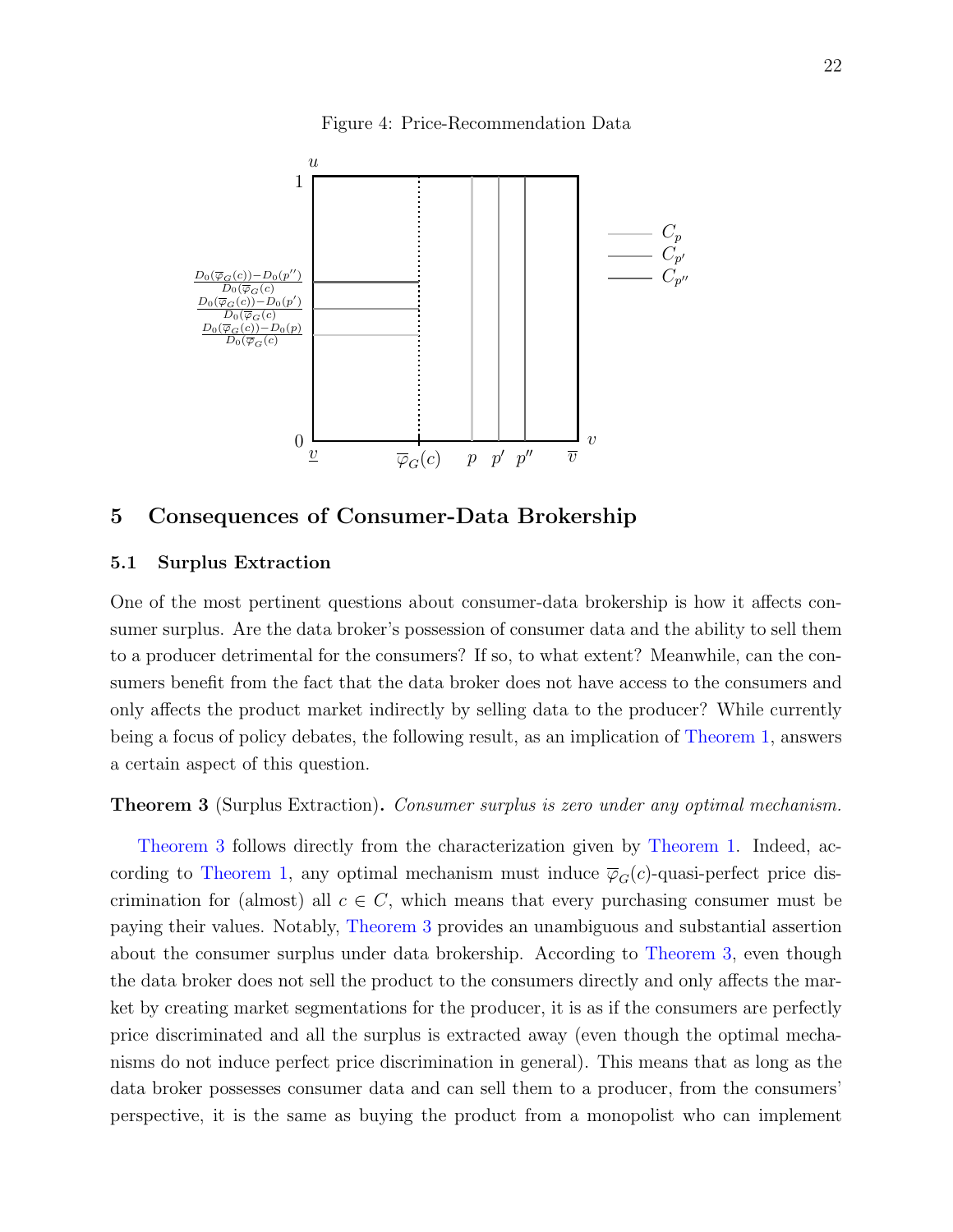perfect price discrimination. More practically, this result means it is impossible to expect the consumers to benefit from the gap between the ownership of production technology and ownership of consumer data.

#### 5.2 Comparisons with Uniform Pricing

Although [Theorem 3](#page-22-0) indicates data brokership is undesirable for the consumers, it does not imply that data brokership is detrimental to the entire economy. After all, by facilitating price discrimination, data brokership may increase total surplus comparing to uniform pricing where no information about the consumers' values is revealed. [Theorem 1,](#page-13-0) together with [Proposition 1,](#page-23-1) allows such a comparison.

<span id="page-23-1"></span>**Proposition 1.** The data broker's optimal revenue is no less than the consumer surplus under uniform pricing.

An immediate consequence of [Proposition 1](#page-23-1) is that total surplus under data brokership is greater compared with uniform pricing, as summarized below.

<span id="page-23-0"></span>**Theorem 4** (Total Surplus Improvement). Data brokership always increases total surplus compared with uniform pricing.

[Theorem 4](#page-23-0) means that even though data brokership is extremely harmful to the consumers, in terms of total surplus it creates, however, it is always better than the environment where no information about the consumers' values can be disclosed.

Another implication of [Proposition 1](#page-23-1) pertains to the source of consumer data. So far, it has been assumed that the data broker owns all the consumer data and is able to perfectly predict each consumer's value. In contrast, a different ownership structure of consumer data can be considered. In this setting, the data broker does not have any data in the first place and has to purchase them from the consumers.[16](#page-23-2) [Proposition 1](#page-23-1) immediately implies that, if the data broker has to purchase data by compensating the consumers with monetary transfers before they learn their values,<sup>[17](#page-23-3)</sup> then the optimal mechanism would be to purchase

<span id="page-23-2"></span><sup>&</sup>lt;sup>16</sup>For simplicity, a "purchase" of data here means that the data broker gains access to *all* the consumer data, in the sense that he can provide any segmentation of  $D_0$  to the producer once he makes the purchase. In the [Supplemental Material,](https://kaihaoyang.com/wp-content/uploads/2019/10/Optimal-Market-Segmentaion-Design-and-its-Consequences-Supplemental-Materials.pdf) I further extend the model and allow the data broker to make a take-it-or-leave-it offer to purchase *any* kind of consumer data and then sell them to the producer. (i.e., offer any segmentation of  $D_0$  that is a mean-preserving contraction of the segmentation induced by the purchased data.)

<span id="page-23-3"></span><sup>&</sup>lt;sup>17</sup>It is crucial here the data broker purchases *before* the consumers learn their value, since otherwise he would also have to screen the consumers to elicit their private information. Such ex-ante purchase of consumer data is plausibly suitable for online activities. After all, in online settings, consumers often do not consider their values about a particular product when they agree that their personal data such as browsing histories, IP address and cookies, can be collected by the data brokers. Nevertheless, other purchase timing would also be a relevant question, which can be explored in future research.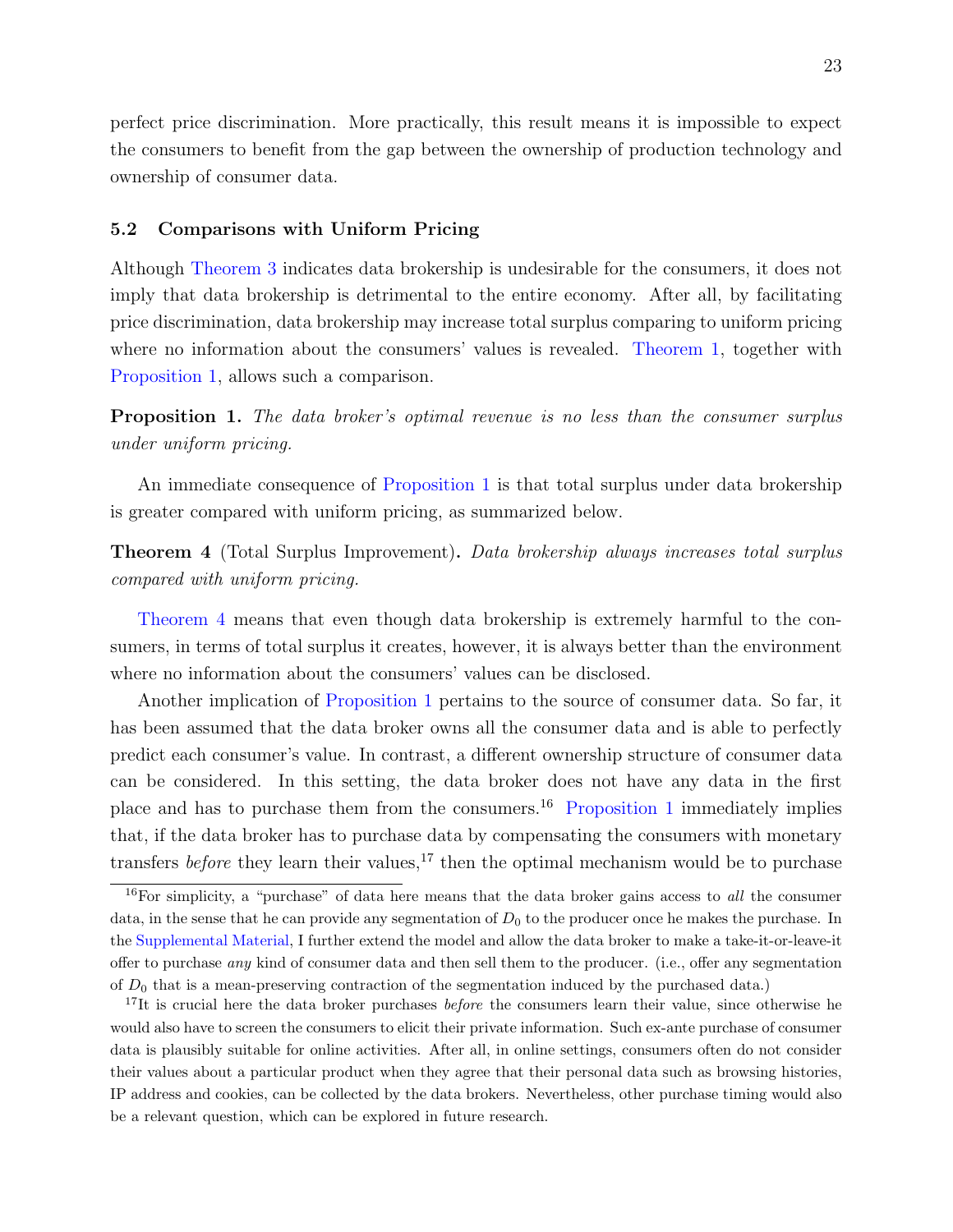all the data by paying the consumers their ex-ante surplus under uniform pricing and then use any optimal mechanism characterized by [Theorem 1](#page-13-0) to sell these data to the producer. Furthermore, since the data broker's revenue is greater than the consumer surplus under uniform pricing according to [Proposition 1,](#page-23-1) and since the producer always has an outside option of uniform pricing, this outcome is in fact Pareto improving compared with uniform pricing in the ex-ante sense, as stated below.[18](#page-24-1)

<span id="page-24-0"></span>**Theorem 5** (Data Ownership). If the consumers own their data and if the data broker can purchase data from the consumers before they learn their values, then data brokership is Pareto improving compared with uniform pricing in the ex-ante sense.

#### 5.3 Comparisons across Market Regimes

In addition to its welfare implications, the characterization of [Theorem 1](#page-13-0) provides further insights about the comparisons across different regimes of the market. Indeed, other than selling consumer data to the producer, there are several other market regimes under which the data broker can profit from the consumer data he owns. Therefore, it would be policy-relevant to compare the outcomes induced by these different market regimes. In what follows, I consider several other market regimes in addition to data brokership, including vertical integration, direct acquisition, exclusive retail, and price-controlling data brokership. Then, I compare the implications among these different regimes using the characterization provided by [Theorem 1.](#page-13-0)

Vertical Integration— The producer's marginal cost of production becomes common knowledge (for exogenous reasons such as regulation or technological improvements) and the data broker vertically integrates with the producer. That is, the vertically integrated entity is able to produce the product and sell to the consumers via perfect price discrimination.

Direct Acquisition— The producer's marginal cost of production is still private, but the data broker is allowed to acquire the producer by offering her a lump-sum transfer  $t \geq 0$ . If the producer rejects the offer, she receives her optimal uniform pricing profit and the data broker receives zero. If the producer accepts the offer, she receives  $t$  and the data broker acquires the production technology, learns the marginal cost of production, and is able to perfectly price discriminate the consumers.

<span id="page-24-1"></span><sup>18</sup>[Jones and Tonetti](#page-40-10) [\(2020\)](#page-40-10) also conclude that granting consumers ownership of their own data is welfareimproving. However, their results are derived in a monopolistic competition setting and the main driving force is the non-rival property of data, whereas [Theorem 5](#page-24-0) is derived under a monopoly setting and the main rationale is that consumer data facilitate price discrimination, which in turn enhance efficiency.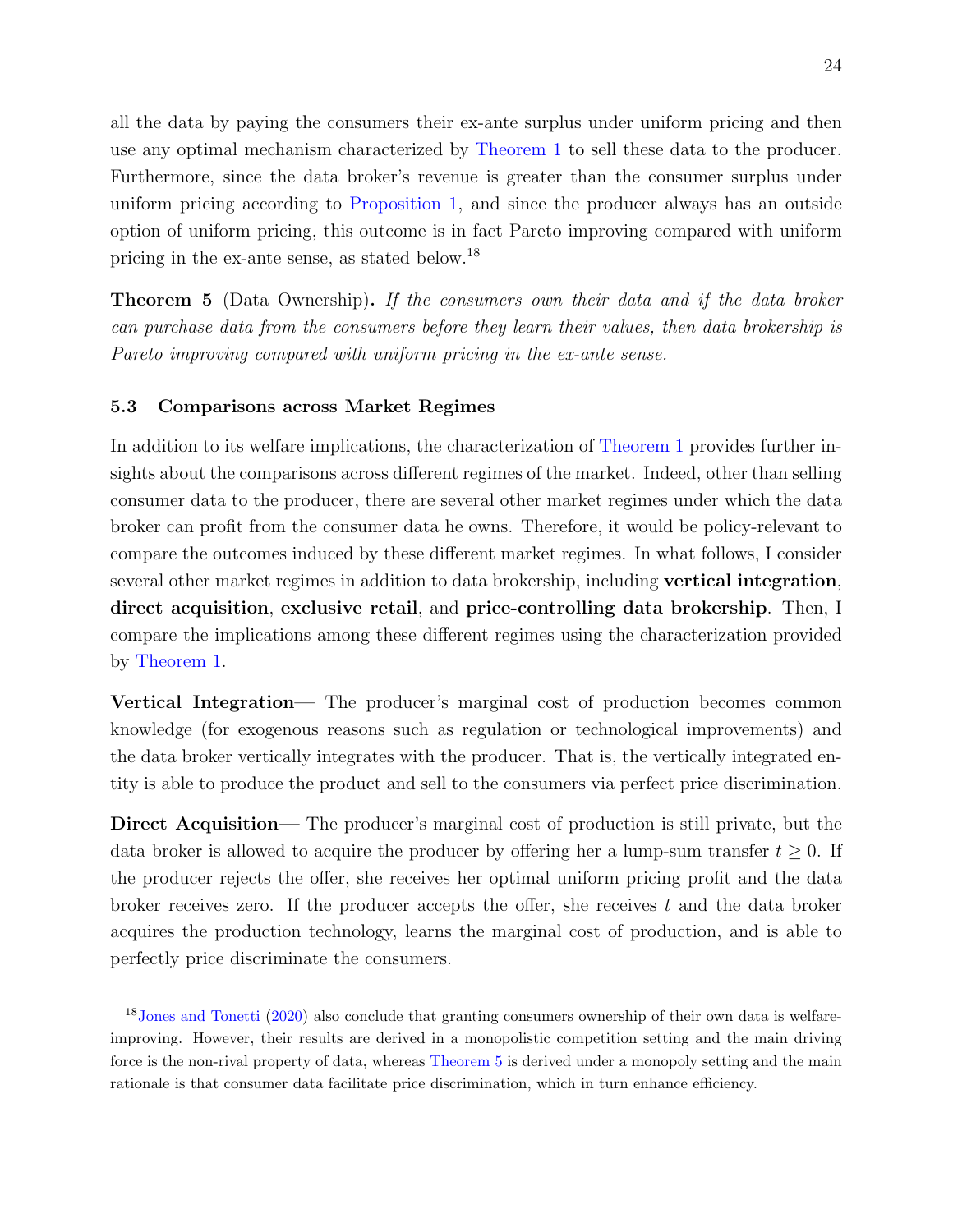Exclusive Retail— The producer's marginal cost of production remains private. The data broker negotiates with the producer to purchase the product as well as the exclusive right to sell the product. That is, the data broker can offer a menu, where each item in this menu specifies the quantity  $q \in [0,1]$  that the producer has to produce and supply to the data broker, as well as the amount of payment the data broker has to pay to the producer t. If the producer chooses an item  $(q, t)$  from this menu, she receives profit  $t - cq$  while the data broker pays t and can sell at most q units exclusively to the consumers through any market segmentation and at any prices. If the producer rejects this menu, she retains her optimal uniform profit and the data broker receives zero.

Price-Controlling Data Brokership— The producer's marginal cost of production is private information. The data broker, in addition to being able to create market segmentations and sell them to the producer, can further specify what price should be charged in each market segment as a part of the contract. If the producer rejects, she retains her optimal uniform pricing profit and the data broker receives zero. That is, the data broker offers a mechanism  $(\sigma, \tau, \gamma)$  such that for all  $c, c' \in C$ ,

$$
\int_{\mathcal{D}\times\mathbb{R}_+} (p-c)D(p)\pmb{\gamma}(\mathrm{d}p|D,c)\sigma(\mathrm{d}D|c) - \tau(c) \ge \int_{\mathcal{D}\times\mathbb{R}_+} (p-c)D(p)\pmb{\gamma}(\mathrm{d}p|D,c')\sigma(\mathrm{d}D|c') - \tau(c')
$$

and for all  $c \in C$ ,

$$
\int_{\mathcal{D}\times\mathbb{R}_+} (p-c)D(p)\gamma(\mathrm{d}p|D,c)\sigma(\mathrm{d}D|c) - \tau(c) \geq \pi_{D_0}(c),
$$

where for each  $c \in C$ ,  $\sigma(c) \in \mathcal{S}$  is the market segmentation provided to the producer,  $\tau(c) \in \mathbb{R}$ is the payment from the producer to the data broker, and  $\gamma(c): \mathcal{D} \to \Delta(\mathbb{R}_+)$  is a transition kernel so that  $\gamma(\cdot|D, c)$  specifies the distribution which prices charged in segment D must be drawn from.

With these definitions, for each market regime, there is an associated profit maximization problem. Henceforth, two market regimes are said to be outcome-equivalent if every solution of the profit maximization problems associated with either market regime induces the same market outcome (i.e., consumer surplus, producer's profit, data broker's revenue and the allocation of the product).

An immediate consequence of [Theorem 1](#page-13-0) is the comparison between data brokership and vertical integration. To see this, recall that any optimal mechanism  $(\sigma, \tau)$  of the data broker must induce  $\overline{\varphi}_G$ -quasi-perfect price discrimination but not perfect price discrimination in general, as  $\overline{\varphi}_G(c) > c$  for all  $c > c$ . Thus, whenever there are some consumers with values between c and  $\overline{\varphi}_G(c)$  for a positive measure of c, any optimal mechanism would not lead to an efficient allocation because there would be some consumers who end up not buying the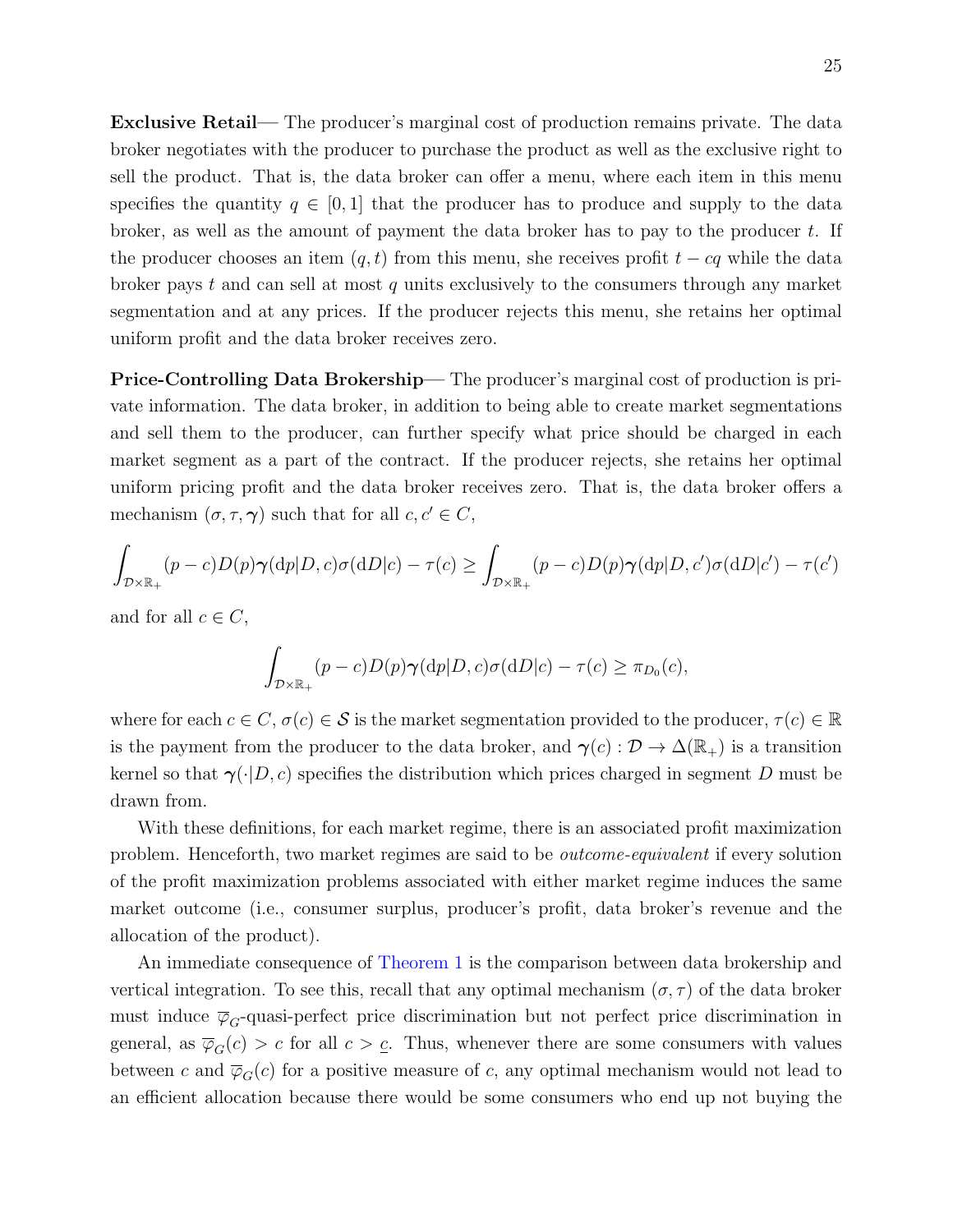product even though their values are greater than the marginal cost. Together with [Theo](#page-22-0)[rem 3,](#page-22-0) this means that vertical integration between the data broker and producer increases total surplus while leaving the consumer surplus unchanged when  $D_0$  has full support on V and there is no common knowledge of gains from trade. After all, consumer surplus is always zero under both regimes, whereas the integrated entity after vertical integration does not create any friction and would perfectly price-discriminate the consumers whose values are above the marginal cost.

<span id="page-26-0"></span>**Theorem 6** (Vertical Integration). Compared with data brokership, vertical integration increases total surplus and leaves the consumer surplus unchanged if  $D_0$  is strictly decreasing and  $\underline{v} < \overline{c}$ .

To compare other market regimes, it is noteworthy that since prices are contractable under price-controlling data brokership, for any mechanism  $(\sigma, \tau, \gamma)$ , the producer's private marginal cost affects her profit only through the quantity produced and sold to the consumers induced by  $(\sigma, \gamma)$ . This effectively reduces allocation space under price-controlling data brokership to a one-dimensional quantity space, which is the same as the allocation space under exclusive retail. In fact, as stated in [Lemma 4](#page-26-1) below, price-controlling data brokership is always equivalent to exclusive retail.

#### <span id="page-26-1"></span>**Lemma 4.** Exclusive retail and price-controlling data brokership are outcome-equivalent.

With [Lemma 4,](#page-26-1) to compare exclusive retail and price-controlling data brokership with data brokership, it suffices to compare only price-controlling data brokership with data brokership. This comparison is particularly convenient since the price-controlling data broker's revenue maximization problem is a relaxation of the data broker's. After all, with the extra ability to contract on prices, the constraints in the price-controlling data broker's problem must be weaker. Nevertheless, as an implication of [Theorem 1](#page-13-0) and [Proposition 2](#page-26-2) below, it turns out that the data broker's optimal revenue is in fact the same as the price-controlling data broker's optimal revenue.

<span id="page-26-2"></span>**Proposition 2.** Any optimal mechanism of the price-controlling data broker induces  $\bar{\varphi}_G(c)$ quasi-perfect price discrimination for G-almost all  $c \in C$ . In particular, the optimal revenue is

$$
R^* = \int_C \left( \int_{\{v \ge \overline{\varphi}_G(c)\}} (v - \phi_G(c)) D_0(\mathrm{d}v) \right) G(\mathrm{d}c) - \overline{\pi}.
$$

According to [Theorem 1](#page-13-0) and [Lemma 1,](#page-16-0) the optimal revenue of the data broker must also be R<sup>∗</sup>. This means that the additional ability to control prices does not benefit the data broker at all. In fact, as stated by [Theorem 7](#page-27-0) below, this ability is entirely irrelevant in terms of market outcomes.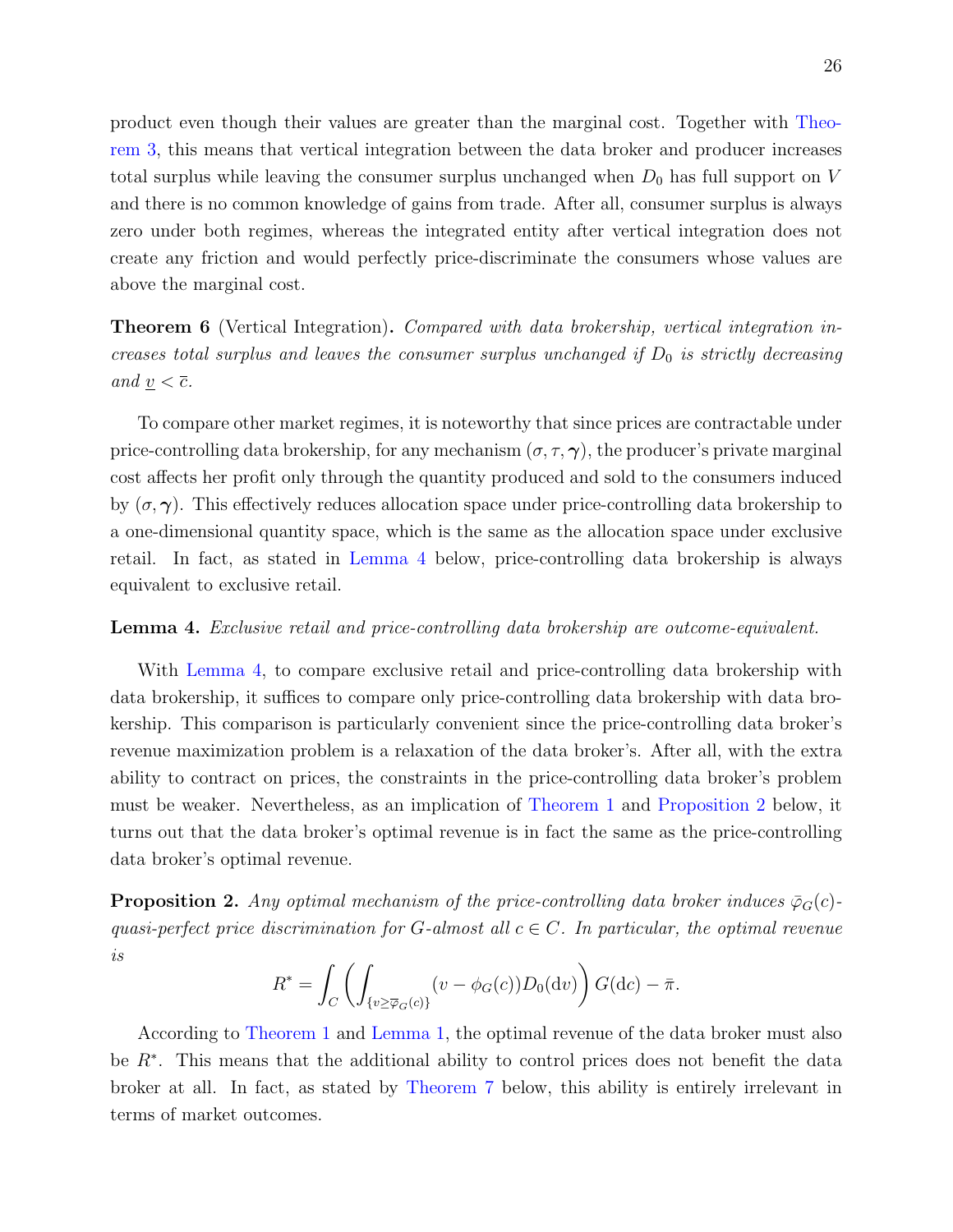<span id="page-27-0"></span>**Theorem 7** (Outcome-Equivalence). Exclusive retail, price-controlling data brokership and data brokership are outcome-equivalent.

In other words, [Theorem 7](#page-27-0) means that even though the data broker only affects the product market indirectly by selling consumer data, the market outcomes he induces are the same as those when he has more control over the product market by either becoming a pricecontrolling data broker or an exclusive retailer. More specifically, from the data broker's perspective, having control over how the product is sold in addition to consumer data adds no extra values to his revenue. As for the producer, her profit in face of a data broker is the same as if she sells the product, as well as the exclusive right to sell the product, to this data broker. Preserving the access to consumers and the right to sell the product is in fact not more profitable. In addition, the allocation of the product induced by a data broker is the same as that induced by an exclusive retailer. Therefore, the channel through which the product is sold to the consumers does not affect the amount of products being produced, nor does it affect to whom the product is sold.

This outcome-equivalence result has several further implications. First, it implies that there are no incentives for the data broker to become more active, as the data broker's revenue would remain the same even if he becomes a price-controlling data broker or an exclusive retailer. Second, from a policymaker's perspective, it means that no further concerns should be raised even if a data broker eventually becomes more active. After all, the market outcomes and the amount of deadweight loss would remain the same.

As another remark, the fact that the price-controlling data broker's optimal revenue  $R^*$ is an upper bound for the data broker's optimal revenue completes the intuition behind the proof of [Theorem 1](#page-13-0) without the additional assumption [\(4\)](#page-15-1) imposed in [Section 4.2.](#page-13-3) To see this, since the price-controlling data broker's optimal mechanisms always induce  $\overline{\varphi}_G$ -quasi-perfect price discrimination for (almost) all  $c \in C$  according to [Proposition 2,](#page-26-2) proving [Theorem 1](#page-13-0) is essentially reduced to finding an incentive feasible  $\overline{\varphi}_G$ -quasi-perfect mechanism. Furthermore, by the definition of  $\overline{\varphi}_G$ ,  $c \leq \overline{\varphi}_G(c) \leq \overline{p}_0(c)$  for all  $c \in C$ , and hence  $\overline{\varphi}_G$  satisfies the condition required by [Lemma 3.](#page-19-0) As a result, combining [Lemma 2](#page-18-1) and [Lemma 3,](#page-19-0) there is indeed an incentive feasible  $\overline{\varphi}_G$ -quasi-perfect mechanism.

Finally, to compare direct acquisition with other market regimes, first notice that under direct acquisition, given a proposed transfer  $t$ , the producer would accept this offer if and only if  $\pi_{D_0}(c) \leq t$ . As a result, the profit maximization problem associated with direct acquisition is

$$
\max_{t \ge 0} \int_{\{c \in C: \pi_{D_0}(c) \le t\}} \left( \int_{\{v \ge c\}} (v - c) D_0(\mathrm{d}v) - t \right) G(\mathrm{d}c).
$$

By [Theorem 7,](#page-27-0) it suffices to compare direct acquisition with exclusive retail. Compared with exclusive retail, on the one hand, direct acquisition allows the data broker to learn the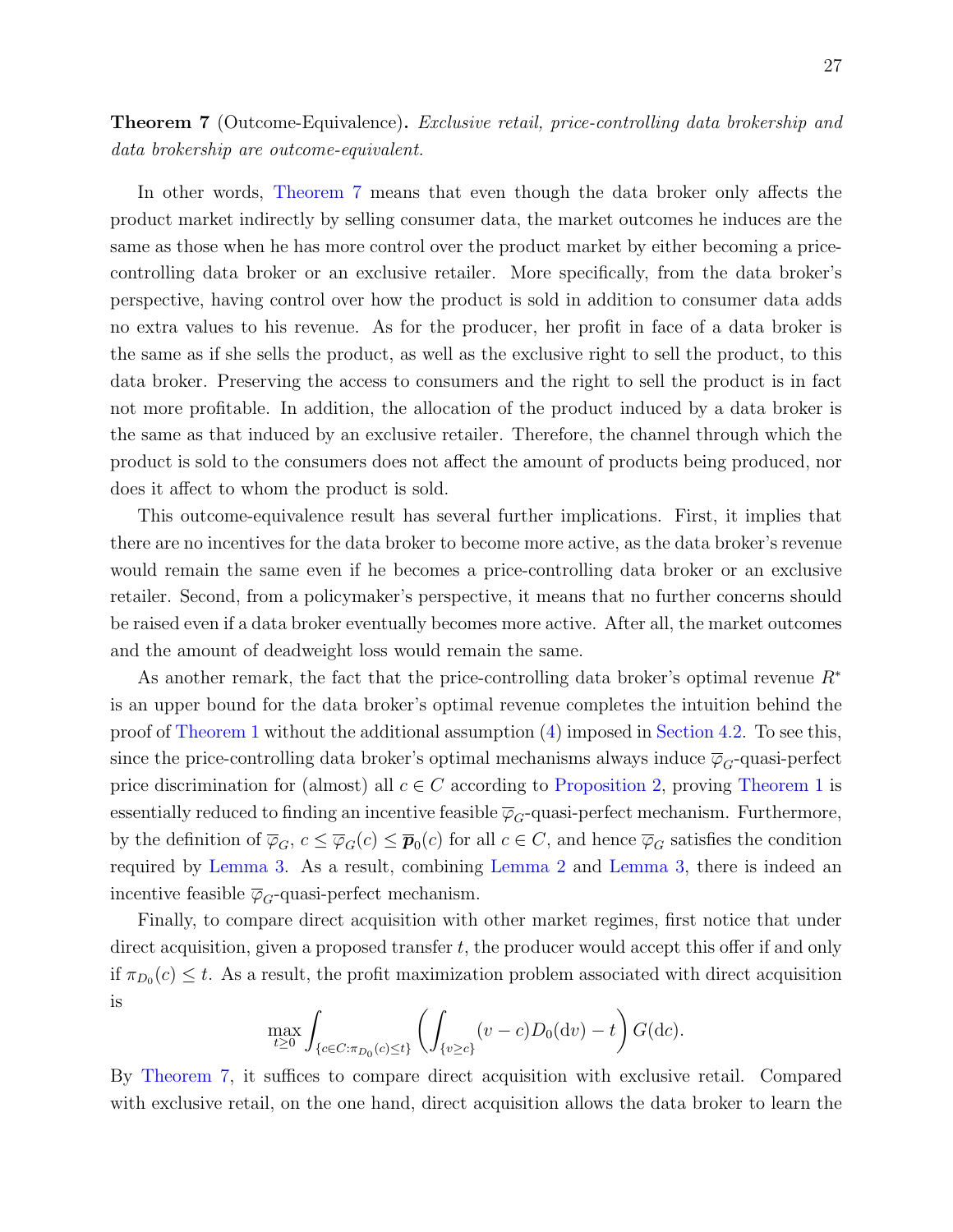marginal cost of production conditional on acquiring the producer, whereas the exclusive retailer can never completely learn the marginal cost but can only screen the producer to elicit this private information. On the other hand, direct acquisition creates severe adverse selection as only when the publisher's marginal cost is high enough would she be willing to sell the production technology at a given price. As a result, even with successful acquisition, the data broker can only operate with a relatively inferior production technology. Consequently, whether direct acquisition is more profitable than exclusive retail depends on the distribution of marginal cost G and the market demand  $D_0$ . Nevertheless, with the complete characterization given by [Theorem 1,](#page-13-0) direct acquisition can be compared with data brokership through direct calculations.

Example 1. Suppose that  $\text{supp}(D_0) = \text{supp}(G) = [0,1]$  and  $D_0(p) = (1-p), G(c) = c$ for all  $p, c \in [0, 1]$ . Then  $\phi_G(c) = 2c$  for all  $c \in C$ ,  $\overline{\varphi}_G(c) = 2c$  for all  $c \in [0, 1/3]$  and  $\overline{\varphi}_G(c) = (1+c)/2$  for all  $c \in (1/3, 1]$ . Also,  $\pi_{D_0}(c) = (1-c)^2/4$ . In this case,

$$
R^* = \int_0^{\frac{1}{3}} \left( \int_{2c}^1 (v - 2c) \, dv \right) dc + \int_{\frac{1}{3}}^1 \left( \int_{\frac{1+c}{2}}^1 (v - 2c) \, dv \right) dc = \frac{1}{18}.
$$

In contrast, for any  $t \geq 0$ ,

$$
\int_{\{c \in C : \frac{(1-c)^2}{4} \le t\}} \left( \int_{\{v \ge c\}} (v - c) \, \mathrm{d}v - t \right) \mathrm{d}v \le 0.
$$

As a result, data brokership (and hence price-controlling data brokership and exclusive retail) yields more revenue to the data broker than direct acquisition.

*Example 2.* Suppose that  $\text{supp}(D_0) = \text{supp}(G) = [0,1]$  and  $D_0(p) = (1-p)$ ,  $G(c) = c^{\frac{1}{n}}$  for all  $p, c \in [0, 1]$ , for some  $n \in \mathbb{N}$ . Then  $\phi_G(c) = (n+1)c$  for all  $c \in C$ ,  $\overline{\varphi}_G(c) = (n+1)c$  for all  $c \in [0, 1/(1+2n)]$  and  $\overline{\varphi}_G(c) = (1+c)/2$  for all  $c \in (1/(1+2n), 1]$ . Also,  $\pi_{D_0}(c) = (1-c)^2/4$ . In this case, for *n* large enough  $(n > 15$  to be more precise),

$$
R^* < \int_0^1 \left( \int_{\{v \ge c\}} (v - c) \, \mathrm{d}v - \frac{1}{4} \right) \frac{1}{n} c^{-\frac{n-1}{n}} \, \mathrm{d}c.
$$

Hence, for n large enough, data brokership (and hence price-controlling data brokership and exclusive retail) yields less revenue to the data broker than direct acquisition.

### <span id="page-28-0"></span>6 Extensions

#### 6.1 Sufficient Conditions and Relaxations of Assumption [1](#page-11-1)

Despite being a technical condition, [Assumption 1](#page-11-1) has an economically interpretable sufficient condition [\(4\)](#page-15-1). To better understand this, recall that by definition,  $\phi_G(c) = c + G(c)/g(c)$ ,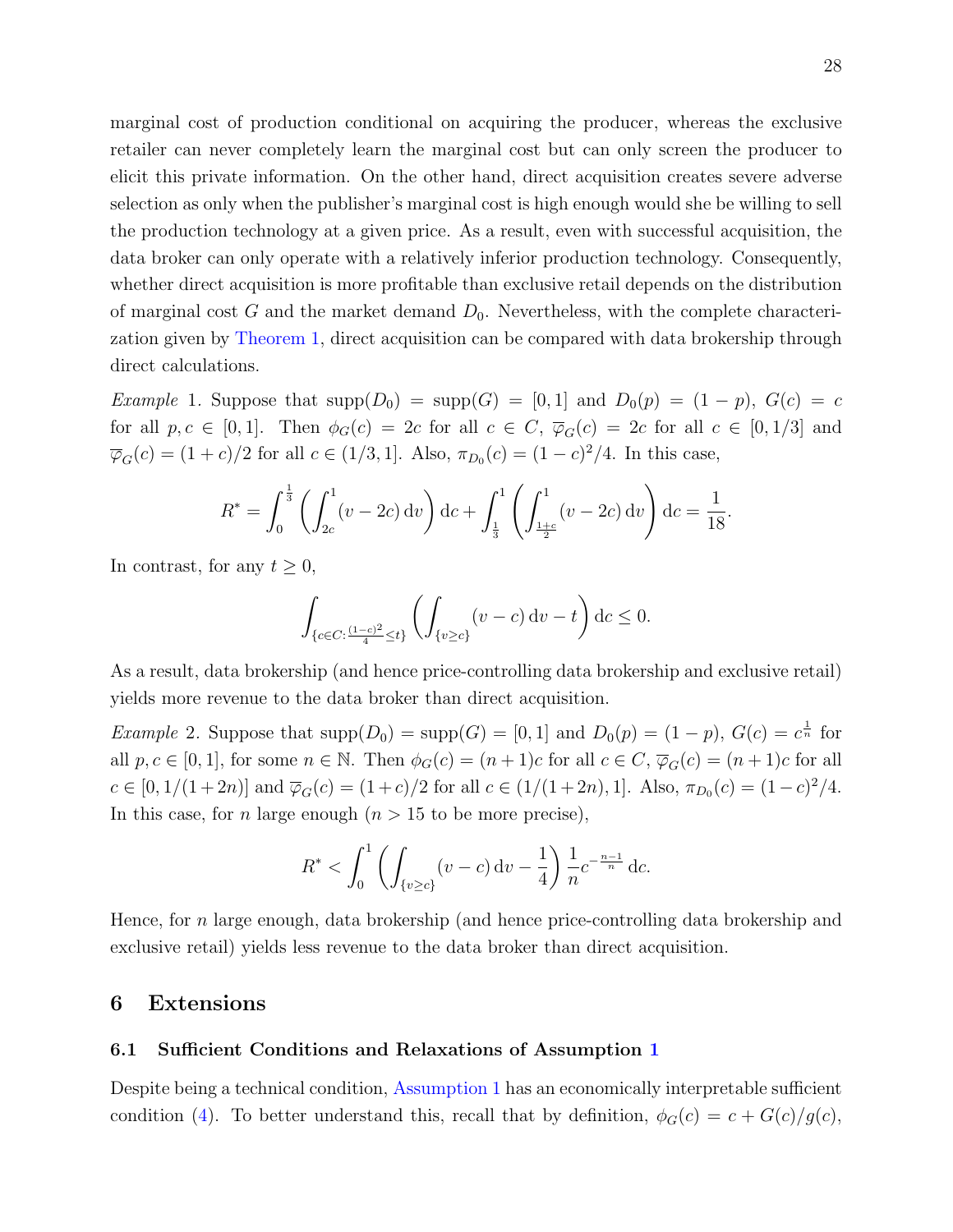and therefore  $\phi_G(c)$  is the actual marginal cost c plus the information rent  $G(c)/g(c)$ . On the other hand, instead of regarding  $\bar{p}_0(c)$  as the optimal uniform price for the producer when her marginal cost is  $c, \bar{p}_0(c)$  can be written as  $\bar{p}_0(c) = c + \xi_0(c)$ , where  $\xi_0(c) := \bar{p}_0(c) - c$  is the monopoly mark-up that the producer charges under uniform pricing. From this perspective, [\(4\)](#page-15-1) is equivalent to

$$
\frac{G(c)}{g(c)} \le \xi_0(c), \,\forall c \in C.
$$

That is, the information rent that the producer retains due to asymmetric information about her marginal cost is less than her monopoly mark-up.

Furthermore, [\(4\)](#page-15-1) can also be interpreted as the gains from trade being large enough. More specifically, for any demand  $D_0 \in \mathcal{D}$ , define a location family  $\{D_0^k\}_{k\geq 0}$  by moving the support of  $D_0$  without changing the shape of the distribution. That is,  $D_0^k(p) := D_0(p - k)$ for all  $p \in V$  and for all  $k > 0$ . Within this family, it is natural to rank the gains from trade by the location parameter k. In the [Supplemental Material,](https://kaihaoyang.com/wp-content/uploads/2019/10/Optimal-Market-Segmentaion-Design-and-its-Consequences-Supplemental-Materials.pdf) I show that there exists  $\overline{k} \geq 0$ such that [\(4\)](#page-15-1) holds if and only if  $k \geq \overline{k}$ .<sup>[19](#page-29-0)</sup>

Although the results introduced above rely on [Assumption 1,](#page-11-1) the sole purpose of [As](#page-11-1)[sumption 1](#page-11-1) is to ensure that as a revenue upper bound, the price-controlling data broker's problem has a closed form solution. After all, by [Lemma 4,](#page-26-1) the price-controlling data broker's problem is essentially a nonlinear screening problem with one-dimensional allocation space and type-dependent outside options. A common feature of such problems is that the characterization of the optimal mechanisms involves Lagrange multipliers in general (see, for instance, [Lewis and Sappington](#page-40-11) [\(1989\)](#page-40-11) and [Jullien](#page-40-12) [\(2000\)](#page-40-12)). [Assumption 1,](#page-11-1) however, yields a closed form solution for the price-controlling data broker's problem [\(Proposition 2\)](#page-26-2), which in turn allows an explicit construction of an incentive feasible mechanism for the data broker that attains the revenue upper bound.

Consequently, many of the results can be extended to environments without [Assump](#page-11-1)[tion 1.](#page-11-1) First, [Theorem 3](#page-22-0) actually does not rely on [Assumption 1](#page-11-1) at all. A strengthened version of [Theorem 3](#page-22-0) can be found in the [Supplemental Material,](https://kaihaoyang.com/wp-content/uploads/2019/10/Optimal-Market-Segmentaion-Design-and-its-Consequences-Supplemental-Materials.pdf) which ensures both the existence of an optimal mechanism for the data broker and the fact that any optimal mechanism must yield zero consumer surplus. A crucial step of the proof is to take any mechanism  $(\sigma, \tau)$  under which the consumers retain positive surplus and apply [Lemma 3](#page-19-0) to every market segment  $D \in \text{supp}(\sigma(c))$  for every report c, with the cutoff function  $\psi$  being  $\bar{p}_D$ . This would induce another segmentation scheme. The fact that all the market segments  $D \in \text{supp}(\sigma(c))$ are decomposed according to a  $\bar{p}_D(c)$ -quasi-perfect segmentation and the hypothesis that consumers retain positive surplus under  $(\sigma, \tau)$  yield a strict improvement on the data broker's

<span id="page-29-0"></span><sup>&</sup>lt;sup>19</sup>Clearly, if k is large enough so that  $v \ge \phi_G(\bar{c})$ , then there is common knowledge of gains from trade even after incorporating the information rents and hence the value-revealing scheme would be optimal. In the [Supplemental Material,](https://kaihaoyang.com/wp-content/uploads/2019/10/Optimal-Market-Segmentaion-Design-and-its-Consequences-Supplemental-Materials.pdf) I show that there exists k such that [\(4\)](#page-15-1) holds even then  $\underline{v} < \phi_G(\overline{c})$ .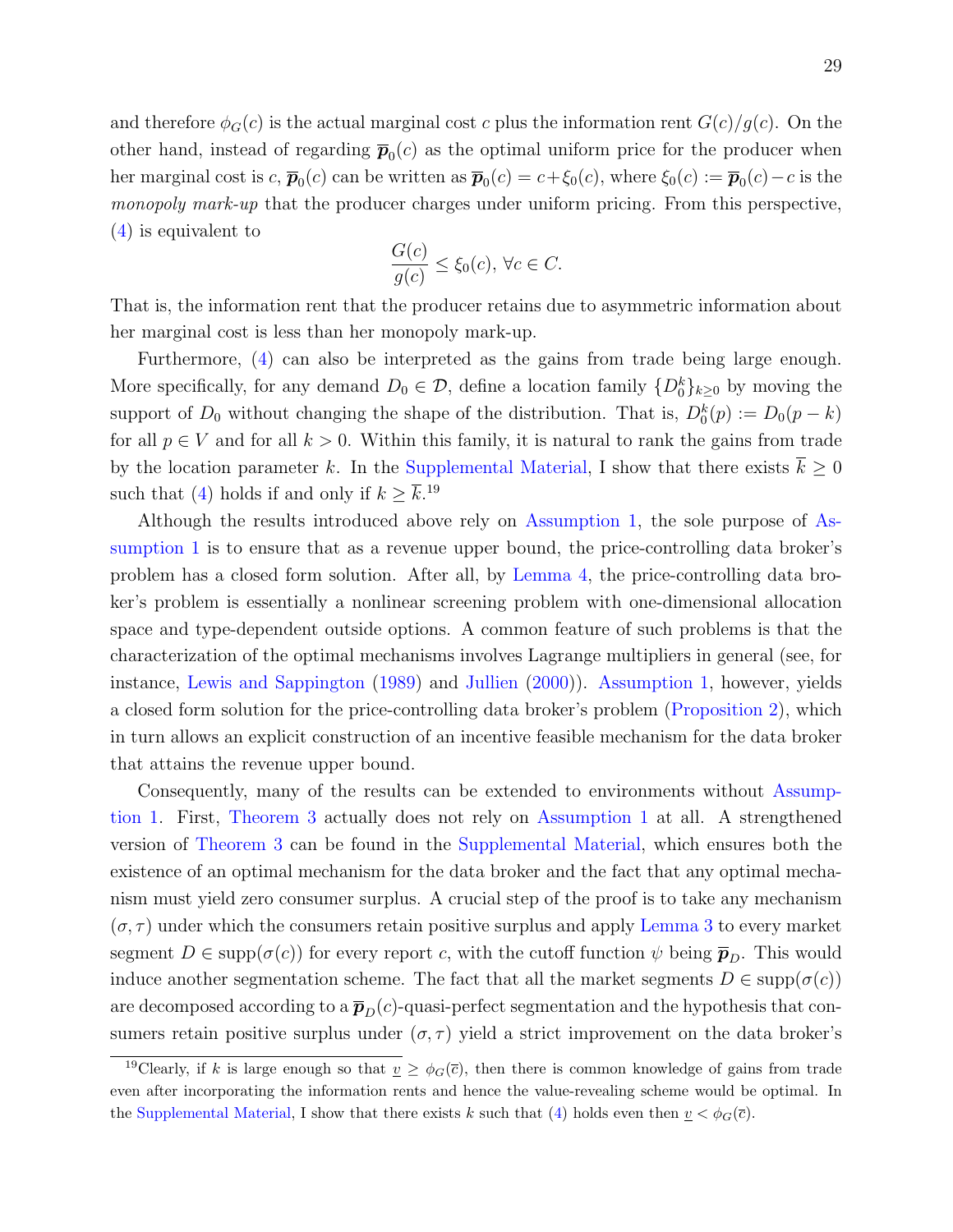revenue. Moreover, [\(8\)](#page-18-2) ensures that such decomposition relaxes the incentive compatibility and individual rationality constraints.

In addition, the main characterization [\(Theorem 1\)](#page-13-0) can be generalized as well. More specifically, in the [Supplemental Material,](https://kaihaoyang.com/wp-content/uploads/2019/10/Optimal-Market-Segmentaion-Design-and-its-Consequences-Supplemental-Materials.pdf) I show that as long as  $D_0$  is continuous, there exists a nondecreasing function  $\varphi^*$  such that every optimal mechanism must be a  $\varphi^*$ -quasiperfect mechanism. However, unlike  $\overline{\varphi}_G$ , the cutoff function  $\varphi^*$  cannot be concisely defined by the model primitives. Nevertheless, the proof of this result gives a (partial) characterization of this cutoff function. A crucial property of this cutoff function  $\varphi^*$  is that  $\varphi^*(c) > c$  for all  $c > c$ . Therefore, together with the fact that consumer surplus must be zero under any optimal mechanism, the characterization of optimal mechanisms guarantees the validity of the comparison between vertical integration and data brokership. That is, as long as  $D_0$  is continuous, [Theorem 6](#page-26-0) does not require [Assumption 1](#page-11-1) either. Finally, without [Assumption 1,](#page-11-1) the outcome equivalence result [Theorem 7](#page-27-0) may not hold. The price-controlling data broker's optimal revenue is sometimes strictly greater than the data broker's. However, from the characterization of the optimal cutoff function  $\varphi^*$ , it can be shown that price-controlling data brokership (and hence exclusive retail) Pareto-dominates data brokership whenever  $D_0$ is continuous.

#### 6.2 Consumers' Private Information

Given the amount of consumer data that can be collected, their predictive power is approaching perfect estimations of consumers' values. Nonetheless, it is still imperative to explore the economic implications of the possibility when the consumers have some private information. This section extends the baseline model in [Section 3](#page-9-0) and allows the consumers to retain some pieces of information.

To formally model this, let Θ be a Polish space that denotes a set of consumer characteristics which can be disclosed by the data broker. Suppose that among the consumers, their available characteristics  $\theta$  are distributed according to  $\beta_0 \in \Delta(\Theta)$ . These characteristics are informative about the consumers' values but there may still be variation in values even among the consumers who share the same characteristics. Specifically, given any  $\theta \in \Theta$ , suppose that among the consumers who share characteristic  $\theta$ , their values are distributed according to  $m^{\theta} \in \Delta(V)$  and  $m^{\theta}$  induces a demand  $D_{\theta} \in \mathcal{D}$  (i.e.,  $D_{\theta}(p) := m^{\theta}([p, \overline{v}])$  for all  $p \in P$ ) for each  $\theta \in \Theta$ . The data broker is only able to segment the market according to  $\theta$  but not v. In this environment, a market segmentation is then defined by  $s \in \Delta(\Delta(\Theta))$  such that

$$
\int_{\Delta(\Theta)} \beta(A)s(\mathrm{d}\beta) = \beta_0(A),
$$

for any measurable  $A \subseteq \Theta$ . As a result, there is now a limit on how predictive the data can be and the environment is described by  $({D_{\theta}}_{\theta \in \Theta}, \beta_0)$ .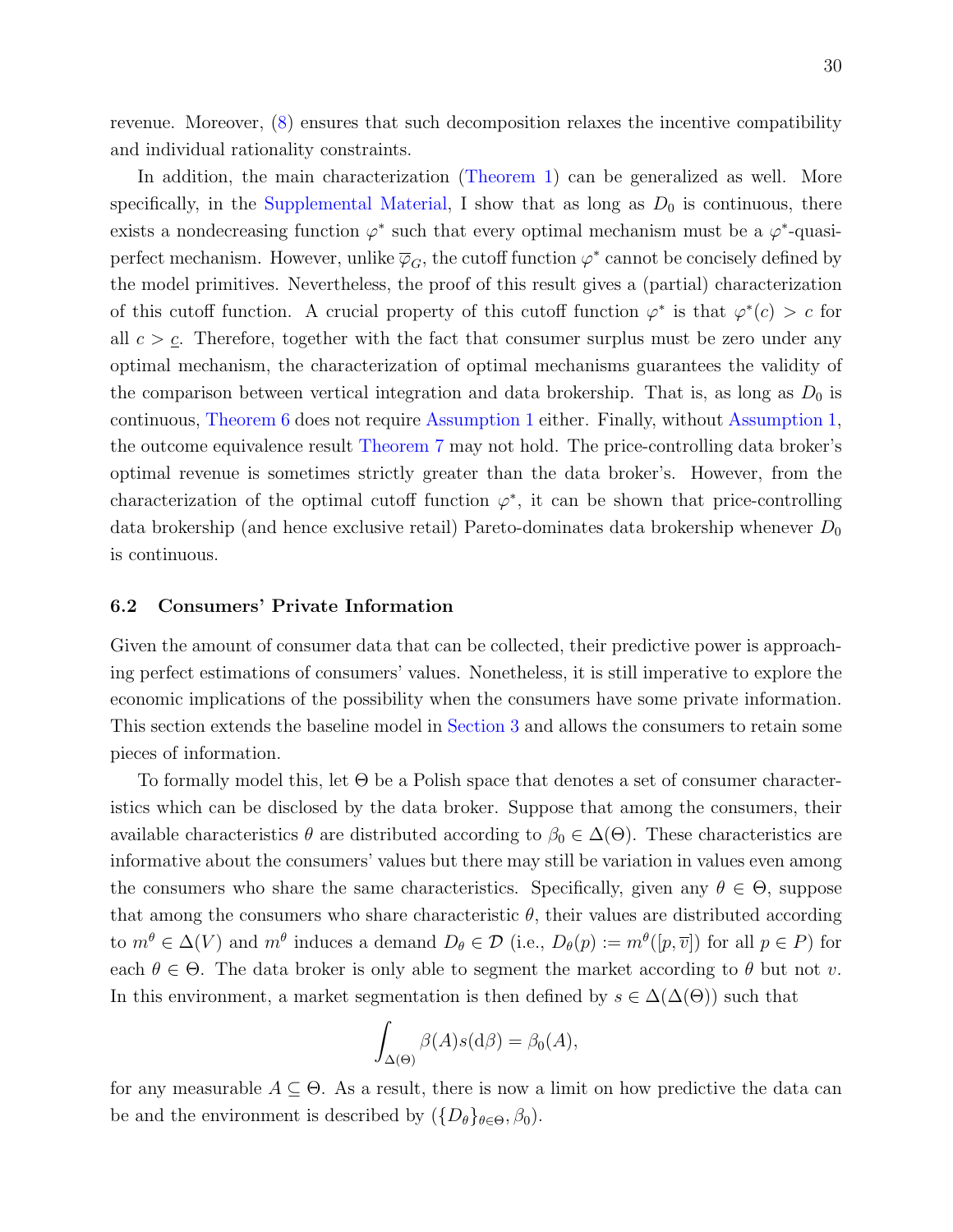To simplify analyses, I further specialize the environment. Suppose that there are finitely many possible characteristics. That is,  $|\Theta| < \infty$ . Moreover, suppose that  $\{\text{supp}(D_{\theta})\}_{\theta \in \Theta}$ forms a partition of V and supp $(D_{\theta})$  is an interval for all  $\theta \in \Theta$ . This specialization will be referred as partitional. In other words, the data broker only has partial information about the consumers' values and can at most identify which interval a consumer's value belongs to. Even when  $\theta$  is perfectly revealed, the producer would still be unable to identify each consumer's value. In this environment, the market demand  $D_0$  is given by

$$
D_0(p) := \sum_{\theta \in \Theta} D_{\theta}(p) \beta_0(\theta),
$$

for all  $p \in V$ . Moreover, a market segmentation s induces market segments  $\{D_\beta\}_{\beta \in \text{supp}(s)}$ and

$$
\sum_{\beta \in \text{supp}(s)} D_{\beta}(p) s(\beta) = D_0(p),
$$

for all  $p \in V$ , where  $D_{\beta}(p) := \sum_{\theta \in \Theta} D_{\theta}(p) \beta(\theta)$  for any  $\beta \in \Delta(\Theta)$  and any  $p \in V$ .

When the consumers' values can never be fully disclosed, it is clear that their surplus will increase. After all, it is no longer possible for the producer to charge the consumers their values as the additional variation in values given by  $D_{\theta}$  always allows some consumers to buy the product at a price that is below their values. Nevertheless, as shown in [Theorem 8,](#page-31-0) under any optimal mechanism, consumer surplus must be lower than the case when all the information about  $\theta$  is revealed to the producer. That is, the main implication of [Theorem 3](#page-22-0) for the consumers, the presence of a data broker is no better than a scenario where their data is fully revealed to the producer—is still valid even when the consumers retain some private information through a partitional  $({D_{\theta}}_{\theta \in \Theta}, \beta_0)$ .

<span id="page-31-0"></span>**Theorem 8.** For any partitional  $(\{D_\theta\}_{\theta \in \Theta}, \beta_0)$  and any distribution of marginal cost G, an optimal mechanism exists. Furthermore, the consumer surplus under any optimal mechanism of the data broker is lower than the case when  $\theta$  is fully disclosed.

The intuition behind [Theorem 8](#page-31-0) is simple. Since there are only finitely many characteristics, identifying the consumers' characteristic  $\theta$  effectively enables the producer to categorize the consumers into finitely many "blocks" so that every possible value belongs to one and only one block. As a result, when changing prices within each block of values, the trading volume is only affected by purchasing decisions of the consumers whose values are within that block. Such separability allows an analogous argument as in the proof of the generalized version of [Theorem 3](#page-22-0) (provided in the [Supplemental Material\)](https://kaihaoyang.com/wp-content/uploads/2019/10/Optimal-Market-Segmentaion-Design-and-its-Consequences-Supplemental-Materials.pdf) which shows that the data broker can always construct a mechanism that increases its revenue if the consumer surplus is higher than that when the characteristic  $\theta$  is not full-revealed.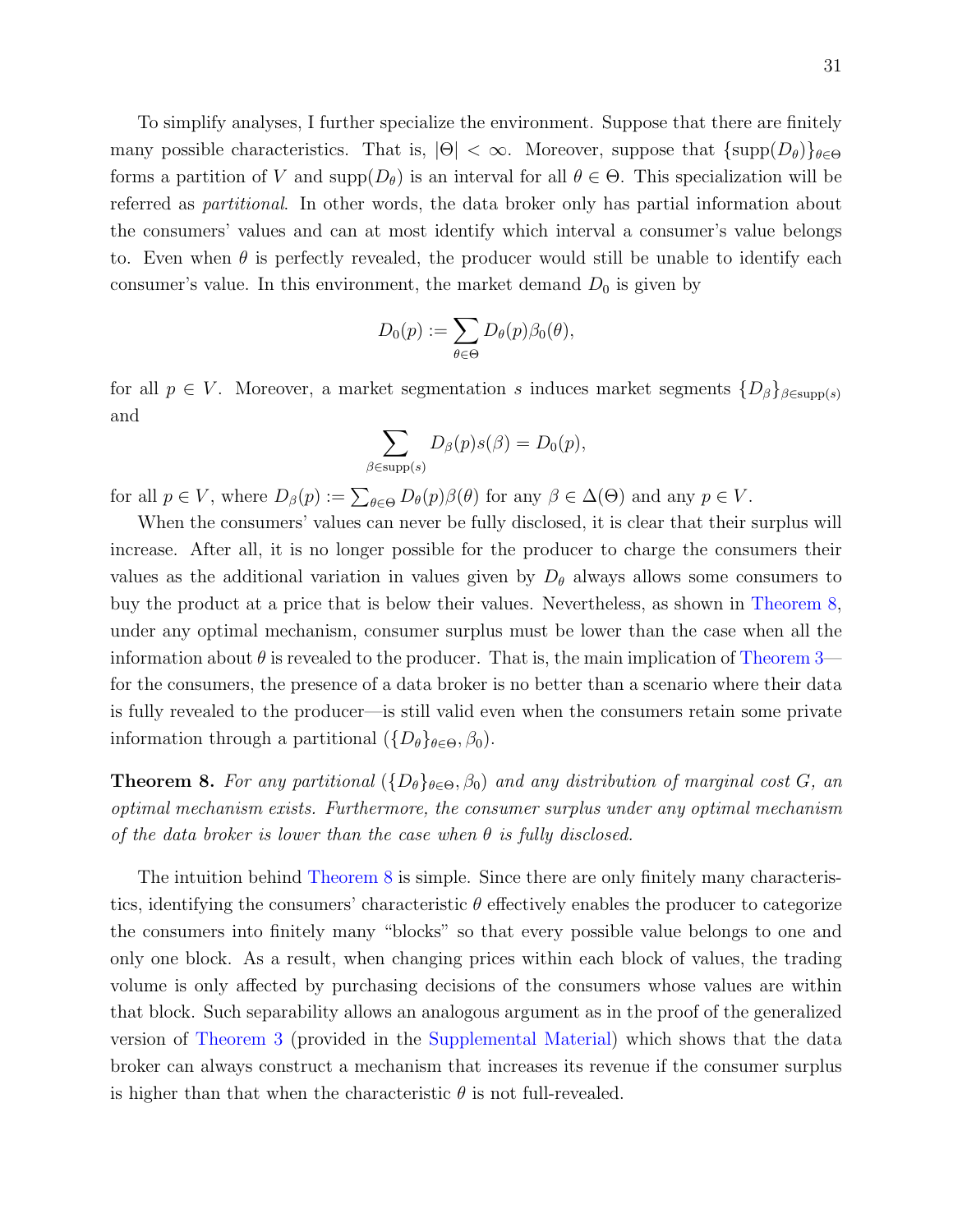In addition to the surplus extraction result, the characterization of the optimal mechanisms can be generalized as well. That is, with proper regularity conditions, there is an optimal mechanism that is analogous to the canonical  $\overline{\varphi}_G$ -quasi-perfect mechanism introduced in [Section 4.](#page-12-0) To state this result, given any partitional  $({D_{\theta}}_{\theta \in \Theta}, \beta_0)$ , for each  $\theta \in \Theta$ , write  $\text{supp}(D_{\theta})$  as  $[l(\theta), u(\theta)]$ . For any  $p \in V$ , let  $\theta_p \in \Theta$  be the unique  $\theta$  such that  $p \in (l(\theta), u(\theta)]$ . For any  $c \in C$ , let  $\hat{p}_0(c)$  be the largest optimal price for the producer with marginal cost  $c \in C$ under the demand whose support contains  $\overline{p}_0(c)$ .<sup>[20](#page-32-0)</sup> Also, let  $\hat{\varphi}_G(c) := \min{\{\varphi_G(c), \hat{\pmb{p}}_0(c)\}}$  for all  $c \in C$ . Furthermore, given any function  $\psi : C \to \mathbb{R}_+$ , say that a mechanism  $(\sigma, \tau)$  is a canonical  $\psi$ -quasi-perfect segmentation if the producer with marginal cost  $\bar{c}$ , when reporting truthfully, recevies  $\bar{\pi}$ , and if for any  $c \in C$ , and for any  $\beta \in \text{supp}(\sigma(c))$ , either

$$
\beta(\theta') = \beta_{\psi(c)}^{\theta}(\theta') := \begin{cases} \beta_0(\theta'), & \text{if } u(\theta') < \psi(c) \text{ and } u(\theta) \ge \psi(c) \\ \sum_{\{\hat{\theta}: u(\hat{\theta}) \ge \psi(c)\}} \beta_0(\hat{\theta}), & \text{if } u(\theta') \ge \psi(c) \text{ and } \theta' = \theta \\ 0, & \text{otherwise} \end{cases}
$$
 (11)

for any  $\theta, \theta' \in \Theta$ , or

$$
supp(\beta) = \{ \theta' : l(\theta') \le \psi(c) \} \cup \{ \theta \}
$$
\n(12)

for some  $\theta \in \Theta$  with  $l(\theta) \geq \psi(c)$  and

$$
\beta(\theta') = \beta_0(\theta'). \tag{13}
$$

for all  $\theta' \in \Theta$  such that  $u(\theta') < \psi(c)$ .

With these definitions, [Theorem 9](#page-32-1) below prescribes an optimal mechanism for the data broker.

<span id="page-32-1"></span>**Theorem 9.** For any partitional  $(\{D_\theta\}_{\theta \in \Theta}, \beta_0)$  and any distribution of marginal cost G such that the function  $c \mapsto \max\{(\phi_G(c) - \widehat{\boldsymbol{p}}_0(c)), 0\}$  is nondecreasing and that  $D_0$  is regular, there is a canonical  $\widehat{\varphi}_G$ -quasi-perfect mechanism that is optimal.

#### 6.3 Targeted Marketing

So far, the discussions have been abstracting away the possibility that the data broker can use consumer data to facilitate targeted marketing by assuming there is only one product. In fact, one of the most common arguments in favor of the usage and provision of consumer data is that it also benefits the consumers because more relevant products can be advertised to the consumers and therefore more surplus can be created. The following extension explores this aspect.

<span id="page-32-0"></span><sup>20</sup>That is,  $\hat{p}_0(c) := \overline{p}_{D_{\theta_{\overline{p}_0(c)}}}(c)$ . Notice that  $\hat{p}_0(c) \leq \overline{p}_0(c)$  for all  $c \in C$ . Moreover, in the case where the data broker can disclose all the information about the value  $v, \hat{p}_0(c) = \overline{p}_0(c)$  for all  $c \in C$ .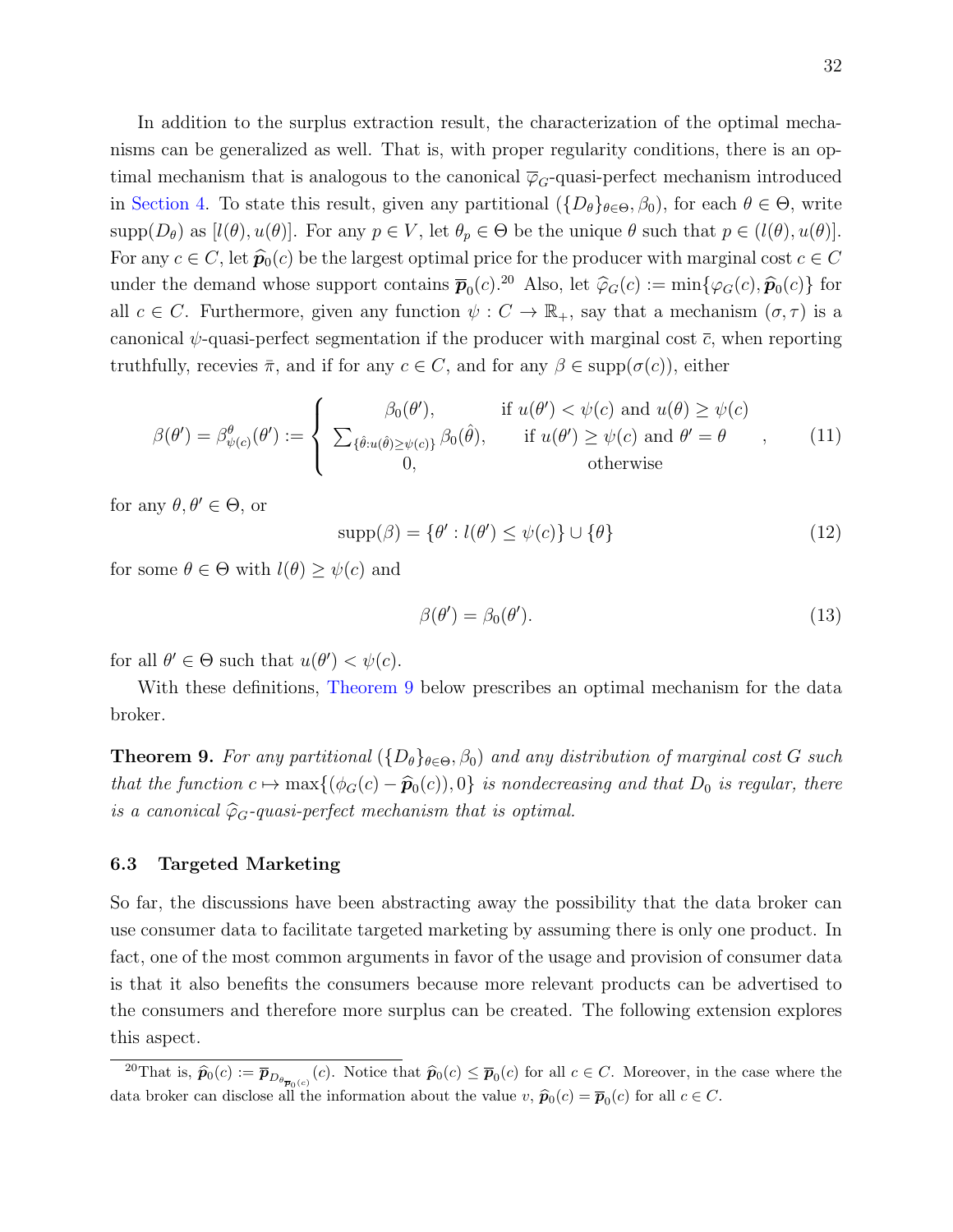Formally, suppose that, instead of a single product, there are  $J \in \mathbb{N}$  different producers who sell J different products. In addition, there are  $I \in \mathbb{N}$  (equally populated) groups of consumers. Each group of consumers has different preferences about different products. More specifically, let  $\mathcal{J} := \{1, \ldots, J\}$  be the set of producers and let  $\mathcal{I} := \{1, \ldots, I\}$  be the set of all possible groups. For each  $i \in \mathcal{I}$  and each  $j \in \mathcal{J}$ , the distribution of consumers' values in group *i* for product *j* is  $D_0^{ij} \in \mathcal{D}$ . For one of the results below, it is further assumed that for each product  $j \in \mathcal{J}$ ,  $\{D_0^{ij}\}_{i \in \mathcal{I}}$  can be ranked by pointwise ordering. The interpretation is that for each product, different groups value a product differently and some group prefers a product more than others.

For each producer  $j \in \mathcal{J}$ , her marginal production cost  $c_j \in C_j = [\underline{c}_j, \overline{c}_j]$  is her private information that follows a distribution  $G_j$ . Assume that the marginal costs are independent across producers. Define  $C := \prod_{j \in \mathcal{J}} C_j$  and use  $c = (c_1, \ldots, c_J)$  to denote a typical element of C. Also, let  $G := \prod_{j \in \mathcal{J}} G_j$  be the joint distribution of the producers' marginal costs. As in the baseline model, each producer can sell her product to the consumers but does not know the individual consumer's value a priori. Furthermore, the producer does not have the targeting technology and thus the consumers she faces in absence of the data broker are summarized by

$$
D_0^j := \frac{1}{I} \sum_{i \in \mathcal{I}} D_0^{ij}.
$$

That is, without targeting, the consumers who see producer  $j$ 's product are uniformly drawn from each group.

The data broker can create market segmentations and sell them to the producers. In addition, he can help the producers target their products to different group of consumers. Formally, for any  $i \in \mathcal{I}$  and any  $j \in \mathcal{J}$ , let  $\mathcal{S}_{ij}$  denote the collection of  $s \in \Delta(\mathcal{D})$  sat-isfying [\(1\)](#page-9-3) with  $D_0$  being replaced by  $D_0^{ij}$  $_{0}^{ij}$ . A mechanism is defined as a tuple  $(\sigma, \tau, q)$  =  $(\sigma_{ij}, \tau_j, q_{ij})_{i \in \mathcal{I}, j \in \mathcal{J}}$ , where for each  $i \in \mathcal{I}, j \in \mathcal{J}, \sigma_{ij} : C \to \mathcal{S}_{ij}$  is the segmentation scheme;  $q_{ij}: C \to [0,1]$  such that  $\sum_{i \in \mathcal{I}} q_{ij} \leq 1$  is the *targeting scheme* so that  $q_{ij}(c)$  stands for the fraction of consumers of group i that can see product  $j$ <sup>[21](#page-33-0)</sup>, and  $\tau_j : C \to \mathbb{R}$  is the transfer scheme for producer j. A mechanism  $(\sigma, \tau, q)$  is said to be incentive compatible if for any  $j \in \mathcal{J}$  and for any  $c_j, c'_j \in C_j$ ,

$$
\mathbb{E}_{c_{-j}}\left[\sum_{i\in\mathcal{I}}\int_{\mathcal{D}}\pi_D(c_j)\sigma_{ij}(\mathrm{d}D|c_j,c_{-j})q_{ij}(c_j,c_{-j})-\tau_j(c_j,c_{-j})\right]
$$
\n
$$
\geq\mathbb{E}_{c_{-j}}\left[\sum_{i\in\mathcal{I}}\int_{\mathcal{D}}\pi_D(c_j)\sigma_{ij}(\mathrm{d}D|c'_j,c_{-j})q_{ij}(c'_j,c_{-j})-\tau_j(c'_j,c_{-j})\right],
$$

<span id="page-33-0"></span><sup>&</sup>lt;sup>21</sup>Targeting can only re-direct the consumers who are able to see each product but cannot create new demand. As such, the total volume of consumers who can see product j must be less than  $\sum_{i\in\mathcal{I}} 1/I = 1$ .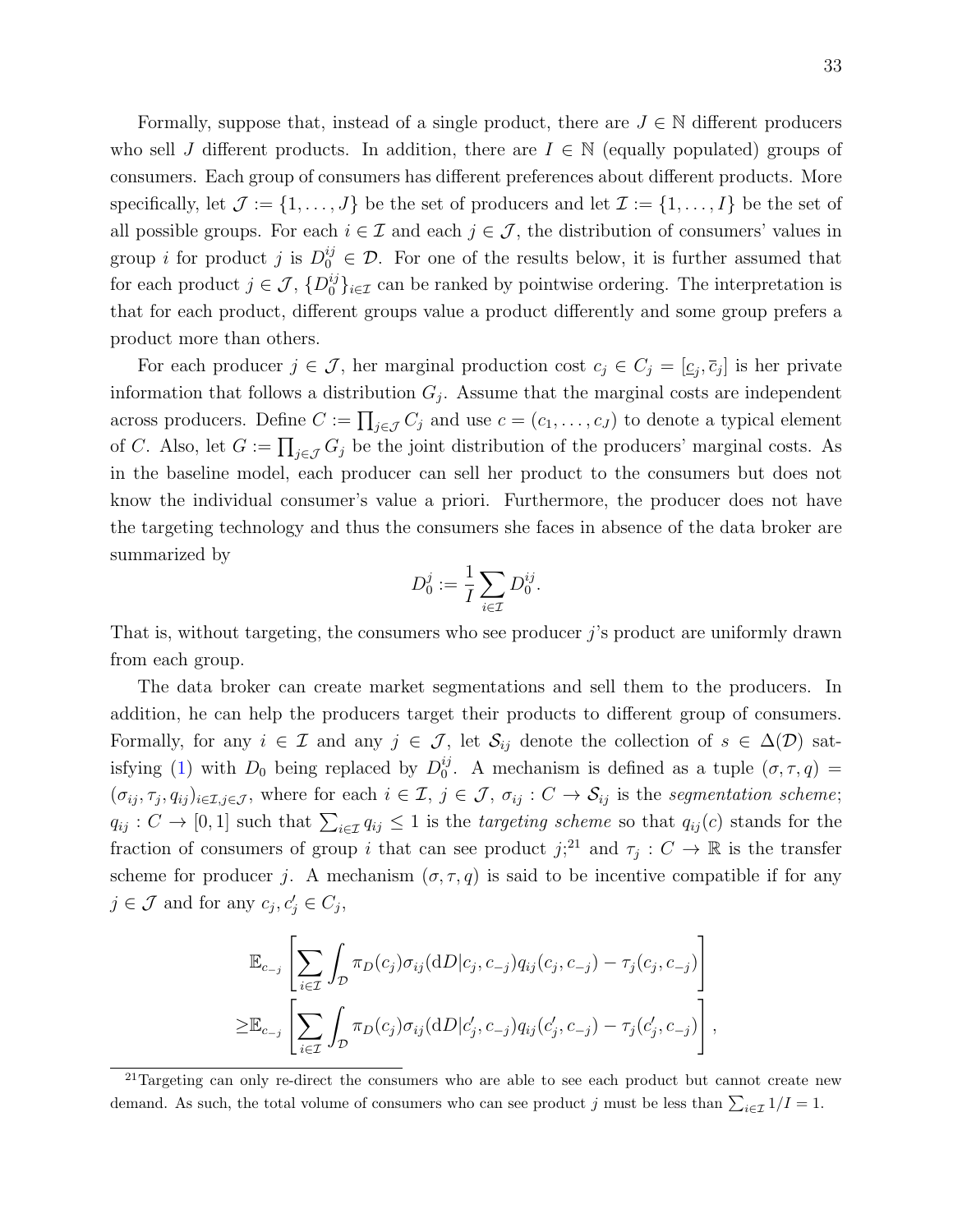and is individually rational if for any  $j \in \mathcal{J}$  and any  $c_j \in C_j$ ,

$$
\mathbb{E}_{c_{-j}}\left[\sum_{i\in\mathcal{I}}\int_{\mathcal{D}}\pi_D(c_j)\sigma_{ij}(\mathrm{d}D|c_j,c_{-j})q_{ij}(c_j,c_{-j})-\tau_j(c_j,c_{-j})\right]\geq \pi_{D_0^j}(c_j).
$$

[Theorem 3](#page-22-0) can be generalized to the environment in which targeted marketing is possible, as summarized in [Theorem 10.](#page-34-1)

<span id="page-34-1"></span>**Theorem 10.** For any demands  $\{D_0^{ij}\}_{i\in\mathcal{I},j\in\mathcal{J}}$  and any marginal cost distributions  $\{G_j\}_{j\in\mathcal{J}}$ , there exists an incentive feasible mechanism that maximizes the data broker's revenue. Moreover, under any revenue-maximizing mechanism, consumers retain zero surplus.

[Theorem 10](#page-34-1) implies that even with the additional targeting technology, the consumers still retain no surplus. The reason is that, even though the ability to target consumers increases total surplus, the data broker can always design segmentations and targeting schemes that extract all of the additional surplus created by targeting. The groups of consumers whose values are low will not be exposed to a product, whereas the surplus of the groups of consumers whose values are high enough are entirely extracted away due to price discrimination, even if they are targeted.

In addition to the implications for consumer surplus, since every group of consumer can buy from all of the J producers as long as they see the product, the data broker's problem is in fact similar to that in the baseline model. To maximize revenue, he will simply select the most profitable group of consumers for producer  $j$  and target producer  $j$ 's product to that group. This observation leads to the following generalization of [Theorem 7.](#page-27-0) That is, even in environments where targeted marketing is possible, under certain appropriate assumptions about the distributions of marginal costs and the market demands, data brokership and price-controlling data brokership are still outcome-equivalent.

**Theorem 11.** For any demands  $\{D_0^{ij}\}_{i\in\mathcal{I},j\in\mathcal{J}}\subset\mathcal{D}$  such that  $\{D_0^{ij}\}_{i\in\mathcal{I}}$  is ordered according to pointwise ordering for each  $j \in \mathcal{J}$ , and for any regular distributions of marginal costs  $\{G_j\}_{j\in\mathcal{J}}$ , suppose that for any  $i\in\mathcal{I}$  and any  $j\in\mathcal{J}$ ,  $\phi_{G_j}(c)\leq \min\{\bar{\bm{p}}_{D_0^{ij}}(c),\bar{\bm{p}}_{D_0^{j}}(c)\}\$  for all  $c \in C$ . Then data brokership is outcome-equivalent to price-controlling data brokership.

# <span id="page-34-0"></span>7 Discussions

#### 7.1 Creating Market Segmentations by Consumer Data

Throughout the paper, a market segmentation is defined as a probability measure  $s \in \mathcal{S}$ that "splits" the market demand  $D_0$  into several segments  $D \in \mathcal{D}$ . Although this formalization of market segmentations is well-aligned with the literature on price discrimination, a more practical way to describe a market segmentation—especially in environments where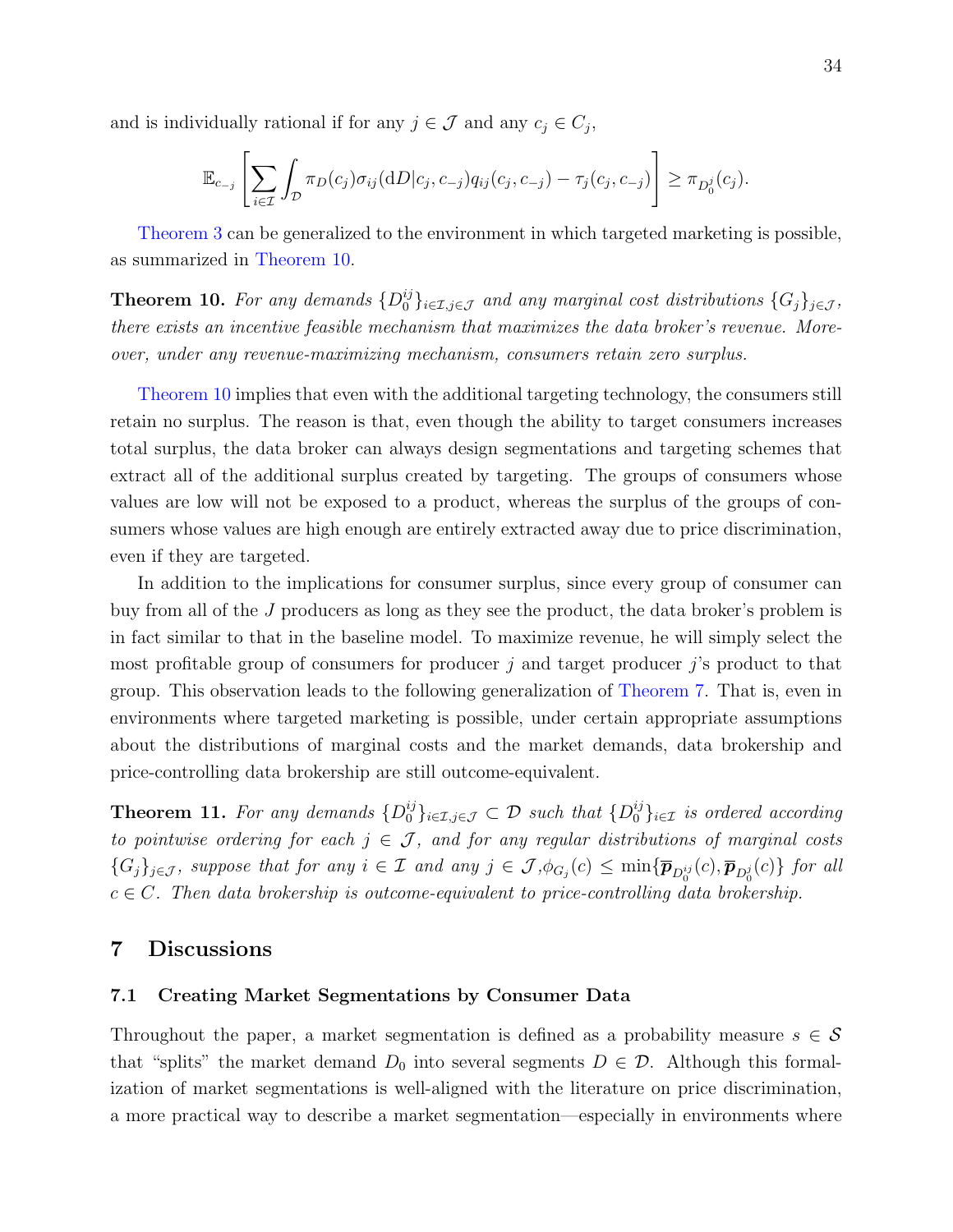segmentations are generated by consumer data—is to define a market segment as a subset of consumer characteristics that determine the consumers' values of a product and are distributed according to some commonly known distribution. With this description, the sale of consumer data can then be interpreted as creating a partition of the characteristic set by only providing partial information about the characteristics.

Clearly, if the data broker can create other variables (e.g., purchasing propensity scores or price recommendations) that are not parts of the existing consumer characteristics, then these two modeling approaches are equivalent (see [Section 4.3](#page-20-2) for an example ). However, there might be situations (due to, say, regulation or technological constraints) where the data broker cannot create additional variables but can only choose what existing characteristics to disclose and how detailed the disclosures are. In the [Supplemental Material,](https://kaihaoyang.com/wp-content/uploads/2019/10/Optimal-Market-Segmentaion-Design-and-its-Consequences-Supplemental-Materials.pdf) I establish a formal result stating that these two modeling approaches are still equivalent, provided that the characteristic space is "rich enough". As a result, any market segmentation  $s \in \mathcal{S}$  can be created by partitioning the underlying characteristic space and vice versa. That is, as long as the dataset contains enough of consumer characteristics, the data broker can create any  $s \in S$  by simply providing partial consumer data and does not need to generate additional variables.

#### 7.2 Source of Asymmetric Information

The results in previous sections are derived under an information structure where the producer has private information about her marginal cost. Although this informational assumption captures some of the features in retail markets, it apparently does not capture all of them. Specifically, one salient informational asymmetry between a data broker and a producer in the real world is that producers often know more about how consumers' characteristics are related to their values for a particular product—perhaps due to their industry-specific knowledge that is too costly for the data broker to acquire. While optimal selling mechanisms for the data broker under this general informational environment remain an open question, the methodology developed in this paper can still provide some insights. In particular, under a parameterized information structure where the producer has private information about the market condition (as opposed to her marginal cost), all the results derived in this paper continue to hold.

More specifically, consider the following alternative information structure. There is a unit mass of consumers with unit demand for a single product. Each consumer has value  $v - \xi$ , where  $0 < \underline{v} \le \overline{v}$  is heterogeneous across consumers and are distributed according to  $m^0 \in \Delta(V)$ , while  $\xi \in [0, \underline{v}]$  is the same across consumers. Both the consumers and the producer (with a commonly known marginal cost that is normalized to zero) know  $\xi$ , while the data broker only knows that  $\xi$  is drawn from a distribution G. The interpretation is that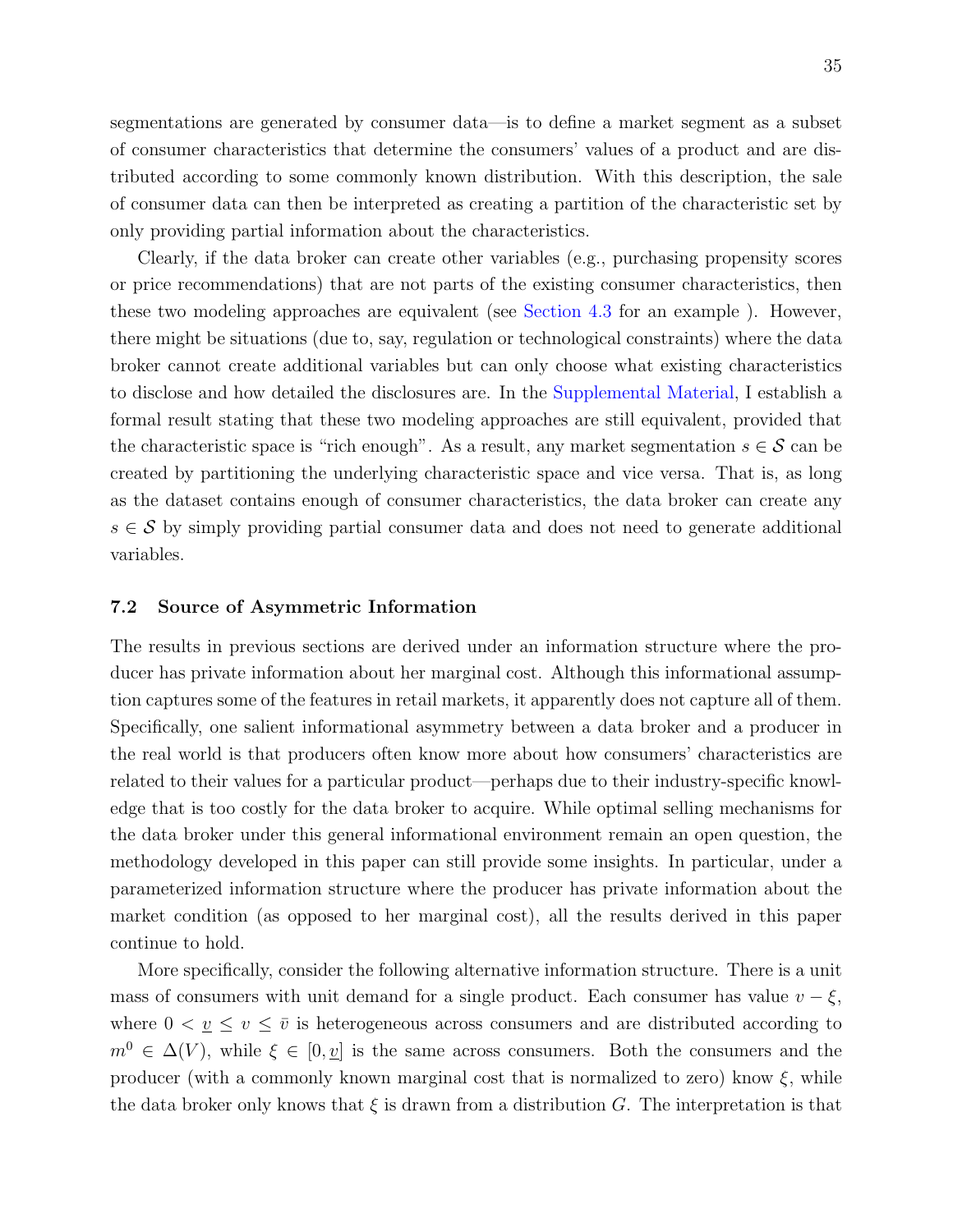the producer knows more about the market condition (i.e., a "demand shifter" described by ξ) than the data broker does. Meanwhile, market segmentations are defined as before: A market segmentation is a probability measure  $s \in \mathcal{S} \subseteq \Delta(\mathcal{D})$ . It then follows that the demand in a market segment  $D \in \mathcal{D}$  with market condition  $\theta$  is given by  $D(p+\xi)$  (i.e.,  $D(p+\xi)$  is the share of consumers in segment D who are willing to buy the product at price p). Under this setting, given a demand shifter  $\theta$ , under any market segment  $D \in \mathcal{D}$ , the producer's pricing problem is given by

$$
\max_{p\geq 0} pD(p+\xi),
$$

which, by letting  $p' = p + \xi$ , is equivalent to

$$
\max_{p'\geq 0} (p'-\xi)D(p') = \pi_D(\xi).
$$

As a result, the informational setting above where the producer privately knows a demand shifter is equivalent to the original model where the producer has a private marginal cost  $\xi$ , and hence all the results derived above continue to hold in this alternative setting.

#### 7.3 Policy Implications

The results above have several broader policy implications. First, in terms of welfare, although [Theorem 3](#page-22-0) implies that data brokership is undesirable for the consumers, [Theorem 4](#page-23-0) shows that the total surplus is always higher with the presence of a data broker compared with an environment where no information about the consumers' values can be disclosed. As a result, the answer to the question of whether a data broker is beneficial must depend on the objective of the policymaker and the kinds of redistributional policy tools available. If the policymaker's objective is simply maximizing total surplus, or if redistributional tools such as lump-sum transfers are available, then it is indeed beneficial to allow a data broker to sell consumer data. On the other hand, however, if the policymaker also concerns themselves with consumer surplus, and if no effective redistributional policies are available, then the presence of a data broker can be extremely unfavorable. Therefore, regarding the policy debates about whether a data broker should be allowed to collect, use and trade consumer data, it is imperative to first identify the available redistributional tools and the relative importance among consumer surplus, producer profit and total surplus.

In the case where the policymaker does wish to improve consumer surplus and no effective redistributional policies are available, [Theorem 8](#page-31-0) and [Theorem 10](#page-34-0) imply that there are limited possible policies that can be used to improve consumer surplus. Clearly, policies that help the consumers preserve some private information can improve consumer surplus. Nonetheless, according to [Theorem 8,](#page-31-0) from the consumers' perspective, data brokership is still no better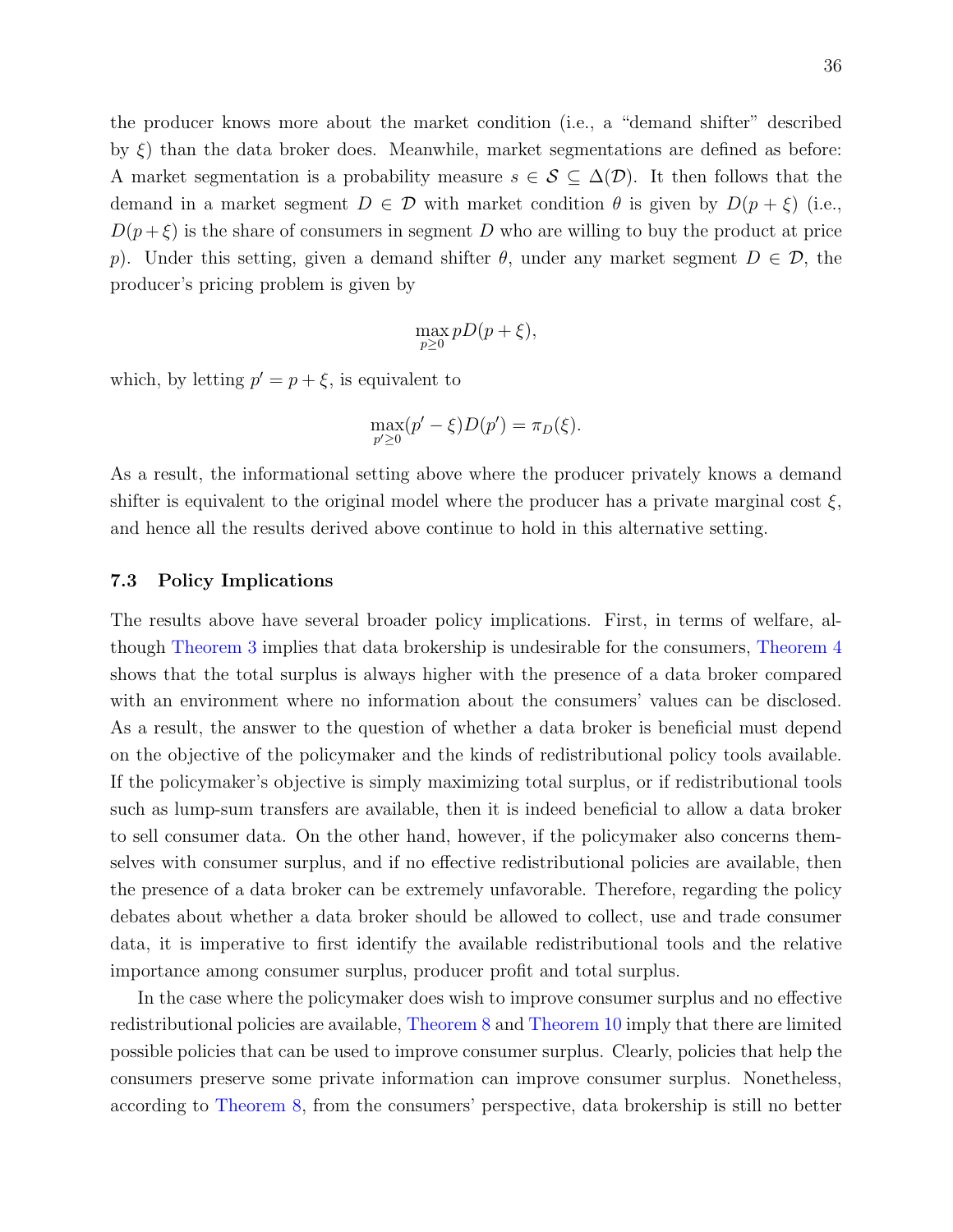than all the characteristics being revealed. On the other hand, targeted marketing does not benefit the consumers either. As shown in [Theorem 10,](#page-34-0) even though targeting technology can be used to further increase the total surplus, all the benefits will be extracted away from the consumers via price discrimination.

Furthermore, even if a policymaker attempts to improve consumer surplus by monitoring price discrimination, [Theorem 1](#page-13-0) implies that it is not enough to monitor only whether there is personalized pricing (i.e., first degree price discrimination). In fact, the optimal mechanisms given by [Theorem 1](#page-13-0) do not exhibit perfect price discrimination. Instead, it is a certain kind of third degree price discrimination (i.e., quasi-perfect price discrimination, induced by the quasi-perfect segmentations) that will arise in this environment. For a policymaker, prohibiting personalized pricing would not be effective in improving consumer surplus. Rather, identifying whether third degree price discrimination is operated in the form of quasi-perfect segmentation is indispensable for improving consumer surplus. Nevertheless, quasi-perfect segmentations may sometimes be difficult to identify. As illustrated in the motivating example in [Section 1,](#page-2-0) this kind of segmentation can be implemented by disclosing simple consumer characteristics such as residence types. In general, it might be difficult to distinguish quasiperfect segmentations from other basic forms of third degree price discrimination unless the policymaker has complete knowledge of the correlation between the disclosed consumer characteristics and the consumers' values. Whether it is possible to identify an quasi-perfect segmentation with less knowledge remains as a topic for future studies.

In contrast to the seemingly pessimistic implications discussed above, [Theorem 5](#page-24-0) prescribes a rather positive solution, both in terms of consumer surplus and in terms of total welfare. According to [Theorem 5,](#page-24-0) if the data broker has to purchase the data from the consumers, and if the purchase takes place before the consumers learn their values, then data brokership would be Pareto-improving compared with uniform pricing. As a result, if the policymaker can establish the consumers' property right for their own data,[22](#page-37-0) as well as a channel for the data broker to compensate the consumers, then not only the consumers can secure their surplus as if their data is not used for price discrimination (via compensation), but also the entire economy can benefit from data brokership, because less deadweight loss will be generated.

Finally, regardless of the policymaker's objective, as long as it depends only on the market outcomes, the discussions in [Section 5.3](#page-24-1) facilitates the evaluation of whether a certain market regime is desirable than another. According to [Theorem 6,](#page-26-0) if the policymaker is able to eliminate the asymmetric information regarding the production cost, integrating the data

<span id="page-37-0"></span><sup>&</sup>lt;sup>22</sup>For instance, just as what is stipulated by the recent regulation of the European Union, General Data Protection Regulation (GDPR, Art. 7), consumers' property right for their own data can be better protected by prohibiting all the processing of personal data unless the data subject has consented the use.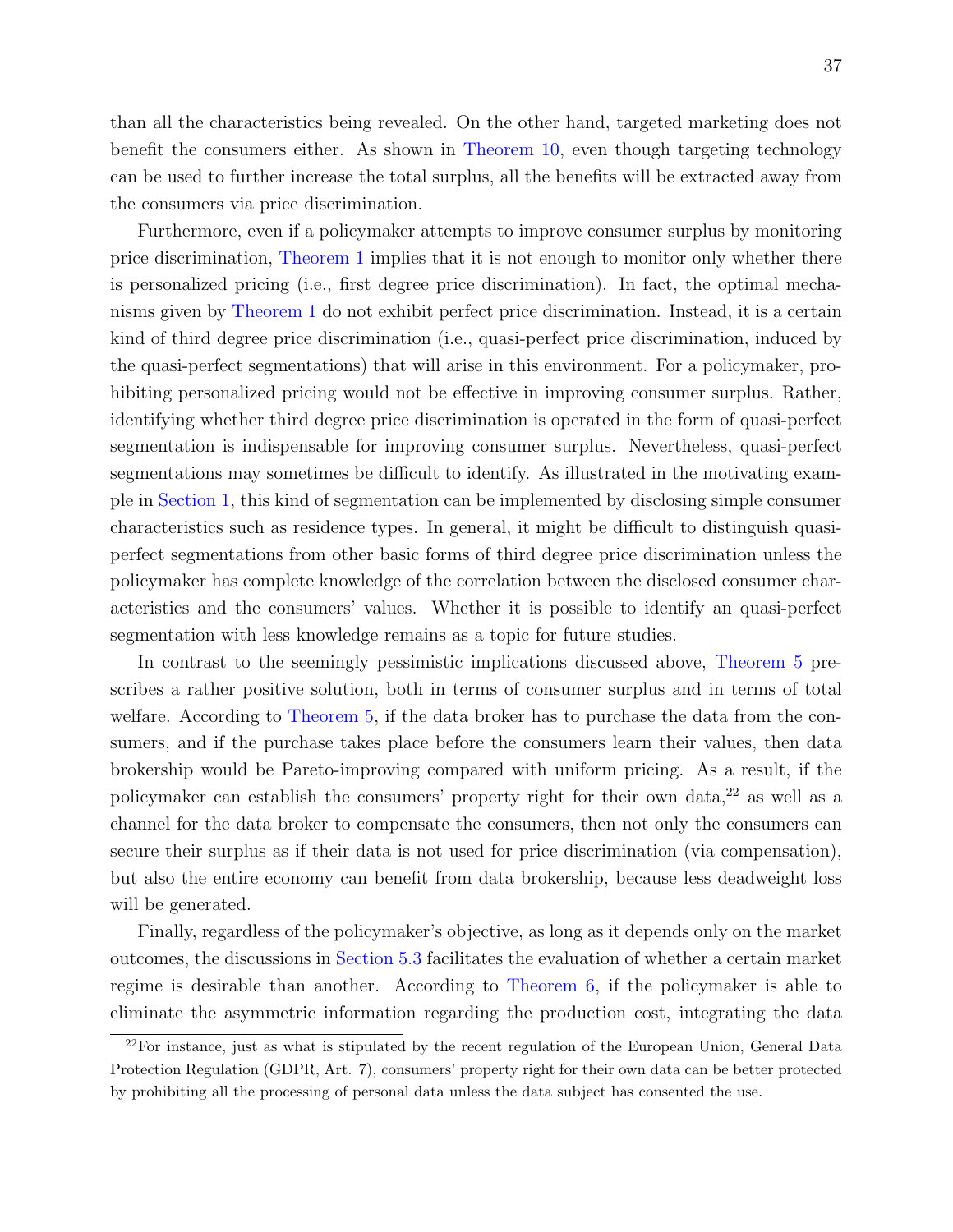broker with the producer can be beneficial. This result is due to the fact that even when the data broker only sells consumer data to the producer, the consumer surplus is still zero. Consequently, revealing the producer's private marginal cost and encouraging vertical integration are beneficial as it does not affect the consumer surplus but eliminates all the informational frictions. In addition, the equivalence result given by [Theorem 7](#page-27-0) implies that as long as it is the producer who bears the production cost, however active the data broker is in the product market does not affect market outcomes at all. This means that, on the one hand, the data broker has no incentive to become even more active in the product market rather than only selling consumer data. In fact, together with other potential costs that are abstracted away from the model (e.g., inventory costs, shipping costs and other transaction costs), participating directly in product market can be less profitable than merely selling consumer data to the producer. On the other hand, even if the data broker does become more active in the product market, it still raises no further concerns to the policymaker. Thus, any policy intervention that prohibits the data broker entering the product market by either gaining control over prices (e.g., by establishing an online platform and allows the producer to trade on this platform while controlling the prices) or obtaining the exclusive right to (re)-sell the product would be unnecessary.<sup>[23](#page-38-0)</sup>

# 8 Conclusion

In sum, this paper studies a scenario where a data broker sells consumer data and creates market segmentations. In this paper, I characterize the optimal mechanisms of the data broker and conclude that consumer surplus is always zero, that data brokership generates more total surplus than uniform pricing, and that the ability to control prices in the product market is irrelevant. Several extensions are also considered, including the case in which consumers possess some private information that cannot be disclosed and the environment where targeted marketing is available.

Several aspects can become future study topics. First, although one of the extensions of this paper considers a scenario where targeted marketing is possible, it abstracts away from the possibility that a data broker can generate "match values" between the producers and consumers. By assuming that every group of consumers can buy every product as long as they see it, the matching aspect between consumers and producers is omitted. After all, there

<span id="page-38-0"></span><sup>&</sup>lt;sup>23</sup>Indeed, price-controlling data brokerpship and exclusive retail are arguably extreme benchmarks. In practice, it is likely that the producer would still be able to negotiate prices with the price-controlling data broker or to operate in the marker even after selling the product to the exclusive retailer. Nevertheless, since these more practical scenarios all generate less revenue to the data broker comparing to the extreme benchmarks, [Theorem 7](#page-27-0) still implies that the data broker would prefer only selling consumer data and not entering the product market.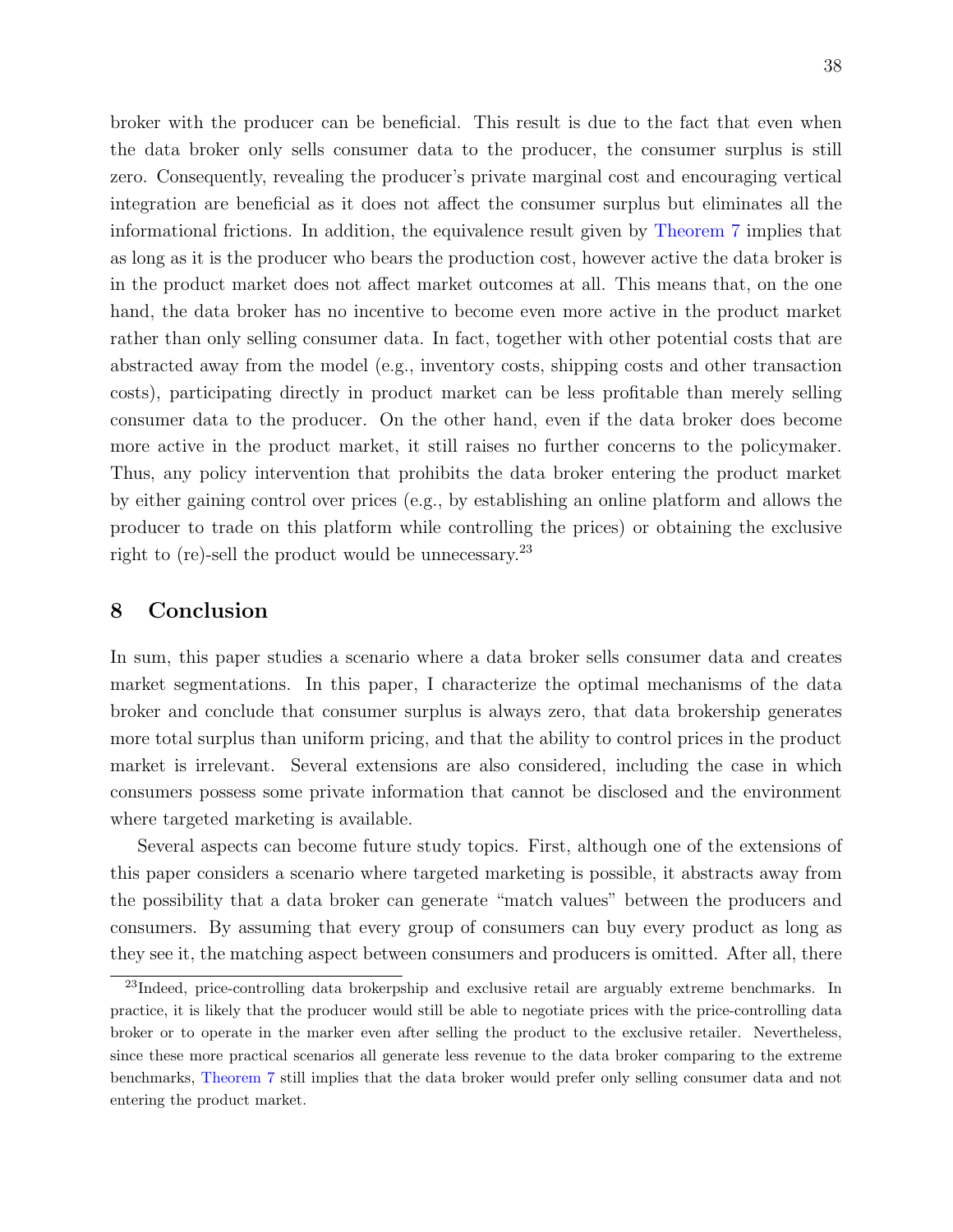is effectively no competition among the producers when there is no "scarcity" of consumers. Furthermore, the consumers' characteristics that govern the match values can also be their private information. Second, although one of the extensions consider the case where the consumers can preserve some private information, it is restricted to certain environments. A natural direction of future research is to explore the data broker's optimal mechanisms and their implications in a setting where the feasible market segmentation is restricted by a Blackwell upper bound. Lastly, the producer is assumed to be a product monopoly in this paper. It would be economically relevant to explore the consequences of consumer-data brokership under different industrial structures.

## References

- Acemoglu, D., A. Makhdoumi, A. Malekian, and A. Ozdaglar (2019): "Too Much Data: Prices and Inefficiencies in Data Market," Working Paper.
- Admati, A. R. and P. Pfleiderer (1985): "A Monopolistic Market for Information," Journal of Economic Theory, 39, 400–438.
- $-$  (1990): "Direct and Indirect Sale of Information," *Econometrica*, 58, 901–928.
- Aguirre, I., S. Cowan, and J. Vickers (2010): "Monopoly Price Discrimination and Demand Curvature," American Economic Review, 100, 1601–1615.
- BERGEMANN, D. AND A. BONATTI (2015): "Selling Cookies," American Economic Journal: Microeconomics, 7, 259–294.
- BERGEMANN, D., A. BONATTI, AND T. GAN (2020): "The Economics of Social Data," Working Paper.
- BERGEMANN, D., A. BONATTI, AND A. SMOLIN (2018): "The Design and Price of Information," American Economic Review, 108, 1–45.
- BERGEMANN, D., B. BROOKS, AND S. MORRIS (2015): "The Limits of Price Discrimination," American Economic Review, 105, 921–957.
- BERGEMANN, D. AND S. MORRIS (2016): "Bayes Correlated Equilibrium and the Comparison of Information Structures in Games," Theoretical Economics, 11, 487–522.
- BERGEMANN, D. AND M. PESENDORFER (2007): "Information Structures in Optimal Auctions," Journal of Economic Theory, 137, 580–609.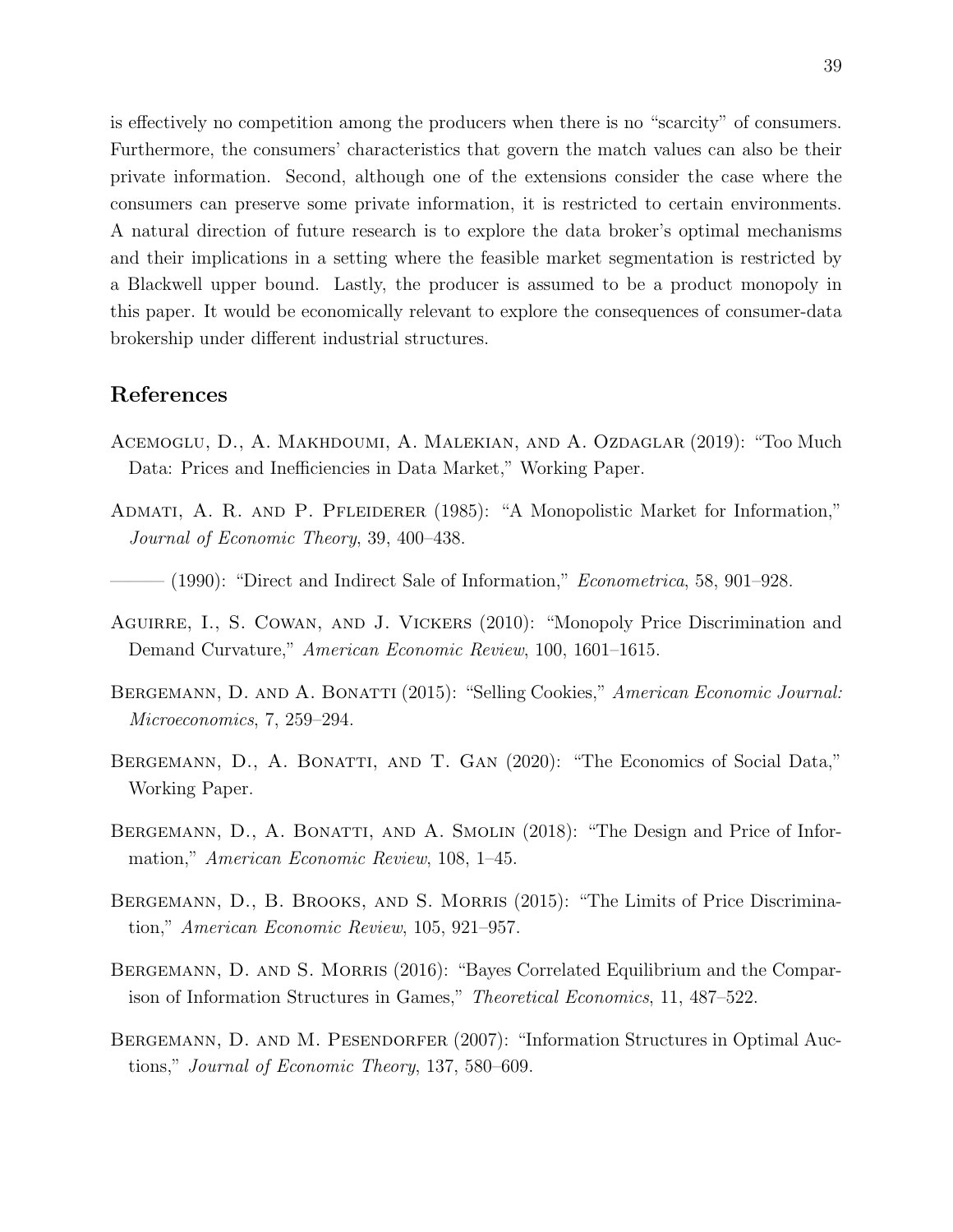- CARBAJAL, J. C. AND J. ELY (2013): "Mechanism Design without Revenue Equivalence," Journal of Economic Theory, 148, 104–133.
- Cowan, S. (2016): "Welfare-Increasing Third-Degree Price Discrimination," RAND Journal of Economics, 47, 326–340.
- DWORCZAK, P. (2020): "Mechanism Design with Aftermarkets: Cutoff Mechanisms," Econometrica, Forthcoming.
- HAGHPANAH, N. AND R. SIEGEL (2020): "Pareto Improving Segmentation of Multi-product Markets," Working Paper.
- <span id="page-40-0"></span>HART, S. AND P. RENY (2019): "The Better Half of Selling Separately," ACM Transactions on Economics and Computation, 1, Article 18.
- Ichihashi, S. (2020): "Non-Competing Data Intermediaries," Working Paper.
- JONES, C. AND C. TONETTI (2020): "Nonrivalry and the Economics of Data," American Economic Review, 110, 2819–2858.
- JULLIEN, B. (2000): "Participation Constraints in Adverse Selection Models," *Journal of* Economic Theory, 93, 1–47.
- KAMENICA, E. AND M. GENTZKOW (2011): "Bayesian Persuasion," American Economic Review, 101, 2590–2615.
- LEWIS, T. R. AND D. E. M. SAPPINGTON (1989): "Countervailing Incentives in Agency Problems," Journal of Economic Theory, 49, 294–313.
- MASKIN, E. AND J. RILEY (1984): "Monopoly with Incomplete Information," RAND Journal of Economics, 15, 171–196.
- Federal Trade Commission (2014): "Data Brokers: A Call for Transparency and Accountability," [https://www.ftc.gov/system/files/documents/reports/data](https://www.ftc.gov/system/files/documents/reports/data-brokers-call-transparency-accountability-report-federal-trade-commission-may-2014/140527databrokerreport.pdf)[brokers-call-transparency-accountability-report-federal-trade-commission-may-](https://www.ftc.gov/system/files/documents/reports/data-brokers-call-transparency-accountability-report-federal-trade-commission-may-2014/140527databrokerreport.pdf)[2014/140527databrokerreport.pdf](https://www.ftc.gov/system/files/documents/reports/data-brokers-call-transparency-accountability-report-federal-trade-commission-may-2014/140527databrokerreport.pdf) (accessed June 20, 2019).
- <span id="page-40-1"></span>Milgrom, P. and I. Segal (2002): "Envelope Theorems for Arbitrary Choice Sets," Econometrica, 70, 583–601.
- Mussa, M. and S. Rosen (1978): "Monopoly and Product Quality," Journal of Economic Theory, 18, 301–307.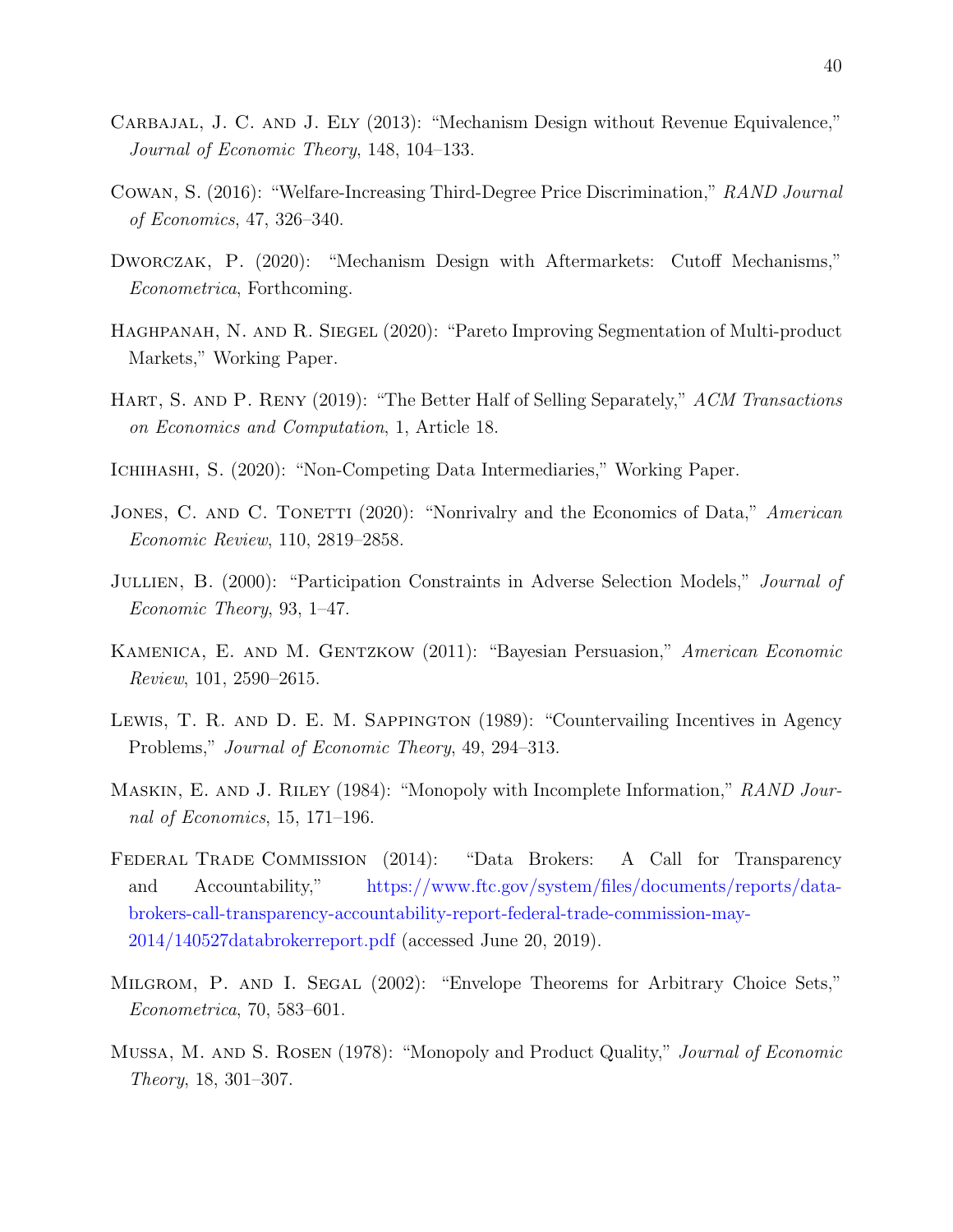- MYERSON, R. (1979): "Incentive Compatibility and the Bargaining Problem," *Economet*rica, 47, 61–73.
- $-$  (1981): "Optimal Auction Design," *Mathematics of Operations Research*, 6, 58–73.
- MYLOVANOV, T. AND T. TRÖGER (2014): "Mechanism Design by an Informed Principal: The Quasi-Linear Private-Values Case," Review of Economic Studies, 81, 1668–1707.
- PAVAN, A., I. SEGAL, AND J. TOIKKA (2014): "Dynamic Mechanism Design: A Myersonian Approach," Econometrica, 82, 601–653.
- <span id="page-41-1"></span>PORTER, J. E. (2005): "Helly's Selection Principle for Functions with Bounded p-Variation," Rocky Mountain Journal of Mathematics, 35, 675–679.
- Riley, J. and R. Zeckhauser (1983): "Optimal Selling Strategies: When to Haggle, When to Hold Firm," *Quarterly Journal of Economics*, 98, 267–289.
- ROCHET, J.-C. (1987): "A Necessary and Sufficient Condition for Rationalizability in a Quasi-linear Context," Journal of Mathematical Economics, 16, 191–200.
- <span id="page-41-0"></span>ROCKAFELLAR, R. T. (1970): Convex Analysis, Princeton, NJ: Princeton University Press.

SEGURA-RODRIGUEZ, C. (2020): "Selling Data," Working Paper.

- VARIAN, H. R. (1985): "Price Discrimination and Social Welfare," American Economic Review, 75, 870–875.
- WEI, D. AND B. GREEN (2020): "(Reverse) Price Discrimination with Information Design," Working Paper.
- Yamashita, T. (2017): "Optimal Public Information Disclosure by Mechanism Designer," Working Paper.
- Yang, K. H. (2019): "Equivalence in Business Models of Informational Intermediary," Working Paper.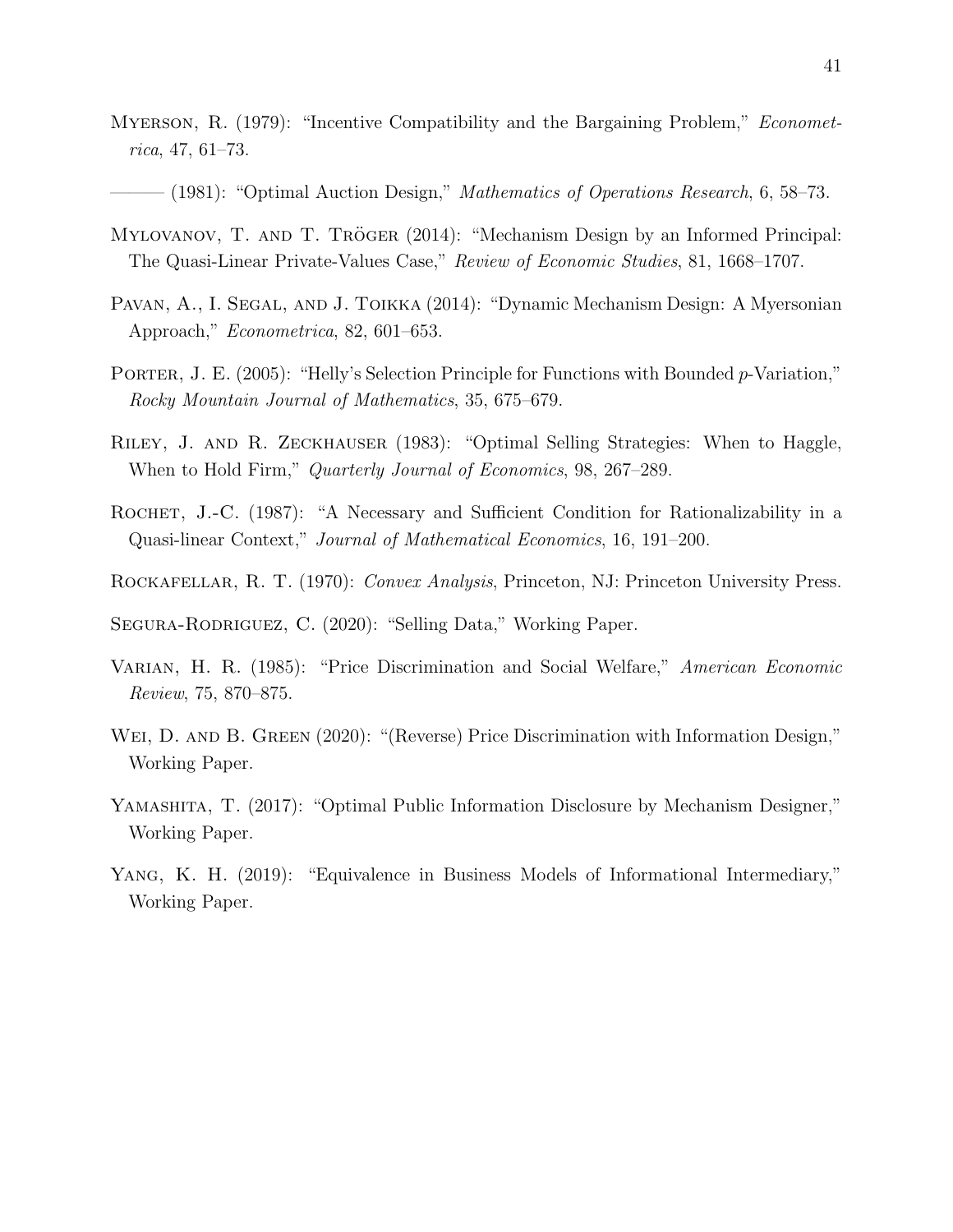# Appendix

# A Notational Conventions

Below I first discuss more formally about the properties of the set  $\mathcal{D}$ . Recall that  $\mathcal{D} = \mathcal{D}([\underline{v}, \overline{v}])$  is the collection of nonincreasing and left-continuous functions D on  $[\underline{v}, \overline{v}]$  such that  $D(\underline{v}) = 1$  and  $D(\overline{v}^+) = 0$ . Since for every  $D \in \mathcal{D}$ , there exists a unique probability measure  $m^D \in \Delta(V)$  such that  $D(p) = m^D({v \ge p})$ for all  $p \in V$ , I define the topology on D by the following notion of convergence: For any  $\{D_n\} \subseteq \mathcal{D}$  and any  $D \in \mathcal{D}, \{D_n\} \to D$  if and only if for any bounded continuous function  $f: V \to \mathbb{R}$ ,

$$
\lim_{n \to \infty} \int_V f(v) m^{D_n}(\mathrm{d}v) = \int_V f(v) m^D(\mathrm{d}v).
$$

This would corresponds to the weak-\* topology on  $\Delta(V)$  and hence this topology on D is also called the weak-\* topology. As a result, D is a Polish space. Furthermore, notice that under this topology,  $\{D_n\} \to D$ if and only if  $\{D_n(p)\}\to D(p)$  for all  $p\in V$  at which D is continuous.

Now I introduce some more notational conventions that are implicitly used in the main text and will be used throughout the proof. For any measurable sets  $X$  and  $Y$ , the collection of measurable functions  $f: X \to Y$  is denoted by  $X^Y$ . Moreover, for any  $f \in \mathbb{R}^X$ , define  $f^+$  by  $f^+(x) := \max\{f(x), 0\}$  for all  $x \in X$ . For any  $f, g \in \mathbb{R}^X$  and for any  $\alpha, \beta \in \mathbb{R}$ , define  $\alpha f + \beta g \in \mathbb{R}^X$  by  $[\alpha f + \beta g](x) := \alpha f(x) + \beta g(x)$  for all  $x \in X$ . If  $X \subset \mathbb{R}^n$  and the partial derivative of f with respect to  $x_i$  exists for some  $i \in \{1, \ldots, n\}$ , use

$$
f_i(x_1,\ldots,x_n):=\frac{\partial}{\partial x_i}f(x_1,\ldots,x_n)
$$

to denote this partial derivative. When  $X \subseteq \mathbb{R}$ , for any  $x \in \text{int}(X)$ , let

$$
f(x^+) := \lim_{x' \downarrow x} f(x') \text{ and } f(x^-) := \lim_{x' \uparrow x} f(x')
$$

be the right and the left limits of  $f$  at  $x$  provided they exist, respectively.

For any measurable space X, let  $\Delta^{f}(X) \subseteq \Delta(X)$  be the collection of probability measures on X that have finite support. The collection of probability measures  $\Delta(X)$  is endowed with the algebraic structure so that for any  $\mu_1, \mu_2 \in \Delta(X)$ ,

$$
[\lambda \mu_1 + (1 - \lambda)\mu_2](A) := \lambda \mu_1(A) + (1 - \lambda)\mu_2(A),
$$

for any measurable  $A \subseteq X$ . Furthermore, for any  $x \in X$ ,  $\delta_{\{x\}}$  denotes the Dirac measure that assigns probability 1 to the element x (whenever  $\{x\}$  is measurable). For any probability measure  $\mu \in \Delta^{f}(X)$  with finite support and for any measurable set  $A \subseteq X$ , the simplifying notation

$$
\sum_{x \in A} \mu(x) := \sum_{x \in A \cap \text{supp}(\mu)} \mu(\{x\})
$$

will be used.

Finally, for any  $D \in \mathcal{D}$ , let  $\mathcal{S}_D$  denote the collection of  $s \in \Delta(\mathcal{D})$  such that [\(1\)](#page-9-0) holds with  $D_0$  being replaced by D (so that  $S_{D_0} = S$ ). Also, let  $D^{-1}$  denote the inverse demand of D, where  $D^{-1}$  is defined as

<span id="page-42-0"></span>
$$
D^{-1}(q) := \sup\{p \in V : D(p) \ge q\}, \,\forall q \in [0,1].
$$
\n(14)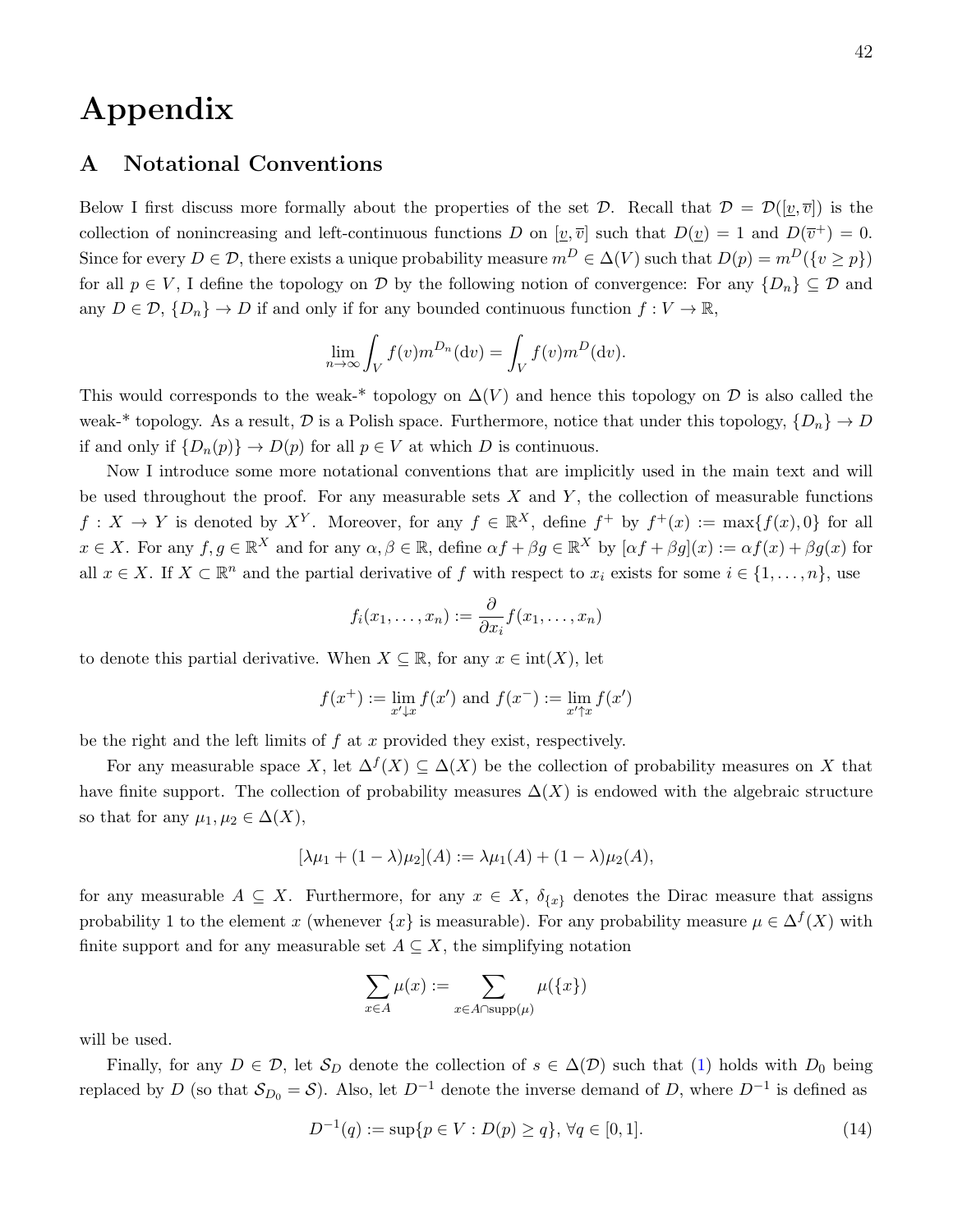# B Technical Lemmas and Proofs

This section contains technical lemmas that establish continuities of several critical objects. These continuity results are crucial for proving the main results.

<span id="page-43-0"></span>**Lemma 5.** For any  $D \in \mathcal{D}$ ,  $\pi_D \in \mathbb{R}^C_+$  is continuous and convex. Furthermore, for any  $p \in \mathbf{P}$ , and for any  $c \in C$ ,  $-D(\mathbf{p}_D(c))$  is a subgradient of  $\pi_D$  at c. In particular, for any  $c \leq c < c' \leq \overline{c}$ ,

<span id="page-43-2"></span>
$$
\pi_D(c) - \pi_D(c') = \int_c^{c'} D(\mathbf{p}_D(z)) dz
$$
\n(15)

for any  $p \in P$ 

*Proof.* By definition of  $\pi_D$ , for any  $c \in C$ ,

$$
\pi_D(c) = \max_{p \in \mathbb{R}_+} (p - c)D(p).
$$

As such,  $\pi_D$  is convex for all  $D \in \mathcal{D}$  since it is the pointwise supremum of a family of affine functions. Moreover, for any  $p \in P$  and for any  $c, c' \in C$ ,

$$
0 \leq \pi_D(c') - (\mathbf{p}_D(c) - c')D(\mathbf{p}_D(c))
$$
  
=  $\pi_D(c') + c'D(\mathbf{p}_D(c)) - \mathbf{p}_D(c)D(\mathbf{p}_D(c))$   
=  $\pi_D(c') - cD(\mathbf{p}_D(c)) + c'D(\mathbf{p}_D(c)) - (\mathbf{p}_D(c) - c)D(\mathbf{p}_D(c))$   
=  $\pi_D(c') - [-D(\mathbf{p}_D(c)) (c' - c) + \pi_D(c)].$ 

Thus,  $-D(p_D(c))$  is a subgradient of  $\pi_D$  at c. Together with convexity of  $\pi_D$ ,  $\pi_D$  is differentiable almost everywhere and

$$
\pi'_D(c) = -D(\boldsymbol{p}_D(c)),
$$

for almost all  $c \in C$ . Thus, since  $\pi_D$  is convex, for any  $\underline{c} \leq c < c' \leq \overline{c}$ ,

$$
\pi_D(c) - \pi_D(c') = \int_c^{c'} D(\mathbf{p}_D(z)) dz,
$$

for any  $p \in P$ .

For continuity, notice that for any  $c \in C$ ,

$$
\pi_D(c) = \max_{(p,q)\in\Xi} (p-c)q,
$$

where  $\Xi := \text{cl}(\{(p, D(p)) : p \in V\})$  is a compact set in  $\mathbb{R}^2$ . Therefore, by Berge's theorem of maximum,  $\pi_D$ is continuous on C.

<span id="page-43-1"></span>**Lemma 6.** The correspondence  $P$  is compact-valued and thus

$$
\overline{\bm{p}}_D(c):=\max \bm{P}_D(c)
$$

and

$$
\underline{\boldsymbol{p}}_D(c) := \min \boldsymbol{P}_D(c)
$$

are well-defined for all  $c \in C$ ,  $D \in \mathcal{D}$ . Furthermore, for any  $D \in \mathcal{D}$ , the correspondence  $P_D : C \Rightarrow \mathbb{R}_+$  is upper-hemicontinuous. In particular,  $\overline{p}_D \in \mathbb{R}_+^C$  is right-continuous and  $\underline{p}_D \in \mathbb{R}_+^C$  is left-continuous.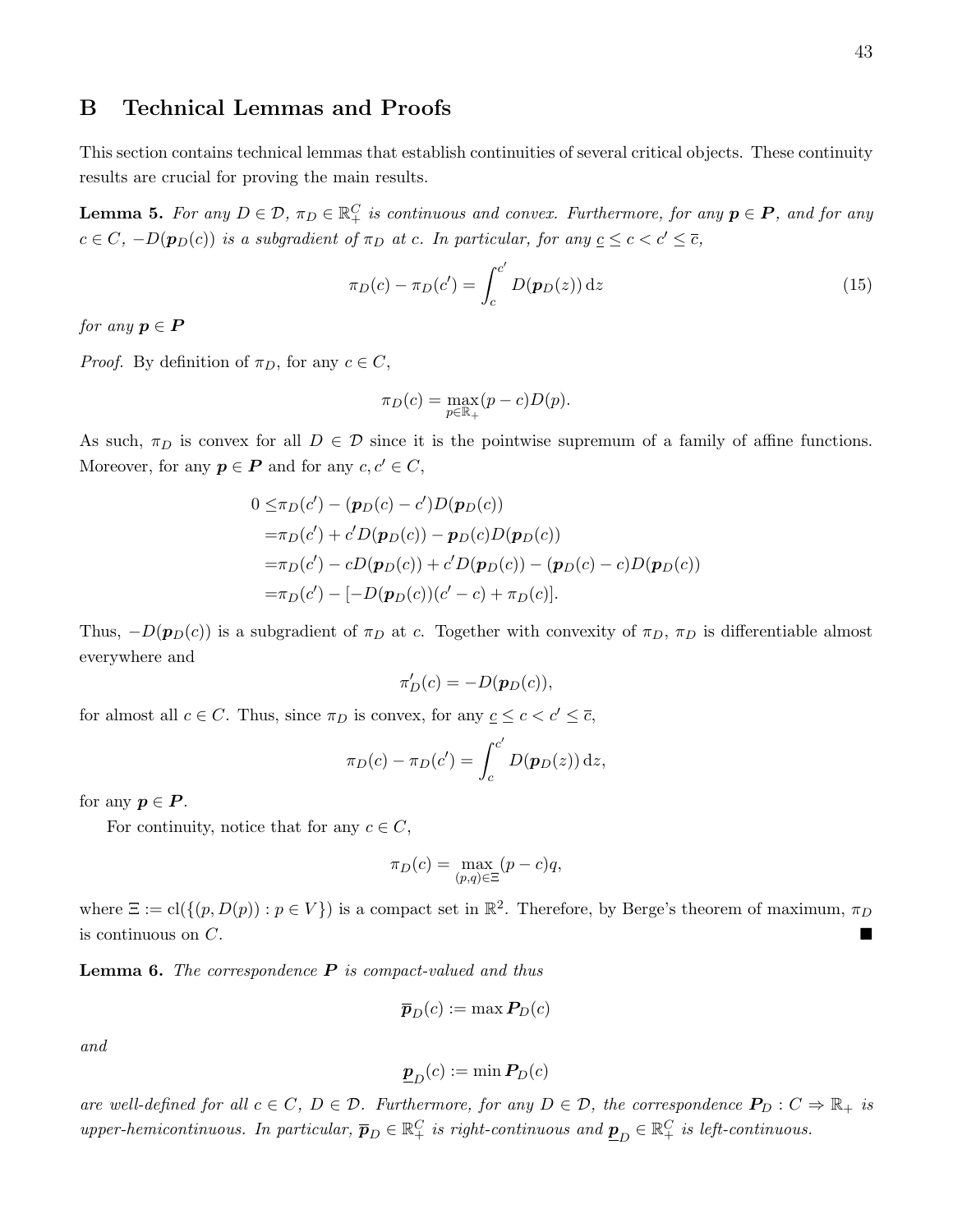*Proof.* Consider any  $c \in C$  and  $D \in \mathcal{D}$ . Suppose that  $\{p_n\} \subseteq \mathbf{P}_D(c)$  and  $\{p_n\} \to p$  for some  $p \in \mathbb{R}_+$ . Since the function  $p \mapsto (p - c)D(p)$  is upper-semicontinuous,

$$
\pi_D(c) = \limsup_{n \to \infty} (p_n - c)D(p_n) \le (p - c)D(p) \le \pi_D(c).
$$

Thus,  $p \in P_D(c)$ . As a result, since  $P_D(c) \subseteq \overline{V}$  (see [footnote 7\)](#page-10-0), for all  $c \in C$  and  $D \in \mathcal{D}$ ,  $P_D(c)$  is a closed subset of a compact set, which implies that  $\overline{p}_D(c)$  and  $\underline{p}_D(c)$  are well-defined.

Now consider any  $D \in \mathcal{D}$ . To show upper-hemicontinuity of  $P_D$ , it suffices to show that for any sequences  ${c_n} \subseteq C$  and  ${p_n} \subseteq \mathbb{R}_+$  such that  ${p_n} \to p \in \mathbb{R}_+$  and  ${c_n} \to c \in C$  and that  $p_n \in P_D(c_n)$  for all  $n \in \mathbb{N}$ ,  $p \in P_D(c)$ . Indeed, for any  $n \in \mathbb{N}$ , since  $p_n \in P_D(c_n)$ ,  $\pi_D(c_n) = (p_n - c_n)D(p_n)$  for all  $n \in \mathbb{N}$ . Moreover, since  $\pi_D \in \mathbb{R}_+^C$  according to [Lemma 5,](#page-43-0)

$$
\lim_{n \to \infty} \pi_D(c_n) = \pi_D(c).
$$

Therefore, since  $D$  is upper-semicontinuous,

$$
\pi_D(c) = \lim_{n \to \infty} \pi_D(c_n) = \limsup_{n \to \infty} (p_n - c_n)D(p_n) \le (p - c)D(p) \le \pi_D(c).
$$

Thus,  $p \in P_D(c)$  as desired. Finally, since for any  $p \in P$ ,  $p_D \in \mathbb{R}^C_+$  is nondecreasing, upper-hemicontinuity of  $p_D$  then implies right-continuity of  $\bar{p}_D$  and left-continuity of  $\underline{p}_D$ . This completes the proof.

<span id="page-44-0"></span>**Lemma 7.** For any  $D \in \mathcal{D}$ , the function  $c \mapsto D(\overline{p}_D(c))$  is right-continuous.

*Proof.* Consider any  $D \in \mathcal{D}$  and any  $c \in C$ . By [Lemma 6,](#page-43-1)

$$
\lim_{c'\downarrow c} \overline{\boldsymbol{p}}_D(c') = \overline{\boldsymbol{p}}_D(c).
$$

Together with continuity of  $\pi_D$ , which is due to [Lemma 5,](#page-43-0)

$$
(\overline{\boldsymbol{p}}_D(c) - c)D(\overline{\boldsymbol{p}}_D(c)) = \pi_D(c)
$$
  
\n
$$
= \lim_{c' \downarrow c} \pi_D(c')
$$
  
\n
$$
= \lim_{c' \downarrow c} (\overline{\boldsymbol{p}}_D(c') - c')D(\overline{\boldsymbol{p}}_D(c'))
$$
  
\n
$$
= (\overline{\boldsymbol{p}}_D(c) - c) \cdot \lim_{c' \downarrow c} D(\overline{\boldsymbol{p}}_D(c')),
$$

and hence

$$
\lim_{c'\downarrow c} D(\overline{\boldsymbol{p}}_D(c')) = D(\overline{\boldsymbol{p}}_D(c)),
$$

as desired.

<span id="page-44-1"></span>**Lemma 8.** For any  $c \in C$ , the function  $D \mapsto \pi_D(c)$  is continuous on  $D$ .

*Proof.* Since  $V \subseteq \mathbb{R}_+$  is bounded, this lemma is a special case of Theorem 12 of [Hart and Reny](#page-40-0) [\(2019\)](#page-40-0) when  $k = 1$ .

<span id="page-44-2"></span>**Lemma 9.** For any  $c \in (\underline{c}, \overline{c})$ , the function  $D \mapsto D(\overline{p}_D(c))$  is lower-semicontinuous on  $\mathcal{D}$ .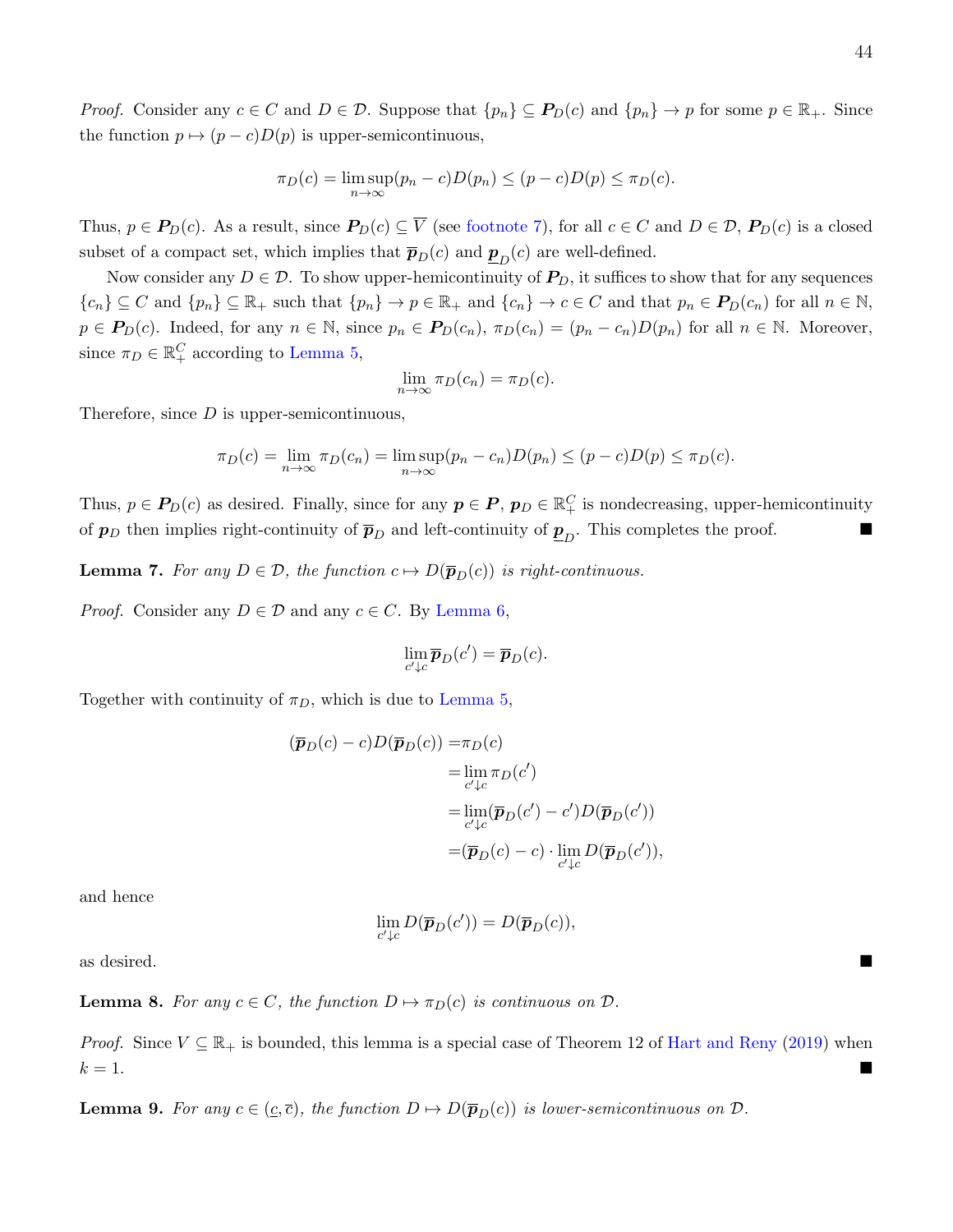*Proof.* For any  $c \in (\underline{c}, \overline{c})$  and for any  $D \in \mathcal{D}$ , define  $\pi'_D(c^+)$  as

$$
\pi'_D(c^+) := \lim_{c' \downarrow c} \frac{\pi_D(c') - \pi_D(c)}{c' - c}.
$$

Since  $\pi_D$  is convex,  $\pi'_D(c^+)$  is well-defined. Furthermore, by [Lemma 5,](#page-43-0)  $-D(\bar{p}_D(c))$  is a subgradient of  $\pi_D$ at c and therefore, for any  $c' > c$ ,

$$
\frac{\pi_D(c') - \pi_D(c)}{c' - c} \ge -D(\overline{p}_D(c)),
$$

which implies that

<span id="page-45-0"></span>
$$
\pi'_D(c^+) \ge D(\overline{p}_D(c)).\tag{16}
$$

Meanwhile, by [\(15\)](#page-43-2), for any  $c' > c$ ,

$$
\frac{\pi_D(c') - \pi_D(c)}{c' - c} = \frac{1}{c' - c} \int_c^{c'} -D(\overline{\boldsymbol{p}}_D(z)) dz \le -D(\overline{\boldsymbol{p}}_D(c')).
$$

Thus, by [Lemma 7,](#page-44-0)

<span id="page-45-1"></span>
$$
\pi'_D(c^+) \le \lim_{c' \downarrow c} -D(\overline{\boldsymbol{p}}_D(c')) = -D(\overline{\boldsymbol{p}}_D(c)).\tag{17}
$$

Combining  $(16)$  and  $(17)$ ,

$$
\pi'_D(c^+) = D(\overline{\boldsymbol{p}}_D(c)).
$$

Now consider any  $D \in \mathcal{D}$  and any  $\{D_n\} \subseteq \mathcal{D}$  such that  $\{D_n\} \to D$ , [Lemma 8](#page-44-1) implies that  $\{\pi_{D_n}\} \to \pi_D$ pointwise. Thus, for any  $c \in (\underline{c}, \overline{c})$ , by Theorem 24.5 of [Rockafellar](#page-41-0) [\(1970\)](#page-41-0),

$$
-\liminf_{n\to\infty} D_n(\overline{\boldsymbol{p}}_{D_n}(c)) = \limsup_{n\to\infty} \pi'_{D_n}(c^+) \leq \pi'_{D}(c^+) = -D(\overline{\boldsymbol{p}}_{D}(c)).
$$

Therefore, for any  $c \in (\underline{c}, \overline{c})$ ,

$$
\liminf_{n\to\infty} D_n(\overline{\boldsymbol{p}}_{D_n}(c)) \ge D(\overline{\boldsymbol{p}}_D(c)),
$$

as desired.

<span id="page-45-4"></span>**Lemma 10.** For any  $c \in C$ , the function  $D \mapsto \overline{p}_D(c)$  is upper-semicontinuous on  $D$ .

*Proof.* Consider any  $c \in C$  and any sequence  $\{D_n\} \subseteq \mathcal{D}$  such that  $\{D_n\} \to D$  for some  $D \in \mathcal{D}$ . Let

$$
\bar{p} := \limsup_{n \to \infty} \bar{p}_{D_n}(c).
$$

Take a subsequence  $\{D_{n_k}\}\subseteq \{D_n\}$  such that

$$
\lim_{k \to \infty} \overline{p}_{D_{n_k}}(c) = \overline{p}.
$$

First notice that since  $D \in \mathcal{D}$  is upper-semicontinuous, for any sequence  $\{\delta_k\} \subset \mathbb{R}_+$  such that  $\{\delta_k\} \to 0$ ,

<span id="page-45-3"></span>
$$
\limsup_{k \to \infty} (\overline{\boldsymbol{p}}_{D_{n_k}}(c) - c) D_{n_k} (\overline{\boldsymbol{p}}_{D_{n_k}}(c) - \delta_k) \le (\overline{p} - c) D(\overline{p}). \tag{18}
$$

Moreover, by the definition of the Lévy Prokhorov metric, for any  $k \in \mathbb{N}$ ,

<span id="page-45-2"></span>
$$
D_{n_k}(\overline{\boldsymbol{p}}_{D_{n_k}}(c)) \le D\left(\overline{\boldsymbol{p}}_{D_{n_k}}(c) - \left(\rho(D_{n_k}, D) + \frac{1}{k}\right)\right) - \left(\rho(D_{n_k}, D) + \frac{1}{k}\right),\tag{19}
$$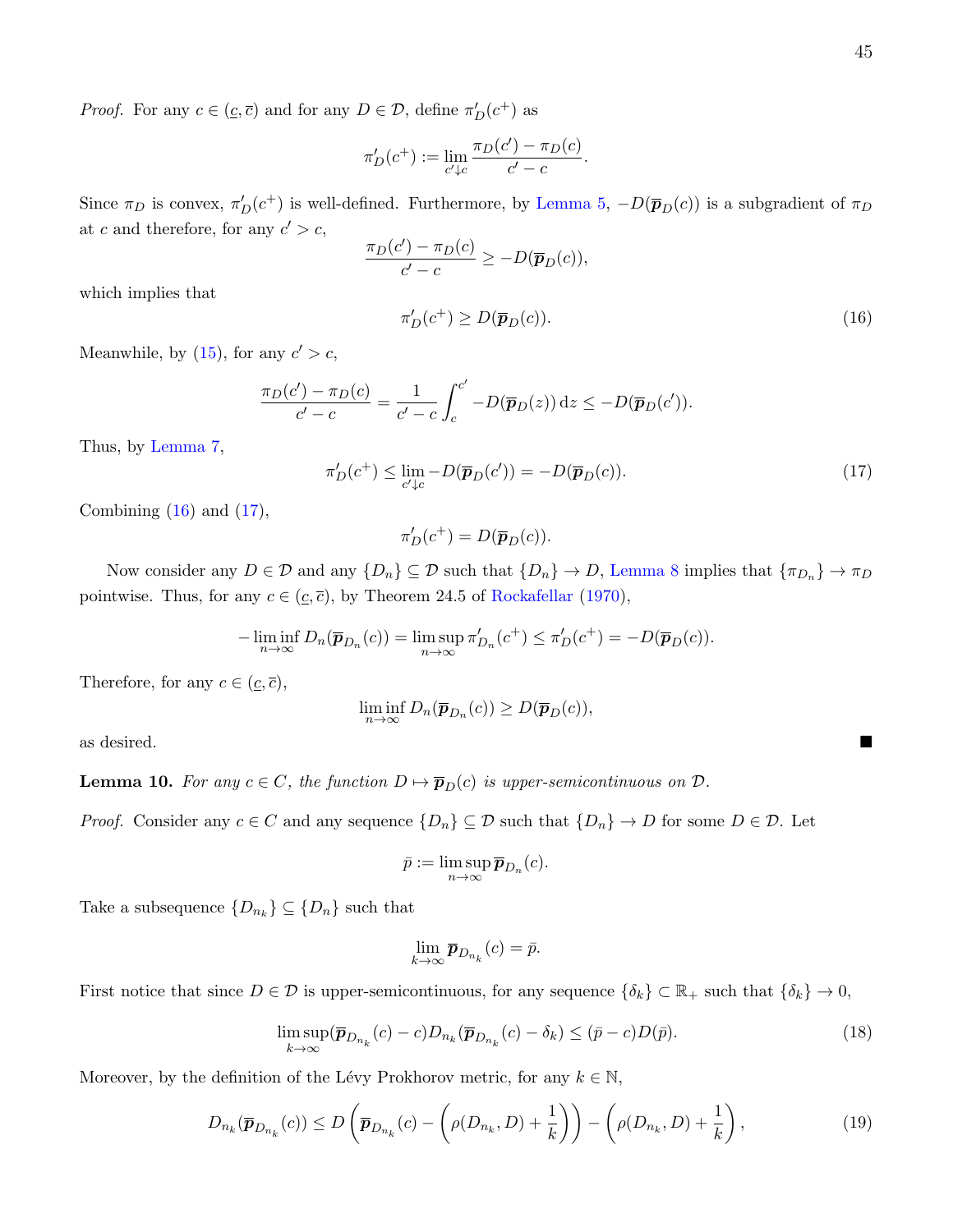where  $\rho : \mathcal{D} \times \mathcal{D} \to \mathbb{R}_+$  is the Lévy Prokhorov metric. Together, since  $\{\rho(D_{n_k}, D)\} \to 0$  as  $k \to \infty$ , which is because  $\{D_{n_k}\}\to D$  as  $k\to\infty$ , we have

$$
\pi_D(c) = \lim_{k \to \infty} \pi_{D_{n_k}}(c)
$$
  
\n
$$
= \lim_{k \to \infty} (\overline{p}_{D_{n_k}}(c) - c) D_{n_k}(\overline{p}_{D_{n_k}}(c))
$$
  
\n
$$
\leq \limsup_{k \to \infty} (\overline{p}_{D_{n_k}}(c) - c) \left[ D \left( \overline{p}_{D_{n_k}}(c) - \left( \rho(D_{n_k}, D) + \frac{1}{k} \right) \right) - \left( \rho(D_{n_k}, D) + \frac{1}{k} \right) \right]
$$
  
\n
$$
\leq (\overline{p} - c)D(\overline{p})
$$
  
\n
$$
\leq \pi_D(c),
$$

where the first equality follows from [Lemma 8,](#page-44-1) the first inequality follows from  $(19)$ , and the second inequality follows from  $\{\rho(D_{n_k}, D)\} \to 0$  as  $k \to \infty$ , [\(18\)](#page-45-3), as well as the fact that  $\overline{p}_{D_{n_k}}(c) \leq \max \overline{V}$  (see [footnote 7\)](#page-10-0). As a result, it then follows that  $\bar{p} \in P_D(c)$  and therefore  $\bar{p} \leq \bar{p}_D(c)$ . Thus,

$$
\limsup_{n\to\infty}\overline{\boldsymbol{p}}_{D_n}(c)=\overline{p}\leq \boldsymbol{p}_D(c),
$$

as desired.

# C Crucial Properties of Quasi-Perfect Schemes

This section summarizes some crucial properties of a  $\psi$ -quasi-perfect scheme.

<span id="page-46-1"></span>**Lemma 11.** Consider any nondecreasing function  $\psi \in \mathbb{R}^C_+$  with  $c \leq \psi(c)$  for all  $c \in C$ . Suppose that for any  $c \in C$ ,  $\sigma(c) \in S$  is a  $\psi(c)$ -quasi-perfect segmentation for c. Then,

- 1.  $\int_{\mathcal{D}} D(p)\sigma(dD|c) = D_0(p)$  for all  $p \in V$  and for all  $c \in C$ .
- 2.  $\sigma: C \to \Delta(D)$  is measurable.
- 3.  $\int_{\mathcal{D}} D(\overline{p}_D(c))\sigma(dD|c) = D_0(\psi(c))$  for all  $c \in C$ .
- 4.  $\int_{\mathcal{D}} \overline{p}_D(c) D(\overline{p}_D(c)) \sigma(dD|c) = \int_{\{v \ge \psi(c)\}} v D_0(dv)$  for all  $c \in C$ .

Proof. For any nondecreasing function  $\psi \in \mathbb{R}^C_+$  with  $c \leq \psi(c)$  for all  $c \in C$ , since for any  $c \in C$ ,  $\sigma(c) \in \mathcal{S}$  is a  $\psi(c)$ -quasi-perfect segmentation for c, by definition,

<span id="page-46-0"></span>
$$
\int_{\mathcal{D}} D(p)\sigma(\mathrm{d}D|c) = D_0(p),\tag{20}
$$

for all  $p \in V$ , which proves assertion 1. Furthermore, since  $\psi$  is nondecreasing and is thus continuous except at countably many points,  $\sigma : C \to \Delta(\mathcal{D})$  is measurable, which establishes assertion 2. For assertion 3, notice that for any  $c \in C$ , since  $\sigma(c) \in S$  is a  $\psi(c)$ -quasi-perfect segmentation for c, for any  $D \in \text{supp}(\sigma(c))$ such that  $D(\bar{\boldsymbol{p}}_D(c)) > 0$ ,

$$
D(\overline{\boldsymbol{p}}_D(c)) = D(\max(\mathrm{supp}(D))) = D(\psi(c))
$$

and thus

$$
\int_{\mathcal{D}} D(\overline{\boldsymbol{p}}_D(c)) \sigma(dD|c) = \int_{\mathcal{D}} D(\psi(c)) \sigma(dD|c) = D_0(\psi(c)),
$$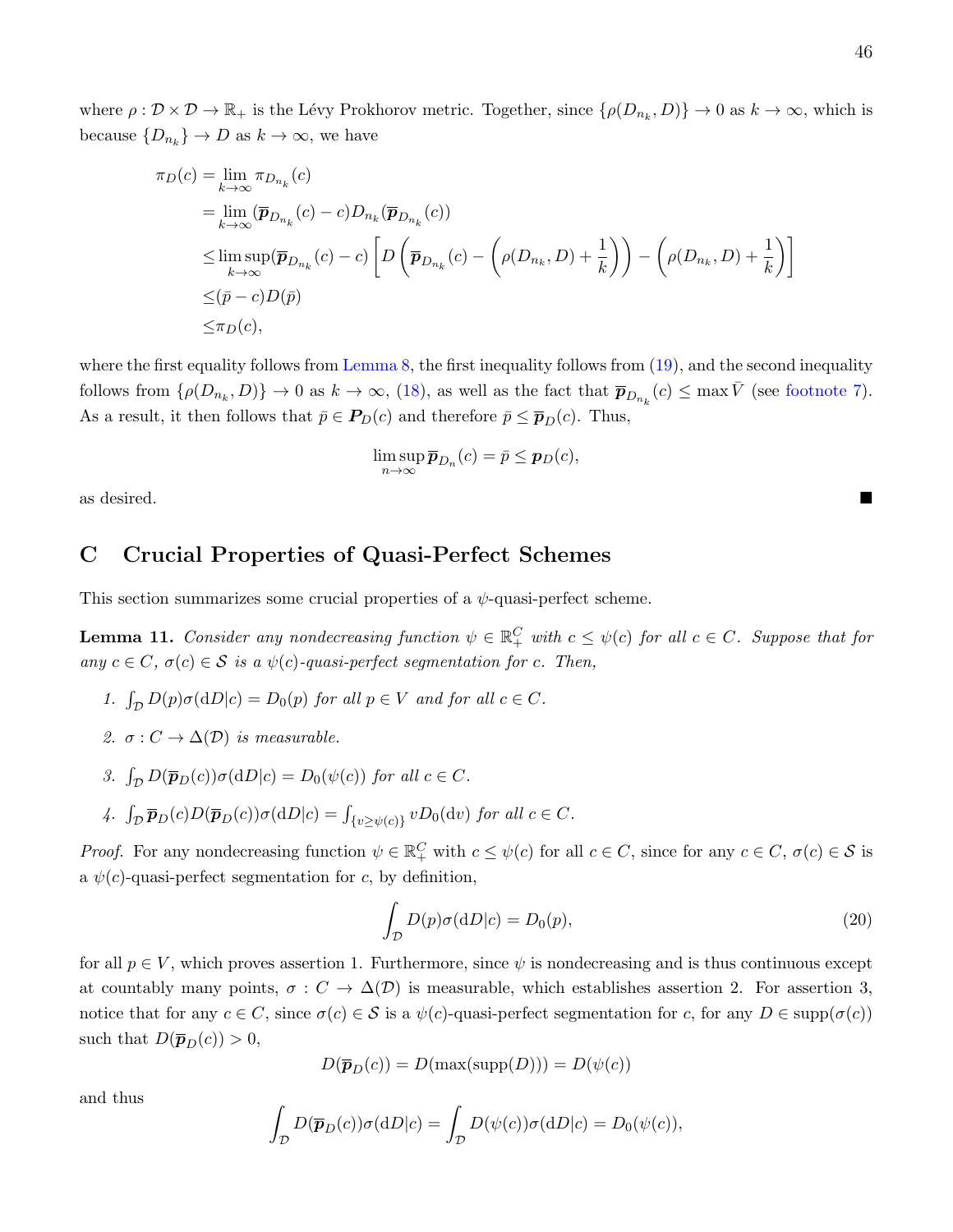where the last equality follows from  $(20)$ . This proves assertion 3. Finally, to prove assertion 4, consider any  $c \in C$ . First notice that if  $D_0(c) = 0$ , then assertion 4 clearly holds as both sides would be zero. Now suppose that  $D_0(c) > 0$ . The fact that  $\sigma(c) \in S$  is a  $\psi(c)$ -quasi-perfect segmentation for c ensures that  $D_0(\psi(c)) > 0$ . Then, for any  $v \in [\psi(c), \overline{v}]$ , let

$$
H(v) := \sigma(\{D \in \mathcal{D} : \max(\text{supp}(D)) \le v\}|c).
$$

Since  $\sigma(c)$  is a probability measure, H is nondecreasing and right-continuous and hence induces a Borel measure  $\mu_H$  on  $[\psi(c), \overline{v}]$ . On the other hand, for any measurable sets  $A, B \subseteq [\psi(c), \overline{v}]$ , define

$$
K(A|B) := \int_{\{D \in \mathcal{D} : \max(\text{supp}(D)) \in A\}} m^D(B)\sigma(\mathrm{d}D|c).
$$

Notice that for any measurable set  $B \subseteq [\psi(c), \overline{v}], K(\cdot|B)$  is a measure and is absolutely continuous with respect to  $\mu$ <sub>H</sub> and hence there exists a (essentially) unique Radon-Nikodym derivative  $v \mapsto m^v(B)$  such that for any measurable  $A \subseteq [\psi(c), \overline{v}],$ 

<span id="page-47-0"></span>
$$
K(A|B) = \int_{v \in A} m^v(B)H(\mathrm{d}v). \tag{21}
$$

In particular, by definition of K and by [\(20\)](#page-46-0), for any measurable set  $B \subseteq [\psi(c), \overline{v}]$ ,

<span id="page-47-2"></span>
$$
\int_{[\psi(c),\overline{v}]} m^v(B)H(\mathrm{d}v) = K([\psi(c),\overline{v}]|B) = \int_{\mathcal{D}} m^D(B)\sigma(\mathrm{d}D|c) = m^0(B). \tag{22}
$$

Moreover, since for any measurable set  $A \subseteq [\psi(c), \overline{v}]$ ,  $K(A|\cdot)$  is a measure on  $[\psi(c), \overline{v}]$  and thus  $m^v$  is also a measure on  $[\psi(c,\overline{v})]$  for  $\mu_H$ -almost all  $v \in [\psi(c),\overline{v}]$ . Furthermore, since  $\sigma(c) \in \mathcal{S}$  is a  $\psi(c)$ -quasi-perfect segmentation for c, for any measurable sets  $A, B \subseteq [\psi(c), \overline{c}],$ 

$$
K(A|B) = m^0(A \cap B) = K(B|A)
$$

and hence, for any measurable sets  $A, B \subseteq [\psi(c), \overline{v}],$ 

<span id="page-47-1"></span>
$$
\int_{A} m^{v}(B)H(\mathrm{d}v) = \int_{B} m^{v}(A)H(\mathrm{d}v).
$$
\n(23)

As a result,

$$
\int_{\mathcal{D}} \overline{p}_D(c)D(\overline{p}_D(c))\sigma(\mathrm{d}D|c) = \int_{\mathcal{D}} \overline{p}_D(c)D(\psi(c))\sigma(\mathrm{d}D|c)
$$
\n
$$
= \int_{\mathcal{D}} \max(\mathrm{supp}(D))m^D([\psi(c),\overline{v}])\sigma(\mathrm{d}D|c)
$$
\n
$$
= \int_{[\psi(c),\overline{v}]} v K(\mathrm{d}v)[\psi(c),\overline{v}])
$$
\n
$$
= \int_{[\psi(c),\overline{v}]} v m^v([\psi(c),\overline{v}])H(\mathrm{d}v)
$$
\n
$$
= \int_{v \in [\psi(c),\overline{v}]} \int_{v' \in [\psi(c),\overline{v}]} v m^v(\mathrm{d}v')H(\mathrm{d}v)
$$
\n
$$
= \int_{v \in [\psi(c),\overline{v}]} v \left( \int_{v' \in [\psi(c),\overline{v}]} m^{v'}(\mathrm{d}v)H(\mathrm{d}v') \right)
$$
\n
$$
= \int_{[\psi(c),\overline{v}]} v D_0(\mathrm{d}v),
$$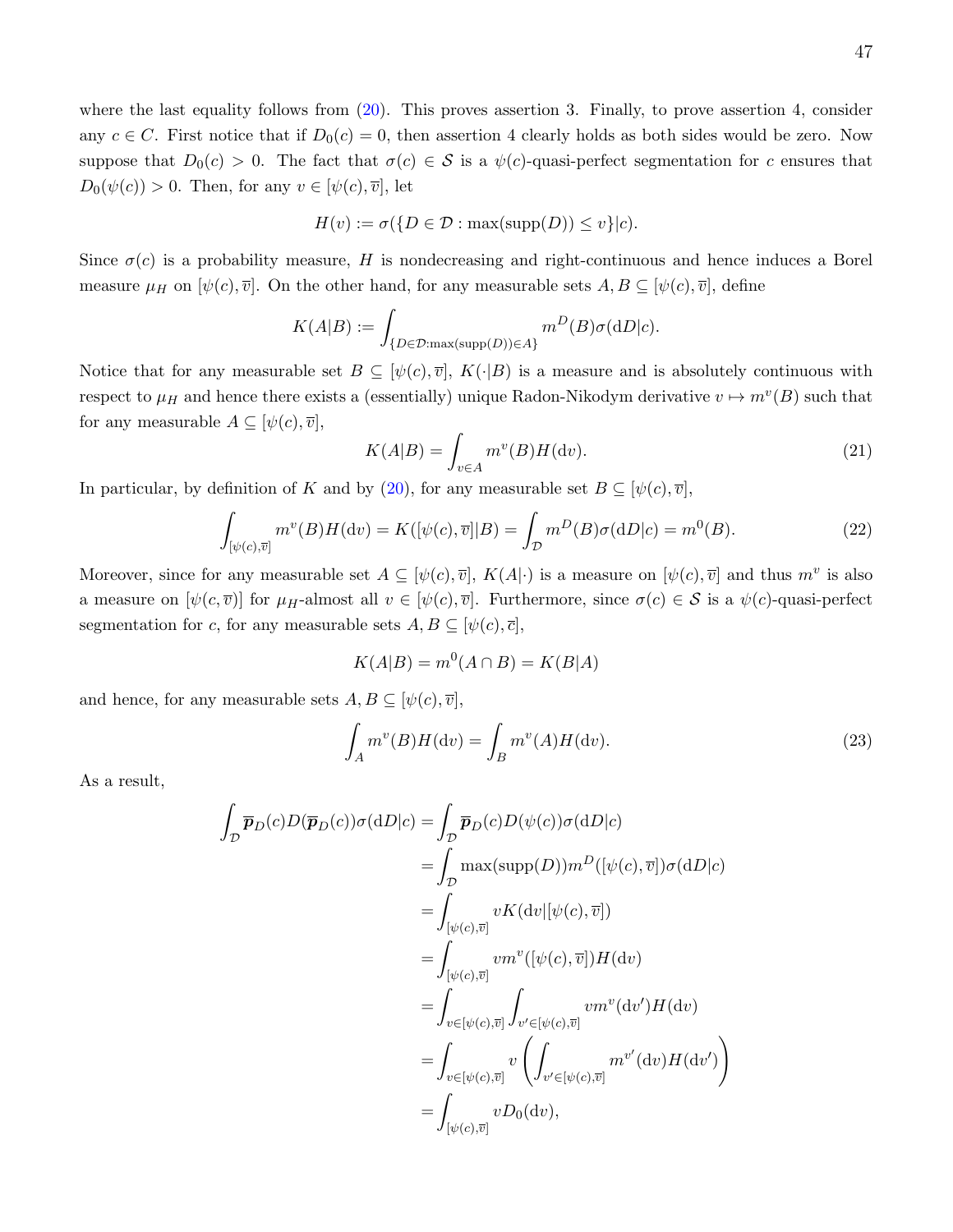where the second equality follows from the fact that  $\sigma(c)$  is a  $\psi(c)$ -quasi-perfect segmentation for c, the third equality follows from the definition of  $K$ , the fourth equality follows from  $(21)$ , the sixth equality follows from [\(23\)](#page-47-1), and the last equality follows from [\(22\)](#page-47-2). This completes the proof.

<span id="page-48-0"></span>**Lemma 12.** For any nondecreasing function  $\psi \in \mathbb{R}^C_+$  with  $c \leq \psi(c)$  for all  $c \in C$ , suppose that  $\sigma \in \mathcal{S}^C$  is a  $\psi$ -quasi-perfect scheme. Then for any  $c, c' \in C$  with  $c < c'$ ,

$$
\int_c^{c'} \left( \int_{\mathcal{D}} D(\overline{\boldsymbol{p}}_D(z)) (\sigma(\mathrm{d}D|c) - \sigma(\mathrm{d}D|z)) \right) \mathrm{d}z \ge 0.
$$

*Proof.* Consider any  $c, c' \in C$  such that  $c < c'$ . Notice that since  $\sigma \in S^C$  is a  $\psi$ -quasi-perfect scheme, by [Lemma 11,](#page-46-1)

$$
\int_{\mathcal{D}} D(\overline{\boldsymbol{p}}_D(z)) \sigma(\mathrm{d}D|z) = D_0(\psi(z)).
$$

In addition, since  $\sigma(c)$  is a  $\psi(c)$ -quasi-perfect segmentation for c, for any  $z > c$  and for any  $D \in \text{supp}(\sigma(c))$ , if  $D(c) > 0$  and max(supp(D))  $\ge z$ , then  $\bar{p}_D(z) = \bar{p}_D(c)$ . On the other hand, if  $D(c) > 0$  and max(supp(D)) < z, then  $D(\bar{p}_D(z)) = 0$ . Also, notice that  $D(c) = 0$  implies  $D(z) = 0$ . Together, if  $z \leq \psi(c)$ ,

$$
\int_{\mathcal{D}} D(\overline{\boldsymbol{p}}_D(z)) \sigma(\mathrm{d}D|c) = \int_{\mathcal{D}} D(\overline{\boldsymbol{p}}_D(c)) \sigma(\mathrm{d}D|c) = D_0(\psi(c))
$$

and if  $z > \psi(c)$ ,

$$
\int_{\mathcal{D}} D(\overline{\mathbf{p}}_D(z))\sigma(\mathrm{d}D|c) = \int_{\{D \in \mathcal{D}:\max(\mathrm{supp}(D))\geq z\}} D(\overline{\mathbf{p}}_D(c))\sigma(\mathrm{d}D|c)
$$

$$
= \int_{\mathcal{D}} D(z)\sigma(\mathrm{d}D|c)
$$

$$
= D_0(z).
$$

As a result,

$$
\int_{c}^{c'} \left( \int_{D} D(\overline{p}_D(z)) (\sigma(dD|c) - \sigma(dD|z)) \right) dz
$$
  
= 
$$
\int_{c}^{c'} \left( \int_{D} D(\overline{p}_D(z)) \sigma(dD|c) - \int_{D} D(\overline{p}_D(z)) \sigma(dD|z) \right) dz
$$
  
= 
$$
\int_{c}^{c'} (\min\{D_0(\psi(c)), D_0(z)\} - D_0(\psi(z))) dz
$$
  
\ge 0,

where the inequality follows from the fact that  $z \leq \psi(z)$  and  $\psi(c) \leq \psi(z)$  for all  $z \in [c, c']$ , which in turn relies on the hypothesis that  $c \leq \psi(c)$  for all  $c \in C$  and that  $\psi$  is nondecreasing. This completes the proof.

<span id="page-48-1"></span>**Lemma 13.** Consider any function  $\psi \in \mathbb{R}^C_+$  with  $c \leq \psi(c)$  for all  $c \in C$ . Given any  $\{D_n\} \subset \mathcal{D}$  and  $\{\sigma_n\} \subset S_{D_n}^C$ . Suppose that  $\{\sigma_n\} \to \sigma$  pointwise and  $\{D_n\} \to D_0$  for some  $\sigma \in \Delta(D)^C$  and  $D_0 \in \mathcal{D}$ . Then  $\sigma \in S_{D_0}^C$ . Moreover, suppose further that  $\sigma_n$  is a  $\psi$ -quasi-perfect scheme for all  $n \in \mathbb{N}$ . Then  $\sigma$  is a  $\psi$ -quasi-perfect scheme.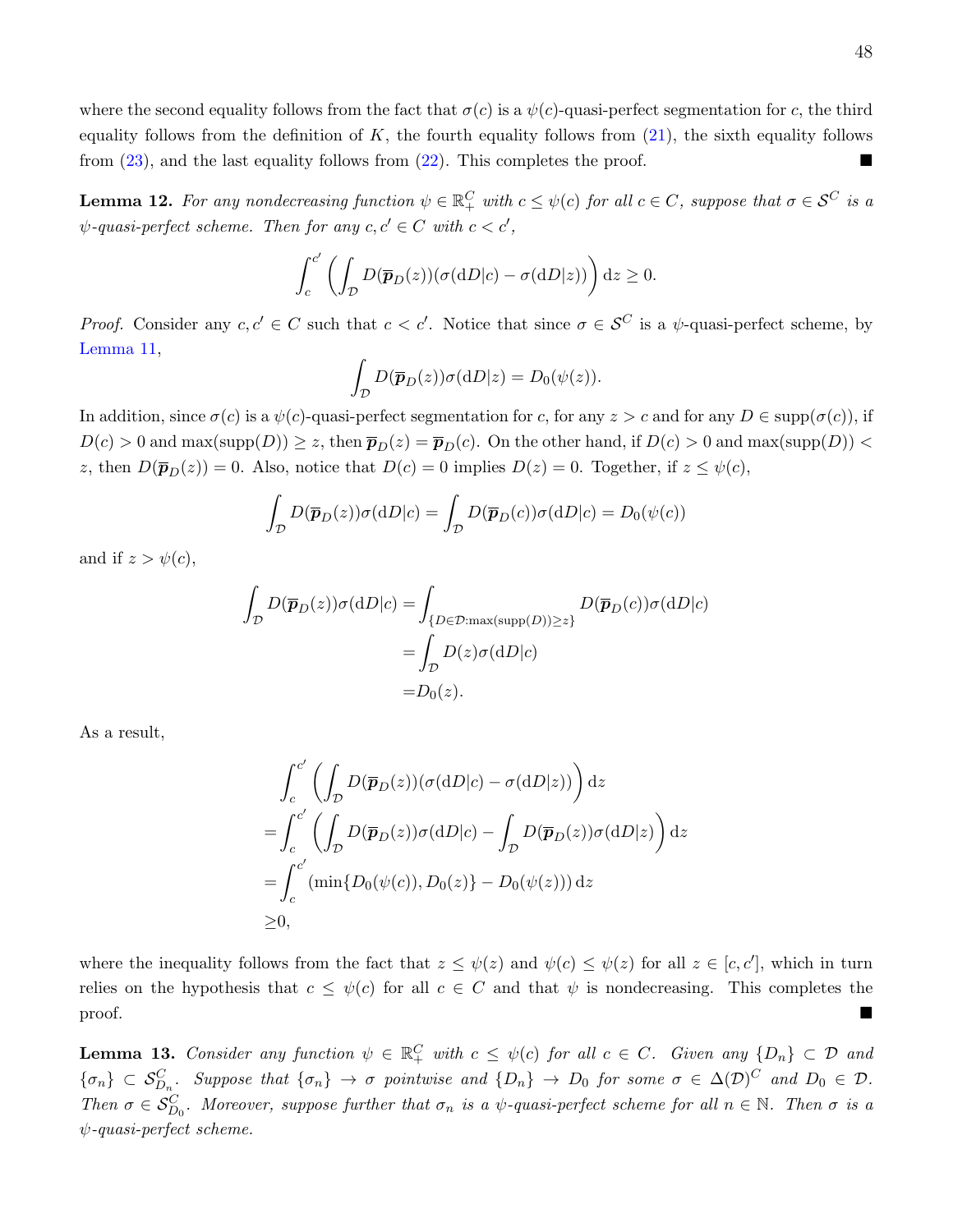*Proof.* First notice that since  $\sigma_n \in \mathcal{S}_{D_n}^C$  is a  $\psi$ -quasi-perfect scheme, [Lemma 11](#page-46-1) ensures that  $\sigma_n$  is measurable. Then, since  $\{\sigma_n\} \to \sigma$  pointwise,  $\sigma$  is also measurable. Moreover, since  $\{D_n\} \to D_0$  and  $\{\sigma_n\} \to \sigma$ , for any bounded continuous function  $f: V \to \mathbb{R}$  and for any  $c \in C$ 

$$
\int_{V} f(v) \left( \int_{D} D(\mathrm{d}v) \sigma(\mathrm{d}D|c) \right) = \int_{D} \left( \int_{V} f(v) D(\mathrm{d}v) \right) \sigma(\mathrm{d}D|c)
$$
\n
$$
= \lim_{n \to \infty} \int_{D} \left( \int_{V} f(v) D(\mathrm{d}v) \right) \sigma_{n}(\mathrm{d}D|c)
$$
\n
$$
= \lim_{n \to \infty} \int_{V} f(v) \left( \int_{D} D(\mathrm{d}v) \sigma(\mathrm{d}D|c) \right)
$$
\n
$$
= \lim_{n \to \infty} \int_{V} f(v) D_{n}(\mathrm{d}v)
$$
\n
$$
= \int_{V} f(v) D_{0}(\mathrm{d}v),
$$

where the first and the third equality follow from interchanging the order of integrals, the second equality follows from the fact that the integrand in the parentheses is a bounded continuous function of  $D$  and from weak-\*convergence of  $\{\sigma_n(c)\}\$ , the fourth equality is due to the fact that  $\sigma_n(c) \in \mathcal{S}_{D_n}$ , and the last equality follows from the weak-\* convergence of  $\{D_n\}$ . Thus, by the Riesz representation theorem,

$$
\int_{\mathcal{D}} D(p)\sigma(\mathrm{d}D|c) = D_0(p), \,\forall p \in V, \, c \in C.
$$

This proves that  $\sigma \in \mathcal{S}^C$ .

Now suppose that  $\sigma_n$  is a  $\psi$ -quasi-perfect scheme for all  $n \in \mathbb{N}$  and suppose that, by way of contradiction,  $\sigma \in \mathcal{S}^C$  is not a  $\psi$ -quasi-perfect scheme. Then there exists a positive G-measure of c and a positive  $\sigma(c)$ -measure of  $D \in \mathcal{D}$  such that  $D({v > c}) > 0$  and either  $\#\{v \in \text{supp}(D) : v \geq \psi(c)\}\neq 1$  or  $\max(\text{supp}(D)) \notin P_D(c)$  (i.e.,  $D(\bar{p}_D(c)) > 0$ ). As such, there is a positive G-measure of c and a positive  $\sigma(c)$ -measure of D such that

$$
\int_{\{v \ge \psi(c)\}} (v - \psi(c))D(\mathrm{d}v) \ge \int_{\{v \ge \overline{p}_D(c)\}} (v - \psi(c))D(\mathrm{d}v)
$$
\n
$$
= (\overline{p}_D(c) - \psi(c))D(\overline{p}_D(c)) + \int_{\{v \ge \overline{p}_D(c)\}} (v - \overline{p}_D(c))D(\mathrm{d}v)
$$
\n
$$
\ge (\overline{p}_D(c) - \psi(c))D(\overline{p}_D(c)),
$$

with at least one inequality being strict. Thus, there exists a positive G-measure of  $c \in C$  such that

$$
\int_{\mathcal{D}} (\overline{\boldsymbol{p}}_D(c) - \psi(c)) D(\overline{\boldsymbol{p}}_D(c)) \sigma(dD|c) < \int_V (v - \psi(c))^+ D_0(\mathrm{d}v).
$$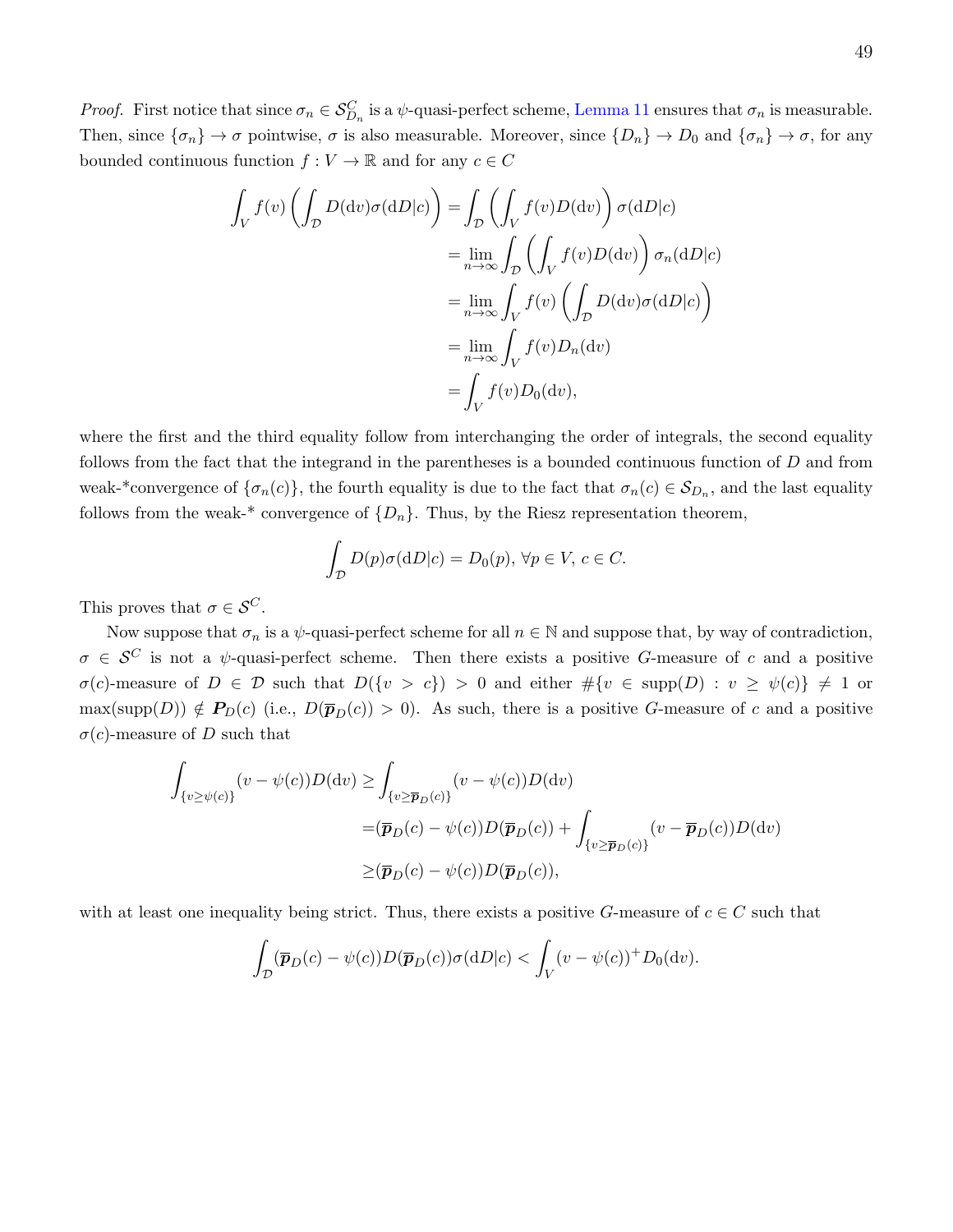However, by [Lemma 8](#page-44-1) and [Lemma 9,](#page-44-2) for Lebesgue almost all  $c \in C$ ,

$$
\int_{\mathcal{D}} (\overline{p}_D(c) - \psi(c))D(\overline{p}_D(c))\sigma(\mathrm{d}D|c)
$$
\n
$$
= \int_{\mathcal{D}} \pi_D(c)\sigma(\mathrm{d}D|c) - (\psi(c) - c) \int_{\mathcal{D}} D(\overline{p}_D(c))\sigma(\mathrm{d}D|c)
$$
\n
$$
\geq \lim_{n \to \infty} \int_{\mathcal{D}} \pi_D(c)\sigma_n(\mathrm{d}D|c) - \lim_{n \to \infty} \inf(\psi(c) - c) \int_{\mathcal{D}} D(\overline{p}_D(c))\sigma_n(\mathrm{d}D|c)
$$
\n
$$
= \limsup_{n \to \infty} \left[ \int_{\mathcal{D}} \pi_D(c)\sigma_n(\mathrm{d}D|c) - (\psi(c) - c) \int_{\mathcal{D}} D(\overline{p}_D(c))\sigma_n(\mathrm{d}D|c) \right]
$$
\n
$$
= \limsup_{n \to \infty} \int_{V} (v - \psi(c))^+ D_n(\mathrm{d}v)
$$
\n
$$
= \lim_{n \to \infty} \int_{V} (v - \psi(c))^+ D_n(\mathrm{d}v)
$$
\n
$$
= \int_{V} (v - \psi(c))^+ D_0(\mathrm{d}v),
$$
\n(24)

a contradiction. Here, the first inequality follows from the fact that  $\{\sigma_n(c)\}\to \sigma(c)$ , [Lemma 8](#page-44-1) and [Lemma 9;](#page-44-2) the second equality follows from the properties of the liminf and lim sup operators;<sup>[24](#page-50-0)</sup> the third equality follows from the fact that  $\sigma_n(c) \in \mathcal{S}_{D_n}$  and is a  $\psi(c)$ -quasi-perfect segmentation for c; and the last two equalities follow from the fact that the function  $(v - \psi(c))^+$  is bounded and continuous in v and that  ${D_n} \rightarrow D_0$ . Therefore,  $\sigma$  must be a  $\psi$ -quasi-perfect scheme.

# D Proofs for Optimal Mechanisms

### D.1 Proof of Proposition [2](#page-26-1)

In this section, I first prove [Proposition 2](#page-26-1) and obtain an upper bound for the data broker's revenue. That is, I first solve the relaxed problem where the prices are also contractable. To this end, I first introduce the revenue-equivalence formula for the price-controlling data broker.

<span id="page-50-1"></span>**Lemma 14.** For the price-controlling data broker, a mechanism  $(\sigma, \tau, \gamma)$  is incentive compatible if and only if

1. There exists some  $\overline{\tau} \in \mathbb{R}$  such that for any  $c \in C$ ,

$$
\tau(c) = \int_{\mathcal{D}} \int_{\mathbb{R}_+} (p-c)D(p)\gamma(\mathrm{d}p|D, c)\sigma(\mathrm{d}D|c) - \int_c^{\overline{c}} \int_{\mathcal{D}} \int_{\mathbb{R}_+} D(p)\gamma(\mathrm{d}p|D, z)\sigma(\mathrm{d}D|z) \,\mathrm{d}z - \overline{\tau}.
$$

<span id="page-50-0"></span><sup>24</sup> More precisely, this follows from the following properties: For any real sequences  $\{a_n\}$ ,  $\{b_n\}$ ,

$$
-\liminf_{n\to\infty} b_n = \limsup_{n\to\infty} (-b_n).
$$

Moreover, if  $\{a_n\}$  is convergent, then

$$
\limsup_{n \to \infty} (a_n + b_n) = \lim_{n \to \infty} a_n + \limsup_{n \to \infty} b_n.
$$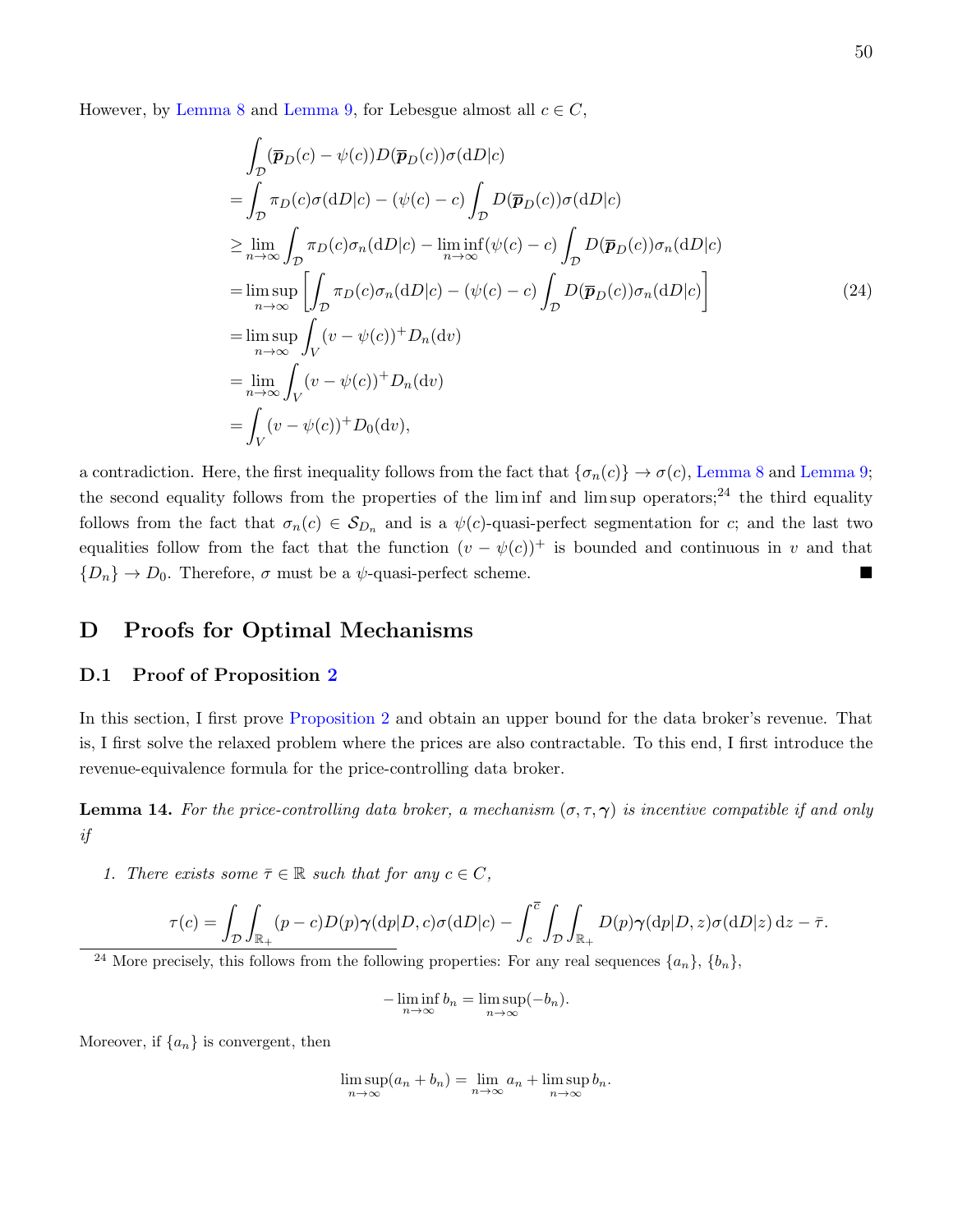$\blacksquare$ 

2. The function

$$
c \mapsto \int_{\mathcal{D}} \int_{\mathbb{R}_+} D(p) \gamma(\mathrm{d}p | D, c) \sigma(\mathrm{d}D | c)
$$

is nonincreasing.

*Proof.* For necessity, consider any incentive compatible mechanism  $(\sigma, \tau, \gamma)$ . Let

$$
u(c, c') := \int_{\mathcal{D}} \left( \int_{\mathbb{R}_+} (p - c) D(p) \gamma(\mathrm{d}p | D, c') \right) \sigma(\mathrm{d}D | c') - \tau(c'), \ \forall c, c' \in C
$$

denote the producer's net profit when her marginal cost is  $c$  and reports  $c'$ . By incentive compatibility, for any  $c \in C$ 

$$
U(c) := u(c, c) \ge u(c, c'),
$$

Since  $u_1(c, c') = -\int_{\mathcal{D}} \int_{\mathbb{R}_+} D(p) \gamma(\mathrm{d}p | D, c) \sigma(\mathrm{d}D | c')$  is bounded for all  $c' \in C$ , by the envelope theorem [\(Milgrom and Segal,](#page-40-1) [2002\)](#page-40-1), for any  $c \in C$ 

$$
U(c) = U(\overline{c}) - \int_c^{\overline{c}} u_1(z, z) dz = U(\overline{c}) + \int_c^{\overline{c}} \left( \int_{\mathcal{D}} \left( \int_{\mathbb{R}_+} D(p) \gamma(dp|D, c) \right) \sigma(dD|z) \right) dz.
$$

Also, by definition,

$$
U(c) = \int_{\mathcal{D}} \left( \int_{\mathbb{R}_+} (p - c) D(p) \gamma(\mathrm{d}p | D, c) \right) \sigma(\mathrm{d}D | c) - \tau(c).
$$

Rearranging, and letting  $\bar{\tau} := U(\bar{c})$ , for any  $c \in C$ ,

$$
\tau(c) = \int_{\mathcal{D}} \left( \int_{\mathbb{R}_+} (p - c) D(p) \gamma(\mathrm{d}p | D, c) \right) \sigma(\mathrm{d}D | c) - \int_c^{\overline{c}} \left( \int_{\mathcal{D}} \left( \int_{\mathbb{R}_+} D(p) \gamma(\mathrm{d}p | D, z) \right) \sigma(\mathrm{d}D | z) \right) \mathrm{d}z - \overline{\tau},
$$

which proves assertion 1. Furthermore, since  $u(c, c')$  is affine in c for all  $c'$ , U is convex as it is a pointwise maximum of a family of affine functions. Therefore, it's (almost everywhere) derivative

$$
-\int_{\mathcal{D}}\int_{\mathbb{R}_+}D(p)\pmb{\gamma}(\mathrm{d}p|D,c)\sigma(\mathrm{d}D|c)
$$

is nondecreasing. This proves assertion 2.

Conversely, given a mechanism  $(\sigma, \tau, \gamma)$  that satisfies assertions 1 and 2, for any  $c, c' \in C$ ,

$$
u(c, c) - u(c, c')
$$
  
=  $\left(\int_{\mathcal{D}} \left(\int_{\mathbb{R}_+} (p - c)D(p)\gamma(\mathrm{d}p|D, c)\right) \sigma(\mathrm{d}D|c) - \tau(c)\right)$   

$$
-\left(\int_{\mathcal{D}} \left(\int_{\mathbb{R}_+} (p - c)D(p)\gamma(\mathrm{d}p|D, c')\right) \sigma(\mathrm{d}D|c') - \tau(c')\right)
$$
  
=  $\int_{c}^{c'} \int_{\mathcal{D}} \left(\int_{\mathbb{R}_+} D(p)\gamma(\mathrm{d}p|D, z)\right) \sigma(\mathrm{d}D|z) \mathrm{d}z - \int_{\mathcal{D}} \left(\int_{\mathbb{R}_+} D(p)\gamma(\mathrm{d}p|D, c')\right) \sigma(\mathrm{d}D|c')(c' - c)$   
=  $\int_{c}^{c'} \left(\int_{\mathcal{D}} \left(\int_{\mathbb{R}_+} D(p)\gamma(\mathrm{d}p|D, z)\right) \sigma(\mathrm{d}D|z) - \int_{\mathcal{D}} \left(\int_{\mathbb{R}_+} D(p)\gamma(\mathrm{d}p|D, c')\right) \sigma(\mathrm{d}D|c')\right) \mathrm{d}z$   
 $\geq 0$ ,

where the inequality follows from assertion 2. As such, the mechanism  $(\sigma, \tau, \gamma)$  is indeed incentive compatible.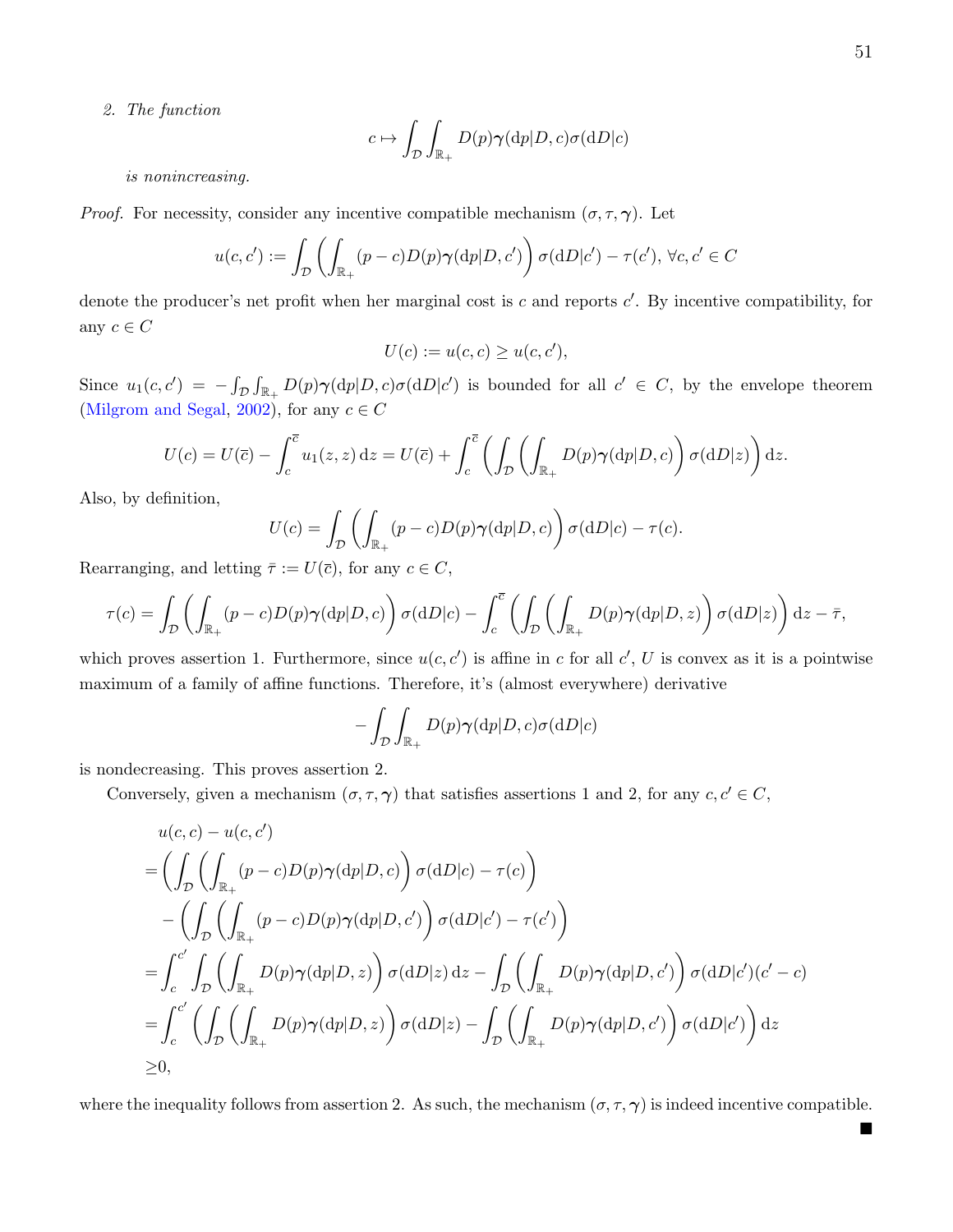With [Lemma 14,](#page-50-1) the producer's expected profit under an incentive compatible mechanism  $(\sigma, \tau, \gamma)$  of the price-controlling data broker can be written as

$$
U(c) = U(\overline{c}) + \int_c^{\overline{c}} \int_D \left( \int_{\mathbb{R}_+} D(p) \gamma(\mathrm{d}p|D, z) \right) \sigma(\mathrm{d}D|z) \,\mathrm{d}z.
$$

As such, an incentive compatible mechanism is individually rational if and only if

$$
U(\overline{c}) + \int_c^{\overline{c}} \int_{\mathcal{D}} \left( \int_{\mathbb{R}_+} D(p) \gamma(\mathrm{d}p | D, z) \right) \sigma(\mathrm{d}D|z) \, \mathrm{d}z \geq \overline{\pi} + \int_c^{\overline{c}} D_0(\overline{p}_0(z)) \, \mathrm{d}z.
$$

Also, for any incentive compatible mechanism  $(\sigma, \tau, \gamma)$ , the price-controlling data broker's expected revenue can be written as

$$
\mathbb{E}[\tau(c)] = \int_C \left( \int_{\mathcal{D}} \left( \int_{\mathbb{R}_+} (p - \phi_G(c)) D(p) \gamma(\mathrm{d}p | D, c) \right) \sigma(\mathrm{d}D|c) \right) G(\mathrm{d}c) - U(\overline{c}).
$$

Therefore, the price-controlling data broker's revenue maximization problem can be written as

$$
\sup_{\sigma,\gamma} \int_C \left( \int_{\mathcal{D}} \left( \int_{\mathbb{R}_+} (p - \phi_G(c)) D(p) \gamma(\mathrm{d}p | D, c) \right) \sigma(\mathrm{d}D | c) \right) G(\mathrm{d}c) - \bar{\pi}
$$
\n
$$
\text{s.t. } c \mapsto \int_{\mathcal{D}} \left( \int_{\mathbb{R}_+} D(p) \gamma(\mathrm{d}p | D, c) \right) \sigma(\mathrm{d}D | c) \text{ is nonincreasing,}
$$
\n
$$
\int_c^{\bar{c}} \int_{\mathcal{D}} \left( \int_{\mathbb{R}_+} D(p) \gamma(\mathrm{d}p | D, z) \right) \sigma(\mathrm{d}D | z) \, \mathrm{d}z \ge \int_c^{\bar{c}} D_0(\bar{p}_0(z)) \, \mathrm{d}z, \, \forall c \in C,
$$

where the supremum is taken over all segmentation schemes  $\sigma \in \mathcal{S}^C$  and all measurable function  $\gamma$  that maps from C to the collection of transition kernels from D to  $\Delta(\mathbb{R}_+)$ .

In what follows, let  $\Gamma$  be the collection of transition kernels that maps from  $\mathcal D$  to  $\Delta(\mathbb{R}_+)$ . Let  $\bar{s} \in \mathcal S$ denote the value-revealing segmentation and let  $\bar{\sigma} \in \mathcal{S}^C$  be the segmentation scheme such that  $\bar{\sigma}(c) = \bar{s}$  for all  $c \in C$ . Furthermore, for any  $q \in [0,1]$ , let  $\rho_q := D_0^{-1}(q)$ , where  $D_0^{-1}$  is defined by [\(14\)](#page-42-0). Notice that by definition of  $D_0^{-1}$ ,

$$
q\in [D_0(\rho_q^+), D_0(\rho_q)].
$$

If  $D_0(\rho_q) = D_0(\rho_q^+)$ , then let  $\tilde{\gamma}^q \in \Delta(\mathbb{R}_+)^V$  be defined as

$$
\tilde{\gamma}^q(\cdot|v) := \delta_{\{v\}}, \,\forall v \in V.
$$

On the other hand, if  $D_0(\rho_q) > D_0(\rho_q^+)$ , then define  $\tilde{\gamma}^q \in \Delta(\mathbb{R}_+)^V$  as

$$
\tilde{\gamma}^{q}(\cdot|v) := \begin{cases}\n\delta_{\{v\}}, & \text{if } v \neq \rho_q \\
\frac{q - D_0(\rho_q^+) }{D_0(\rho_q) - D_0(\rho_q^+)} \delta_{\{v\}} + \frac{D_0(\rho_q) - q}{D_0(\rho_q) - D_0(\rho_q^+)} \delta_{\{\bar{v}\}}, & \text{if } v = \rho_q\n\end{cases}, \forall v \in V.
$$

Finally, let  $\gamma^q \in \Gamma$  be defined as

$$
\gamma^q(A|D) := \int_V \tilde{\gamma}^q(A|v)D(\mathrm{d}v),
$$

for any measurable  $A \subseteq V$  and for any  $D \in \mathcal{D}$ . In other words, combining the segmentation  $\bar{s}$  and the randomized price  $\gamma^q$ , this means that when the producer uses the randomized price  $\gamma^q$  under segmentation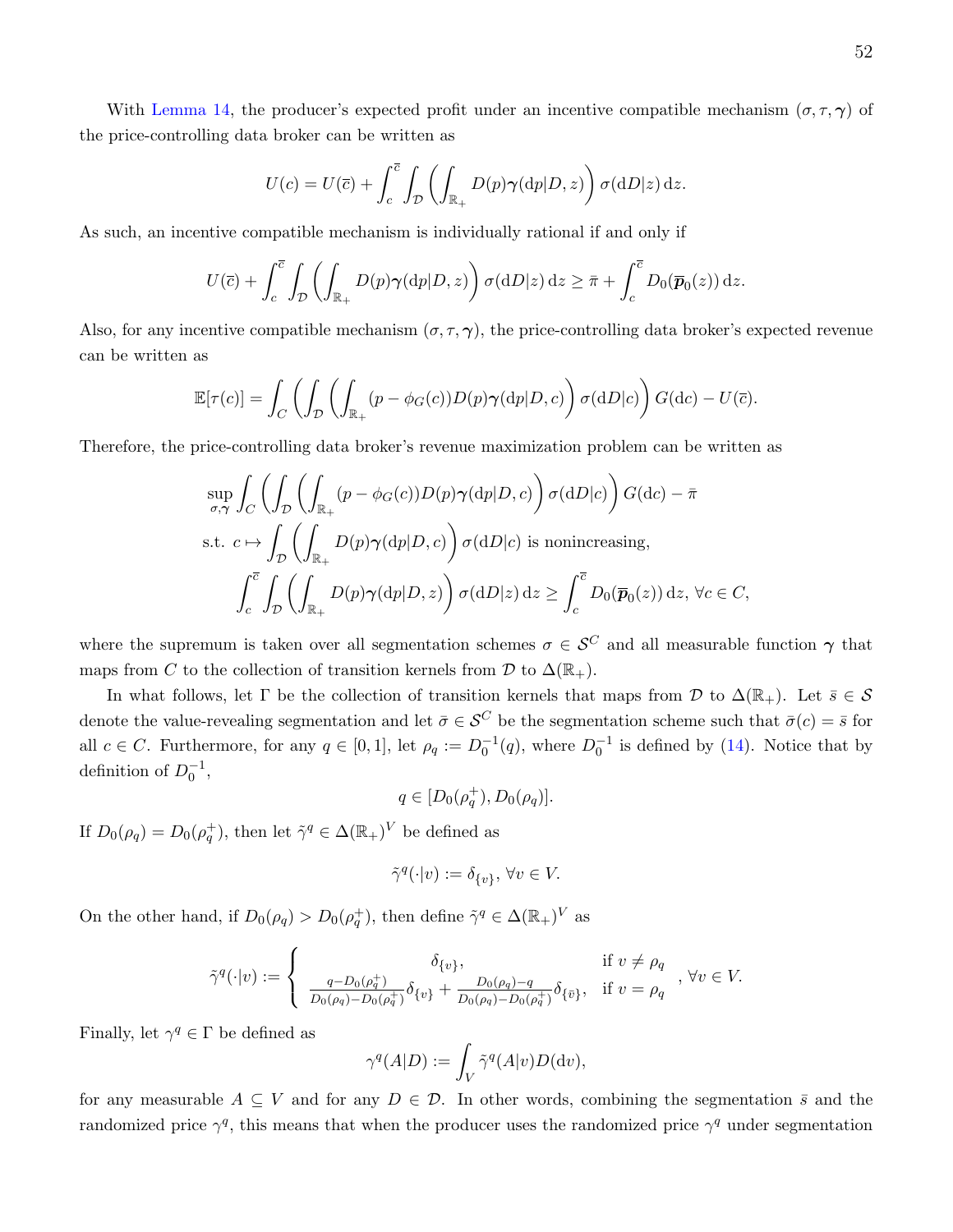$\bar{s}$ , then all the consumers with values above the  $(1-q)$ th-percentile buy the product by paying exactly their values while the other consumers do not buy, so that the traded quantity is exactly  $q$ . That is,

<span id="page-53-2"></span>
$$
\int_{\mathcal{D}} \left( \int_{\mathbb{R}_+} D(p) \gamma^q(\mathrm{d}p|D) \right) \bar{s}(\mathrm{d}D) = q. \tag{25}
$$

With this notation, I now introduce the second auxiliary lemma.

<span id="page-53-4"></span>**Lemma 15.** For any  $q \in [0, 1]$ , let  $\overline{R}(q)$  be the value of the maximization problem

$$
\sup_{s \in \mathcal{S}, \gamma \in \Gamma} \int_{\mathcal{D}} \left( \int_{\mathbb{R}_+} p D(p) \gamma(\mathrm{d}p) \right) s(\mathrm{d}D) \n\text{s.t.} \int_{\mathcal{D}} \left( \int_{\mathbb{R}_+} D(p) \gamma(\mathrm{d}p) \right) s(\mathrm{d}D) \le q.
$$
\n(26)

Then

<span id="page-53-0"></span>
$$
\bar{R}(q) = \int_0^q D_0^{-1}(y) \, dy,
$$

where  $D_0^{-1}$  is defined by [\(14\)](#page-42-0). Moreover,  $(\bar{s}, \gamma^q)$  is a solution of [\(26\)](#page-53-0).

*Proof.* Consider the dual problem of [\(26\)](#page-53-0). That is, for any  $\nu \geq 0$ , let

$$
d(\nu) := \sup_{s \in \mathcal{S}, \gamma \in \Gamma} \left[ \int_{\mathcal{D}} \left( \int_{\mathbb{R}_+} pD(p)\gamma(\mathrm{d}p|D) \right) s(\mathrm{d}D) + \nu \left( q - \int_{\mathcal{D}} \left( \int_{\mathbb{R}_+} pD(p)\gamma(\mathrm{d}p|D) \right) s(\mathrm{d}D) \right) \right]
$$
  
= 
$$
\sup_{s \in \mathcal{S}, \gamma \in \Gamma} \int_{\mathcal{D}} \left( \int_{\mathbb{R}_+} (p - \nu)D(p)\gamma(\mathrm{d}p|D) \right) s(\mathrm{d}D) + \nu q.
$$

Clearly,  $d(\nu) \ge \bar{R}(q)$  for any  $\nu \ge 0$ . Thus, by weak duality, to solve [\(26\)](#page-53-0), it suffices to find  $\nu^*$  and  $(s^*, \gamma^*)$ such that  $(s^*, \gamma^*)$  is feasible in the primal problem  $(26)$ ,  $(s^*, \gamma^*)$  solves the dual problem

<span id="page-53-1"></span>
$$
\sup_{s \in \mathcal{S}, \gamma \in \Gamma} \int_{\mathcal{D}} \left( \int_{\mathbb{R}_+} (p - \nu^*) D(p) \gamma(\mathrm{d}p | D) \right) s(\mathrm{d}D) \tag{27}
$$

and that the complementary slackness condition

<span id="page-53-3"></span>
$$
\nu^* \left[ q - \int_{\mathcal{D}} \left( \int_{\mathbb{R}_+} p D(p) \gamma^* (\mathrm{d} p | D) \right) s^* (\mathrm{d} D) \right] = 0 \tag{28}
$$

holds. Since this would imply that

$$
\bar{R}(q) \le d^* = \inf_{\lambda \ge 0} d(\lambda) \le d^*(\nu^*) = \bar{R}(q)
$$

and hence  $(s^*, \gamma^*)$  must be a solution to [\(26\)](#page-53-0).

To this end, let

$$
\nu^* := D_0^{-1}(q).
$$

and consider the pair  $(\bar{s}, \gamma^q)$ . Notice that by definition,  $(\bar{s}, \gamma^q)$  perfectly price-discriminates all the consumers with  $v > \nu^*$  and does not sell to any consumers with  $v < \nu^*$ . Therefore,

$$
\int_{\mathcal{D}} \left( \int_{\mathbb{R}_+} (p - \nu^*) D(p) \gamma(\mathrm{d}p|D) \right) \bar{s}(\mathrm{d}D) = \int_V (v - \nu^*)^+ D_0(\mathrm{d}v)
$$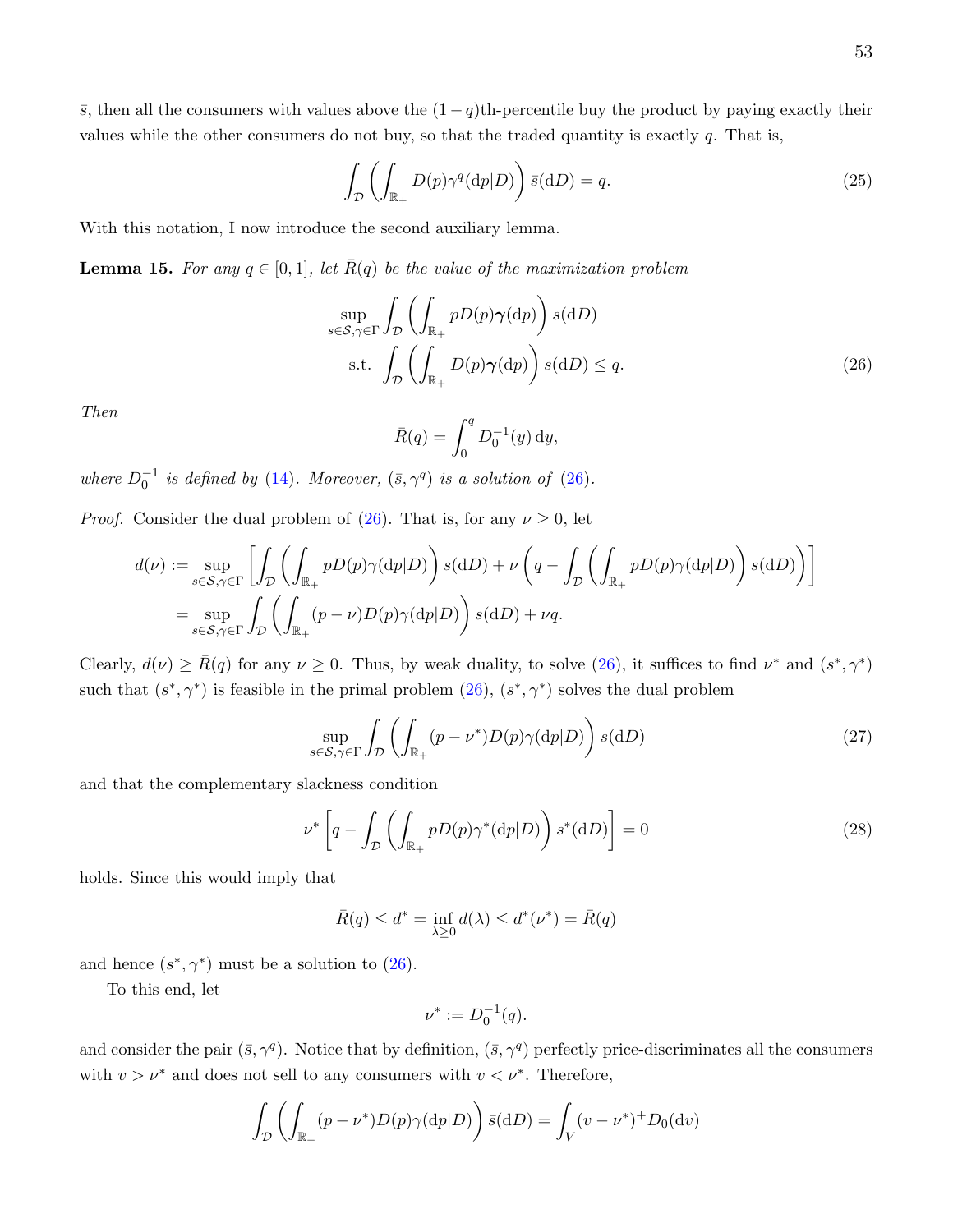Furthermore, notice that for any  $s \in \mathcal{S}$  and any  $\gamma \in \Gamma$ 

$$
\int_{\mathcal{D}} \left( \int_{\mathbb{R}_+} (p - \nu^*) D(p) \gamma(\mathrm{d}p|D) \right) s(\mathrm{d}D)
$$
\n
$$
\leq \int_{\mathcal{D}} \max_{p \in \mathbb{R}_+} (p - \nu^*) D(p) s(\mathrm{d}D)
$$
\n
$$
\leq \int_V (v - \nu^*)^+ D_0(\mathrm{d}v).
$$

Therefore,  $(\bar{s}, \gamma^q)$  solves the dual problem [\(27\)](#page-53-1). On the other hand, by [\(25\)](#page-53-2),

$$
\int_{\mathcal{D}} \left( \int_{\mathbb{R}_+} D(p) \gamma^q(dp|D) \right) \bar{s}(dD) = q.
$$

Together with  $\bar{s} \in S$  and  $\gamma^q \in \Gamma$ , it follows that  $(\bar{s}, \gamma^q)$  is feasible in the primal problem [\(26\)](#page-53-0) and, furthermore, the complementary slackness condition [\(28\)](#page-53-3) also holds. Thus,  $(\bar{s}, \gamma^q)$  is a solution to the primal problem  $(26).$  $(26).$ 

Finally, notice that by the definition of  $D_0^{-1}$  and  $(\bar{s}, \gamma^q)$ ,

$$
\int_{\mathcal{D}} \left( \int_{\mathbb{R}_+} p D(p) \gamma^q(\mathrm{d}p|D) \right) \bar{s}(\mathrm{d}D) = \int_0^q D_0^{-1}(y) \,\mathrm{d}y.
$$

This completes the proof.

With the two auxiliary lemmas above, the price-controlling data broker's problem can be effectively reduced to a one-dimensional screening problem with type-dependent individual rationality constraints. As stated by [Lemma 16](#page-54-0) below.

<span id="page-54-0"></span>Lemma 16. There exists an incentive feasible mechanism that maximizes the price-controlling data broker's revenue. Furthermore, the price-controlling data broker's optimal revenue is

$$
R^* = \max_{\mathbf{q}\in\mathcal{Q}} \int_C \left( \int_0^{\mathbf{q}(c)} (D_0^{-1}(q) - \phi_G(c)) \,dq \right) G(dc) - \bar{\pi}
$$
  
s.t.  $\bar{\pi} + \int_c^{\bar{c}} \mathbf{q}(z) \,dz \ge \pi_0(c), \forall c \in C,$  (29)

where Q is the collection of nonincreasing functions in  $[0, 1]^C$ .

*Proof.* Consider any incentive feasible mechanism  $(\sigma, \tau, \gamma)$  for the price-controlling data broker, I will first show that there exists  $q \in [0,1]^C$  such that the mechanism  $(\bar{\sigma}, \tau^q, \gamma^q)$  generates weakly higher revenue for price-controlling data broker and is incentive feasible, where

<span id="page-54-1"></span>
$$
\gamma^{\mathbf{q}}(c) := \gamma^{\mathbf{q}(c)}, \,\forall \, c \in C
$$

and  $\tau^q$  is the transfer determined by  $(\bar{\sigma}, \gamma^q)$  when the constant is chosen so that  $U(\bar{c}) = \bar{\pi}$  according to [Lemma 14.](#page-50-1) Then, I will show that maximizing revenue across the family of incentive feasible mechanisms  $(\bar{\sigma}, \tau^q, \gamma^q)$  is equivalent to solving [\(29\)](#page-54-1). Finally, the existence of the optimal mechanism can then be ensured by the existence of the solution of [\(29\)](#page-54-1).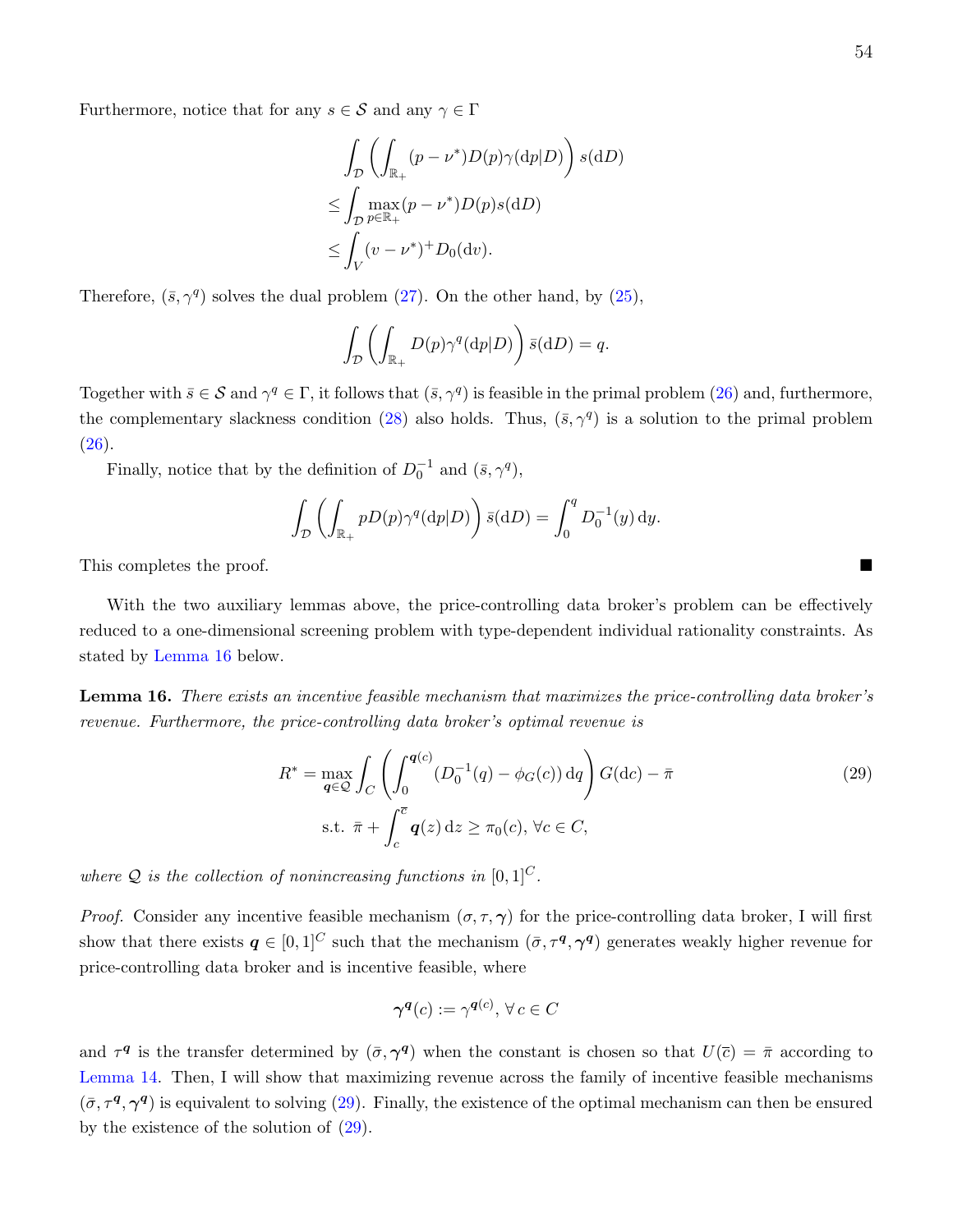To this end, for any  $c \in C$ , let

$$
\boldsymbol{q}(c) := \int_{\mathcal{D}} \left( \int_{\mathbb{R}_+} D(p) \boldsymbol{\gamma}(\mathrm{d}p | D, c) \right) \sigma(\mathrm{d}D | c).
$$

By [Lemma 14,](#page-50-1) incentive compatibility of  $(\sigma, \tau, \gamma)$  implies that  $q \in [0, 1]^C$  is nonincreasing and, by [\(25\)](#page-53-2), for any  $c \in C$ ,

$$
\int_{\mathcal{D}} \left( \int_{\mathbb{R}_+} D(p) \gamma^{\boldsymbol{q}}(\mathrm{d}p|D,c) \right) \bar{\sigma}(\mathrm{d}D|c) = \int_{\mathcal{D}} \left( \int_{\mathbb{R}_+} D(p) \gamma^{\boldsymbol{q}(c)}(\mathrm{d}p|D) \right) \bar{s}(\mathrm{d}D) = \boldsymbol{q}(c).
$$

Thus, by [Lemma 15,](#page-53-4)  $(\bar{\sigma}(c), \gamma^q(c))$  solves the problem [\(26\)](#page-53-0) with the quantity constraint being  $q(c)$  and hence, since  $(\sigma(c), \gamma(c))$  is also feasible in this problem,

<span id="page-55-0"></span>
$$
\int_{\mathcal{D}} \left( \int_{\mathbb{R}_+} p D(p) \gamma(\mathrm{d}p | D, c) \right) \sigma(\mathrm{d}D | c) \le \int_{\mathcal{D}} \left( \int_{\mathbb{R}_+} p D(p) \gamma^{\mathbf{q}}(\mathrm{d}p | D, c) \right) \bar{\sigma}(\mathrm{d}D | c) = \bar{R}(\mathbf{q}(c)). \tag{30}
$$

As a result,

$$
\int_C \left( \int_{\mathcal{D}} \left( \int_{\mathbb{R}_+} (p - \phi_G(c)) D(p) \gamma(\mathrm{d}p | D, c) \right) \sigma(\mathrm{d}x | c) \right) G(\mathrm{d}c)
$$
\n
$$
= \int_C \left( \int_{\mathcal{D}} \left( \int_{\mathbb{R}_+} p D(p) \gamma(\mathrm{d}p | D, c) \right) \sigma(\mathrm{d}x | c) \right) G(\mathrm{d}c) - \int_C \phi_G(c) q(c) G(\mathrm{d}c)
$$
\n
$$
\leq \int_C (\bar{R}(q(c)) - \phi_G(c) q(c)) G(\mathrm{d}c)
$$
\n
$$
= \int_C \left( \int_{\mathcal{D}} \left( \int_{\mathbb{R}_+} p D(p) \gamma^q(\mathrm{d}p | D, c) \right) \bar{\sigma}(\mathrm{d}x | c) \right) G(\mathrm{d}c) - \int_C \phi_G(c) q(c) G(\mathrm{d}c)
$$
\n
$$
= \int_C \left( \int_{\mathcal{D}} \left( \int_{\mathbb{R}_+} (p - \phi_G(c)) D(p) \gamma^q(\mathrm{d}p | D, c) \right) \bar{\sigma}(\mathrm{d}x | c) \right) G(\mathrm{d}c),
$$

where the first and the third equalities follows from the definition of  $q(c)$  and from [\(25\)](#page-53-2), and the inequality and the second equality follows from  $(30)$ . Moreover, by  $(25)$ , since **q** is nonincreasing, the function

$$
c \mapsto \int_{\mathcal{D}} \left( \int_{\mathbb{R}_+} D(p) \gamma^q(\mathrm{d}p|D, c) \right) \bar{\sigma}(\mathrm{d}D|c)
$$

is nonincreasing. Together with [Lemma 14](#page-50-1) and individual rationality of  $(\sigma, \tau, \gamma)$ , for any  $c \in C$ ,

$$
\int_{c}^{\overline{c}} \left( \int_{\mathcal{D}} \left( \int_{\mathbb{R}_{+}} D(p) \gamma^{q}(\mathrm{d}p | D, z) \right) \overline{\sigma}(\mathrm{d}D | z) \right) \mathrm{d}z = \int_{c}^{c'} q(z) \, \mathrm{d}z
$$
\n
$$
= \int_{c}^{\overline{c}} \left( \int_{\mathcal{D}} \left( \int_{\mathbb{R}_{+}} D(p) \gamma(\mathrm{d}p | D, z) \right) \sigma(\mathrm{d}D | z) \right) \mathrm{d}z
$$
\n
$$
\geq \int_{c}^{\overline{c}} D_{0}(\overline{p}_{0}(z)) \, \mathrm{d}z,
$$

these imply that  $(\bar{\sigma}, \tau^q, \gamma^q)$  is incentive feasible.

Now notice that by [\(25\)](#page-53-2) and [Lemma 15,](#page-53-4) for any  $q \in [0, 1]^C$  and for any  $c \in C$ ,

$$
\int_{\mathcal{D}} \left( \int_{\mathbb{R}_+} (p - \phi_G(c)) D(p) \gamma^q(\mathrm{d}p|D, c) \right) \bar{\sigma}(\mathrm{d}D|c) = \bar{R}(q(c)) = \int_0^{q(c)} D_0^{-1}(q) \,\mathrm{d}q.
$$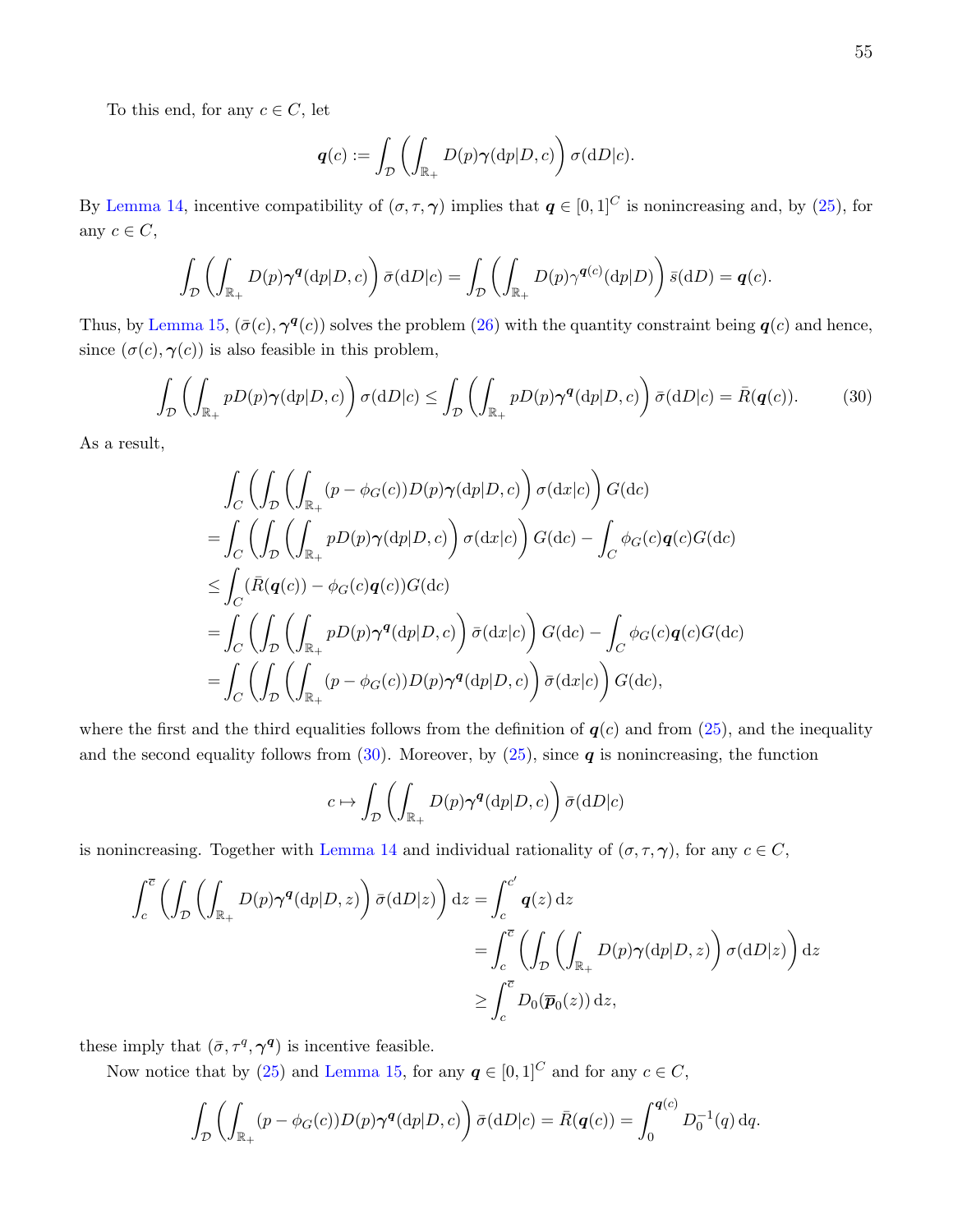On the other hand, by [\(25\)](#page-53-2) and by [Lemma 15,](#page-53-4)  $(\bar{\sigma}, \tau^q, \gamma^q)$  is incentive feasible if and only if q is nonincreasing and

$$
\int_c^{\overline{c}} \mathbf{q}(z) dz \ge \int_c^{\overline{c}} D_0(\overline{\mathbf{p}}_0(z)) dz, \,\forall c \in C.
$$

Therefore, maximizing revenue among all incentive feasible mechanism is equivalent to solving [\(29\)](#page-54-1).

Finally, notice that for the maximization problem [\(29\)](#page-54-1), endow the set of nonincreasing functions with the  $L^1$  norm. Helly's selection theorem and the Lebesgue dominated convergence theorem then imply that this set is compact. Furthermore, since for any sequence  $\{q_n\}$  that converges to q in the  $L^1$  norm, there exists a subsequence  $\{q_{n_k}\}\$  that converges to q pointwise, by the Lebesgue dominated convergence again, the objective function of [\(29\)](#page-54-1) is continuous and the feasible set is a closed subset of a compact set, and hence is itself compact. Together, the problem  $(29)$  has a solution. This completes the proof.

With [Lemma 16,](#page-54-0) the price-controlling data broker's revenue maximization problem can be solved explicitly.

*Proof of Proposition 2.* Recall that  $Q \text{ }\subset [0,1]^C$  denotes the set of nonincreasing functions  $[0,1]^C$ . Using [\(15\)](#page-43-2) and [Lemma 16,](#page-54-0) rewrite the price-controlling data broker's problem [\(29\)](#page-54-1) as

$$
\sup_{\mathbf{q}\in\mathcal{Q}}\int_C \left(\int_0^{\mathbf{q}(c)} (D_0^{-1}(q) - \phi_G(c)) \,dq\right) G(\mathrm{d}c) - \bar{\pi}
$$
\n
$$
\text{s.t. } \bar{\pi} + \int_c^{\bar{c}} \mathbf{q}(z) \,dz \ge \bar{\pi} + \int_c^{\bar{c}} D_0(\mathbf{p}_0(z)) \,dz.
$$
\n
$$
(31)
$$

Let  $R^*$  be the value of  $(31)$  and write objective function of  $(31)$  as

$$
R(\boldsymbol{q}) := \int_C \left( \int_0^{\boldsymbol{q}(c)} (D_0^{-1}(q) - \phi_G(c)) \, dq \right) G(\mathrm{d}c) - \overline{\pi}, \, \forall q \in \mathcal{Q}.
$$

Consider the dual problem of  $(31)$ . That is, for any Borel measure  $\mu$  on C, let

$$
d(\mu) := \sup_{\mathbf{q} \in \mathcal{Q}} \left[ R(\mathbf{q}) + \int_C \left( \int_c^{\overline{c}} (\mathbf{q}(z) - D_0(\overline{\mathbf{p}}_0(z))) \, dz \right) \mu(\mathrm{d}c) \right]
$$

and let

<span id="page-56-0"></span>
$$
d^* := \inf_{\mu} d(\mu),
$$

where the infimum is taken over all Borel measures on C. Then clearly

$$
d^* \ge R^*.
$$

Moreover, if there exists a Borel measure  $\mu^*$  on C and a feasible choice  $q^* \in \mathcal{Q}$  of the primal problem [\(31\)](#page-56-0) such that  $d(\mu^*) = R(\mathbf{q}^*)$ , then

$$
R^* \le d^* \le d(\mu^*) = R(\mathbf{q}^*) \le R^*,
$$

and hence  $q^* \in \mathcal{Q}$  is a solution of the primal problem [\(31\)](#page-56-0). As a result, to solve (31), it suffices to find a Borel measure  $\mu^*$  and a feasible  $q^* \in \mathcal{Q}$  such that  $q^*$  is a solution of

<span id="page-56-1"></span>
$$
\sup_{\boldsymbol{q}\in\mathcal{Q}}\left[R(\boldsymbol{q})+\int_C\left(\int_c^{\overline{c}}(\boldsymbol{q}(z)-D_0(\overline{\boldsymbol{p}}_0(z)))\,\mathrm{d}z\right)\mu^*(\mathrm{d}c)\right]
$$
(32)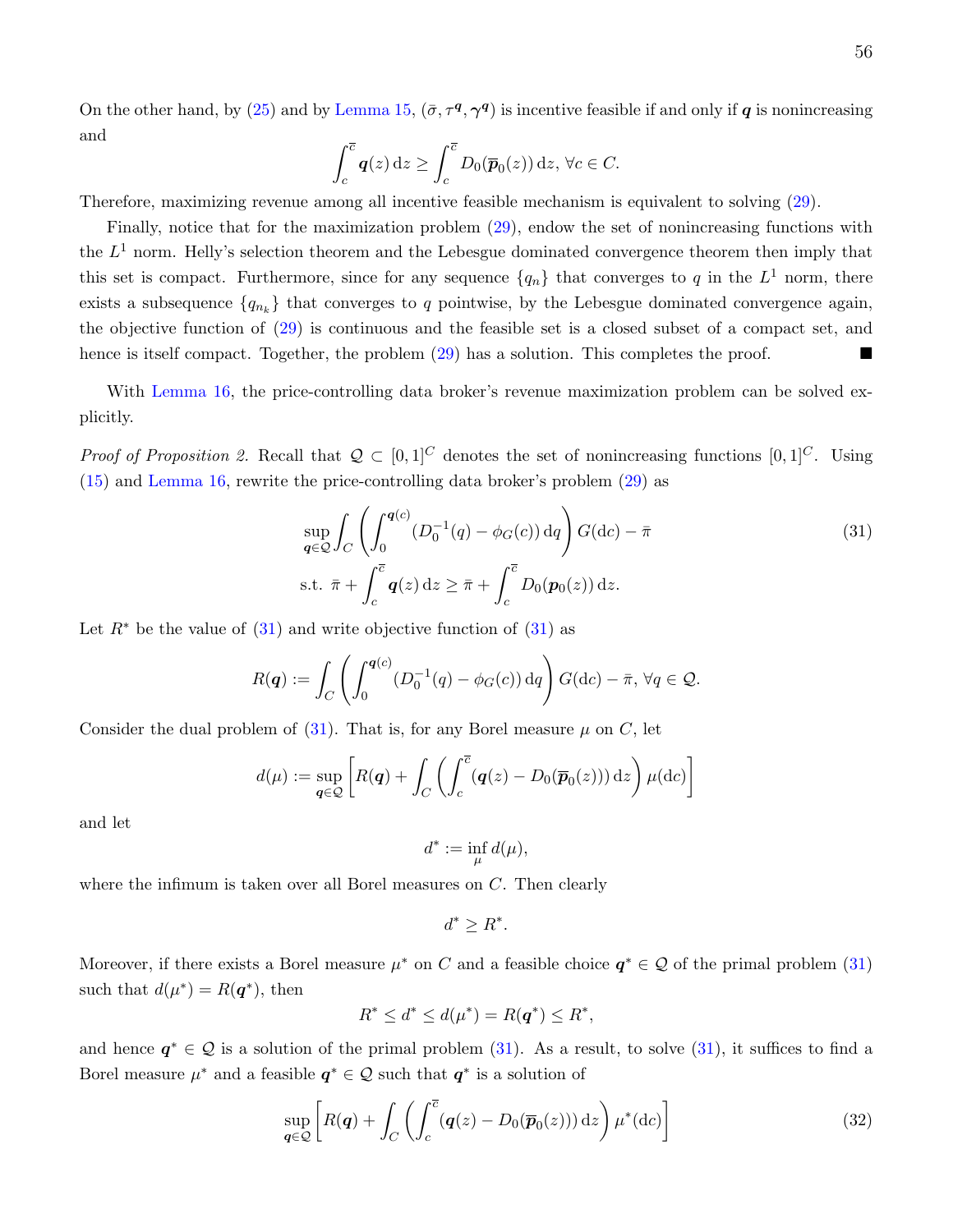and that

<span id="page-57-1"></span>
$$
\int_C \left( \int_c^{\overline{c}} (\boldsymbol{q}^*(z) - D_0(\overline{\boldsymbol{p}}_0(z))) \, dz \right) \mu^*(dc) = 0.
$$
\n(33)

To this end, define  $M^* \in [0,1]^C$  as the following

<span id="page-57-2"></span>
$$
M^*(c) := \lim_{z \downarrow c} g(z) (\phi_G(z) - \overline{p}_0(z))^+, \ \forall c \in C. \tag{34}
$$

By definition,  $M^*$  is right-continuous. Also, by [Assumption 1,](#page-11-0)  $M^*$  is nondecreasing and hence  $M^*$  a CDF. Let  $\mu^*$  be the Borel measure induced by  $M^*$ . Notice that  $\text{supp}(\mu^*) = [c^*, \overline{c}]$ , where

 $c^* := \inf \{ c \in C : \phi_G(c) > \overline{p}_0(c) \}.$ 

Notice that for any  $q \in \mathcal{Q}$ , by interchanging the order of integrals,

$$
\int_C \left( \int_c^{\overline{c}} (\mathbf{q}(z) - D_0(\overline{\mathbf{p}}_0(z))) dz \right) \mu^*(dc) = \int_C M^*(c) (\mathbf{q}(c) - D_0(\overline{\mathbf{p}}_0(c))) dc
$$

and therefore for any  $q \in \mathcal{Q}$ ,

$$
R(\mathbf{q}) + \int_C \left( \int_c^{\overline{c}} (\mathbf{q}(z) - D_0(\overline{p}_0(z))) dz \right) \mu^*(dc)
$$
  
= 
$$
\int_C \left( \int_0^{\mathbf{q}(c)} (D_0^{-1}(q) - \phi_G(c)) dq \right) G(dc) - \overline{\pi} + \int_C M^*(c) (\mathbf{q}(c) - D_0(\overline{p}_0(c))) dc
$$
  
= 
$$
\int_C \left( \int_0^{\mathbf{q}(c)} (D_0^{-1}(q) - \overline{\phi}_G(c)) dq \right) G(dc) - \overline{\pi} - \int_C M^*(c) D_0(\overline{p}_0(c)) dc,
$$

where  $\overline{\phi}_G := \min\{\phi_G, \overline{\boldsymbol{p}}_0\}.$  As only the first term depends on the choice variable  $\boldsymbol{q}$ , the solution of [\(32\)](#page-56-1) is the same as the solution of

<span id="page-57-0"></span>
$$
\sup_{\mathbf{q}\in\mathcal{Q}}\int_C \left(\int_0^{\mathbf{q}(c)} (D_0^{-1}(q) - \overline{\phi}_G(c)) \,dq\right) G(\mathrm{d}c).
$$
\n(35)

To solve [\(35\)](#page-57-0), consider first the case when G is regular so that  $\phi_G$  is nondecreasing. In this case, notice that for any  $q \in \mathcal{Q}$  and for all  $c \in C$ ,

$$
\int_0^{\mathbf{q}(c)} (D_0^{-1}(q) - \overline{\phi}_G(c)) dq \le \int_0^{\mathbf{q} \cdot \overline{\phi}_G(c)} (D_0^{-1}(q) - \overline{\phi}_G(c)) dq,
$$

where for any function  $\psi$ ,

$$
\boldsymbol{q}^{\psi}(c) := \sup\{y \in [0,1] : D_0^{-1}(q) \geq \psi(c)\}.
$$

Moreover, the function  $\overline{\phi}_G$  is nondecreasing since both  $\phi_G$  and  $\overline{p}_0$  are nondecreasing, also, the function  $D_0^{-1}$ is nonincreasing. As a result,  $q^{\phi_G} \in \mathcal{Q}$  is a solution of [\(35\)](#page-57-0) and thus is a solution of [\(32\)](#page-56-1). Furthermore, by definition, for any  $c \in C$ ,

$$
D_0(\overline{\phi}_G(c)) = \boldsymbol{q}^{\phi_G}(c)
$$

In particular, since  $\overline{\phi}_G \leq \overline{p}_0$ ,  $q^{\phi_G}$  is feasible in the primal problem [\(31\)](#page-56-0). That is, for any  $c \in C$ ,

$$
\bar{\pi} + \int_c^{\bar{c}} \mathbf{q}^{\bar{\phi}_G}(z) dz \geq \bar{\pi} + \int_c^{\bar{c}} D_0(\bar{\phi}_G(z)) dz
$$

$$
\geq \bar{\pi} + \int_c^{\bar{c}} D_0(\bar{p}_0(z)) dz.
$$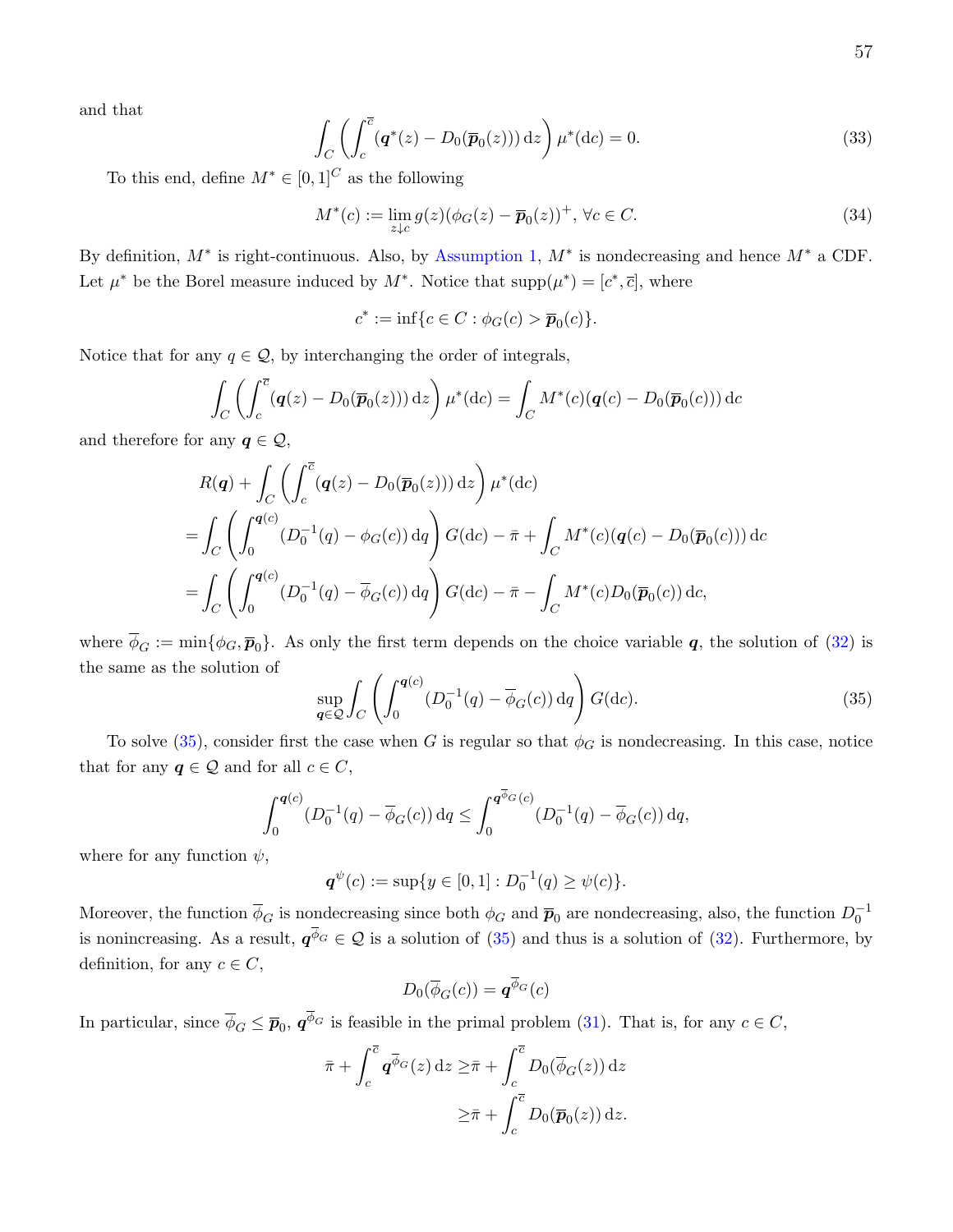$$
\int_C M^*(c)(\mathbf{q}^{\overline{\phi}_G}(c) - D_0(\overline{\mathbf{p}}_0(c))) \, \mathrm{d}c = \int_{c^*}^{\overline{c}} M^*(c)(D_0(\overline{\phi}_G(c)) - D_0(\overline{\mathbf{p}}_0(c))) \, \mathrm{d}c \n= \int_{c^*}^{\overline{c}} M^*(c)(D_0(\overline{\mathbf{p}}_0(c)) - D_0(\overline{\mathbf{p}}_0(c))) \, \mathrm{d}c \n= 0.
$$

Together, when G is regular,  $\mathbf{q}^{\phi_G} \equiv D_0 \circ \overline{\phi}_G$  solves the primal problem [\(31\)](#page-56-0).

Now consider the case for a general G, to solve [\(35\)](#page-57-0) Let  $\varphi_G$  be the ironed virtual valuation. That is,  $\varphi_G$ is defined by the following procedure: Let  $h : [0,1] \to \mathbb{R}_+$  be defined as

$$
h(q) := \phi_G(G^{-1}(q)) = G^{-1}(q) + \frac{q}{g(G^{-1}(q))}.
$$

and define  $H : [0,1] \to \mathbb{R}_+$ ,  $K : [0,1] \to \mathbb{R}_+$  as

$$
H(q) := \int_0^q h(s) \, \mathrm{d} s
$$

and

$$
K := \text{co}(H).
$$

Finally, for every  $q \in [0,1]$  let  $k(q) := K'(q)$ .  $\varphi_G$  is then defined as

<span id="page-58-1"></span><span id="page-58-0"></span>
$$
\varphi_G(c) := k(G(c)).
$$

Also, let  $\overline{\varphi}_G := \min\{\varphi_G, \overline{\boldsymbol{p}}_0\}$ . With this definition, notice that for any  $\boldsymbol{q} \in \mathcal{Q}$ ,

$$
\int_C \left( \int_0^{\mathbf{q}(c)} (D_0^{-1}(q) - \overline{\phi}_G(c)) dq \right) G(dc)
$$
\n
$$
= \int_C \left( \int_0^{\mathbf{q}(c)} (D_0^{-1}(q) - \overline{\phi}_G(c)) dq \right) G(dc) + \int_C (\overline{\varphi}_G(c) - \overline{\phi}_G(c)) \mathbf{q}(c) G(dc). \tag{36}
$$

Moreover, using integration by parts, since  $K(0) = H(0)$  and  $K(1) = H(1)$ ,

$$
\int_C (\overline{\varphi}_G(c) - \overline{\phi}_G(c))q(c)G(dc) = \int_C (\varphi_G(c) - \phi_G(c))q(c)G(dc)
$$
\n
$$
= -\int_C (K(G(c)) - H(G(c)))q(dc)
$$
\n
$$
\leq 0,
$$
\n(37)

where the first equality follows from the observation that  $\phi_G(c) = \overline{\varphi}_G(c) = \phi_G(c) = \varphi_G(c) = \overline{p}_0(c)$  for all  $c \geq c^*$ , which is due to [Assumption 1,](#page-11-0) and the inequality follows from the fact that  $K = \text{co}(H)$  and that q is nonincreasing for any  $q \in \mathcal{Q}$ .

On the other hand, notice that for any  $q \in \mathcal{Q}$  and for all  $c \in C$ ,

$$
\int_0^{\boldsymbol{q}(c)} (D_0^{-1}(q) - \overline{\varphi}_G(c)) dq \le \int_0^{\boldsymbol{q} \overline{\varphi}_G(c)} (D_0^{-1}(q) - \overline{\varphi}_G(c)) dq,
$$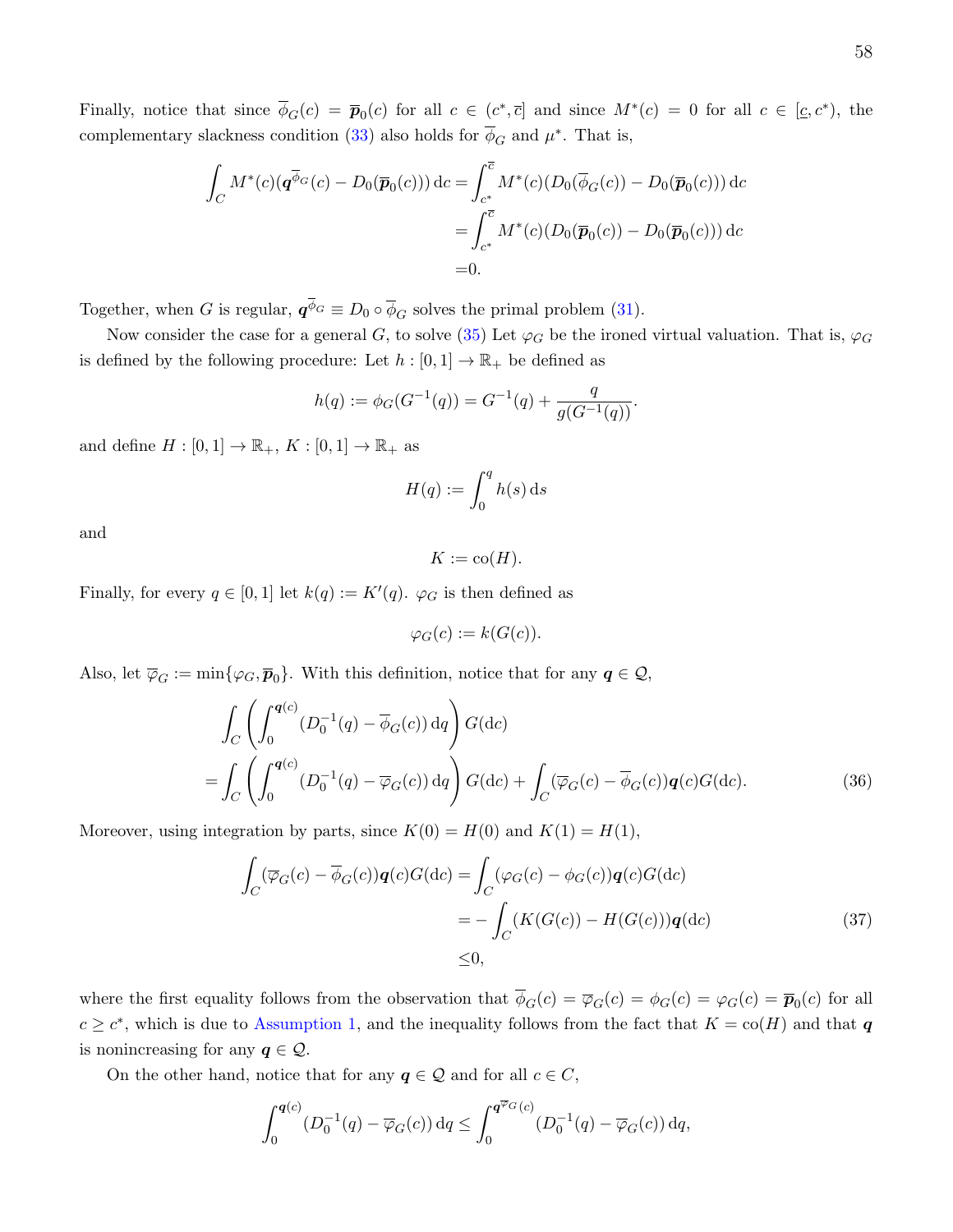and hence

$$
\int_C \left( \int_0^{\boldsymbol{q}(c)} (D_0^{-1}(q) - \overline{\varphi}_G(c)) dq \right) G(dc) \le \int_C \left( \int_0^{\boldsymbol{q} \overline{\varphi}_G(c)} (D_0^{-1}(q) - \overline{\varphi}_G(c)) dq \right), \ \forall \boldsymbol{q} \in \mathcal{Q}.
$$

In addition, since  $\overline{\varphi}_G(c) = \overline{\phi}_G(c) = \overline{p}_0(c)$  for all  $c \in (c^*, \overline{c}]$  and since  $K(G(c)) < H(G(c))$  on an interval  $[c_1, c_2]$  if and only if  $\overline{\varphi}_G$  is a constant on that interval, which implies that  $q^{\overline{\varphi}_G}$  is a constant on that interval, it must be that

<span id="page-59-1"></span>
$$
\int_C (\overline{\varphi}_G(c) - \overline{\phi}_G(c)) \mathbf{q}^{\overline{\varphi}_G}(c) G(\mathrm{d}c) = -\int_C (K(G(c)) - H(G(c))) \mathbf{q}^{\overline{\varphi}_G}(\mathrm{d}c) = 0. \tag{38}
$$

Together with [\(36\)](#page-58-0) and [\(37\)](#page-58-1), for any  $q \in \mathcal{Q}$ ,

$$
\int_C \left( \int_0^{\boldsymbol{q}(c)} (D_0^{-1}(q) - \overline{\phi}_G(c)) dq \right) G(dc) \le \int_C \left( \int_0^{\boldsymbol{q} \overline{\phi}_G(c)} (D_0^{-1}(q) - \overline{\phi}_G(c)) dq \right) G(dc).
$$

Also, since  $\overline{\varphi}_G$  is nondecreasing by definition,  $\overline{\mathbf{q}}^{\overline{\varphi}_G}$  is indeed a solution of [\(35\)](#page-57-0) and hence a solution of [\(32\)](#page-56-1).

Moreover, by definition, for any  $c \in C$ ,

<span id="page-59-0"></span>
$$
\boldsymbol{q}^{\overline{\varphi}_G}(c) = D_0(\overline{\varphi}_G(c)).\tag{39}
$$

Thus, since  $\overline{\varphi}_G \leq \overline{\boldsymbol{p}}_0$ ,

$$
\bar{\pi} + \int_c^{\bar{c}} \mathbf{q}^{\overline{\varphi}_G}(z) dz = \bar{\pi} + \int_c^{\bar{c}} D_0(\overline{\varphi}_G(c)) dz
$$

$$
\geq \bar{\pi} + \int_c^{\bar{c}} D_0(\overline{p}_0(z)) dz, \forall c \in C
$$

and hence  $q^{\overline{\varphi}_G} \in \mathcal{Q}$  is feasible choice in the primal problem [\(31\)](#page-56-0). Furthermore, since  $M^*(c) = 0$  for all  $c \in [\underline{c}, c^*]$  and since  $\overline{\varphi}_G(c) = \overline{p}_0(c)$  for all  $c \in (c^*, \overline{c}]$ , the complementary slackness condition [\(33\)](#page-57-1) is also satisfied. That is,

$$
\int_C M^*(c) \left( \mathbf{q}^{\overline{\varphi}_G}(c) - D_0(\overline{\mathbf{p}}_0(c)) \right) \mathrm{d}c = \int_C M^*(c) \left( D_0(\overline{\varphi}_G(c)) - D_0(\overline{\mathbf{p}}_0(c)) \right) \mathrm{d}c
$$
\n
$$
= \int_{c^*}^{\overline{c}} M^*(c) \left( D_0(\overline{\mathbf{p}}_0(c)) - D_0(\overline{\mathbf{p}}_0(c)) \right) \mathrm{d}c
$$
\n
$$
= 0.
$$

Together,  $\mathbf{q}^{\overline{\varphi}_G} \equiv D_0 \circ \overline{\varphi}_G$  is indeed a solution of [\(31\)](#page-56-0).

Finally, by [\(39\)](#page-59-0), it then follows that

$$
R^* = \int_C \left( \int_0^{\overline{q} \overline{\varphi}_G(c)} (D_0^{-1}(q) - \phi_G(c)) \, dq \right) G(\mathrm{d}c) - \overline{\pi}
$$
  
= 
$$
\int_C \left( \int_0^{D_0(\overline{\varphi}_G(c))} (D_0^{-1}(q) - \phi_G(c)) \, dq \right) G(\mathrm{d}c) - \overline{\pi}
$$
  
= 
$$
\int_C \left( \int_{\{v \ge \overline{\varphi}_G(c)\}} (v - \phi_G(c)) D_0(\mathrm{d}v) \right) G(\mathrm{d}c) - \overline{\pi}.
$$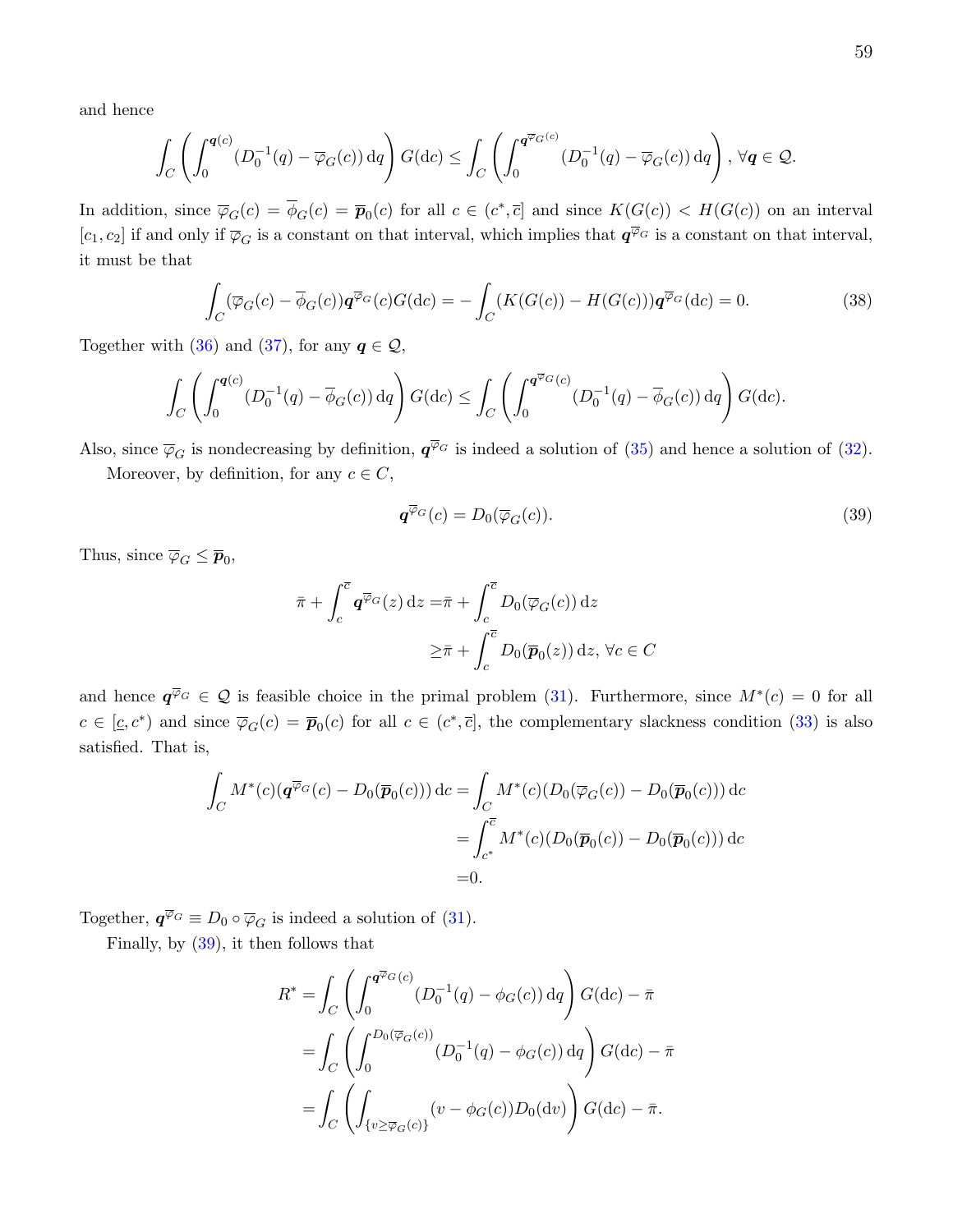The see that any solution of the price-controlling data broker's problem must induce  $\overline{\varphi}_G(c)$ -quasi-perfect price discrimination for G almost all  $c \in C$ , consider any optimal mechanism  $(\sigma, \tau, \gamma)$  of the price-controlling data broker. By optimality, it must be that  $\mathbb{E}_G[\tau(c)] = R^*$  and that the indirect utility of the producer with marginal cost  $\bar{c}$  is  $\bar{\pi}$ . Also, by [Lemma 14,](#page-50-1) it must be that

$$
R^* = \mathbb{E}_G[\tau(c)]
$$
  
=  $\int_C \left( \int_D \left( \int_{\mathbb{R}_+} (p - \phi_G(c)) D(p) \gamma(\mathrm{d}p|D, c) \right) \sigma(\mathrm{d}D|c) \right) G(\mathrm{d}c) - \bar{\pi},$ 

which implies that

<span id="page-60-0"></span>
$$
\int_C \left( \int_{\mathcal{D}} \left( \int_{\mathbb{R}_+} (p - \phi_G(c)) D(p) \gamma(\mathrm{d}p | D, c) \right) \sigma(\mathrm{d}D | c) \right) G(\mathrm{d}c) = \int_C \left( \int_{\{v \ge \overline{\varphi}_G(c)\}} (v - \phi_G(c)) D_0(\mathrm{d}v) \right) G(\mathrm{d}c).
$$
\n(40)

Thus,

$$
\int_{C} \left( \int_{\mathcal{D}} \left( \int_{\mathbb{R}_{+}} (p - \overline{\varphi}_{G}(c)) D(p) \gamma(\mathrm{d}p | D, c) \right) \sigma(\mathrm{d}D | c) \right) G(\mathrm{d}c) \n+ \int_{C} (\overline{\varphi}_{G}(c) - \phi_{G}(c)) \left( \int_{\mathcal{D}} \left( \int_{\mathbb{R}_{+}} D(p) \gamma(\mathrm{d}p | D, c) \right) \sigma(\mathrm{d}D | c) \right) G(\mathrm{d}c) \n= \int_{C} \left( \int_{\mathcal{D}} \left( \int_{\mathbb{R}_{+}} (p - \phi_{G}(c)) D(p) \gamma(\mathrm{d}p | D, c) \right) \sigma(\mathrm{d}D | c) \right) G(\mathrm{d}c) \n= \int_{C} \left( \int_{\{v \ge \overline{\varphi}_{G}(c)\}} (v - \phi_{G}(c)) D_{0}(\mathrm{d}v) \right) G(\mathrm{d}c) \n= \int_{C} \left( \int_{\{v \ge \overline{\varphi}_{G}(c)\}} (v - \overline{\varphi}_{G}(c)) D_{0}(\mathrm{d}v) \right) G(\mathrm{d}c) + \int_{C} (\overline{\varphi}_{G}(c) - \phi_{G}(c)) D_{0}(\overline{\varphi}_{G}(c)) G(\mathrm{d}c) \n= \int_{C} \left( \int_{\{v \ge \overline{\varphi}_{G}(c)\}} (v - \overline{\varphi}_{G}(c)) D_{0}(\mathrm{d}v) \right) G(\mathrm{d}c) + \int_{C} (\overline{\varphi}_{G}(c) - \phi_{G}(c)) D_{0}(\overline{\varphi}_{G}(c)) G(\mathrm{d}c) \n= \int_{C} \overline{\varphi}_{G}(c) \left( \overline{\varphi}_{G}(c) \right) \overline{\varphi}_{G}(c) + \overline{\varphi}_{G}(c) \overline{\varphi}_{G}(c) \overline{\varphi}_{G}(c) \overline{\varphi}_{G}(c) \overline{\varphi}_{G}(c) \overline{\varphi}_{G}(c) + \overline{\varphi}_{G}(c) \overline{\varphi}_{G}(c) \overline{\varphi}_{G}(c) \overline{\varphi}_{G}(c) \overline{\varphi}_{G}(c) \overline{\varphi}_{G}(c) + \overline{\varphi}_{G
$$

where the second equality follows from [\(40\)](#page-60-0). Moreover, since for any  $c \in C$ ,

<span id="page-60-2"></span><span id="page-60-1"></span>
$$
\int_{\mathcal{D}} \left( \int_{\mathbb{R}_+} (p - \overline{\varphi}_G(c)) D(p) \gamma(\mathrm{d}p | D, c) \right) \sigma(\mathrm{d}D | c)
$$
\n
$$
\leq \int_{\mathcal{D}} \max_{p \in \mathbb{R}_+} [(p - \overline{\varphi}_G(c)) D(p)] \sigma(\mathrm{d}D | c)
$$
\n
$$
\leq \int_V (v - \overline{\varphi}_G(c))^+ D_0(\mathrm{d}v), \tag{42}
$$

it must be that

$$
\int_C (\overline{\varphi}_G(c) - \phi_G(c)) \left( \int_{\mathcal{D}} \left( \int_{\mathbb{R}_+} D(p) \gamma(\mathrm{d}p | D, c) \right) \sigma(\mathrm{d}D | c) \right) G(\mathrm{d}c) \ge \int_C (\overline{\varphi}_G(c) - \phi_G(c)) D_0(\overline{\varphi}_G(c)) G(\mathrm{d}c).
$$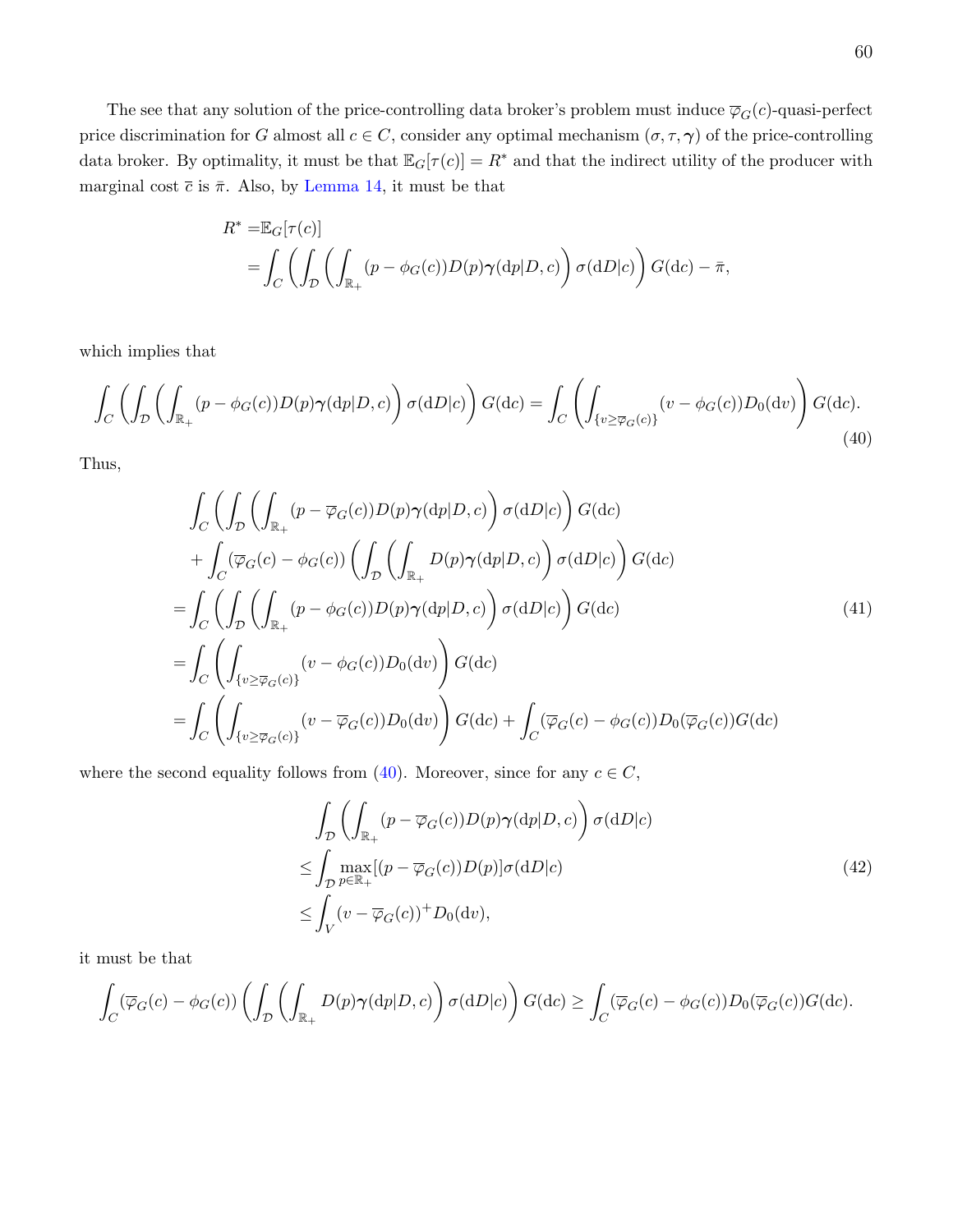Together with  $(37)$  and  $(38)$ , we have

<span id="page-61-0"></span>
$$
\int_{C} (\overline{\phi}_{G}(c) - \phi_{G}(c)) \left( \int_{D} \left( \int_{\mathbb{R}_{+}} D(p) \gamma(\mathrm{d}p | D, c) \right) \sigma(\mathrm{d}D | c) \right) G(\mathrm{d}c)
$$
\n
$$
\geq \int_{C} (\overline{\varphi}_{G}(c) - \phi_{G}(c)) \left( \int_{D} \left( \int_{\mathbb{R}_{+}} D(p) \gamma(\mathrm{d}p | D, c) \right) \sigma(\mathrm{d}D | c) \right) G(\mathrm{d}c)
$$
\n
$$
\geq \int_{C} (\overline{\varphi}_{G}(c) - \phi_{G}(c)) D_{0}(\overline{\varphi}_{G}(c)) G(\mathrm{d}c)
$$
\n
$$
= \int_{C} (\overline{\phi}_{G}(c) - \phi_{G}(c)) D_{0}(\overline{\varphi}_{G}(c)) G(\mathrm{d}c).
$$
\n(43)

Furthermore, since  $\overline{\phi}_G(c) = \overline{p}_0(c) \le \phi_G(c)$  for all  $c \in (c^*, \overline{c}]$  and  $\overline{\phi}_G(c) = \phi_G(c)$ , by the definition of  $M^*$ given by  $(34)$ , and by using integration by parts,  $(43)$  is equivalent to

$$
\int_C \left( \int_c^{\overline{c}} \left( \int_{\mathcal{D}} \left( \int_{\mathbb{R}_+} D(p) \gamma(\mathrm{d}p | D, z) \right) \sigma(\mathrm{d}D | z) - D_0(\overline{p}_0(z) \right) \mathrm{d}z \right) M^*(\mathrm{d}c) \le 0
$$

Furthermore, since  $(\sigma, \tau, \gamma)$  is individually rational, for any  $c \in C$ ,

$$
\int_c^{\overline{c}} \left( \int_{\mathcal{D}} \left( \int_{\mathbb{R}_+} D(p) \gamma(\mathrm{d}p | D, z) \right) \sigma(\mathrm{d}D|z) \right) \mathrm{d}z \ge \int_c^{\overline{c}} D_0(\overline{p}_0(z)) \, \mathrm{d}z.
$$

Thus,

$$
\int_C \left( \int_c^{\overline{c}} \left( \int_{\mathcal{D}} \left( \int_{\mathbb{R}_+} D(p) \gamma(\mathrm{d}p | D, z) \right) \sigma(\mathrm{d}D|z) - D_0(\overline{p}_0(z)) \right) \mathrm{d}z \right) M^*(\mathrm{d}c) = 0
$$

and hence

$$
\int_C (\overline{\varphi}_G(c) - \phi_G(c)) \left( \int_{\mathcal{D}} \left( \int_{\mathbb{R}_+} D(p) \gamma(dp|D,c) \right) \sigma(dD|c) \right) G(dc) = \int_C (\overline{\varphi}_G(c) - \phi_G(c)) D_0(\overline{\varphi}_G(c)) G(dc),
$$

which, together with  $(41)$ , implies that

$$
\int_C \left( \int_{\mathcal{D}} \left( \int_{\mathbb{R}_+} (p - \overline{\varphi}_G(c)) D(p) \gamma(\mathrm{d}p | D, c) \right) \sigma(\mathrm{d}D | c) \right) G(\mathrm{d}c)
$$
\n
$$
= \int_C \left( \int_{\{v \ge \overline{\varphi}_G(c)\}} (v - \overline{\varphi}_G(c)) D_0(\mathrm{d}v) \right) G(\mathrm{d}c).
$$

Moreover, by [\(42\)](#page-60-2), it then follows that for G-almost all  $c \in C$ ,

$$
\int_{\mathcal{D}} \left( \int_{\mathbb{R}_+} (p - \overline{\varphi}_G(c)) D(p) \gamma(\mathrm{d}p | D, c) \right) \sigma(\mathrm{d}D | c) = \int_V (v - \overline{\varphi}_G(c))^+ D_0(\mathrm{d}v), \tag{44}
$$

which implies that for G-almost all  $c \in C$ ,  $(\sigma(c), \gamma(c))$  must induce perfect price discrimination for the economy where the producer's marginal cost is  $\overline{\varphi}_G(c)$ , or equivalently,  $(\sigma(c), \gamma(c))$  must induce  $\overline{\varphi}_G(c)$ -quasiperfect price discrimination for G-almost all  $c \in C$ . This completes the proof.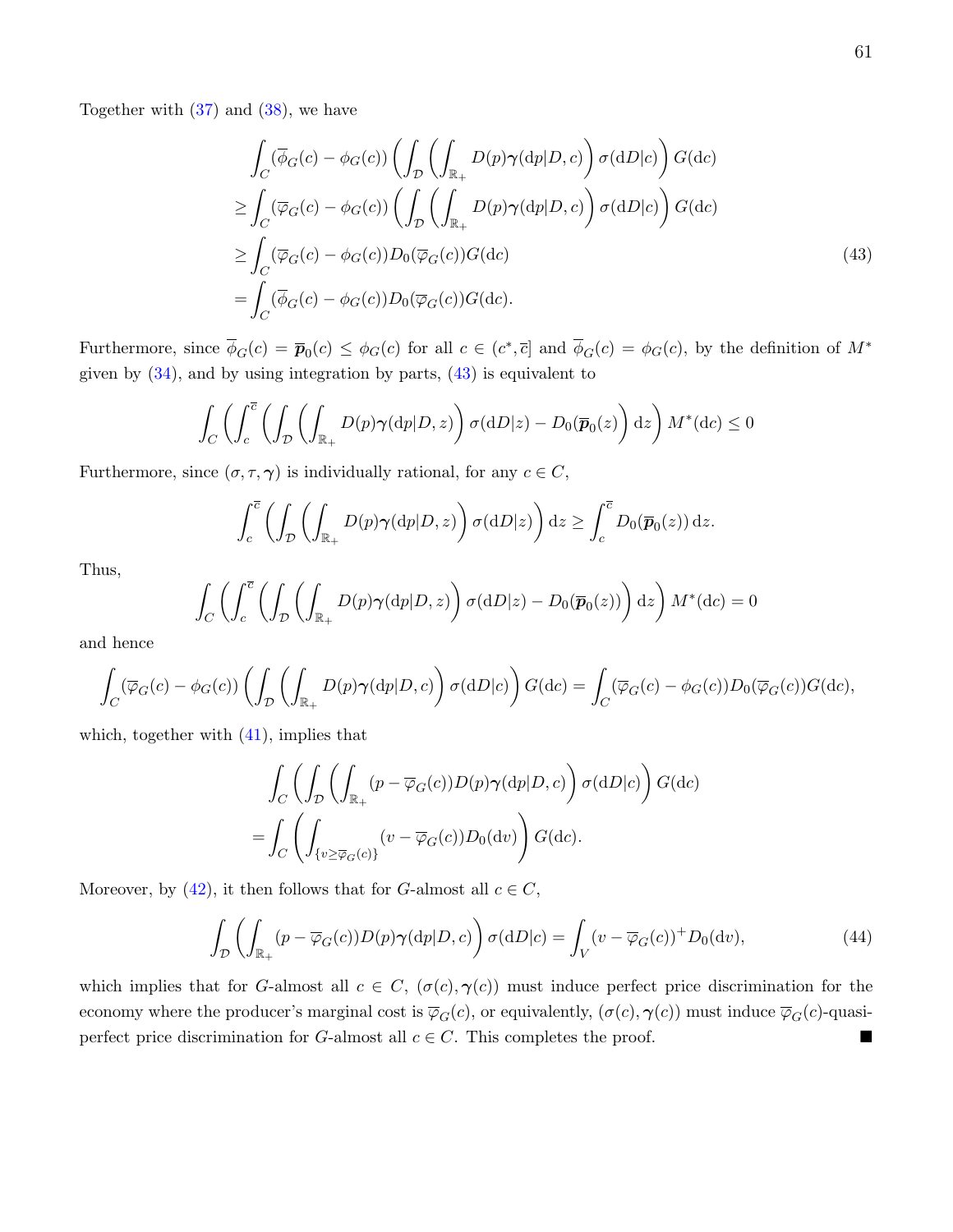#### D.2 Proof of Lemma [1](#page-16-0)

Proof of Lemma 1. For necessity, consider any incentive compatible mechanism  $(\sigma, \tau)$ . First notice that, by [Lemma 5,](#page-43-0)  $\pi_D : C \to \mathbb{R}_+$  is convex and continuous on C for any  $D \in \mathcal{D}$  and

$$
\pi'_D(c) = -D(\mathbf{p}_D(c))
$$

for any  $p \in P$  and for almost all  $c \in C$ . Moreover, since for any  $D \in \mathcal{D}$  and for any  $p \in P$ 

$$
\left|\pi_D'(c)\right| = \left|D(\boldsymbol{p}_D(c))\right| \le 1,
$$

for almost all  $c \in C$ , the order of integral and differential can be interchanged. That is, for any  $c, c' \in C$ ,

<span id="page-62-0"></span>
$$
\frac{\mathrm{d}}{\mathrm{d}c} \int_{\mathcal{D}} \pi_D(c) \sigma(\mathrm{d}D|c') = \int_{\mathcal{D}} \pi'_D(c) \sigma(\mathrm{d}D|c') = -\int_{\mathcal{D}} D(\mathbf{p}_D(c)) \sigma(\mathrm{d}D|c'). \tag{45}
$$

As such, if  $\Pi$  is defined as

$$
\Pi(c, c') := \int_{\mathcal{D}} \pi_D(c) \sigma(\mathrm{d}D|c'), \,\forall c, c' \in C,
$$

then  $\Pi(\cdot, c')$  is convex for all  $c' \in C$ . Moreover, [\(45\)](#page-62-0) implies that

<span id="page-62-1"></span>
$$
\Pi_1(c, c') = -\int_{\mathcal{D}} D(\mathbf{p}_D(c))\sigma(\mathrm{d}D|c'),\tag{46}
$$

for any  $c' \in C$ , any  $p \in P$ , and for almost all  $c \in C$ . Now let  $u(c, c') := \Pi(c, c') - t(c')$  for all  $c, c' \in C$  be a producer's interim expected profit if her report is  $c'$  and marginal cost is  $c$ . By the Lebesgue dominated convergence theorem,  $u(\cdot, c')$  is convex and absolutely continuous on C for all  $c' \in C$  as  $\pi_D$  is absolutely continuous for all  $D \in \mathcal{D}$ . Furthermore, since the mechanism  $(\sigma, \tau)$  is incentive compatible,

$$
U(c) := u(c, c) \ge u(c, c'), \forall c, c' \in C.
$$

By the envelope theorem again,

$$
U(c) = U(\overline{c}) - \int_c^{\overline{c}} u_1(z, z) dz.
$$

Moreover, since for any  $p \in P$  and for almost all  $c \in C$ ,

<span id="page-62-2"></span>
$$
u_1(c,c) = \Pi_1(c,c) = -\int_{\mathcal{D}} D(\mathbf{p}_D(c))\sigma(\mathrm{d}D|c),\tag{47}
$$

it must be that for any  $p \in P$  and for any  $c \in C$ ,

$$
\Pi(c,c) - \tau(c) = U(c) = U(\overline{c}) + \int_c^{\overline{c}} \int_{\mathcal{D}} D(\boldsymbol{p}_D(z)) \sigma(\mathrm{d}D|z) \,\mathrm{d}z.
$$

Rearranging, and use the definition of Π, it follows that

$$
\tau(c) = \int_{\mathcal{D}} \pi_D(c)\sigma(\mathrm{d}D|c) - \int_c^{\overline{c}} \int_{\mathcal{D}} D(\boldsymbol{p}_D(z))\sigma(\mathrm{d}D|z) - U(\overline{c}),
$$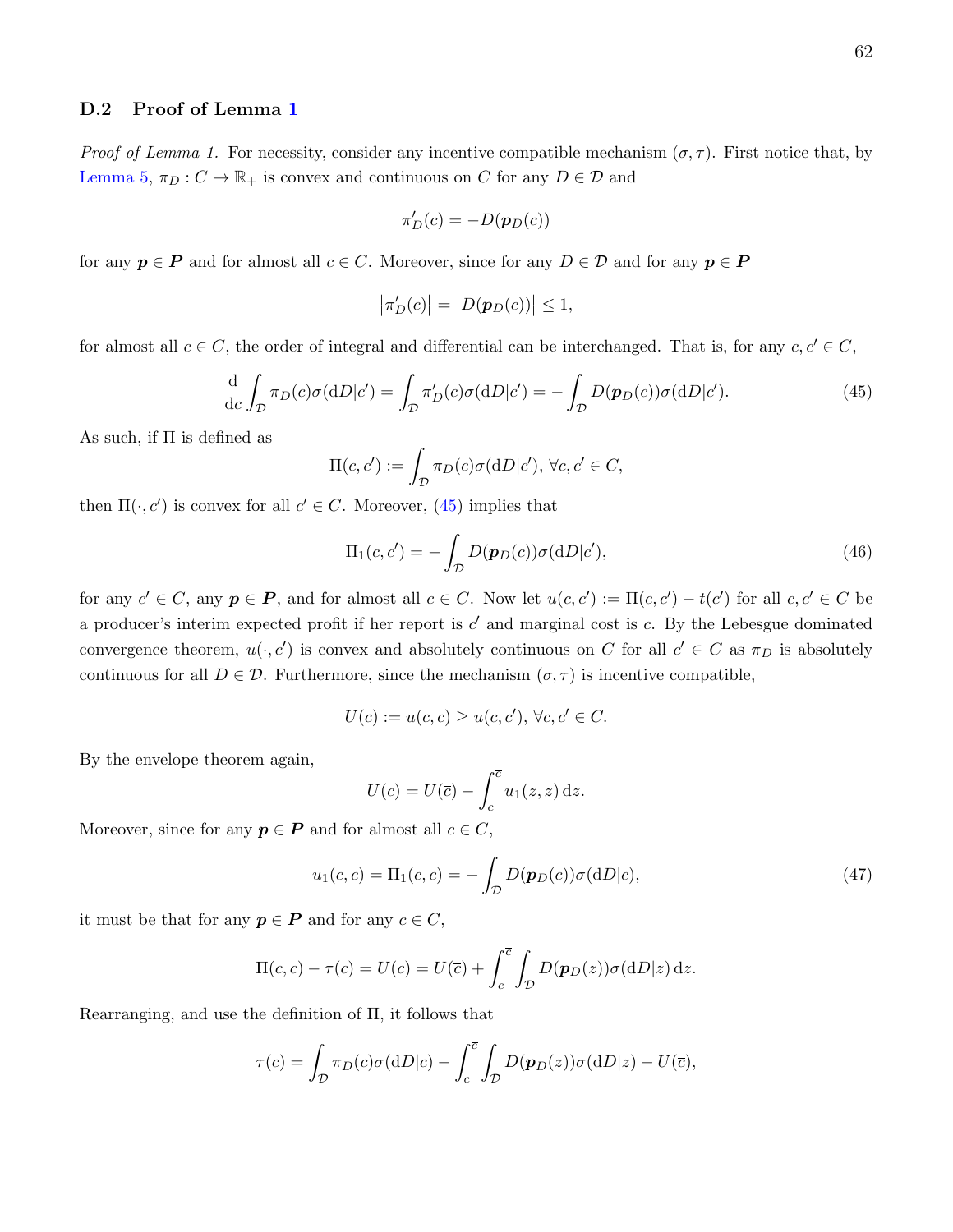which proves assertion 1. Furthermore, by incentive compatibility, for any  $c, c' \in C$ ,

$$
0 \le U(c) - u(c, c')
$$
  
=U(c) - (II(c, c') – \tau(c'))  
=U(c) - (II(c, c') – II(c', c')) – U(c')  
= (U(c) – U(c')) + (II(c', c') – II(c, c'))  
= 
$$
\int_{c}^{c'} (u_1(z, z) + II_1(z, c')) dz
$$
  
= 
$$
\int_{c}^{c'} \left( \int_{D} D(p_D(z)) \sigma(dD|z) - \int_{D} D(p_D(z)) \sigma(dD|c') \right) dz
$$
  
= 
$$
\int_{c}^{c'} \left( \int_{D} D(p_D(z)) (\sigma(dD|z) - \sigma(dD|c')) \right) dz,
$$

for any  $p \in P$ , where the forth equality follows from the fundamental theorem of calculus, and the last equality follows from [\(46\)](#page-62-1) and [\(47\)](#page-62-2). This proves assertion 2.

Conversely, suppose that a mechanism  $(\sigma, \tau)$  satisfies assertions 1 and 2. Then, for any  $c, c' \in C$ ,

$$
(\Pi(c, c) - \tau(c)) - (\Pi(c, c') - \tau(c'))
$$
  
\n
$$
= \Pi(c, c) - \tau(c) - (\Pi(c, c') - \Pi(c', c')) - (\Pi(c', c') - \tau(c'))
$$
  
\n
$$
= \int_{c}^{c'} \left( \int_{\mathcal{D}} D(\overline{p}_D(z))\sigma(\mathrm{d}D|z) + \Pi_1(z, c') \right) \mathrm{d}z
$$
  
\n
$$
= \int_{c}^{c'} \left( \int_{\mathcal{D}} D(\overline{p}_D(z))\sigma(\mathrm{d}D|z) - \int_{\mathcal{D}} D(\overline{p}_D(z))\sigma(\mathrm{d}D|c') \right) \mathrm{d}z
$$
  
\n
$$
= \int_{c}^{c'} \left( \int_{\mathcal{D}} D(\overline{p}_D(z))(\sigma(\mathrm{d}D|z) - \sigma(\mathrm{d}D|c')) \right) \mathrm{d}z
$$
  
\n
$$
\geq 0,
$$

where the second equality follows from assertion 1 and the fundamental theorem of calculus, the last equality follows from [\(46\)](#page-62-1), and the last inequality follows from assertion 2. As such, the mechanism  $(\sigma, \tau)$  is incentive compatible.

#### D.3 Proof of Lemma [2](#page-18-0)

Proof of Lemma 2. Given any nondecreasing function  $\psi \in \mathbb{R}^C_+$ , and any  $\psi$ -quasi-perfect segmentation  $\sigma \in \mathcal{S}$ , suppose that for any  $c \in C$ ,

$$
\psi(z)\leq \overline{\boldsymbol{p}}_D(z),
$$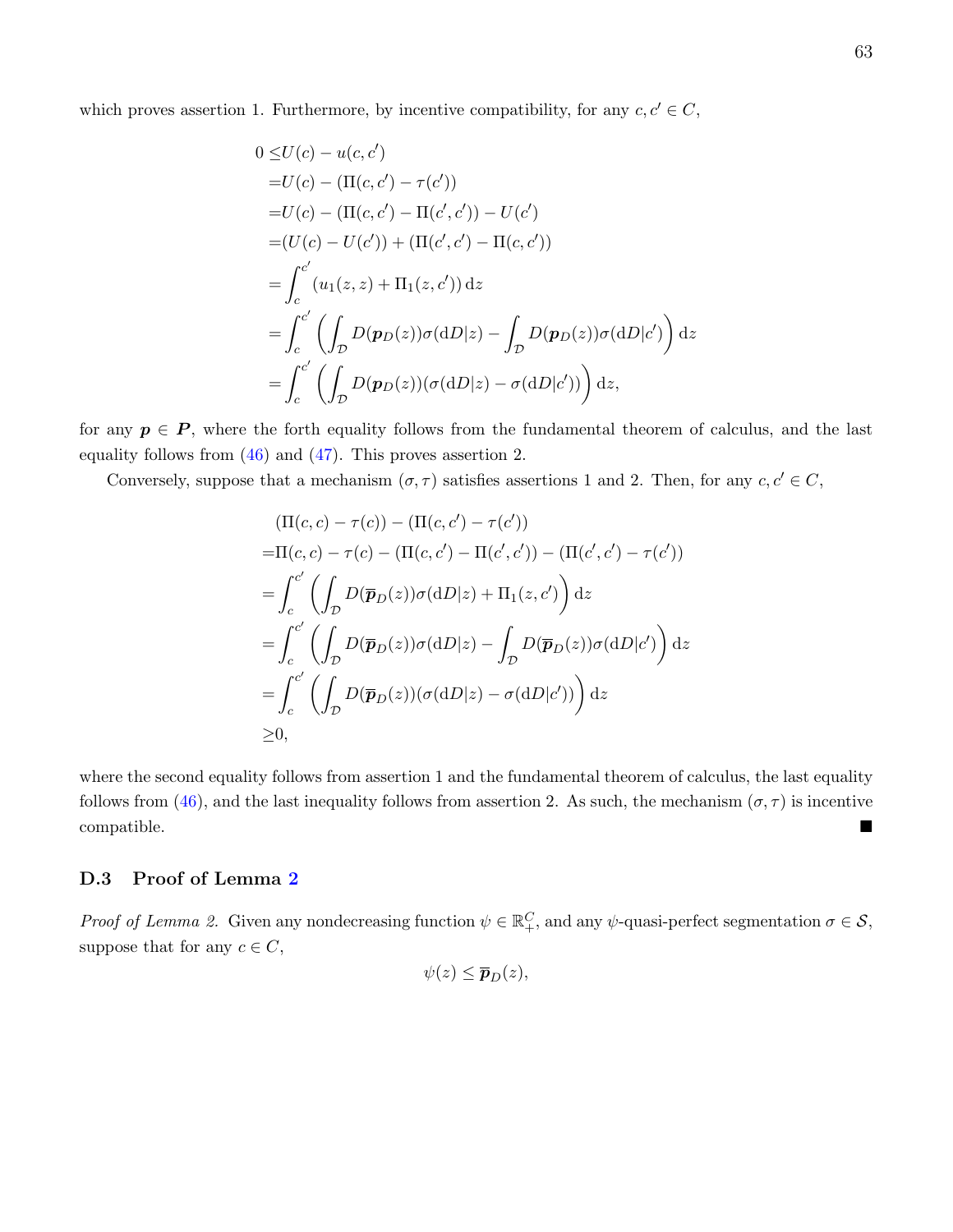for Lebesgue almost all  $z \in [\underline{c}, c]$  and for all  $D \in \text{supp}(\sigma(c))$ . Then, for any  $c, c' \in C$  with  $c < c'$ ,

$$
\int_{c}^{c'} \left( \int_{D} D(\overline{p}_D(z)) (\sigma(dD|z) - \sigma(dD|c')) \right) dz
$$
  
= 
$$
\int_{c}^{c'} \left( \int_{D} D(\overline{p}_D(z)) \sigma(dD|z) - \int_{D} D(\overline{p}_D(z)) \sigma(dD|c') \right) dz
$$
  
= 
$$
\int_{c}^{c'} \left( D_0(\psi(z)) - \int_{D} D(\overline{p}_D(z)) \sigma(dD|c') \right) dz
$$
  

$$
\geq \int_{c}^{c'} \left( D_0(\psi(z)) - \int_{D} D(\psi(z)) \sigma(dD|c') \right) dz
$$
  
= 
$$
\int_{c}^{c'} \left( D_0(\psi(z)) - D_0(\psi(z)) \right) dz
$$
  
= 0,

where the second equality follows from assertion 3 of [Lemma 11,](#page-46-1) the inequality follows from [\(8\)](#page-18-1), and the third equality follows from  $\sigma(z) \in S$  for all  $z \in [c, c']$ . Together with [Lemma 12,](#page-48-0) this implies that

$$
\int_{c}^{c'} \left( \int_{\mathcal{D}} D(\overline{\boldsymbol{p}}_D(z)) (\sigma(\mathrm{d}D|z) - \sigma(\mathrm{d}D|c')) \right) \mathrm{d}z \ge 0
$$

for all  $c, c' \in C$ . Therefore, by [Lemma 1,](#page-16-0) there exists a transfer  $\tau$  such that  $(\sigma, \tau)$  is incentive compatible, as desired.

#### D.4 Proof of Lemma [3](#page-19-0)

*Proof of Lemma 3.* I first prove the lemma for  $D_0$  being a step function. Consider step function  $D \in \mathcal{D}$  and any  $\psi \in \mathbb{R}_+^C$  such that  $c \leq \psi(c) \leq \overline{p}_D(c)$  for all  $c \in C$  and fix any  $c \in C$ , let

$$
V^+ := \{ v \in \text{supp}(D) : v \ge \psi(c) \}
$$

and let

$$
\hat{c} := \inf\{z \in C : \overline{\boldsymbol{p}}_D(z) \geq \psi(c)\}.
$$

Since  $\bar{p}_D$  is nondecreasing, it then follows  $\bar{p}_D(z) \geq \psi(c)$  for all  $z \in [\hat{c}, \bar{c}]$  and  $\bar{p}_D(z) \leq \psi(c)$  for all  $z \in [\underline{c}, \hat{c})$ . Moreover, since  $\psi(c) \leq \bar{p}_D(c)$ ,  $\hat{c} \leq c$ . Furthermore, by definition of  $\hat{c}$ , it must be either  $\hat{c} = c$  or  $\hat{c} > c$ and  $\underline{\mathbf{p}}_D(\hat{c}) < \psi(c) \le \overline{\mathbf{p}}_D(\hat{c})$ , since otherwise, if  $\hat{c} > \underline{c}$  and  $\underline{\mathbf{p}}_D(\hat{c}) \ge \psi(c)$ , then for  $\varepsilon > 0$  small enough, as  $|\text{supp}(D)| < \infty$ ,  $\overline{p}_D(\hat{c}-\varepsilon) = \underline{p}_D(\hat{c}) \ge \psi(c)$ , contradicting to the definition of  $\hat{c}$ . Consider first the case where  $\hat{c} > \underline{c}$ . In this case, for each  $v \in V^+$ , define  $\hat{m}^v$  recursively as the following

$$
\hat{m}^v(v') := \begin{cases}\n0, & \text{if } v' \ge \psi(c) \text{ and } v' \ne v \\
m^D(v'), & \text{if } v' = v \\
\beta^*(v|v')m^D(v'), & \text{if } \underline{\mathbf{p}}_D(\hat{c}) \le v' < \psi(c) \\
\alpha^*(v)m^D(v'), & \text{if } v' < \underline{\mathbf{p}}_D(\hat{c})\n\end{cases}, \forall v \in \text{supp}(D), \forall v \in V^+,
$$

where for all  $v \in V^+$  and all  $v' \in \text{supp}(D)$  s.t.  $\underline{\mathbf{p}}_D(\hat{c}) \le v' < \psi(c)$ ,

$$
\beta^*(v|v') := \frac{(v - \hat{c})m^D(v) - (v' - \hat{c})\sum_{\hat{v} > v'} \hat{m}^v(\hat{v})}{\sum_{v \ge \psi(c)} \left[ (v - \hat{c})m^D(v) - (v' - \hat{c})\sum_{\hat{v} > v'} \hat{m}^v(\hat{v}) \right]},
$$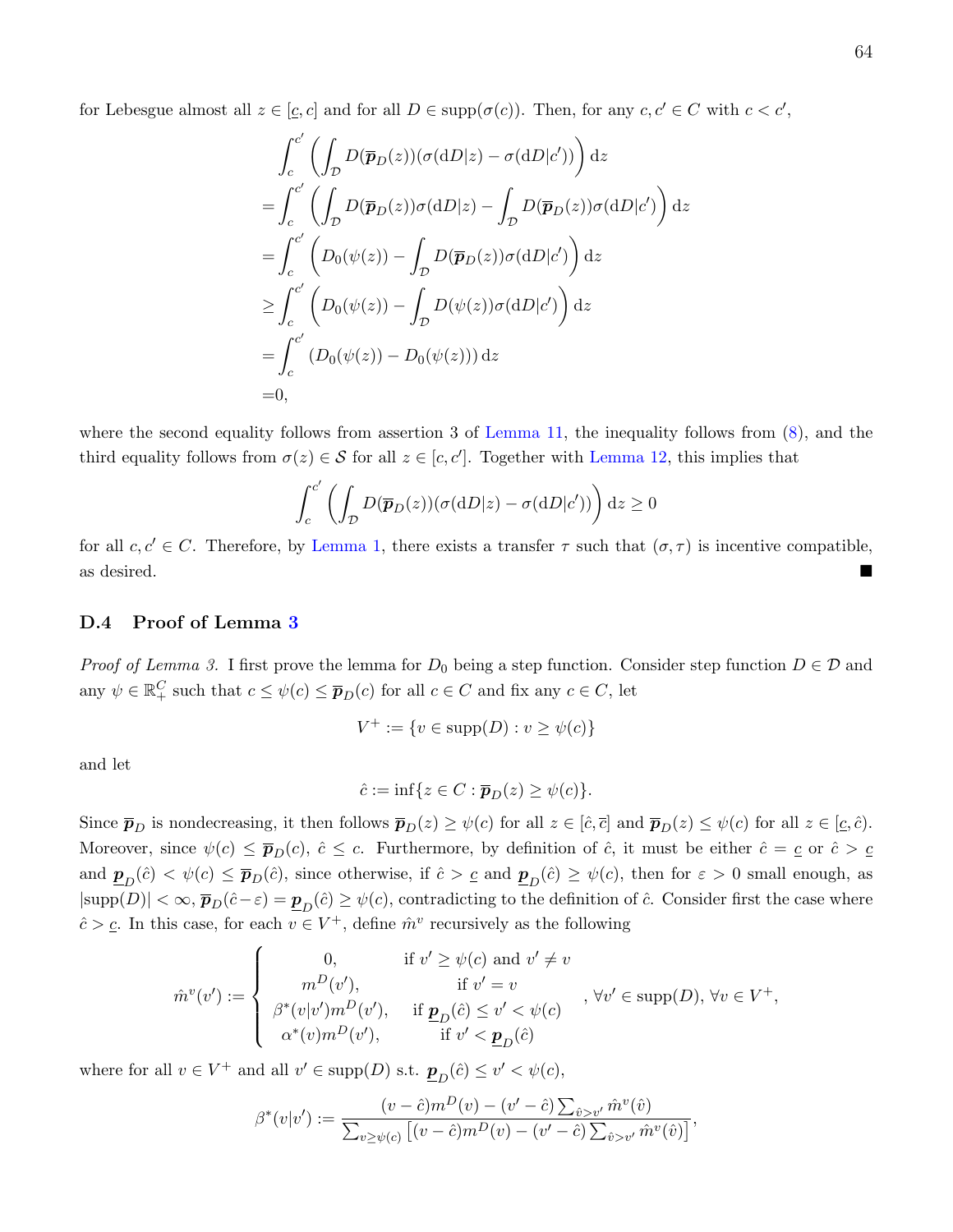and for all  $v \in V^+,$ 

$$
\alpha^*(v):=\frac{\sum_{\hat{v}\geq \underline{\pmb{p}}_D(\hat{c})}\hat{m}^v(\hat{v})}{\sum_{\hat{v}\geq \underline{\pmb{p}}_D(\hat{c})}m^D(\hat{v})}.
$$

By construction,

<span id="page-65-2"></span>
$$
\sum_{v \in V^{+}} \alpha^{*}(v) = \sum_{v \in V^{+}} \beta^{*}(v|v') = 1
$$
\n(48)

for all  $v' \in \text{supp}(D)$  with  $\underline{\mathbf{p}}_D(\hat{c}) \le v' < \psi(c)$ . As such,

<span id="page-65-0"></span>
$$
\sum_{v \in V^{+}} \hat{m}^{v}(v') = m^{D}(v'), \forall v' \in \text{supp}(D).
$$
\n(49)

Notice that since  $\hat{c} \leq \underline{\mathbf{p}}_D(\hat{c}) < \psi(c) \leq \overline{\mathbf{p}}_D(\hat{c})$ , it must be that

<span id="page-65-1"></span>
$$
\sum_{v \ge \psi(c)} (v - \hat{c}) m^D(v) \ge \sum_{v \ge \overline{p}_D(\hat{c})} (v - \hat{c}) m^D(v) \ge (\overline{p}_D(\hat{c}) - \hat{c}) D(\overline{p}_D(\hat{c})) = (\underline{p}_D(\hat{c}) - \hat{c}) D(\underline{p}_D(\hat{c})).
$$
 (50)

Now consider any  $v' \in \text{supp}(D)$  such that  $\underline{\mathbf{p}}_D(\hat{c}) \le v' < \psi(c)$ . Notice first that

$$
\sum_{v \ge \psi(c)} \left[ (v - \hat{c}) m^D(v) - (v' - \hat{c}) \sum_{\hat{v} > v'} \hat{m}^v(\hat{v}) \right]
$$
  
\n
$$
= \sum_{v \ge \psi(c)} (v - \hat{c}) m^D(v) - (v' - \hat{c}) \sum_{\hat{v} > v'} m^D(\hat{v})
$$
  
\n
$$
\ge (\underline{\pmb{p}}_D(\hat{c}) - \hat{c}) D(\underline{\pmb{p}}_D(\hat{c})) - (v' - \hat{c}) \sum_{\hat{v} > v'} m^D(\hat{v})
$$
  
\n
$$
\ge (v' - \hat{c}) \sum_{\hat{v} \ge v'} m^D(\hat{v}) - (v' - \hat{c}) \sum_{\hat{v} > v'} m^D(\hat{v})
$$
  
\n
$$
= (v' - \hat{c}) m^D(v')
$$
  
\n
$$
\ge 0,
$$

where the first equality follows from  $(49)$ , the first inequality follows from  $(50)$ , the second inequality follows from the fact that  $\underline{\mathbf{p}}_D(\hat{c}) \in \mathbf{P}_D(\hat{c})$ , and the last inequality follows from  $\underline{\mathbf{p}}_D(\hat{c}) \geq \hat{c}$ . As such, for any  $v' \in \text{supp}(D)$  with  $\underline{\mathbf{p}}_D(\hat{c}) \le v' < \psi(c)$  and for any  $v \in V^+$ , if

$$
(v - \hat{c})m^{D}(v) - (v' - \hat{c})\sum_{\hat{v} > v'} \hat{m}^{v}(\hat{v}) \ge 0,
$$

then  $\beta^*(v|v') \geq 0$  and

$$
\hat{m}^v(v') \leq \frac{(v-\hat{c})m^D(v) - (v'-\hat{c})\sum_{\hat{v} > v'} \hat{m}^v(\hat{v})}{(v'-\hat{c})m^D(v')} m^D(v')
$$
  

$$
\iff (v'-\hat{c})\hat{m}^v(v') + (v'-\hat{c})\sum_{\hat{v} > v'} \hat{m}^v(\hat{v}) \leq (v-\hat{c})m^D(v)
$$
  

$$
\iff (v'-\hat{c})\sum_{\hat{v} \geq v'} \hat{m}^v(\hat{v}) \leq (v-\hat{c})\hat{m}^v(v),
$$

which in turn implies that

$$
(v - \hat{c})m^{D}(v) - (v'' - \hat{c})\sum_{\hat{v} > v''}\hat{m}^{v}(\hat{v}) > (v - \hat{c})m^{D}(v) - (v' - \hat{c})\sum_{\hat{v} \ge v'}\hat{m}^{v}(\hat{v}) \ge 0,
$$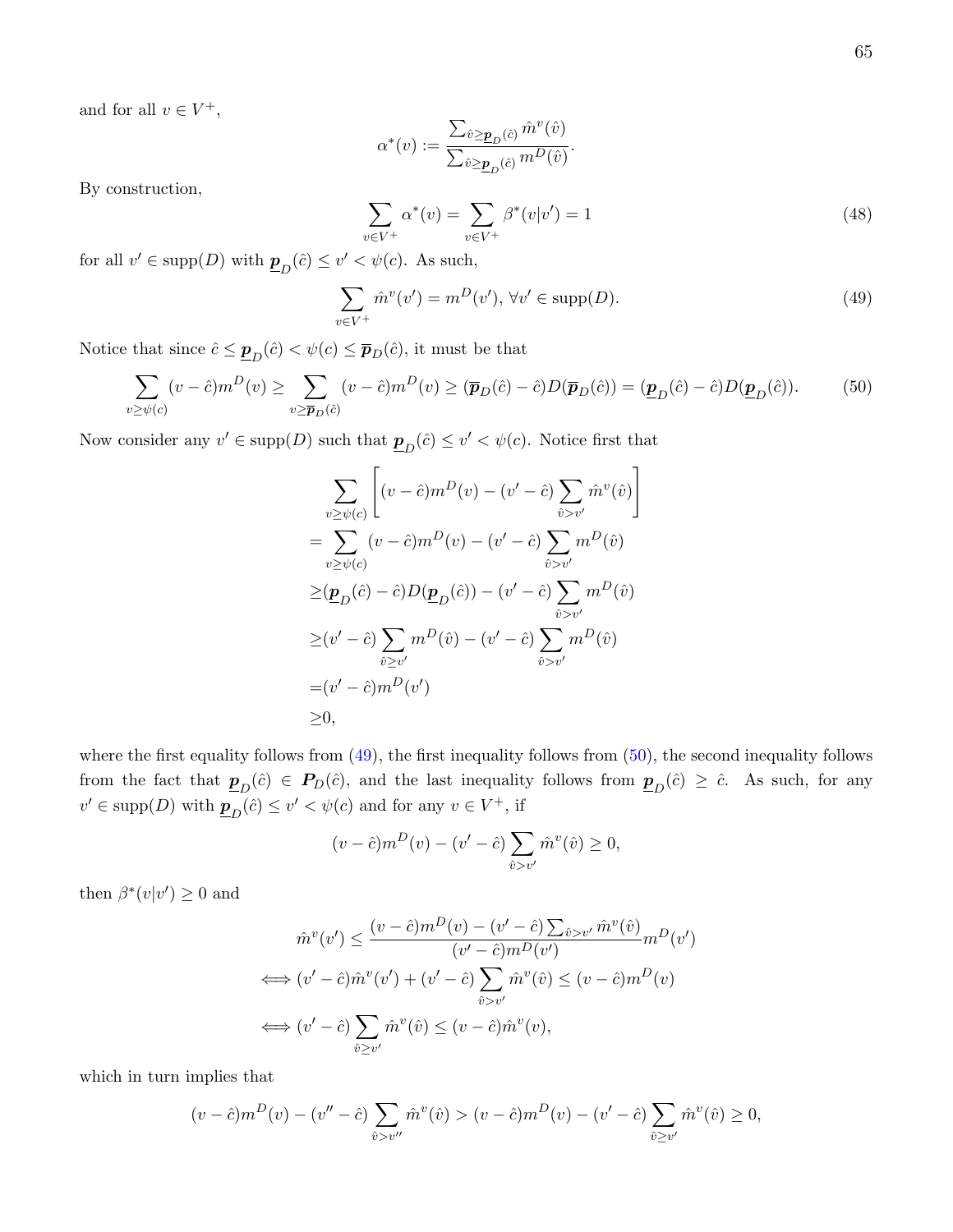where  $v'' \in \text{supp}(D)$  is the largest element of  $\{\hat{v} \in \text{supp}(D) : \underline{\mathbf{p}}_D(\hat{c}) \leq \hat{v} < v'\}$ . Moreover, if  $v' = \max\{\hat{v} \in D\}$  $\text{supp}(D) : \underline{\mathbf{p}}_D(\hat{c}) \leq \hat{v} < \psi(c) \},$  then clearly, for all  $v \in V^+$ ,

$$
(v - \hat{c})m^{D}(v) - \sum_{\hat{v} > v'} \hat{m}^{v}(v') = (v - v')m^{D}(v) \ge 0.
$$

Therefore, by induction, for any  $v' \in \text{supp}(D)$  such that  $\underline{\mathbf{p}}_D(\hat{c}) \le v' < \psi(c)$ , it must be that  $\beta^*(v|v') \ge 0$  for all  $v \in V^+$  and that

<span id="page-66-1"></span>
$$
(v'-\hat{c})\sum_{\hat{v}\geq v'}\hat{m}^v(\hat{v}) \leq (v-\hat{c})\hat{m}^v(v).
$$
\n(51)

Together with [\(48\)](#page-65-2), this also ensures that

<span id="page-66-2"></span>
$$
\alpha^* \in \Delta(V^+) \tag{52}
$$

and

<span id="page-66-4"></span><span id="page-66-3"></span>
$$
\beta^*(v') \in \Delta(V^+),\tag{53}
$$

for all  $v' \in \text{supp}(D)$  such that  $\underline{\mathbf{p}}_D(\hat{c}) \le v' < \psi(c)$ .

On the other hand, for any  $v' \in \text{supp}(D)$  with  $v' \leq \underline{\mathbf{p}}_D(\hat{c})$  and any  $v \in V^+$ , notice that by the definition of  $\alpha^*$ ,

<span id="page-66-0"></span>
$$
\sum_{\hat{v}\geq v'} \hat{m}^v(\hat{v}) = \alpha^*(v) \sum_{v'\leq \hat{v}\leq \underline{p}_D(\hat{c})} m^D(\hat{v}) + \sum_{\hat{v}\geq \underline{p}_D(\hat{c})} \hat{m}^v(\hat{v}) = \alpha^*(v) \sum_{\hat{v}\geq v'} m^D(\hat{v}).
$$
\n(54)

Thus, for any  $v' \in \text{supp}(D)$  with  $v' < \underline{\mathbf{p}}_D(\hat{c})$  and any  $v \in V^+$ ,

$$
(v' - \hat{c}) \sum_{\hat{v} \ge v'} \hat{m}^v(\hat{v}) = \alpha^*(v)(v' - \hat{c})D(v')
$$
  

$$
\le \alpha^*(v)(\underline{p}_D(\hat{c}) - \hat{c})D(\underline{p}_D(\hat{c}))
$$
  

$$
= (\underline{p}_D(\hat{c}) - \hat{c}) \sum_{\hat{v} \ge \underline{p}_D(\hat{c})} \hat{m}^v(\hat{v})
$$
(55)  

$$
\le (v - \hat{c})\hat{m}^v(v),
$$

where both equalities follow from [\(54\)](#page-66-0), the first inequality follows from the fact that  $\underline{\mathbf{p}}_D(\hat{c}) \in \mathbf{P}_D(\hat{c})$ , and the last inequality follows from [\(51\)](#page-66-1) by taking  $v' = \underline{\mathbf{p}}_D(\hat{c})$ .

Moreover, by [\(54\)](#page-66-0), for any  $z \in [\underline{c}, \hat{c})$ , and any  $v \in V^+$ , since  $\overline{p}_D(z) \le \underline{p}_D(\hat{c})$ , it must be that for all  $v' \leq \overline{p}_D(z)$ ,

<span id="page-66-5"></span>
$$
(v'-z)\sum_{\hat{v}\geq v'}\hat{m}^v(\hat{v}) = \alpha^*(v)(v'-z)D(v')
$$
  

$$
\leq \alpha^*(v)(\underline{\mathbf{p}}_D(z) - z)D(\underline{\mathbf{p}}_D(z))
$$
  

$$
= (\underline{\mathbf{p}}_D(z) - z) \sum_{\hat{v}\geq \underline{\mathbf{p}}_D(z)} \hat{m}^v(\hat{v}).
$$
 (56)

Finally, if  $\hat{c} = \underline{c}$ , then define  $\{\hat{m}^v\}_{v \in V^+}$  as

$$
\hat{m}^v(v') := \begin{cases}\n m^D(v'), & \text{if } v' = v \\
 0, & \text{if } v' \ge \psi(c) \text{ and } v' \ne v, \forall v' \in V, v \in V^+, v \ge \overline{p}_D(c) \\
 \alpha^*(v)m^D(v'), & \text{if } v' < \psi(c)\n\end{cases}
$$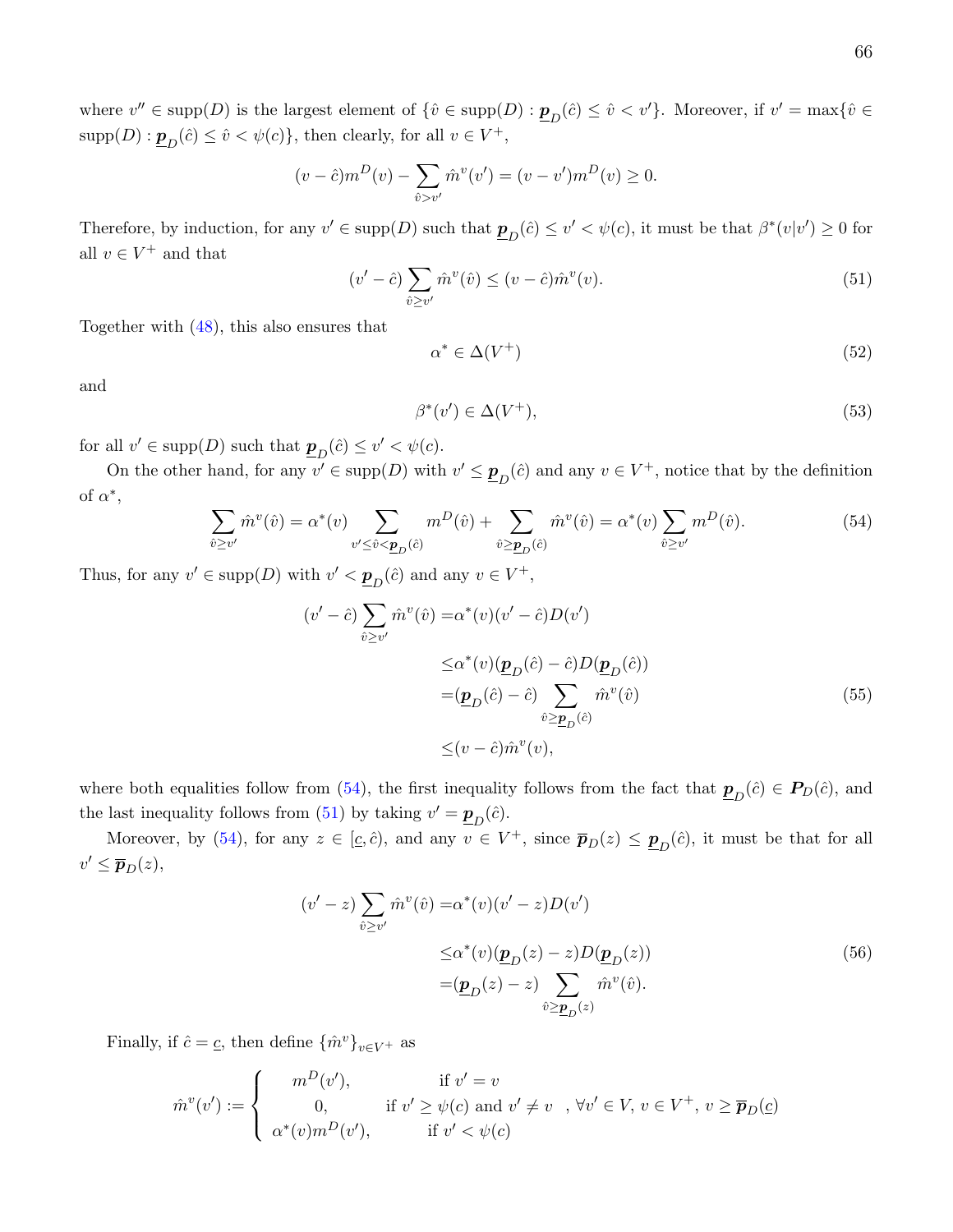and

$$
\hat{m}^v(v') := \begin{cases}\n m^D(v'), & \text{if } v' = v \\
 0, & \text{if } v' \neq v\n\end{cases}, \forall v' \in V, v \in V^+, \psi(c) \le v < \overline{p}_D(c)
$$

where

$$
\alpha^*(v) := \frac{m^D(v)}{\sum_{v' \ge \overline{p}_D(v)} m^D(v')}.
$$

Again,

<span id="page-67-0"></span>
$$
\sum_{v \ge \overline{p}_D(\underline{c})} \alpha^*(v) = 1 \tag{57}
$$

and hence

<span id="page-67-1"></span>
$$
\sum_{v \in V^+} \hat{m}^v(v') = m^D(v'), \forall v' \in V.
$$
\n
$$
(58)
$$

Then, for any  $v \ge \overline{p}_D(\underline{c})$  and any  $v' \in \text{supp}(D)$  with  $v' < \psi(c)$ ,

<span id="page-67-2"></span>
$$
(v'-\underline{c})\sum_{\hat{v}\geq v'}\hat{m}^v(v') = \alpha^*(v)(v'-\underline{c})D(v') \leq \alpha^*(v)(\overline{p}_D(\underline{c}) - \underline{c})D(\overline{p}_D(\underline{c})) \leq (v-\underline{c})\hat{m}^v(v). \tag{59}
$$

Together, in both of the cases above, from the constructed  $\{\hat{m}^v\}_{v\in V^+}$ , for each  $v \in V^+$ , let

$$
m^{v}(v') := \frac{\hat{m}^{v}(v')}{\sum_{\hat{v} \in V} \hat{m}^{v}(\hat{v})}, \,\forall v' \in \text{supp}(D)
$$

and let  $D_v(p) := m^v([p, \overline{v}])$ . By [\(52\)](#page-66-2), [\(53\)](#page-66-3) and [\(57\)](#page-67-0), in each case,  $D_v \in \mathcal{D}$  for all  $v \in V^+$ . Now define  $\sigma(c) \in \Delta^f(\mathcal{D})$  by

$$
\sigma(D_v|c) := \sum_{v' \in V} \hat{m}^v(v'), \,\forall v \in V^+.
$$

By [\(49\)](#page-65-0) and [\(58\)](#page-67-1), in each case,  $\sigma(c) \in S_D$ . Furthermore, since  $m^v$  is proportional to  $\hat{m}^v$  for all  $v \in V^+$ , [\(51\)](#page-66-1), [\(55\)](#page-66-4) and [\(59\)](#page-67-2) ensure that in each case,  $\sigma(c)$  is a  $\psi(c)$ -quasi-perfect segmentation for  $\hat{c}$ . Meanwhile, since  $\hat{c} \leq c, \sigma(c)$  is also a  $\psi(c)$ -quasi-perfect segmentation for c. Finally, since  $m^v$  is proportional to  $\hat{m}^v$ , [\(56\)](#page-66-5) implies that for any  $z \in [\underline{c}, \hat{c})$ ,

$$
\overline{\boldsymbol{p}}_{D'}(z) \ge \overline{\boldsymbol{p}}_{D}(z), \,\forall D' \in \text{supp}(\sigma(c)).
$$

In addition, by the conclusion that  $\sigma(c)$  is a  $\psi(c)$ -quasi-perfect segmentation for  $\hat{c} \leq c$ , for any  $z \in [\hat{c}, c]$ , since  $c \leq \psi(c)$  and since  $\overline{p}_D$  is nondecreasing for any  $D' \in \mathcal{D}$ ,

$$
\overline{\boldsymbol{p}}_{D'}(z) \ge \overline{\boldsymbol{p}}_{D'}(\hat{c}) \ge \psi(c), \,\forall D' \in \text{supp}(\sigma(c)).
$$

In particular,  $\sigma(c)$  is also a  $\psi(c)$ -quasi-perfect segmentation for c. Together with the fact that  $\psi$  is nondecreasing and that  $\psi \leq \bar{p}_D$ , it then follows that for any  $z \in [c, c]$  and for any  $D \in \text{supp}(\sigma(c))$ , ,  $\psi(z) \leq \bar{p}_D(z)$ . Since  $c \in C$  is arbitrary, this ensures that there exists a  $\psi$ -quasi-perfect scheme  $\sigma \in \mathcal{S}_D^C$  that satisfies [\(8\)](#page-18-1).

Now consider any  $D_0 \in \mathcal{D}$  and any nondecreasing  $\psi \in \mathbb{R}^C_+$  with  $c \leq \psi(c) \leq \bar{p}_0(c)$  for all  $c \in C$ . I first construct a sequence of step functions  $\{D_n\} \subseteq \mathcal{D}$  such that  $\{D_n\} \to D_0$  and that  $c \leq \psi(c) \leq \overline{p}_{D_n}(c)$  for all  $c \in C$  and for all  $n \in \mathbb{N}$ . To this end, for each  $n \in \mathbb{N}$ , first partition V by  $\underline{v} = v_0 < v_1 < \ldots < v_n = \overline{v}$ and let  $V_k := [v_{k-1}, v_k]$ . Then define  $D_n$  by  $D_n(p) := D_0(v_k)$ , for all  $p \in V_k$ , for all  $k \in \{1, ..., n\}$  (i.e., by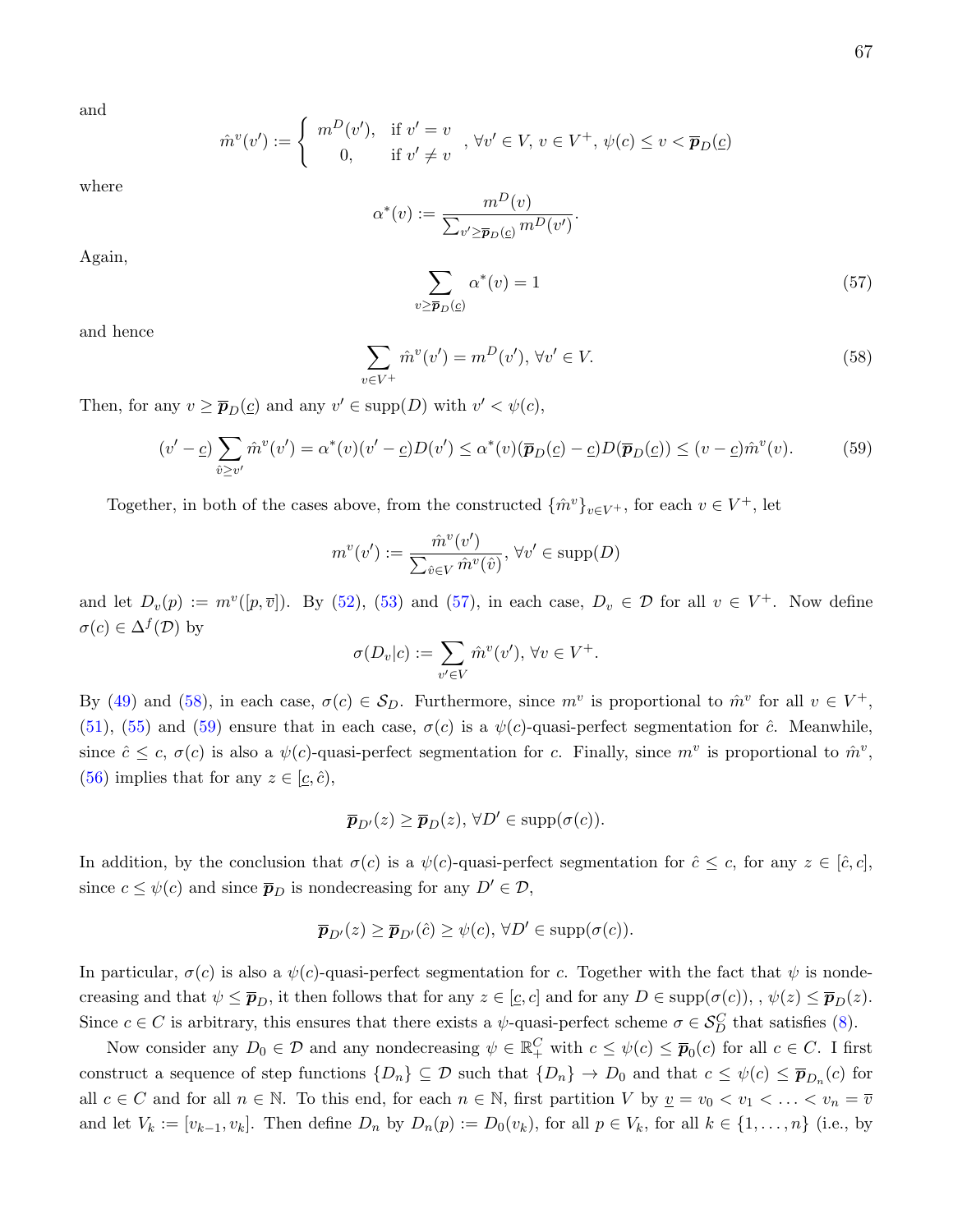moving all the masses on interval  $V_k$  to the top  $v_k$ ). By construction, it must be that  $\bar{p}_{D_n}(c) \ge \bar{p}_0(c)$  for all  $c \in C$  and for all  $n \in \mathbb{N}$  and hence  $c \leq \psi(c) \leq \bar{p}_{D_n}(c)$  for all  $c \in C$  and for all  $n \in \mathbb{N}$ . Also, by construction,  ${D_n} \rightarrow D_0$ , as desired.

As such, as shown above, for each  $n \in \mathbb{N}$ , there exists a  $\psi$ -quasi-perfect scheme  $\sigma_n$  such that for all  $c \in C$ ,

$$
\psi(z) \leq \overline{p}_D(z)
$$

for all  $D \in \text{supp}(\sigma_n(c))$  and for all  $z \in [c, c]$ . Furthermore, according to Helly's selection theorem, by possibly taking a subsequence,<sup>[25](#page-68-0)</sup> { $\sigma_n$ }  $\to \sigma$  for some  $\sigma : C \to \Delta(\mathcal{D})$ . By [Lemma 13,](#page-48-1)  $\sigma \in \mathcal{S}^C$  and is a  $\psi$ -quasi-perfect scheme.

It then remains to show that  $\sigma$  satisfies [\(8\)](#page-18-1). To this end, fix any  $c \in C$  and consider any  $D \in \text{supp}(\sigma(c))$ , by definition, for any  $\delta > 0$ ,  $\sigma(N_{\delta}(D)|c) > 0^{26}$  $\sigma(N_{\delta}(D)|c) > 0^{26}$  $\sigma(N_{\delta}(D)|c) > 0^{26}$  Furthermore, since  $\sigma(c)$  has at most countably many atoms, there exists a sequence  $\{\delta_k\} \subset (0,1]$  such that  $\{\delta_k\} \to 0$ ,  $\sigma(N_{\delta_k}(D)|c) > 0$  and  $\sigma(\partial N_{\delta_k}(D)|c) = 0$  for all  $k \in$ N. As a result, since  $\{\sigma_n(c)\}\to \sigma(c)$  under the weak-\* topology,  $\lim_{n\to\infty} \sigma_n(N_{\delta_k}(D)|c) = \sigma(N_{\delta_k}(D)|c) > 0$ for all  $k \in \mathbb{N}$ . Thus, for each  $k \in \mathbb{N}$ , there exists  $n_k \in \mathbb{N}$  such that  $\sigma_{n_k}(N_{\delta_k}(D)|c) > 0$ . Moreover, since  $\sigma_n(c)$  has finite support as  $D_n$  is a step function and  $\sigma_n(c) \in S_{D_n}$ , there must be some  $D_{n_k} \in N_{\delta_k}(D)$  such that  $D_{n_k} \in \text{supp}(\sigma_{n_k}(c))$ . Notice that for the subsequence  $\{n_k\}, \{D_{n_k}\} \to D$  and  $D_{n_k} \in \text{supp}(\sigma_{n_k}(c))$  for all  $k \in \mathbb{N}$ . As a result, together with [Lemma 10,](#page-45-4) since  $\sigma_{n_k}$  satisfies [\(8\)](#page-18-1) for all  $k \in \mathbb{N}$ , for Lebesgue almost all  $z \in [\underline{c}, c],$ 

$$
\psi(z) \leq \limsup_{k \to \infty} \overline{p}_{D_{n_k}}(z) \leq \overline{p}_D(z).
$$

Since  $c \in C$  and  $D \in \text{supp}(\sigma(c))$  are arbitrary, this completes the proof.

#### D.5 Proof of Theorem [1](#page-13-0)

Proof of Theorem 1. I first show that the data broker's optimal revenue must be the same as the pricecontrolling data broker's optimal revenue  $R^*$ . To see this, since  $c \leq \overline{\varphi}_G(c) \leq \overline{p}_0(c)$  for all  $c \in C$  and  $\overline{\varphi}_G \in \mathbb{R}_+^C$  is nondecreasing, by [Lemma 3,](#page-19-0) there exists a  $\overline{\varphi}_G$ -quasi-perfect scheme  $\sigma^* \in \mathcal{S}^C$  that satisfies [\(8\)](#page-18-1). Together with [Lemma 2,](#page-18-0) there exists a transfer  $\tau^*$  such that  $(\sigma^*, \tau^*)$  is incentive compatible. Moreover, since  $\sigma \in \mathcal{S}^C$  is a  $\overline{\varphi}_G$ -quasi-perfect scheme, by assertion 3 and assertion 4 of [Lemma 11,](#page-46-1) for any  $c \in C$ ,

<span id="page-68-2"></span>
$$
\int_{\mathcal{D}} (\overline{\boldsymbol{p}}_D(c) - \phi_G(c)) D(\overline{\boldsymbol{p}}_D(c)) \sigma^*(dD|c) = \int_{\{v \ge \overline{\boldsymbol{\varphi}}_G(c)\}} (v - \phi_G(c)) D_0(dv). \tag{60}
$$

<span id="page-68-0"></span> $^{25}$ See, for instance, [Porter](#page-41-1) [\(2005\)](#page-41-1) for a generalized version of Helly's selection theorem. To apply this theorem, notice that the family of functions  $\{\sigma_n\}$  is of bounded p-variation due to the quasi-perfect structure. Furthermore, for any  $c \in C$ , the set  $cl({\sigma_n(c)})$  is closed in a compact metric space  $\Delta(D)$  and hence is itself compact. As such, there exists a pointwise convergent subsequence of  $\{\sigma_n\}$ .

<span id="page-68-1"></span><sup>&</sup>lt;sup>26</sup>  $N_{\delta}(D)$  is the  $\delta$ -ball around D under the Lévy-Prokhorov metric on D.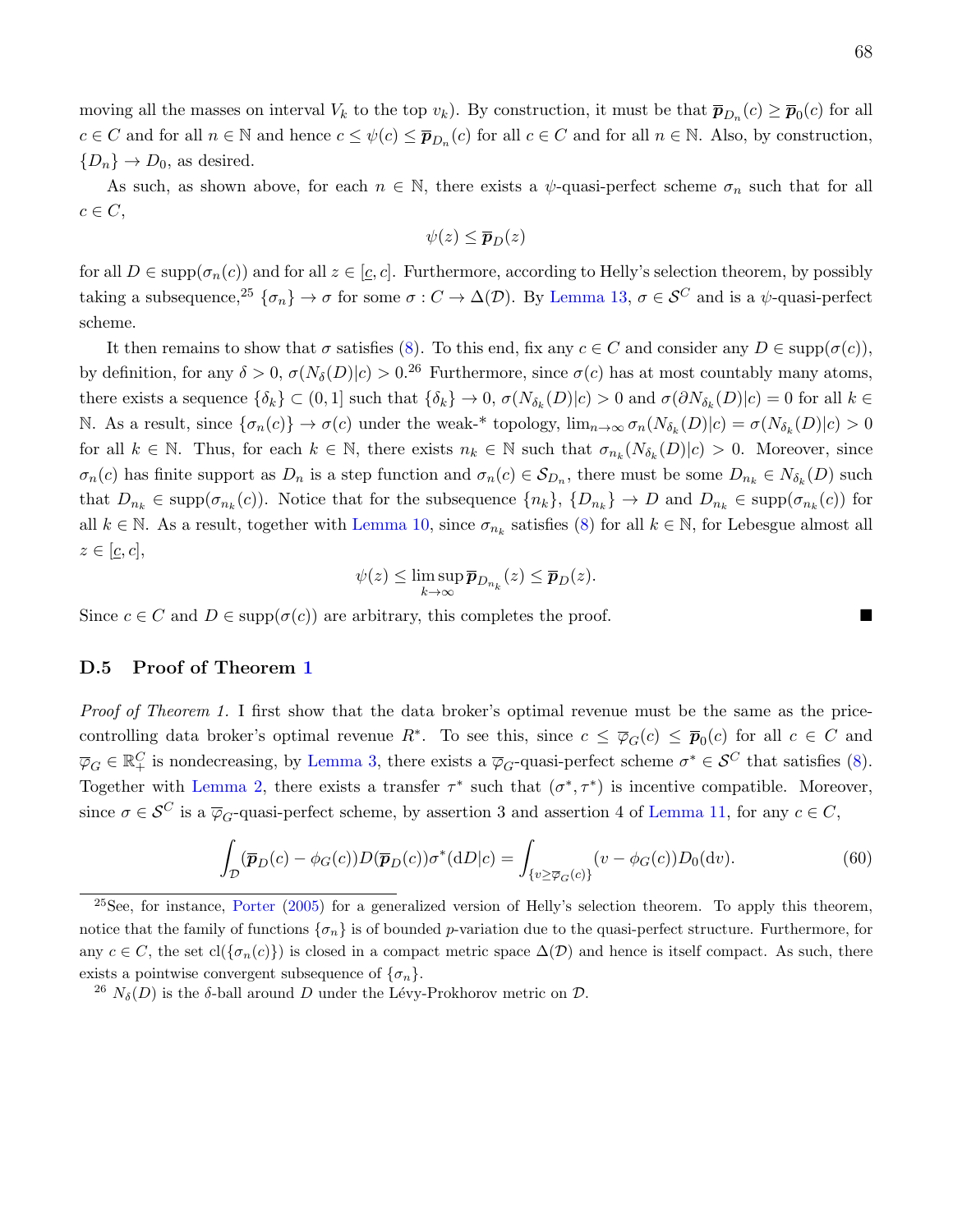$$
\int_{\mathcal{D}} \pi_D(c)\sigma^*(dD|c) - \tau(c) = U(\overline{c}) + \int_c^{\overline{c}} \left( \int_{\mathcal{D}} D(\overline{p}_D(z))\sigma^*(dD|z) \right) dz
$$

$$
= \overline{\pi} + \int_c^{\overline{c}} D_0(\overline{\varphi}_G(z)) dz
$$

$$
\geq \overline{\pi} + \int_c^{\overline{c}} D_0(\overline{p}_0(z)) dz
$$

$$
= \pi_0(c),
$$

where the first equality follows from [Lemma 1,](#page-16-0) the second equality follows from assertion 3 of [Lemma 11,](#page-46-1) the inequality follows from  $\overline{\varphi}_G \leq \overline{p}_0$  and the last equality follows from [\(5\)](#page-16-1). As a result,  $(\sigma^*, \tau^*)$  is individually rational and, together with [\(60\)](#page-68-2) and [Lemma 1,](#page-16-0)

$$
\mathbb{E}[\tau^*(c)] = \int_C \left( \int_D (\overline{\mathbf{p}}_D(c) - \phi_G(c)) D(\overline{\mathbf{p}}_D(c)) \sigma^*(dD|c) \right) G(dc) - \overline{\pi}
$$
  
\n
$$
= \int_C \left( \int_{\{v \ge \overline{\varphi}_G(c)\}} (v - \phi_G(c)) D_0(dv) \right) G(dc) - \overline{\pi}
$$
  
\n
$$
= R^*,
$$

as desired.

Since the data broker's optimal revenue is  $R^*$  and since [\(60\)](#page-68-2) holds for any  $\overline{\varphi}_G$ -quasi-perfect scheme  $\sigma$ , by [Lemma 1,](#page-16-0) any incentive feasible  $\overline{\varphi}_G$ -quasi-perfect mechanism must give revenue  $R^*$  and hence is optimal.

Conversely, to see why any optimal mechanism must be a  $\overline{\varphi}_G$ -quasi-perfect mechanism, consider any optimal mechanism  $(\sigma, \tau)$ . As it is optimal and incentive compatible, by [Lemma 1,](#page-16-0)

<span id="page-69-1"></span>
$$
R^* = \mathbb{E}[\tau(c)] = \int_C \left( \int_D (\boldsymbol{p}_D(c) - \phi_G(c)) D(\boldsymbol{p}_D(c)) \sigma(\mathrm{d}D|c) \right) G(\mathrm{d}c) - \bar{\pi},\tag{61}
$$

for any  $p \in P$ . Also, since  $(\sigma, \tau)$  is incentive compatible, for any  $p \in P$ , the function  $D_p^{\sigma} \in [0, 1]^C$ , defined as

$$
\boldsymbol{D}_{\boldsymbol{p}}^{\sigma}(c) := \int_{\mathcal{D}} D(\boldsymbol{p}_D(c)) \sigma(\mathrm{d}D|c), \,\forall c \in C
$$

is nonincreasing.<sup>[27](#page-69-0)</sup> Thus, by  $(37)$ ,

<span id="page-69-2"></span>
$$
\int_C \overline{\phi}_G(c) \left( \int_{\mathcal{D}} D(\mathbf{p}_D(c)) \sigma(\mathrm{d}D|c) \right) G(\mathrm{d}c) \ge \int_C \overline{\varphi}_G(c) \left( \int_{\mathcal{D}} D(\mathbf{p}_D(c)) \sigma(\mathrm{d}D|c) \right) G(\mathrm{d}c). \tag{62}
$$

Moreover, since  $(\sigma, \tau)$  is individually rational, by [Lemma 1,](#page-16-0) it must be that

<span id="page-69-3"></span>
$$
\int_{c}^{\overline{c}} \left( \int_{\mathcal{D}} D(\mathbf{p}_D(z)) \sigma(\mathrm{d}D|z) \right) \mathrm{d}z \ge \int_{c}^{\overline{c}} D_0(\overline{\mathbf{p}}_0(z)) \mathrm{d}z, \,\forall c \in C. \tag{63}
$$

<span id="page-69-0"></span><sup>27</sup>To see this, notice that U is convex since it is a pointwise supremum of convex functions, which is because  $\pi_D(c)$ is convex for all D. [Lemma 1](#page-16-0) implies that the derivative of U is  $-D_p^{\sigma}$  and thus  $D_p^{\sigma}$  must be nonincreasing.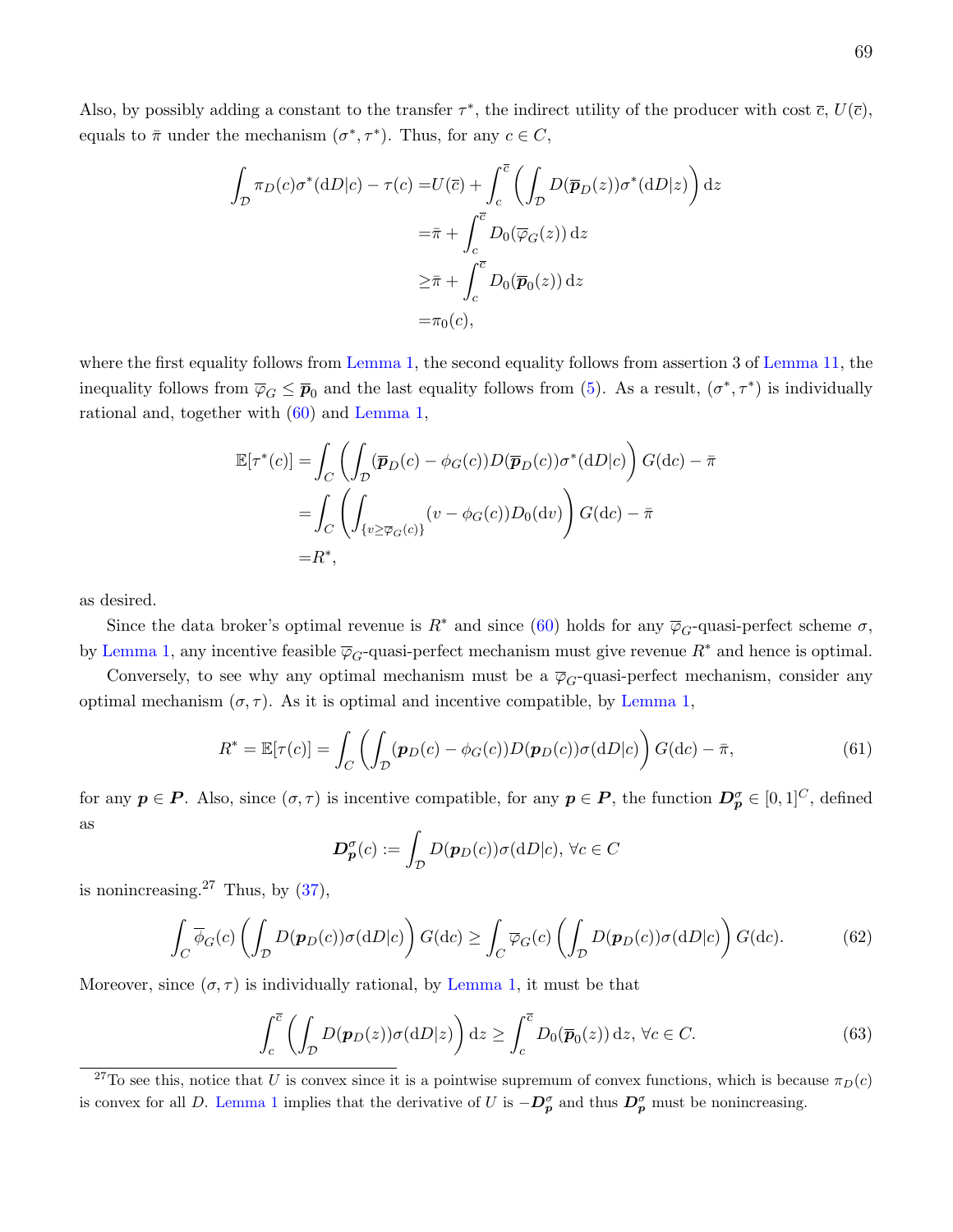Furthermore, since  $\sigma^*$  is a  $\overline{\varphi}_G$ -quasi-perfect scheme, [Lemma 11](#page-46-1) implies that, for all  $c \in C$ ,

$$
\mathbf{D}_{\overline{p}}^{\sigma^*}(c) = \int_{\mathcal{D}} D(\overline{p}_D(c)) \sigma^*(dD|c) = D_0(\overline{\varphi}_G(c)).
$$

Together with  $(38)$  and  $(39)$ , we have

<span id="page-70-1"></span>
$$
\int_C \overline{\varphi}_G(c) D_0(\overline{\varphi}_G(c)) G(\mathrm{d}c) = \int_C \overline{\phi}_G(c) D_0(\overline{\varphi}_G(c)) G(\mathrm{d}c). \tag{64}
$$

Now suppose that  $(\sigma, \tau)$  is not a  $\overline{\varphi}_G$ -quasi-perfect mechanism or it does not induce  $\overline{\varphi}_G(c)$ -quasi-perfect price discrimination for a positive G-measure of c, then there exists  $p \in P$ , a positive G-measure of c and a positive  $\sigma(c)$ -measure of  $D \in \mathcal{D}$  such that either  $p_D(c) < \bar{p}_D(c)$ , or  $D(c) > 0$  and either  $\#\{v \in \text{supp}(D) :$  $v \ge \overline{\varphi}_G(c)$   $\neq$  1 or max(supp(D))  $\notin$   $P_D(c)$ , which imply that there is a positive G-measure of c and a positive  $\sigma(c)$ -measure of D such that

$$
\int_{\{v \ge \overline{\varphi}_G(c)\}} (v - \overline{\varphi}_G(c))D(\mathrm{d}v) \ge \int_{\{v \ge \mathbf{p}_D(c)\}} (v - \overline{\varphi}_G(c))D(\mathrm{d}v)
$$
\n
$$
= (\mathbf{p}_D(c) - \overline{\varphi}_G(c))D(\mathbf{p}_D(c)) + \int_{\{v \ge \mathbf{p}_D(c)\}} (v - \mathbf{p}_D(c))D(\mathrm{d}v)
$$
\n
$$
\ge (\mathbf{p}_D(c) - \overline{\varphi}_G(c))D(\mathbf{p}_D(c)),
$$

with at least one inequality being strict. Therefore,

<span id="page-70-0"></span>
$$
\int_C \left( \int_D (\boldsymbol{p}_D(c) - \overline{\varphi}_G(c)) D(\boldsymbol{p}_D(c)) \sigma(\mathrm{d}D|c) \right) G(\mathrm{d}c) < \int_C \left( \int_V (v - \overline{\varphi}_G(c))^+ D_0(\mathrm{d}v) \right) G(\mathrm{d}c). \tag{65}
$$

Moreover, by  $(61)$ , since

$$
\int_C \left( \int_D (\mathbf{p}_D(c) - \overline{\varphi}_G(c)) D(\mathbf{p}_D(c)) \sigma(\mathrm{d}D|c) \right) G(\mathrm{d}c)
$$
\n
$$
+ \int_C (\overline{\varphi}_G(c) - \phi_G(c)) \left( \int_D D(\mathbf{p}_D(c)) \sigma(\mathrm{d}D|c) \right) G(\mathrm{d}c)
$$
\n
$$
= \int_D \left( \int_D (\mathbf{p}_D(c) - \phi_G(c)) D(\mathbf{p}_D(c)) \sigma(\mathrm{d}D|c) \right) G(\mathrm{d}c)
$$
\n
$$
= \int_C \left( \int_{\{v \ge \overline{\varphi}_G(c)\}} (v - \phi_G(c)) D_0(\mathrm{d}v) \right) G(\mathrm{d}c)
$$
\n
$$
= \int_C \left( \int_V (v - \overline{\varphi}_G(c))^+ D_0(\mathrm{d}v) \right) G(\mathrm{d}c) + \int_C (\overline{\varphi}_G(c) - \phi_G(c)) D_0(\overline{\varphi}_G(c)) G(\mathrm{d}c),
$$

together with, [\(65\)](#page-70-0), it must be that

$$
\int_C (\overline{\phi}_G(c) - \phi_G(c)) \left( \int_{\mathcal{D}} D(\mathbf{p}_D(c)) \sigma(\mathrm{d}D|c) \right) G(\mathrm{d}c)
$$
\n
$$
\geq \int_C (\overline{\varphi}_G(c) - \phi_G(c)) \left( \int_{\mathcal{D}} D(\mathbf{p}_D(c)) \sigma(\mathrm{d}D|c) \right) G(\mathrm{d}c)
$$
\n
$$
> \int_C (\overline{\varphi}_G(c) - \phi_G(c)) D_0(\overline{\varphi}_G(c)) G(\mathrm{d}c)
$$
\n
$$
= \int_C (\overline{\phi}_G(c) - \phi_G(c)) D_0(\overline{\varphi}_G(c)) G(\mathrm{d}c),
$$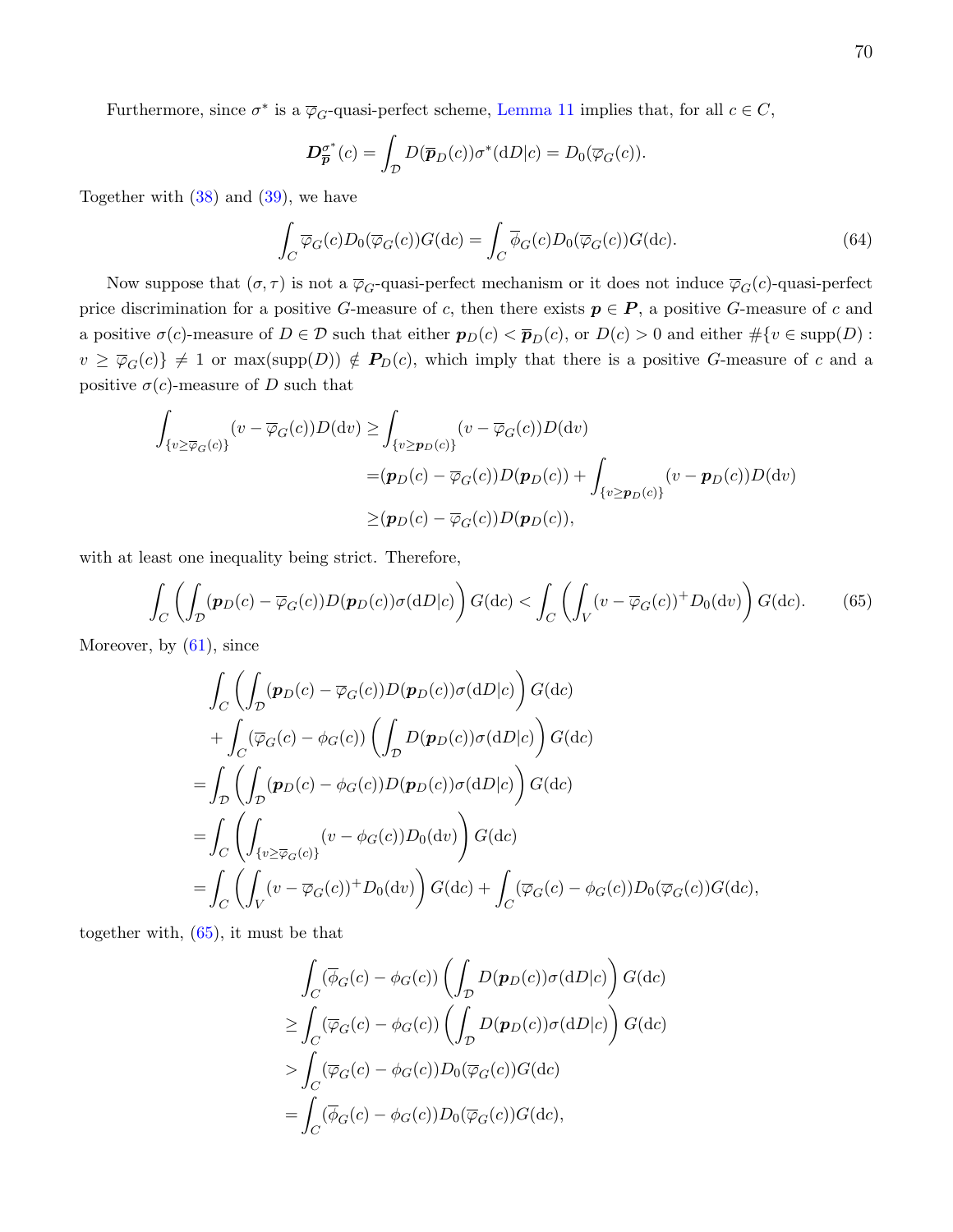where the first inequality follows from [\(62\)](#page-69-2) and the equality follows from [\(64\)](#page-70-1). Furthermore, since  $\phi_G(c)$  $\phi_G(c)$  for all  $c \in [c, c^*]$  and  $\overline{\phi}_G(c) = \overline{\phi}_G(c) = \overline{p}_0(c)$  for all  $c \in (c^*, \overline{c}]$ , it then follows that

$$
\int_{c^*}^{\overline{c}} (\phi_G(c) - \overline{p}_0(c)) \left( \int_{\mathcal{D}} D(\mathbf{p}_D(c)) \sigma(dD|c) \right) G(dc) < \int_{c^*}^{\overline{c}} (\phi_G(c) - \overline{p}_0(c)) D_0(\overline{p}_0(c)) G(dc),
$$

Using integration by parts, this is equivalent to

$$
\int_{c^*}^{\overline{c}} \left( \int_c^{\overline{c}} \left( \int_D D(\boldsymbol{p}_D(z)) \sigma(\mathrm{d}D|z) \right) \mathrm{d}z \right) M^*(\mathrm{d}c) < \int_{c^*}^{\overline{c}} \left( \int_c^{\overline{c}} D_0(\overline{\boldsymbol{p}}_0(z)) \, \mathrm{d}z \right) M^*(\mathrm{d}c),
$$

where  $M^*$  is defined in [\(34\)](#page-57-2). However, by [\(63\)](#page-69-3) and by the fact that  $M^*$  is a CDF of a Borel measure, which is due to [Assumption 1,](#page-11-0)

$$
\int_{c^*}^{\overline{c}} \left( \int_c^{\overline{c}} \left( \int_{\mathcal{D}} D(\boldsymbol{p}_D(z)) \sigma(dD|z) \right) dz \right) M^*(dc) \ge \int_{c^*}^{\overline{c}} \left( \int_c^{\overline{c}} D_0(\overline{\boldsymbol{p}}_0(z)) dz \right) M^*(dc),
$$

a contradiction. Therefore,  $\sigma$  must be a  $\overline{\varphi}_G$ -quasi-perfect scheme and must induce  $\overline{\varphi}_G(c)$ -quasi-perfect price discrimination for G-almost all  $c \in C$ . Together with [Lemma 1,](#page-16-0) and the fact that  $U(\bar{c}) = \bar{\pi}$  under any optimal mechanism,  $(\sigma, \tau)$  must be a  $\overline{\varphi}_G$ -quasi-perfect mechanism. This completes the proof.

#### D.6 Proof of Theorem [2](#page-15-0)

*Proof of Theorem 2.* Notice that from the proof of [Lemma 3,](#page-19-0) for any step function  $D \in \mathcal{D}$  that is regular, by replacing  $\psi$  with  $\overline{\varphi}_G$ , the resulting scheme  $\sigma \in \mathcal{S}_D^C$  must take form of

<span id="page-71-0"></span>
$$
\sigma\left(D_v^{\overline{\varphi}_G(c)}\middle|c\right) = \frac{m^D(v)}{D(\overline{\varphi}_G(c))} \tag{66}
$$

for all  $c \in C$  and for all  $v \in [\overline{\varphi}_G(c), \overline{v}]$ , where  $D_v^{\overline{\varphi}_G(c)}$  is defined by [\(2\)](#page-14-0) with  $D_0$  being replaced by  $D$ .

Now, for any regular  $D_0 \in \mathcal{D}$ , take a sequence of regular step functions  $\{D_n\} \subseteq \mathcal{D}$  such that  $\{D_n\} \to D_0$ and take the associated segmentation scheme  $\sigma_n$  defined by [\(66\)](#page-71-0) for each  $n \in \mathbb{N}$ . By the proof of [Lemma 3,](#page-19-0)  ${\{\sigma_n\}} \to \sigma$  for some  $\overline{\varphi}_G$ -quasi-perfect scheme  $\sigma \in \mathcal{S}^C$  that satisfies [\(8\)](#page-18-1). Moreover, by the same argument as in the proof of [Lemma 3,](#page-19-0) for all  $c \in C$  and for all  $D \in \text{supp}(\sigma(c))$ , there exists a subsequence  $\{D_{n_k}\}$  such that  $D_{n_k} \in \text{supp}(\sigma_{n_k}(c))$  and  $\{D_{n_k}\} \to D$ . This then implies that  $D(p) = D_0(p)$  for every  $p \in [\underline{v}, \overline{\varphi}_G(c))$ at which  $D_0$  is continuous. Finally, since  $\sigma(c)$  is a  $\overline{\varphi}_G(c)$ -quasi-perfect segmentation for c, it must be that for any  $p \in [\overline{\varphi}_G(c), \overline{v}]$ ,  $D(p) \in \{D_0(\overline{\varphi}_G(c)), 0\}$  and for any  $p \in [\underline{v}, \overline{\varphi}_G(c)), D(p) = D_0(p)$ , which means that  $D = D_v^{\overline{\varphi}_G(c)}$  for some  $v \in [\overline{\varphi}_C(c), \overline{v}]$  and

<span id="page-71-1"></span>
$$
\sigma\left(\left\{D_v^{\overline{\varphi}_G(c)} : v \ge p\right\}\bigg| c\right) = \frac{D_0(p)}{D_0(\overline{\varphi}_G(c))} \tag{67}
$$

for any  $p \in [\overline{\varphi}_G(c), \overline{v}]$ , where  $D_v^{\overline{\varphi}_G(c)}$  is defined by [\(2\)](#page-14-0)

Finally, by the proof of [Lemma 3,](#page-19-0)  $\sigma$  is a  $\overline{\varphi}_G$ -quasi-perfect scheme satisfying [\(8\)](#page-18-1) and hence, by [Lemma 2,](#page-18-0) there exists a transfer scheme  $\tau$  such that  $(\sigma, \tau)$  is incentive feasible. Thus, by [Theorem 1,](#page-13-0)  $(\sigma, \tau)$  is optimal, and by [\(67\)](#page-71-1),  $(\sigma, \tau)$  is the canonical  $\overline{\varphi}_G$ -quasi perfect mechanism.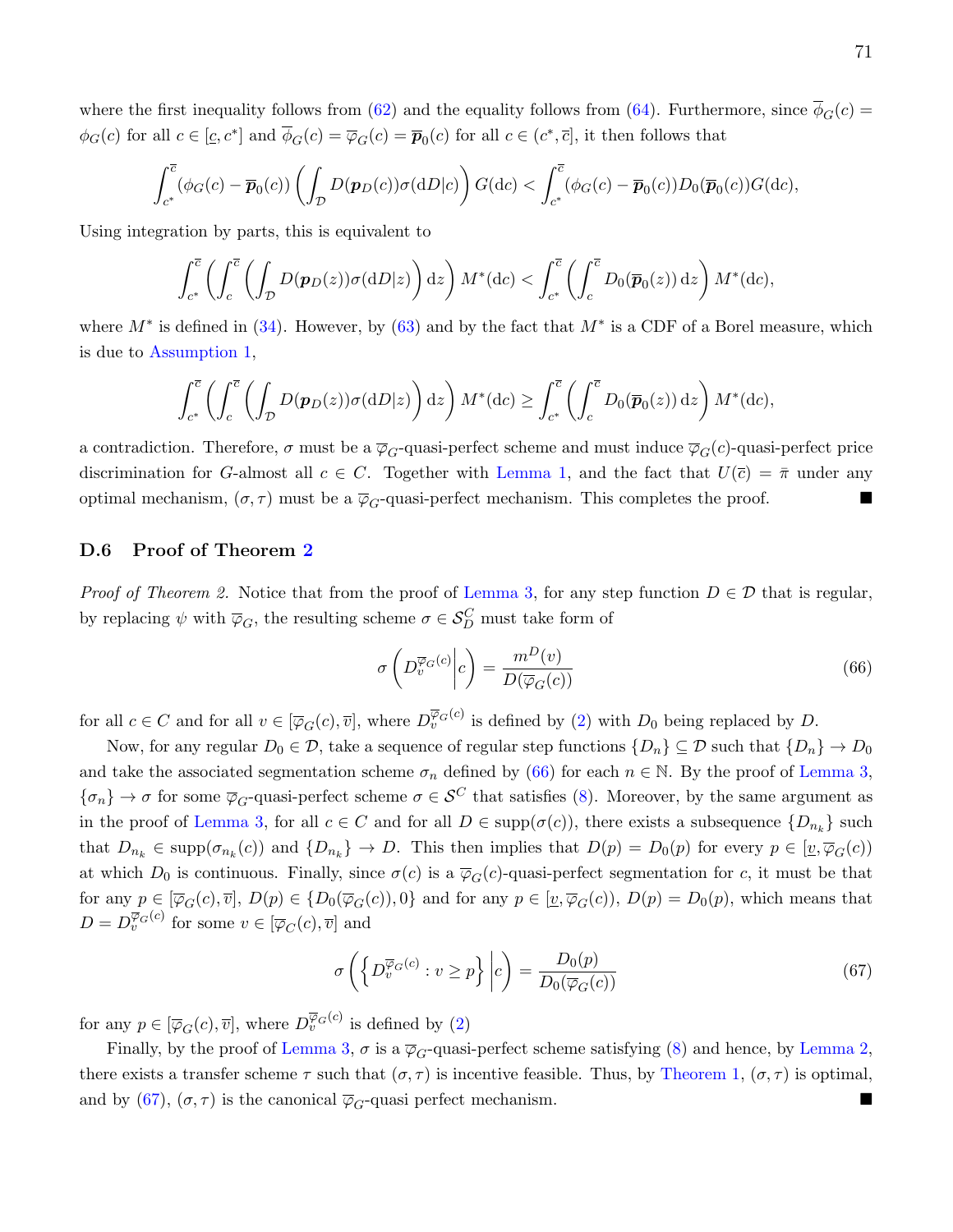# E Proofs of Other Main Results

# E.1 Proof of Theorem [3](#page-22-0)

*Proof of Theorem 3.* Let  $(\sigma, \tau)$  be any optimal mechanism. By [Theorem 1,](#page-13-0)  $(\sigma, \tau)$  must be a  $\overline{\varphi}_G$ -quasi-perfect mechanism and induces  $\overline{\varphi}_G$ -quasi-perfect price discrimination. Therefore, for G-almost all  $c \in C$  and for  $\sigma(c)$ -almost all  $D \in \mathcal{D}$ ,  $D(p) = 0$  for any  $p > \bar{p}_D(c) = \max(\text{supp}(D))$  and consumer surplus under  $(\sigma, \tau)$  is

$$
\int_{\mathcal{D}} \left( \int_{\{v \ge \overline{\boldsymbol{p}}_D(c)\}} (v - \overline{\boldsymbol{p}}_D(c)) D(\mathrm{d}v) \right) \sigma^*(\mathrm{d}D|c).
$$

Using integration by parts, it then follows that

$$
\int_{\mathcal{D}} \left( \int_{\{v \ge \overline{\boldsymbol{p}}_D(c)\}} (v - \overline{\boldsymbol{p}}_D(c)) D(\mathrm{d}v) \right) \sigma^*(\mathrm{d}D|c) = \int_{\mathcal{D}} \left( \int_{\overline{\boldsymbol{p}}_D(c)}^{\overline{v}} D(z) \, \mathrm{d}z \right) \sigma^*(\mathrm{d}D|c) = 0.
$$

for G-almost all  $c \in C$ . Together,

$$
\int_C \left( \int_{\mathcal{D}} \left( \int_{\{v \ge \overline{\boldsymbol{p}}_D(c)\}} (v - \overline{\boldsymbol{p}}_D(c)) D(\mathrm{d}v) \right) \sigma^*(\mathrm{d}D|c) \right) G(\mathrm{d}c)
$$
\n
$$
= \int_C \left( \int_{\mathcal{D}} \left( \int_{\overline{\boldsymbol{p}}_D(c)}^{\overline{v}} D(z) \, \mathrm{d}z \right) \sigma^*(\mathrm{d}D|c) \right) G(\mathrm{d}c)
$$
\n=0.

This completes the proof.

### E.2 Proof of Proposition [1](#page-23-0)

Proof of Proposition 1. By [Theorem 1,](#page-13-0) the data broker's optimal revenue is

$$
R^* = \int_C \left( \int_{\{v \ge \overline{\varphi}_G(c)\}} (v - \phi_G(c)) D_0(\mathrm{d}v) \right) G(\mathrm{d}c) - \overline{\pi}.
$$

On the other hand, since  $P_0(c)$  is a singleton for (Lebesgue)-almost all  $c \in C$  and since G is absolutely continuous, consumer surplus under uniform pricing is

$$
\int_C \left( \int_{\{v \ge \overline{\boldsymbol{p}}_0(c)\}} (v - \overline{\boldsymbol{p}}_0(c)) D_0(\mathrm{d}v) \right) G(\mathrm{d}c).
$$

Furthermore, for any  $c \in C$ ,

<span id="page-72-0"></span>
$$
\int_{\{v \ge \overline{\varphi}_G(c)\}} (v - \phi_G(c)) D_0(\mathrm{d}v) = \int_{\{v \ge \overline{\pmb{p}}_0(c)\}} (v - \phi_G(c)) D_0(\mathrm{d}v) + \int_{[\overline{\varphi}_G(c), \overline{\pmb{p}}_0(c))} (v - \phi_G(c)) D_0(\mathrm{d}v). \tag{68}
$$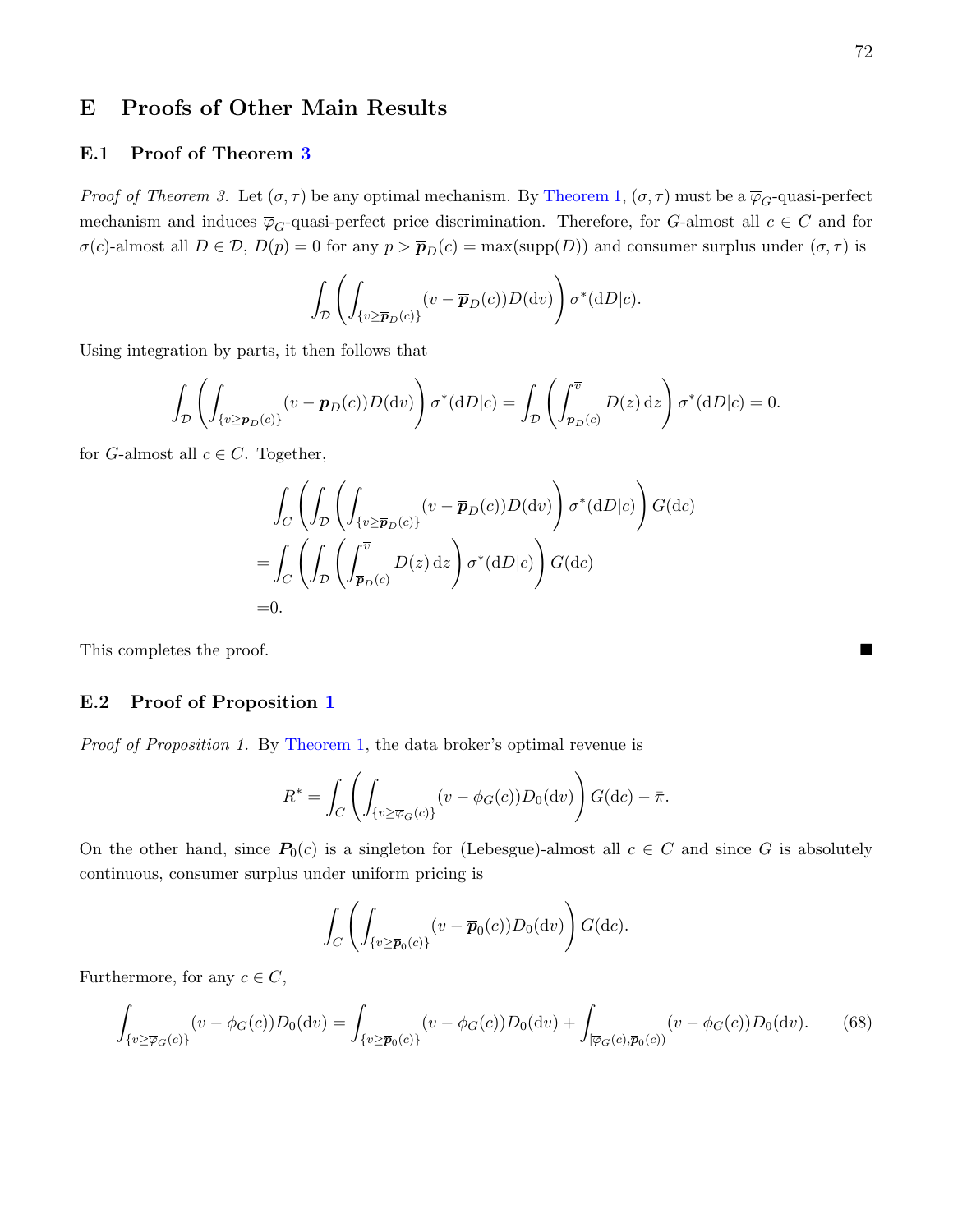Notice first that for any  $c\in C,$ 

$$
\int_{\{v \ge \overline{p}_0(c)\}} (v - \phi_G(c))D_0(\mathrm{d}v) - \int_{\{v \ge \overline{p}_0(c)\}} (v - \overline{p}_0(c))D_0(\mathrm{d}v) - \overline{\pi}
$$
\n
$$
= (\overline{p}_0(c) - \phi_G(c))D_0(\overline{p}_0(c)) - \overline{\pi}
$$
\n
$$
= \pi_0(c) - \frac{G(c)}{g(c)}D_0(\overline{p}_0(c)) - \overline{\pi}
$$
\n
$$
= \int_c^{\overline{c}} D_0(\overline{p}_0(z)) \, \mathrm{d}z - \frac{G(c)}{g(c)}D_0(\overline{p}_0(c)),
$$

and thus

<span id="page-73-0"></span>
$$
\int_{C} \left( \int_{\{v \ge \overline{p}_0(c)\}} (v - \phi_G(c)) D_0(\mathrm{d}v) - \int_{\{v \ge \overline{p}_0(c)\}} (v - \overline{p}_0(c)) D_0(\mathrm{d}v) \right) G(\mathrm{d}c) - \bar{\pi}
$$
\n
$$
= \int_{C} \left( \int_c^{\overline{c}} D_0(\overline{p}_0(z)) \, \mathrm{d}z - \frac{G(c)}{g(c)} D_0(\overline{p}_0(c)) \right) G(\mathrm{d}c)
$$
\n
$$
= \int_{C} G(c) (D_0(\overline{p}_0(c)) - D_0(\overline{p}_0(c))) \, \mathrm{d}c \tag{69}
$$
\n
$$
= 0.
$$

On the other hand, for any  $c\in C,$ 

$$
\int_{\left[\overline{\varphi}_G(c),\overline{p}_0(c)\right)} (v - \phi_G(c))D_0(\mathrm{d}v)
$$
\n
$$
= \int_{\left[\overline{\varphi}_G(c),\overline{p}_0(c)\right)} (v - \varphi_G(c))D_0(\mathrm{d}v) + (\varphi_G(c) - \phi_G(c))(D_0(\overline{\varphi}_G(c)) - D_0(\overline{p}_0(c))),
$$

and thus,

<span id="page-73-1"></span>
$$
\int_C \left( \int_{[\overline{\varphi}_G(c),\overline{p}_0(c))} (v - \phi_G(c))D_0(dv) \right) G(dc)
$$
\n
$$
= \int_C \left( \int_{[\overline{\varphi}_G(c),\overline{p}_0(c))} (v - \varphi_G(c))D_0(dv) \right) G(dc)
$$
\n
$$
+ \int_C (\varphi_G(c) - \phi_G(c)) (D_0(\overline{\varphi}_G(c)) - D_0(\overline{p}_0(c)))G(dc)
$$
\n
$$
\geq \int_C (\varphi_G(c) - \phi_G(c)) (D_0(\overline{\varphi}_G(c)) - D_0(\overline{p}_0(c)))G(dc)
$$
\n
$$
= \int_C (\varphi_G(c) - \phi_G(c))D_0(\overline{\varphi}_G(c))G(dc) - \int_C (\varphi_G(c) - \phi_G(c))D_0(\overline{p}_0(c)))G(dc)
$$
\n
$$
\geq 0,
$$
\n(70)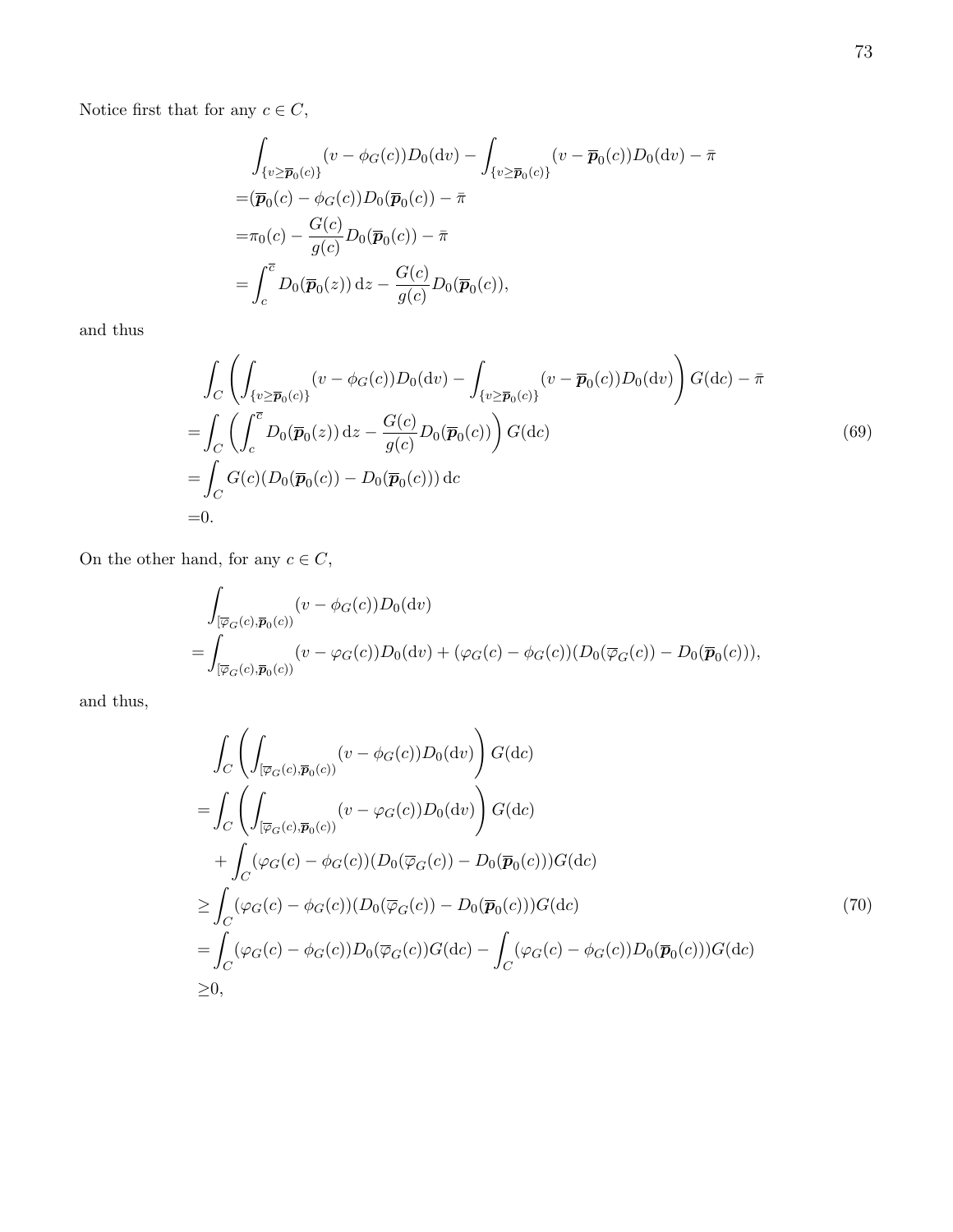where the first inequality follows from  $\overline{\varphi}_G = \min{\{\varphi_G, \overline{\pmb{p}}_0\}}$  and the second inequality follows from the fact that  $\bar{p}_0$  is nondecreasing, [\(37\)](#page-58-0) and [\(38\)](#page-59-0). Together, combining [\(68\)](#page-72-0), [\(69\)](#page-73-0) and [\(70\)](#page-73-1),

$$
\int_C \left( \int_{\{v \ge \overline{\varphi}_G(c)\}} (v - \phi_G(c)) D_0(\mathrm{d}v) \right) G(\mathrm{d}c) - \bar{\pi} - \int_C \left( \int_{\{v \ge \overline{\mathbf{p}}_0(c)\}} (v - \overline{\mathbf{p}}_0(c)) D_0(\mathrm{d}v) \right) G(\mathrm{d}c)
$$
\n
$$
= \int_C \left( \int_{\{v \ge \overline{\mathbf{p}}_0(c)\}} (v - \phi_G(c)) D_0(\mathrm{d}v) - \int_{\{v \ge \overline{\mathbf{p}}_0(c)\}} (v - \overline{\mathbf{p}}_0(c)) D_0(\mathrm{d}v) \right) G(\mathrm{d}c) - \bar{\pi}
$$
\n
$$
+ \int_C \left( \int_{[\overline{\varphi}_G(c), \overline{\mathbf{p}}_0(c))} (v - \phi_G(c)) D_0(\mathrm{d}v) \right) G(\mathrm{d}c)
$$
\n
$$
\ge 0,
$$

as desired.

### E.3 Proof of Lemma [4](#page-26-0)

To prove [Lemma 4,](#page-26-0) first notice that by the revelation principle, it is without loss to restrict attention to the collection of incentive feasible mechanisms  $(q, t)$ , where  $q(c)$  stands for the quantity purchased for each report  $c \in C$  and  $t(c)$  stands for the amount of payment from the exclusive retailer to the producer for each report  $c \in C$ .  $(q, t)$  is incentive compatible if for any  $c, c' \in C$ ,

$$
t(c) - c\mathbf{q}(c) \ge t(c') - c\mathbf{q}(c')
$$
 (IC<sup>\*\*</sup>)

and is individually rational if for any  $c \in C$ ,

$$
t(c) - c\boldsymbol{q}(c) \geq \pi_{D_0}(c).
$$

The exclusive retailer's problem is then to choose  $(q, t)$  to maximize

$$
\int_C [\bar{R}(\boldsymbol{q}(c)) - t(c)] G(\mathrm{d}c)
$$

subject to  $(IC^{**})$  and  $(IR^{**})$ , where  $\overline{R}$  is defined by [\(26\)](#page-53-0).

Proof of Lemma 4. Consider the exclusive retailer's problem. First notice that by standard arguments,  $(q, t)$  is incentive compatible if and only if q is nonincreasing and there exists a constant  $\bar{t}$  such that

$$
t(c) = cq(c) + \int_c^{\overline{c}} \mathbf{q}(z) dz - \overline{t},
$$

for all  $c \in C$ . Moreover, any incentive compatible mechanism must give the producer indirect utility

<span id="page-74-0"></span>
$$
U(\overline{c}) + \int_{c}^{\overline{c}} \mathbf{q}(z) \,\mathrm{d}z
$$

when her cost is  $c \in C$ . Together, the exclusive retailer's profit maximization problem can be wirtten as

$$
\max_{\mathbf{q}\in\mathcal{Q}} \int_C [\bar{R}(\mathbf{q}(c)) - \phi_G(c)\mathbf{q}(c)] G(\mathrm{d}c)
$$
\n
$$
\text{s.t. } \bar{\pi} + \int_c^{\bar{c}} \mathbf{q}(z) \, \mathrm{d}z \ge \bar{\pi} + \int_c^{\bar{c}} D_0(\bar{\mathbf{p}}_0(z)) \, \mathrm{d}z. \tag{71}
$$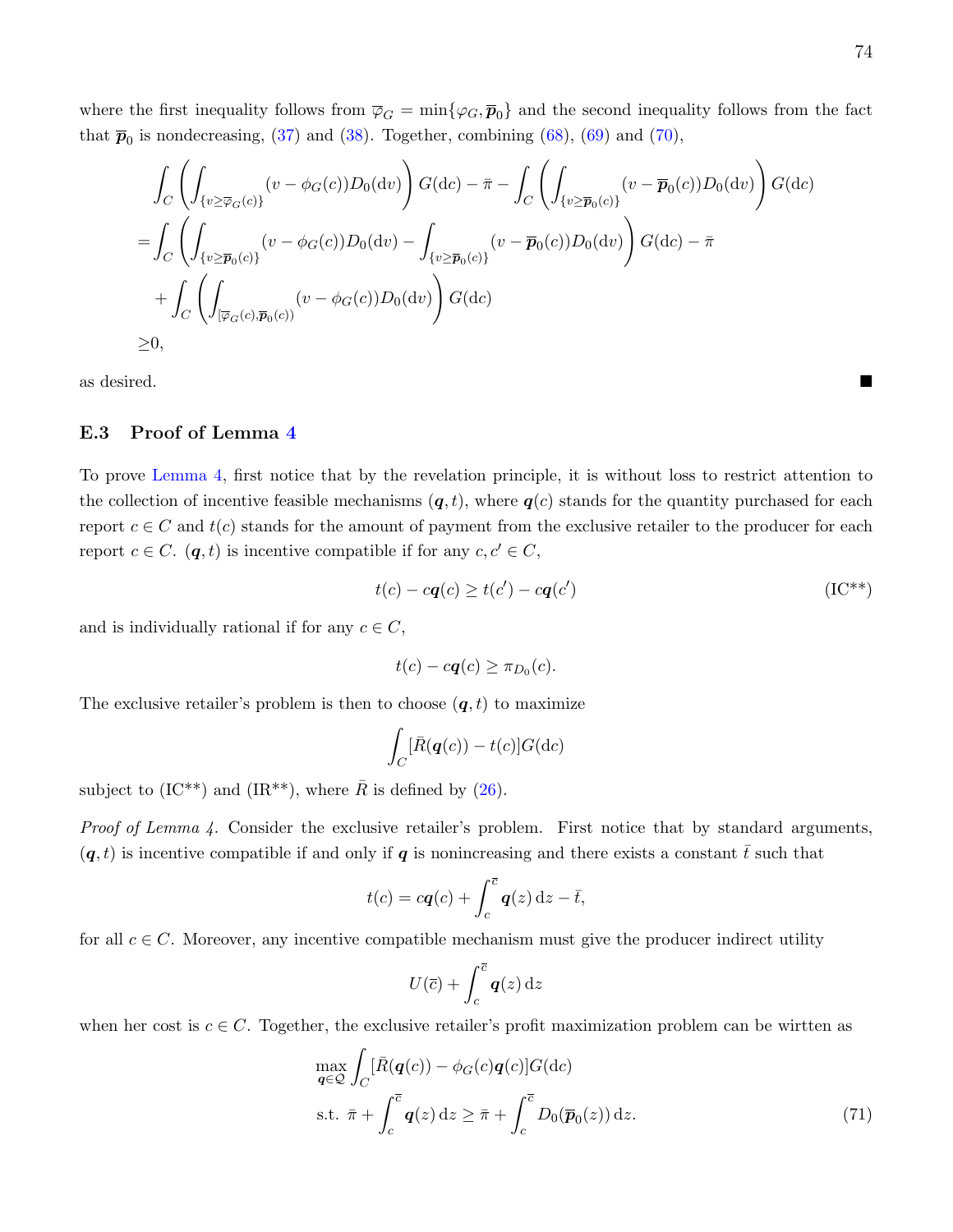Furthermore, by [Lemma 15,](#page-53-1) the objective function of [\(71\)](#page-74-0) can be written as

$$
\int_0^{\mathbf{q}(c)} (D_0^{-1}(q) - \phi_G(c)) G(\mathrm{d}c).
$$

Thus, together with [Lemma 16,](#page-54-0) the exclusive retailer's profit maximization problem is equivalent to the price-controlling data broker's revenue maximization problem. This completes the proof.

### E.4 Proof of Theorem [7](#page-27-0)

Proof of Theorem 7. By [Lemma 4,](#page-26-0) it suffices to prove outcome-equivalence between data brokership and price-controlling data brokership. By [Proposition 2](#page-26-1) and [Theorem 1,](#page-13-0) both the exclusive retailer and the data broker have optimal revenue  $R^*$ . Furthermore, for any optimal mechanism  $(\sigma, \tau)$  of the data broker and any optimal mechanism  $(\hat{\sigma}, \hat{\tau}, \hat{\gamma})$  of the price-controlling data broker, both of them must induce  $\overline{\varphi}_G(c)$ -quasiperfect price discrimination for G-almost all  $c \in C$ . In particular, for G-almost all  $c \in C$ , all the consumers with  $v \ge \overline{\varphi}_G(c)$  buys the product by paying their values and all the consumers with  $v < \overline{\varphi}_G(c)$  do not buy the product. Thus, the consumer surplus and the allocation of the product induced by  $(\sigma, \tau)$  and  $(\hat{\sigma}, \hat{\tau}, \hat{\gamma})$ are the same.

In addition, for the data broker's optimal mechanism  $(\sigma, \tau)$ , [Theorem 1](#page-13-0) implies that  $\sigma$  must be a  $\overline{\varphi}_G$ -quasi-perfect scheme and hence by [Lemma 11,](#page-46-0) for G-almost all  $c \in C$ ,

$$
\int_{\mathcal{D}} D(\overline{\boldsymbol{p}}_D(c)) \sigma(\mathrm{d}D|c) = D_0(\overline{\varphi}_G(c))
$$

and

$$
\int_{\mathcal{D}} (\overline{\boldsymbol{p}}_D(c) - \phi_G(c)) D(\overline{\boldsymbol{p}}_D(c)) \sigma(dD|c) = \int_{\{v \ge \overline{\varphi}_G(c)\}} (v - \phi_G(c)) D_0(dv).
$$

Therefore, for Lebesgue almost all  $c \in C$ , by [Lemma 1,](#page-16-0)

$$
\int_{\mathcal{D}} \pi_D(c)\sigma(\mathrm{d}D|c) - \tau(c) = \bar{\pi} + \int_c^{\bar{c}} \left( \int_{\mathcal{D}} D(\bar{p}_D(z))\sigma(\mathrm{d}D|z) \right) \mathrm{d}z
$$

$$
= \bar{\pi} + \int_c^{\bar{c}} D_0(\bar{\varphi}_G(z)) \mathrm{d}z.
$$
(72)

On the other hand, for the price-controlling data broker's optimal mechanism  $(\hat{\sigma}, \hat{\tau}, \hat{\gamma})$ , since it induces  $\overline{\varphi}_G(c)$ -quasi-perfect price discrimination for almost all  $c \in C$ , it must be that,

$$
\int_{\mathcal{D}} \left( \int_{\mathbb{R}_+} D(p) \hat{\gamma}(\mathrm{d}p | D, c) \right) \hat{\sigma}(\mathrm{d}D | c) = D_0(\overline{\varphi}_G(c)),
$$

for G-almost all  $c \in C$ . Together with  $(44)$ , we have

$$
\int_{\mathcal{D}} \left( \int_{\mathbb{R}_+} (p - \phi_G(c)) D(p) \hat{\gamma}(\mathrm{d}p | D, c) \right) \hat{\sigma}(\mathrm{d}D | c) = \int_{\{v \ge \overline{\varphi}_G(c)\}} (v - \phi_G(c)) D_0(\mathrm{d}v).
$$

Therefore, by [Lemma 14,](#page-50-0) for any  $c \in C$ ,

$$
\int_{\mathcal{D}} \left( \int_{\mathbb{R}_+} (p - c) D(p) \hat{\gamma}(\mathrm{d}p | D, c) \right) \hat{\sigma}(\mathrm{d}D | c) - \hat{\tau}(c)
$$
\n
$$
= \bar{\pi} + \int_c^{\bar{c}} \left( \int_{\mathcal{D}} \left( \int_{\mathbb{R}_+} D(p) \hat{\gamma}(\mathrm{d}p | D, z) \right) \hat{\sigma}(\mathrm{d}D | z) \right) \mathrm{d}z
$$
\n
$$
= \bar{\pi} + \int_c^{\bar{c}} D_0(\bar{\varphi}_G(z)) \, \mathrm{d}z.
$$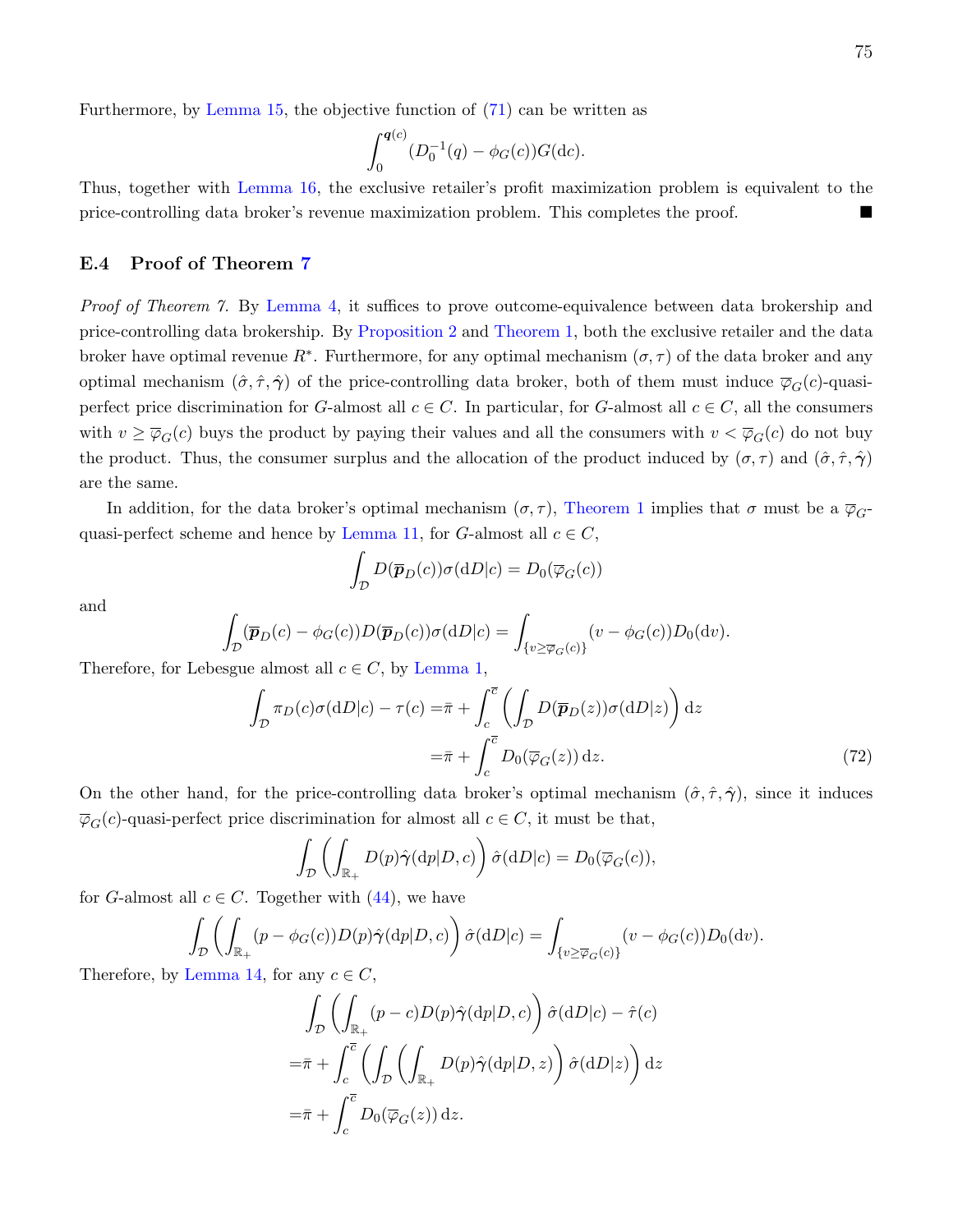Thus, the producer's profit under both  $(\sigma, \tau)$  and  $(\hat{\sigma}, \hat{\tau}, \hat{\gamma})$  are the same. This completes the proof.

# F Proofs for Extensions

### F.1 Proof of Theorem [8](#page-31-0)

Proof of Theorem 8. For each  $\theta \in \Theta$ , write  $\text{supp}(D_{\theta})$  as  $[l(\theta), u(\theta)]$ . Also, for any  $p \in V$ , let  $\theta_p$  be the unique  $\theta$  such that  $p \in (l(\theta), u(\theta))$ . Notice that since  $\{(l(\theta), u(\theta))\}_{\theta \in \Theta}$  is disjoint, for any  $\beta \in \Delta(\Theta)$ , any  $\theta \in \Theta$ , and any  $p \in \text{supp}(D_{\beta})$ ,

$$
D_{\beta}(p) = \sum_{\{\theta': u(\theta') \ge u(\theta_p)\}} D_{\theta'}(p)\beta(\theta') = D_{\theta}(p)\beta(\theta) + \sum_{\{\theta': u(\theta') > u(\theta_p)\}} \beta(\theta').
$$

In particular, different prices set in  $\text{supp}(D_{\theta})$  does not affect the probability of trade through  $\theta' \in \Theta$  such that  $u(\theta') > u(\theta)$ .

As a result, the construction in the proof of [Lemma 3](#page-19-0) is still valid, with the demands being replaced by  $D_{\beta}$ . Specifically, for any  $\beta \in \Delta(\Theta)$  and any  $c \in C$ , there exists  $\{\beta_i\}_{i=1}^n \subseteq \Delta^f(V)$  such that:

- 1.  $\beta \in \text{co}(\{\beta_i\}_{i=1}^n)$ .
- 2. For each  $i \in \{1, \ldots, n\}$ , the set

$$
\{\theta \in \text{supp}(\beta_i)|u(\theta) \geq \overline{\boldsymbol{p}}_{D_{\beta_i}}(c)\}\
$$

is nonempty and is a singleton.

3. For each  $i \in \{1, ..., n\},\$ 

$$
\boldsymbol{P}_{D_{\beta_i}}(c)\bigcap \text{supp}(D_{\bar{\theta}_{\beta_i}})\neq \emptyset,
$$

where  $\bar{\theta}_{\beta_i} := \max\{u(\theta) : \theta \in \text{supp}(\beta_i)\}.$ 

4. For each  $i \in \{1, \ldots, n\}$  and any  $z \in [\underline{c}, c]$ ,

$$
\overline{\boldsymbol{p}}_{D_{\beta_i}}(z) \geq \overline{\boldsymbol{p}}_{D_{\beta}}(z).
$$

This further implies that, by [Lemma 11,](#page-46-0) and by the same argument as in the proof of [Lemma 2,](#page-18-0) for any  $\beta \in \Delta(\Theta)$ , there exists  $\sigma^{\beta} \in \Delta^f(\Delta(\Theta))^C$  such that

5. For any  $c \in C$ ,

$$
\sum_{\beta' \in \text{supp}(\sigma^{\beta}(c))} (\overline{p}_{D_{\beta'}}(c) - \overline{p}_{D_{\beta}}(c)) D_{\beta'}(\overline{p}_{D'_{\beta}}(c)) \sigma^{\beta}(\beta'|c) = \sum_{\{\theta: u(\theta) \ge \theta(\overline{p}_{D_{\beta}}(c))\}} (\overline{p}_{D_{\theta}}(c) - \overline{p}_{D_{\beta}}(c)) D_{\theta}(\overline{p}_{D_{\theta}}(c)) \beta(\theta).
$$

- 6. For any  $c \in C$ ,  $\sum_{\beta' \in \text{supp}(\sigma^{\beta}(c))} D_{\beta'}(\overline{p}_{D_{\beta'}}(c)) \sigma^{\beta}(\beta'|c) = D_{\beta}(\overline{p}_{D_{\beta}}(c))$ .
- 7. For any  $c \in C$ ,  $\sum_{\beta' \in \text{supp}(\sigma^{\beta}(c))} \beta' \sigma^{\beta}(\beta'|c) = \beta$ .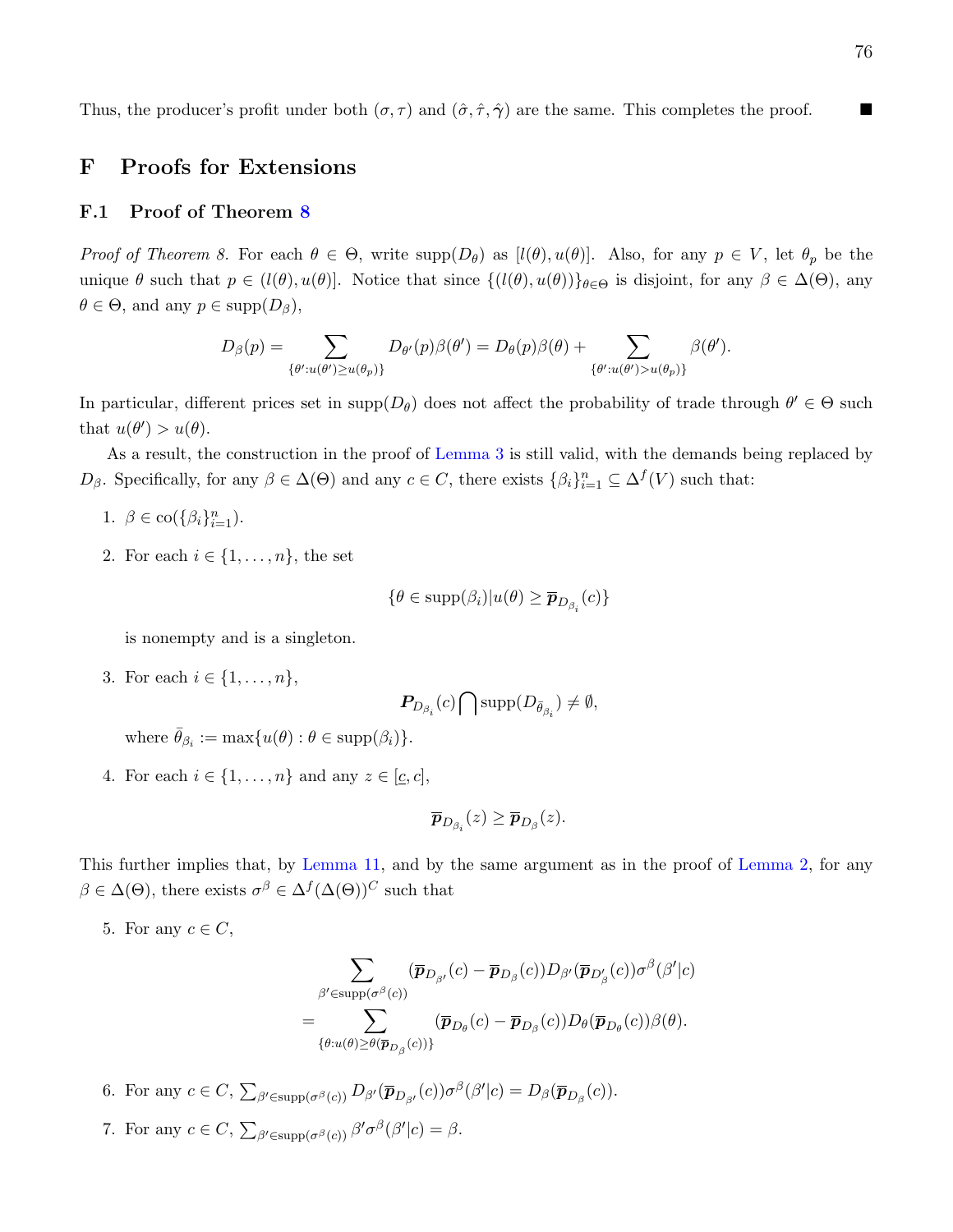8. For any  $\beta' \in \text{supp}(\sigma^{\beta}(c'))$ ,

$$
\overline{\boldsymbol{p}}_{D_{\beta'}}(c) \geq \overline{\boldsymbol{p}}_{D_{\beta}}(c),
$$

for any  $c, c' \in C$  such that  $c < c'$  and

$$
\sum_{\beta' \in \text{supp}(\sigma^{\beta}(c))} D_{\beta'}(\overline{\pmb{p}}_{D_{\beta'}}(c)) \sigma^{\beta}(\beta'|c) \geq D(\overline{\pmb{p}}_{D_{\beta}}(c)),
$$

for any  $c, c' \in C$  such that  $c > c'$ .

Now consider any mechanism  $(\sigma, \tau)$ . Suppose that there is a selection  $p \in P$  and a positive G-measure of c such that there exists some  $\beta \in \text{supp}(\sigma(c))$  and with

<span id="page-77-0"></span>
$$
\{\theta \in \text{supp}(\beta) : u(\theta) > u(\theta_{\mathbf{p}_{D_{\beta}}(c)})\} \neq \emptyset. \tag{73}
$$

Then, for such  $p \in P$ ,  $c \in C$  and  $\beta \in \text{supp}(\sigma(c))$ , there exists  $\sigma^{\beta}(c) \in \Delta^{f}(\Delta(\Theta))$  such that assertions 5 through 8 above hold. In particular, assertions 5 and 6 imply that

$$
\sum_{\beta' \in \text{supp}(\sigma^{\beta}(c))} (\overline{p}_{D_{\beta'}}(c) - \phi_G(c)) D_{\beta'}(\overline{p}_{D_{\beta'}}(c)) \sigma^{\beta}(\beta'|c) \n= \sum_{\beta' \in \text{supp}(\sigma^{\beta}(c))} (\overline{p}_{D_{\beta'}}(c) - \overline{p}_{D_{\beta}}(c)) D_{\beta'}(\overline{p}_{D_{\beta'}}(c)) \sigma^{\beta}(\beta'|c) + (\overline{p}_{D_{\beta}}(c) - \phi_G(c)) D_{\beta}(\overline{p}_{D_{\beta}}(c)) \n\geq \sum_{\{\theta:u(\theta) \geq u(\theta_{\overline{p}_{D_{\beta}}(c)})\}} (\overline{p}_{D_{\theta}}(c) - \overline{p}_{D_{\beta}}(c)) D_{\theta}(\overline{p}_{D_{\theta}}(c)) \beta(\theta) + (p_{D_{\beta}}(c) - \phi_G(c)) D_{\beta}(p_{D_{\beta}}(c)) \n> (p_{D_{\beta}}(c) - \phi_G(c)) D_{\beta}(p_{D_{\beta}}(c)),
$$

where the second equality follows from 5 and 6 and the inequality is strict due to  $(73)$ .

As such, together with assertion 7,  $\sigma^{\beta}(c)$  induces another segmentation  $\hat{\sigma}(c)$  through

$$
\hat{\sigma}(\hat{\beta}|c) := \sum_{\beta \in \text{supp}(\sigma(c))} \sigma^{\beta}(\hat{\beta}|c)\sigma(\beta|c), \,\forall \hat{\beta} \in \bigcup_{\beta \in \text{supp}(\sigma(c))} \text{supp}(\sigma^{\beta}(c))
$$

As [\(73\)](#page-77-0) holds with positive G-measure of  $c \in C$ , the induced segmentation scheme  $\hat{\sigma} \in \Delta^f(\Delta(\Theta))^C$  strictly improves the data broker's revenue. Finally, as argued in the proof of Theorem S1 in the [Supplemental](https://kaihaoyang.com/wp-content/uploads/2019/10/Optimal-Market-Segmentaion-Design-and-its-Consequences-Supplemental-Materials.pdf) [Material,](https://kaihaoyang.com/wp-content/uploads/2019/10/Optimal-Market-Segmentaion-Design-and-its-Consequences-Supplemental-Materials.pdf) assertions 6 and 8 above and [Lemma 1](#page-16-0) ensure that there exists a transfer  $\hat{\tau}$  such that  $(\hat{\sigma}, \hat{\tau})$  is incentive compatible and individually rational and strictly improves the data broker's revenue.

Together, any optimal mechanism  $(\sigma, \tau)$  must be such that for G-almost all  $c \in C$  and for all  $\beta \in$  $supp(\sigma(c)),$ 

$$
\{\theta \in \text{supp}(\beta) : u(\theta) > u(\theta_{\mathbf{p}_{D_{\beta}}(c)})\} = \emptyset.
$$

which, together with the fact that  $\sum_{\beta \in \text{supp}(\sigma(c))} \sigma(\beta|c) = \beta_0$  for all  $c \in C$ , implies that for G-almost all  $c \in C$ , the consumer surplus must be lower than the case when all the information about  $\theta$  is revealed.

#### F.2 Proof of Theorem [9](#page-32-0)

To prove [Theorem 9,](#page-32-0) I first introduce two useful lemmas.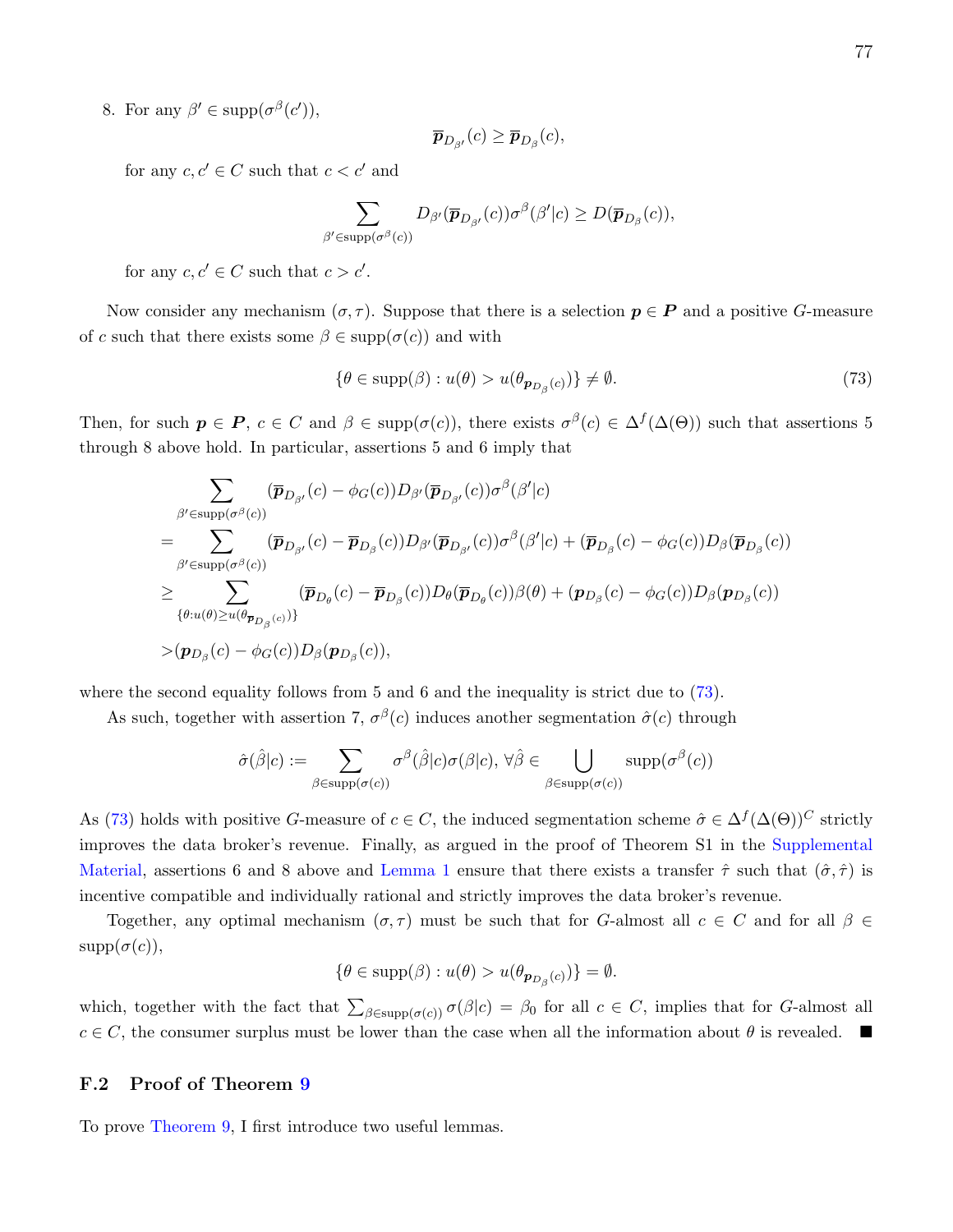<span id="page-78-1"></span>**Lemma 17.** For any  $c \in C$ , any  $\nu \geq c$  and any segmentation  $s \in \Delta^f(\Delta(\Theta))$ ,

$$
\int_{\Delta(\Theta)} (\overline{\boldsymbol{p}}_{D_{\beta}}(c)-\nu) D_{\beta}(\overline{\boldsymbol{p}}_{D_{\beta}}(c))s(\mathrm{d}\beta) \leq \int_{\{\theta:\overline{\boldsymbol{p}}_{D_{\theta}}(c)\geq \nu\}} (\overline{\boldsymbol{p}}_{D_{\theta}}(c)-\nu) D_{\theta}(\overline{\boldsymbol{p}}_{D_{\theta}}) \beta_0(\mathrm{d}\theta),
$$

*Proof.* I first show that for any segmentation  $s \in \Delta^f(\Delta(\Theta))$ , there must exist another segmentation  $\hat{s}$  such that for any  $\beta \in \text{supp}(\hat{s})$ , either  $\beta(\{\theta : u(\theta) < c\}) = 1$  or  $\overline{p}_{D_{\beta}}(c) = \overline{p}_{D_{\bar{\theta}_{\beta}}}(c)$  and

$$
\int_{\Delta(\Theta)} (\overline{\boldsymbol{p}}_{D_{\beta}} - \nu) D(\overline{\boldsymbol{p}}_{\beta}(c)) s(\mathrm{d}\beta) \leq \int_{\Delta(\Theta)} (\overline{\boldsymbol{p}}_{D_{\beta}} - \nu) D(\overline{\boldsymbol{p}}_{\beta}(c)) \hat{s}(\mathrm{d}\beta),
$$

where  $\bar{\theta}_{\beta} := \max(\text{supp}(\beta))$ . Indeed, consider any segmentation  $s \in \Delta^{f}(\Delta(\Theta))$ . For any  $\beta \in \text{supp}(s)$ , by definition, it must be that  $\text{supp}(\beta) \cap \{\theta \in \Theta : u(\theta) \ge \overline{p}_{D_{\beta}}(c)\}\neq \emptyset$ . Now define  $\hat{\beta}^{\theta}$  as

$$
\hat{\beta}^{\theta}(\theta') := \begin{cases}\n\beta(\theta), & \text{if } \theta' \le \overline{p}_{D_{\beta}}(c) \\
\sum_{\{\hat{\theta}:u(\hat{\theta}) \ge \overline{p}_{D_{\beta}}(c)\}} \beta(\hat{\theta}), & \text{if } \theta' = \theta \\
0, & \text{otherwise}\n\end{cases}
$$

,

for any  $\theta' \in \text{supp}(\beta)$  and for any  $\theta \in \text{supp}(\beta)$  with  $u(\theta) \geq \overline{p}_{D_{\beta}}(c)$ . Notice that by construction,  $\beta \in$  $\text{co}(\{\hat{\beta}^{\theta}\}_{\theta\geq\overline{p}_{D_{\beta}}(c)})$  and hence there exists  $K^{\beta}\in \Delta^{f}(\Delta(\Theta))$  such that  $\beta=\sum_{\hat{\beta}}K^{\beta}(\hat{\beta})$ . Therefore, by splitting every  $\beta$  according to  $K^{\beta}$ , and by the same arguments as in the proof of [Lemma 3,](#page-19-0) the resulting segmentation  $\hat{s} \in \Delta^f(\Theta)$  must be such that for any  $\hat{\beta} \in \text{supp}(\hat{s}), \bar{\pmb{p}}_{D_{\hat{\beta}}}(c)$  is in the interval described by max(supp( $\hat{\beta}$ )). Moreover, since  $\{(l(\theta), u(\theta))\}_{\theta \in \Theta}$  is disjoint, it follows that  $\overline{p}_{D_{\bar{\theta}}(c)} = \overline{p}_{D_{\hat{\beta}}}(c)$ . Furthermore, since for any  $\beta \in \text{supp}(s),$ 

$$
(\overline{\boldsymbol{p}}_{D_{\beta}}(c) - \nu)D_{\beta}(\overline{\boldsymbol{p}}_{\beta}(c)) = (\overline{\boldsymbol{p}}_{D_{\beta}}(c) - \nu) \sum_{\{\theta:u(\theta)\geq \overline{\boldsymbol{p}}_{D_{\beta}}(c)\}} D_{\theta}(\overline{\boldsymbol{p}}_{\beta}(c))\beta(\theta)
$$
  

$$
\leq \sum_{\{\theta:u(\theta)\geq \overline{\boldsymbol{p}}_{D_{\beta}}(c)\}} (\overline{\boldsymbol{p}}_{D_{\theta}}(c) - \nu)D_{\theta}(\overline{\boldsymbol{p}}_{D_{\theta}}(c))\beta(\theta)
$$
  

$$
= \sum_{\hat{\beta} \in \text{supp}(K^{\beta})} (\overline{\boldsymbol{p}}_{D_{\hat{\beta}}}(c) - \nu)D_{\hat{\beta}}(\overline{\boldsymbol{p}}_{D_{\hat{\beta}}}(c))K^{\beta}(\hat{\beta}).
$$

As a result, since  $\hat{s}(\hat{\beta}) = \sum_{\beta} K^{\beta}(\hat{\beta})s(\beta)$ , it then follows that

$$
\int_{\Delta(\Theta)} (\overline{\boldsymbol{p}}_{D_{\beta}}(c) - \nu) D_{\beta} (\overline{\boldsymbol{p}}_{D_{\beta}}(c)) s(\mathrm{d}\beta) \leq \int_{\Delta(\Theta)} (\overline{\boldsymbol{p}}_{D_{\beta}}(c) - \nu) D_{\beta} (\overline{\boldsymbol{p}}_{D_{\beta}}(c)) \hat{s}(\mathrm{d}\beta).
$$

Finally, since for any  $\beta \in \text{supp}(\hat{s})$ , either  $\beta(\{\theta : u(\theta) < c\}) = 1$  or  $\overline{p}_{D_{\beta}}(c) = \overline{p}_{D_{\overline{\theta}_{\beta}}}(c)$ , it must be that

$$
\int_{\Delta(\Theta)} (\overline{\boldsymbol{p}}_{D_{\beta}}(c) - \nu) D_{\beta} (\overline{\boldsymbol{p}}_{D_{\beta}}(c)) \hat{s}(d\beta) \leq \int_{\{\theta: \overline{\boldsymbol{p}}_{D_{\theta}}(c) \geq \nu\}} (\overline{\boldsymbol{p}}_{D_{\theta}}(c) - \nu) D_{\theta} (\overline{\boldsymbol{p}}_{D_{\theta}}(c)) \beta_0(d\theta),
$$

as desired.

<span id="page-78-2"></span>**Lemma 18.** Suppose that  $D_0$  is regular. For any  $c \in C$  and for any  $\nu \in [c, \overline{p}_0(c)]$ ,

<span id="page-78-0"></span>
$$
D_0(\overline{\boldsymbol{p}}_0(c)) \le \sum_{\{\theta: u(\theta) \ge \nu\}} D_{\theta}(\overline{\boldsymbol{p}}_{D_{\theta}}(c)) \beta_0(\theta) \tag{74}
$$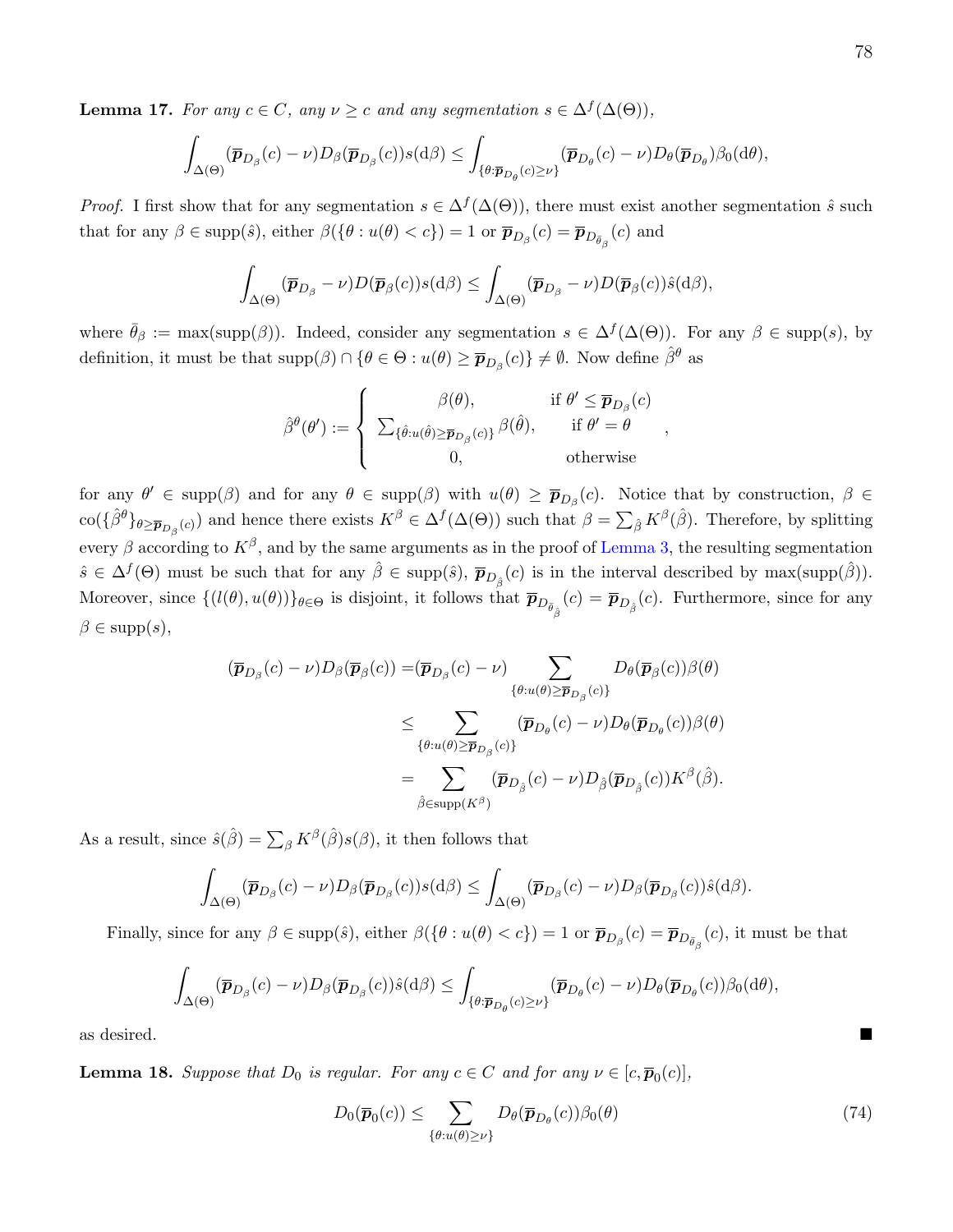and

<span id="page-79-0"></span>
$$
D_0(\overline{\boldsymbol{p}}_0(c)) \ge \sum_{\{\theta:l(\theta)\ge\overline{\boldsymbol{p}}_0(c)\}} D_{\theta}(\overline{\boldsymbol{p}}_{D_{\theta}}(c))\beta_0(\theta). \tag{75}
$$

1  $\vert$ 

*Proof.* Consider any  $c \in C$ . I first show that for any  $\theta \in \Theta$  such that  $l(\theta) \geq \overline{p}_0(c)$ ,  $\overline{p}_{D_\theta}(c) = l(\theta)$ . Indeed, since  $D_0$  is regular, for any  $\theta \in \Theta$  such that  $l(\theta) \ge \overline{p}_0(c)$  and for any  $p \in (l(\theta), u(\theta)],$ 

$$
(p - c) \left[ D_{\theta_p}(p) \beta_0(\theta_p) + \sum_{\{\theta': l(\theta') \ge p\}} \beta_0(\theta') \right]
$$
  
\n
$$
= (p - c) \sum_{\{\theta': u(\theta') \ge p\}} D_{\theta'}(p) \beta_0(\theta')
$$
  
\n
$$
= (p - c) D_0(p)
$$
  
\n
$$
\le (l(\theta) - c) D_0(l(\theta))
$$
  
\n
$$
= (l(\theta) - c) \left[ \sum_{\{\theta': u(\theta') \ge l(\theta)\}} D_{\theta'}(l(\theta)) \beta_0(\theta') \right]
$$
  
\n
$$
= (l(\theta) - c) \left[ D_{\theta}(l(\theta)) \beta_0(\theta) + \sum_{\{\theta': l(\theta') \ge l(\theta)\}} \beta_0(\theta') \right].
$$

As such, since  $p \in (l(\theta), u(\theta)]$  and  $u(\theta_p) = u(\theta)$ , it must be that

$$
(p-c)D_{\theta}(p) < (l(\theta)-c)D_{\theta}(l(\theta)),
$$

which then implies that  $\overline{p}_{D_{\theta}}(c) = l(\theta)$ .

Now, I show that  $\overline{p}_0(c) \geq \widehat{p}_0(c) := \overline{p}_{D_{\theta_{\overline{p}_0(c)}}}(c)$ . Indeed, by definitions,

$$
\begin{split}\n&= (\widehat{\boldsymbol{p}}_0(c) - c) \left[ D_{\theta_{\overline{\boldsymbol{p}}_0(c)}}(\widehat{\boldsymbol{p}}_0(c)) \beta_0(\theta_{\overline{\boldsymbol{p}}_0(c)}) + \sum_{\{\theta': l(\theta') \ge \widehat{\boldsymbol{p}}_0(c)\}} \beta_0(\theta') \right. \\
&= (\widehat{\boldsymbol{p}}_0(c) - c) D_0(\widehat{\boldsymbol{p}}_0(c)) \\
& \le & (\overline{\boldsymbol{p}}_0(c) - c) D_0(\overline{\boldsymbol{p}}_0(c)) \\
&= & (\overline{\boldsymbol{p}}_0(c) - c) \left[ D_{\theta_{\overline{\boldsymbol{p}}_0(c)}}(\overline{\boldsymbol{p}}_0(c)) + \sum_{\{\theta': l(\theta') \ge \overline{\boldsymbol{p}}_0(c)\}} \beta_0(\theta') \right],\n\end{split}
$$

and

$$
(\overline{\boldsymbol{p}}_0(c)-c)D_{\theta_{\overline{\boldsymbol{p}}_0(c)}}(\overline{\boldsymbol{p}}_0(c))\leq (\widehat{\boldsymbol{p}}_0(c)-c)D_{\theta_{\overline{\boldsymbol{p}}(c)}}(\widehat{\boldsymbol{p}}_0(c)).
$$

As a result, it must be that  $\widehat{p}_0(c) \leq \overline{p}_0(c)$ .

Consequently,

$$
\sum_{\{\theta:l(\theta)\geq\overline{p}_0(c)\}} D_{\theta}(\overline{p}_{\theta}(c))\beta_0(\theta) = \sum_{\{\theta:l(\theta)\geq\overline{p}_0(c)\}} \beta_0(\theta)
$$
  

$$
\leq \sum_{\{\theta:l(\theta)\geq\overline{p}_0(c)\}} \beta_0(\theta) + D_{\theta_{\overline{p}_0(c)}}(\overline{p}_0(c))\beta_0(\theta_{\overline{p}_0(c)})
$$
  

$$
\leq D_0(\overline{p}_0(c)),
$$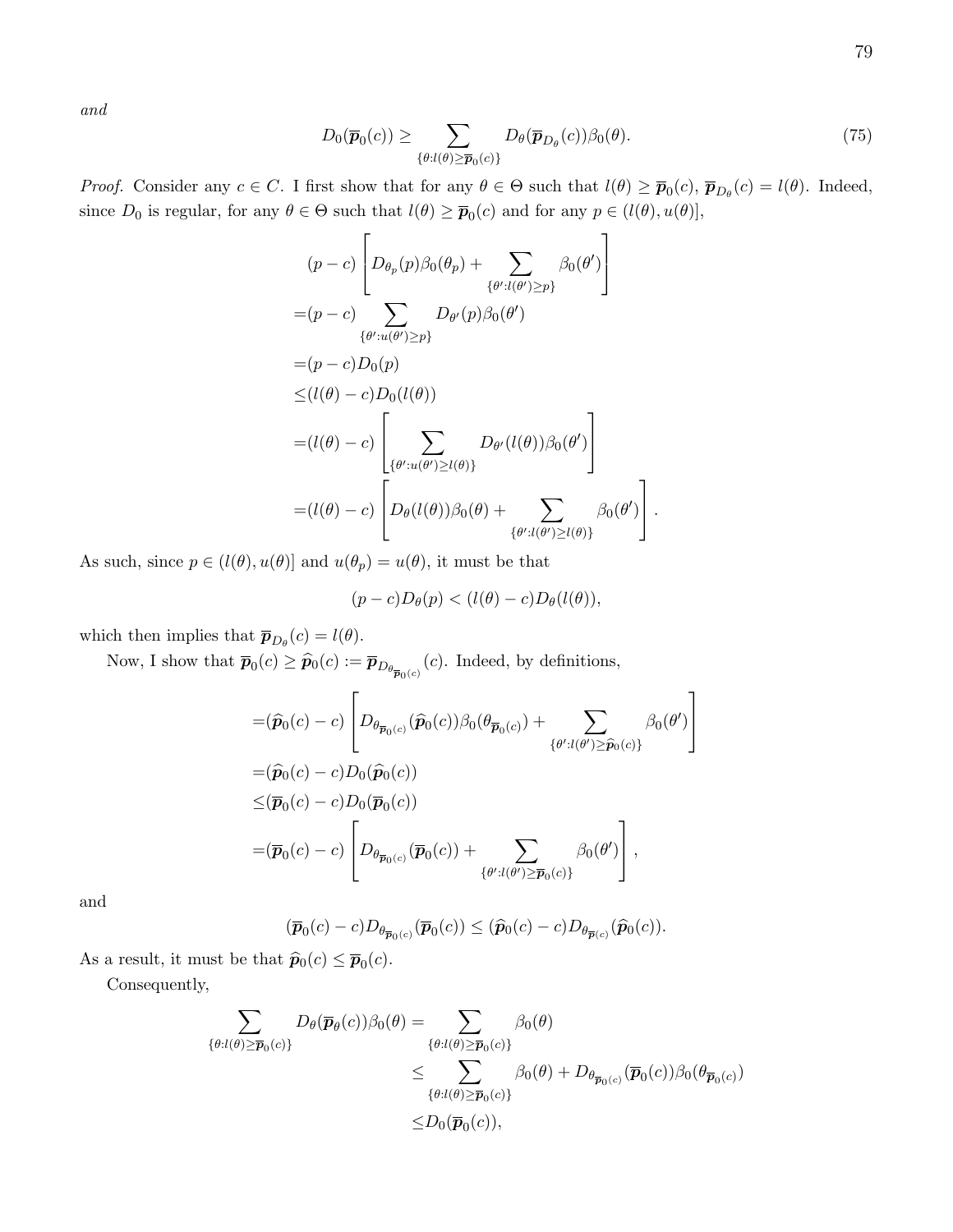which proves [\(75\)](#page-79-0). On the other hand, for any  $\nu \in [c, \overline{p}_0(c)]$ 

$$
\sum_{\{\theta:u(\theta)\geq\nu\}} D_{\theta}(\overline{p}_{D_{\theta}}(c))\beta_{0}(\theta)
$$
\n
$$
= \sum_{\{\theta:u\leq u(\theta)<\overline{p}_{0}(c)\}} D_{\theta}(\overline{p}_{D_{\theta}}(c))\beta_{0}(\theta) + \sum_{\{\theta:u(\theta)\geq\overline{p}_{0}(c)\}} D_{\theta}(\overline{p}_{D_{\theta}}(c))\beta_{0}(\theta)
$$
\n
$$
\geq \sum_{\{\theta:u(\theta)\geq\overline{p}_{0}(c)\}} D_{\theta}(\overline{p}_{D_{\theta}}(c))\beta_{0}(\theta)
$$
\n
$$
=D_{\theta_{\overline{p}_{0}(c)}}(\widehat{p}_{0}(c)) + \sum_{\{\theta':l(\theta')\geq\overline{p}_{0}(c)\}} D_{\theta'}(l(\theta'))\beta_{0}(\theta')
$$
\n
$$
\geq D_{\theta_{\overline{p}_{0}(c)}}(\overline{p}_{0}(c)) + \sum_{\{\theta':l(\theta')\geq\overline{p}_{0}(c)\}} \beta_{0}(\theta')
$$
\n
$$
=D_{0}(\overline{p}_{0}(c)),
$$

which proves  $(74)$ 

Proof of Theorem 9. To prove [Theorem 9,](#page-32-0) first notice that [Lemma 1](#page-16-0) still applies and hence the data broker's maximization problem can be written as

$$
\max_{\sigma} \int_{C} \left( \int_{\Delta(\Theta)} (\overline{p}_{D_{\beta}}(c) - \phi_{G}(c)) D_{\beta}(\overline{p}_{D_{\beta}}(c)) \sigma(\mathrm{d}\beta | c) \right) G(\mathrm{d}c)
$$
\ns.t. 
$$
\int_{c}^{c'} (D_{\beta}(\overline{p}_{\beta}(z)) (\sigma(\mathrm{d}\beta | z) - \sigma(\mathrm{d}\beta | c'))) \, \mathrm{d}z \ge 0, \, \forall c, c' \in C
$$
\n
$$
\bar{\pi} + \int_{c}^{\bar{c}} \left( \int_{\Delta(\Theta)} D_{\beta}(\overline{p}_{\beta}(z)) \sigma(\mathrm{d}\beta | z) \right) \mathrm{d}z \ge \bar{\pi} + \int_{c}^{\bar{c}} D_{0}(\overline{p}_{0}(z)) \, \mathrm{d}z, \, \forall c \in C,
$$
\n(76)

where the maximum is taken over all  $\sigma : C \to \Delta(\Delta(\Theta))$  such that  $\sigma(c)$  is a segmentation for all  $c \in C$ .

Consider first a relaxed problem of [\(76\)](#page-80-0) where the first constraint is relaxed to  $D_{\sigma} \in [0,1]^C$  being nonincreasing, where

$$
\boldsymbol{D}_{\sigma}(c):=\int_{\Delta(\Theta)}D_{\beta}(\overline{\boldsymbol{p}}_{D_{\beta}}(c))\sigma(\mathrm{d}\beta|c),
$$

for all  $c \in C$ . By the same duality argument as in the proof of [Lemma 16,](#page-54-0) it suffices to find a feasible  $\sigma^*$ and a Borel measure  $\mu^*$  on C such that

$$
\sigma^* \in \underset{\sigma \in \Sigma}{\text{argmax}} \left[ \int_C \left( \int_{\Delta(\Theta)} (\overline{p}_{D_\beta}(c) - \phi_G(c)) D_\beta(\overline{p}_{D_\beta}(c)) \sigma(\mathrm{d}\beta|c) \right) G(\mathrm{d}c) + \int_C \left( \int_c^{\overline{c}} \left( \int_{\Delta(\Theta)} D_\beta(\overline{p}_\beta(z)) \sigma(\mathrm{d}\beta|z) - D_0(\overline{p}_0(z)) \right) \mathrm{d}z \right) \mu^*(\mathrm{d}c) \right]
$$

where  $\Sigma$  is the collection of segmentation schemes such that  $\mathbf{D}_{\sigma}$  is nonincreasing, and that

$$
\int_C \left( \int_c^{\overline{c}} \left( \int_{\Delta(\Theta)} D_{\beta}(\overline{\boldsymbol{p}}_{D_{\beta}}(z)) \sigma^*(\mathrm{d}\beta | z) - D_0(\overline{\boldsymbol{p}}_0(z)) \right) \mathrm{d}z \right) \mu^*(\mathrm{d}c) = 0.
$$

To this end, let  $M^*$  be defined as

$$
M^*(c) := \lim_{c' \downarrow c} g(c) (\phi_G(c) - \widehat{\boldsymbol{p}}_0(c))^+.
$$

<span id="page-80-0"></span>,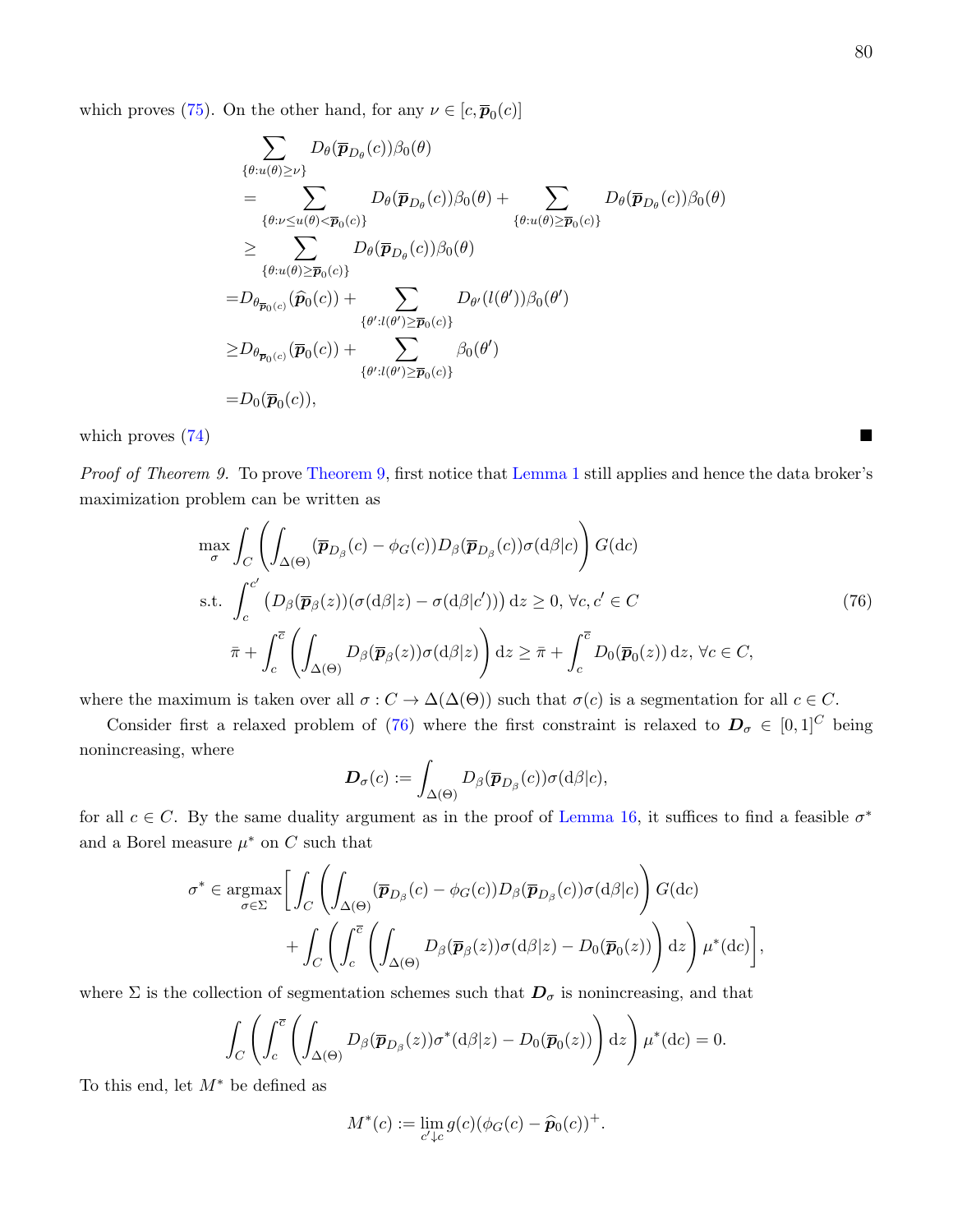Since  $c \mapsto g(c)(\phi_G(c) - \widehat{p}_0(c))^+$  in nondecreasing,  $M^*$  is nondecreasing and right-continuous and hence induced a Borel measure  $\mu^*$  with  $\text{supp}(\mu^*) = [c^*, \bar{c}]$  for some  $c^* \leq \bar{c}$ . Then, by the same arguments as in the proof of [Lemma 16](#page-54-0) (in particular, the definition of  $\hat{\varphi}_G$ , [\(37\)](#page-58-0) and [\(38\)](#page-59-0)),

$$
\max_{\sigma \in \Sigma} \left[ \int_C \left( \int_{\Delta(\Theta)} (\overline{\mathbf{p}}_{D_{\beta}}(c) - \phi_G(c)) D_{\beta}(\overline{\mathbf{p}}_{D_{\beta}}(c)) \sigma(d\beta|c) \right) G(dc) + \int_C \left( \int_c^{\overline{c}} \left( \int_{\Delta(\Theta)} D_{\beta}(\overline{\mathbf{p}}_{\beta}(z)) \sigma(d\beta|z) - D_0(\overline{\mathbf{p}}_0(z)) \right) dz \right) \mu^*(dc) \right]
$$

is equivalent to

<span id="page-81-0"></span>
$$
\max_{\sigma \in \Sigma} \int_C \left( \int_{\Delta(\Theta)} (\overline{\boldsymbol{p}}_{D_{\beta}}(c) - \widehat{\varphi}_G(c)) D_{\beta} (\overline{\boldsymbol{p}}_{D_{\beta}}(c)) \sigma(\mathrm{d}\beta|c) \right) G(\mathrm{d}c). \tag{77}
$$

To solve [\(77\)](#page-81-0), notice that for any  $c \in [\underline{c}, c^*),$ 

$$
\sum_{\{\theta: u(\theta) \ge \widehat{\varphi}_G(c)\}} D_{\theta}(\overline{\boldsymbol{p}}_{D_{\theta}}(c)) > D_0(\overline{\boldsymbol{p}}_0(c)),
$$

which is due to  $\hat{\varphi}_G(c) = \varphi_G(c) \leq \hat{p}_0(c) \leq \overline{p}_0(c)$  and [\(75\)](#page-79-0). On the other hand, for any  $c \in (c^*, \overline{c}]$ , there exists a unique  $\lambda(c)$  such that

$$
\lambda(c)D_{\theta_{\widehat{\varphi}_G(c)}}(\widehat{p}_0(c)) + \sum_{\{\theta: l(\theta) \geq \widehat{\varphi}_G(c)\}} D_{\theta}(\overline{p}_{D_{\theta}}(c)) = D_0(\overline{p}_0(c)),
$$

which is due to the fact that  $\hat{\varphi}_G(c) = \hat{p}_0(c)$  for all  $c \in (c^*, \bar{c}]$  and [\(74\)](#page-78-0). Furthermore, Since  $D_0$  is regular, for any  $\theta \in \Theta$  such that  $u(\theta) \ge \hat{\varphi}_G(c)$  and for any  $p \le l(\theta_{\hat{\varphi}_G(c)})$ ,

<span id="page-81-1"></span>
$$
(p - c)D_{\beta^{\theta}_{\widehat{\varphi}_{G}(c)}}(p) = \sum_{\{\theta':u(\theta')\geq u(\theta_{p})\}} (p - c)D_{\theta'}(p)\beta^{\theta}_{\widehat{\varphi}_{G}(c)}(\theta')
$$
  
\n
$$
= (p - c)D_{0}(p)
$$
  
\n
$$
\leq (l(\theta_{\widehat{\varphi}_{G}(c)}) - c)D_{0}(l(\theta_{\widehat{\varphi}_{G}(c)}))
$$
  
\n
$$
\leq (l(\theta) - c)D_{0}(l(\theta_{\widehat{\varphi}_{G}(c)}))
$$
  
\n
$$
= (l(\theta) - c)\sum_{\{\theta':u(\theta')\geq \widehat{\varphi}_{G}(c)\}} \beta^{\theta}_{\widehat{\varphi}_{G}(c)}(\theta')
$$
  
\n
$$
= (l(\theta) - c)D_{\beta^{\theta}_{\widehat{\varphi}_{G}(c)}}(l(\theta))
$$
  
\n
$$
= (\overline{p}_{D_{\theta}}(c) - c)D_{\beta^{\theta}_{\widehat{\varphi}_{G}(c)}}(\overline{p}_{D_{\theta}}(c)),
$$
\n(78)

where  $\beta^{\theta}_{\hat{\alpha}(\epsilon)}$  is defined in [\(11\)](#page-32-1). In addition, by the same construction as in the proof of [Lemma 3,](#page-19-0) for any where  $p_{\widehat{\varphi}_G(c)}$  is defined in (11). In addition, by the same construction as in the pro-<br>  $c \in (c^*, \overline{c}]$ , there exists a segmentation  $\tilde{\sigma}(c) \in \Delta^f(\Delta(\Theta))$  such that  $\text{supp}(\tilde{\sigma}(c)) = {\{\tilde{\beta}_G^{\theta}\}}$  $\widehat{p}_{0}(c)$  :  $l(\theta) \geq \widehat{p}_{0}(c)$ , with  $\tilde{\beta}^{\theta}_{\widehat{\boldsymbol{n}}}$  $\widehat{p}_{0}(c)$  satisfying [\(12\)](#page-32-2) and [\(13\)](#page-32-3) and that

<span id="page-81-2"></span>
$$
(p-c)D_{\tilde{\beta}^{\theta}_{\widehat{\mathbf{p}}_{0}(c)}}(p) \leq (l(\theta)-c)D_{\theta}(l(\theta)) = (\overline{\mathbf{p}}_{D_{\theta}}(c)-c)D_{\theta}(\overline{\mathbf{p}}_{D_{\theta}}(c))
$$
\n(79)

for all  $\theta \in \Theta$  such that  $l(\theta) \geq \overline{p}_0(c)$ , as well as

<span id="page-81-3"></span>
$$
\overline{\boldsymbol{p}}_{D_{\tilde{\boldsymbol{\beta}}_{\hat{\boldsymbol{p}}_0(c)}}}(z) \ge \overline{\boldsymbol{p}}_{D_0}(z) \ge \hat{\boldsymbol{p}}_0(z)
$$
\n(80)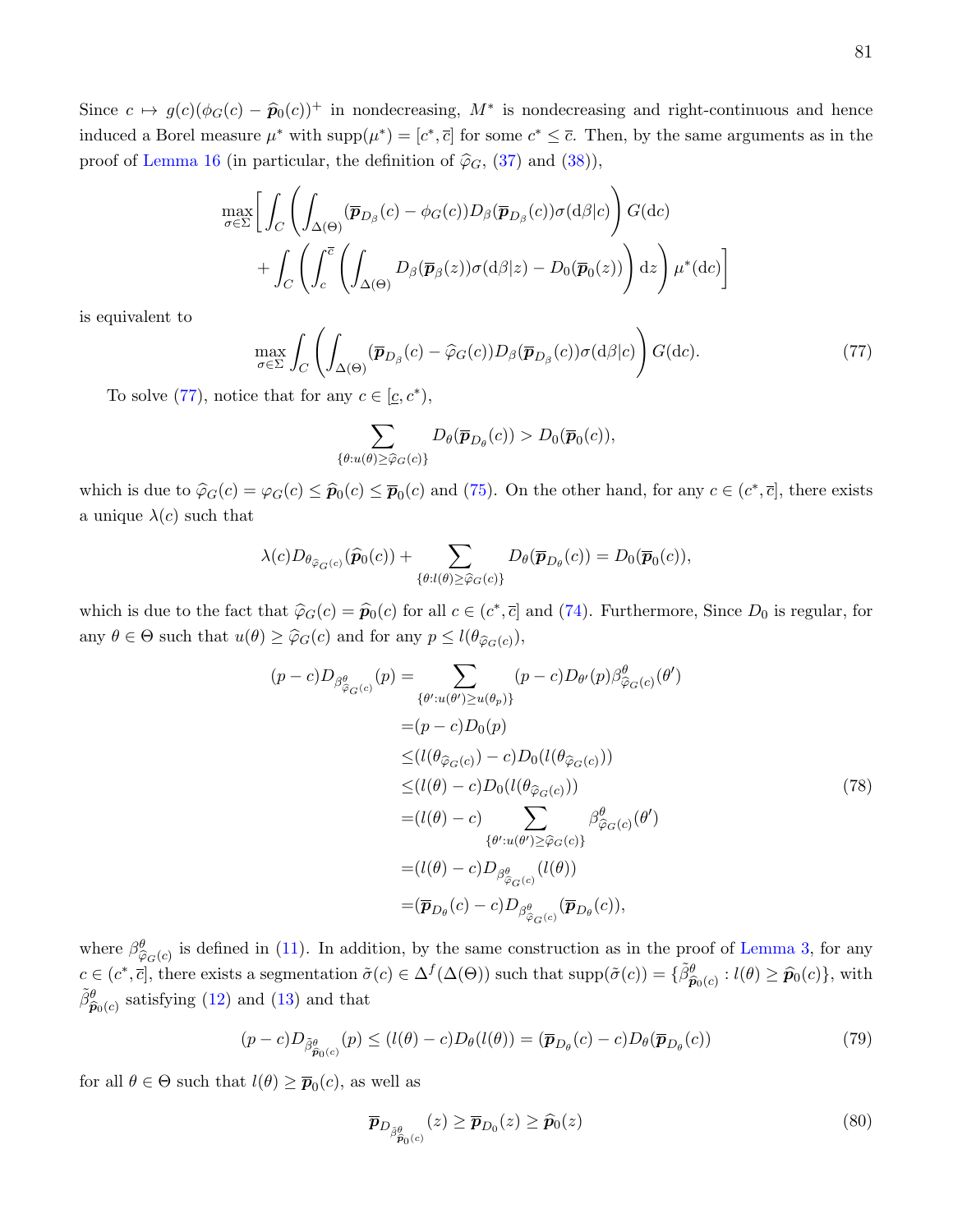for all  $z \in [\underline{c}, c]$  and for all  $\theta \in \Theta$  such that  $l(\theta) \ge \overline{p}_0(c)$ .

Now define  $\sigma^*$  as follows.

$$
\sigma^*(c) := \begin{cases} \sigma_1(c), & \text{if } c \in [\underline{c}, c^*] \\ \sigma_2(c), & \text{if } c \in (c^*, \overline{c}] \end{cases}
$$

where

$$
\sigma_1(\beta^{\theta}_{\varphi_G(c)}|c) := \frac{\beta_0(\theta)}{\sum_{\{\theta':u(\theta')\geq\varphi_G(c)\}}\beta_0(\theta')}
$$

for all  $c \in [\underline{c}, c^*]$  and for all  $\theta \in \Theta$  such that  $u(\theta) \geq \varphi_G(c)$ , whereas

$$
\sigma_2(\beta|c) := \begin{cases}\n\lambda(c) \frac{\beta_0(\theta)}{\sum_{\{\theta':u(\theta')\geq \widehat{p}_0(c)\}} \beta_0(\theta')}, & \text{if } \beta = \beta_{\widehat{p}_0(c)}^{\theta}, u(\theta) \geq \widehat{p}_0(c) \\
(1 - \lambda(c))\widetilde{\sigma}(\widetilde{\beta}_{\widehat{p}_0(c)}^{\theta}|c), & \text{if } \beta = \widetilde{\beta}_{\widehat{p}_0(c)}^{\theta}, l(\theta) \geq \widehat{p}_0(c) \\
0, & \text{otherwise}\n\end{cases}
$$

for all  $c \in (c^*, \overline{c}]$ . It then follows that, by [\(78\)](#page-81-1) and [\(79\)](#page-81-2),

$$
\int_C \left( \int_{\Delta(\Theta)} (\overline{\mathbf{p}}_{D_{\beta}}(c) - \widehat{\varphi}_G(c)) D_{\beta}(\overline{\mathbf{p}}_{D_{\beta}}(c)) \sigma^*(\mathrm{d}\beta|c) \right) G(\mathrm{d}c)
$$
\n
$$
= \int_C \left( \sum_{\{\theta: \overline{\mathbf{p}}_{D_{\theta}}(c) \geq \widehat{\varphi}_G(c)\}} (\overline{\mathbf{p}}_{D_{\theta}}(c) - \widehat{\varphi}_G(c)) D_{\theta}(\overline{\mathbf{p}}_{D_{\theta}}(c)) \beta_0(\theta) \right) G(\mathrm{d}c),
$$

which, together with [Lemma 17,](#page-78-1) implies that  $\sigma^*$  is a solution of [\(77\)](#page-81-0).

Furthermore, for any  $c > c^*$ , by the definition of  $\sigma_2(c)$  and  $\lambda(c)$ , by [\(78\)](#page-81-1) and [\(79\)](#page-81-2), and by the fact that  $\widehat{\varphi}_G(c) = \widehat{\boldsymbol{p}}_0(c),$ 

$$
\int_{\Delta(\Theta)} D_{\beta}(\overline{\boldsymbol{p}}_{\beta}(c)) \sigma^*(\mathrm{d}\beta|c) = D_0(\overline{\boldsymbol{p}}_0(c)).
$$

Therefore,

$$
\int_C \left( \int_c^{\overline{c}} \left( \int_{\Delta(\Theta)} D_{\beta}(\overline{p}_{\beta}(z)) \sigma^*(\mathrm{d}\beta | z) - D_0(\overline{p}_0(z)) \right) \mathrm{d}z \right) \mu^*(\mathrm{d}c) = 0.
$$

Finally, by definition of  $\hat{\varphi}_G$  and by [Lemma 18,](#page-78-2)

$$
\int_{\Delta(\Theta)} D_{\beta}(\overline{\boldsymbol{p}}_{\beta}(c)) \sigma^*(\mathrm{d}\beta|c) \ge D_0(\overline{\boldsymbol{p}}_0(c))
$$

for all  $c \in [\underline{c}, c^*)$ . Together with monotonicity of  $\hat{\varphi}_G$ ,  $\sigma^* \in \Sigma$  and is a solution of the relaxed problem of  $(76).$  $(76).$ 

It then suffices to show that  $\sigma^*$  is implementable. Notice that for any  $c \in C$  and for any  $z \in [c, c]$  and for any  $\beta^{\theta}_{\widehat{\varphi}_G(c)} \in \text{supp}(\sigma^*(c)),$  if

$$
\mathbf{P}_{D_{\beta^{\theta}_{\widehat{\varphi}_{G}(c)}}}(z) \cap \mathrm{supp}(D_{\theta}) = \emptyset,
$$

then it must be that

$$
(p-z)D_0 = (p-z)D_{\beta^{\theta}_{\widehat{\varphi}_{G}(c)}}(p)
$$
  
\n
$$
\leq (\overline{p}_{D_{\beta^{\theta}_{\widehat{\varphi}_{G}(c)}}}(z) - z)D_{\beta^{\theta}_{\widehat{\varphi}_{G}(c)}}(\overline{p}_{D_{\beta^{\theta}_{\widehat{\varphi}_{G}(c)}}}(z))
$$
  
\n
$$
= (\overline{p}_{D_{\beta^{\theta}_{\widehat{\varphi}_{G}(c)}}}(z) - z)D_0(\overline{p}_{D_{\beta^{\theta}_{\widehat{\varphi}_{G}(c)}}}(z)),
$$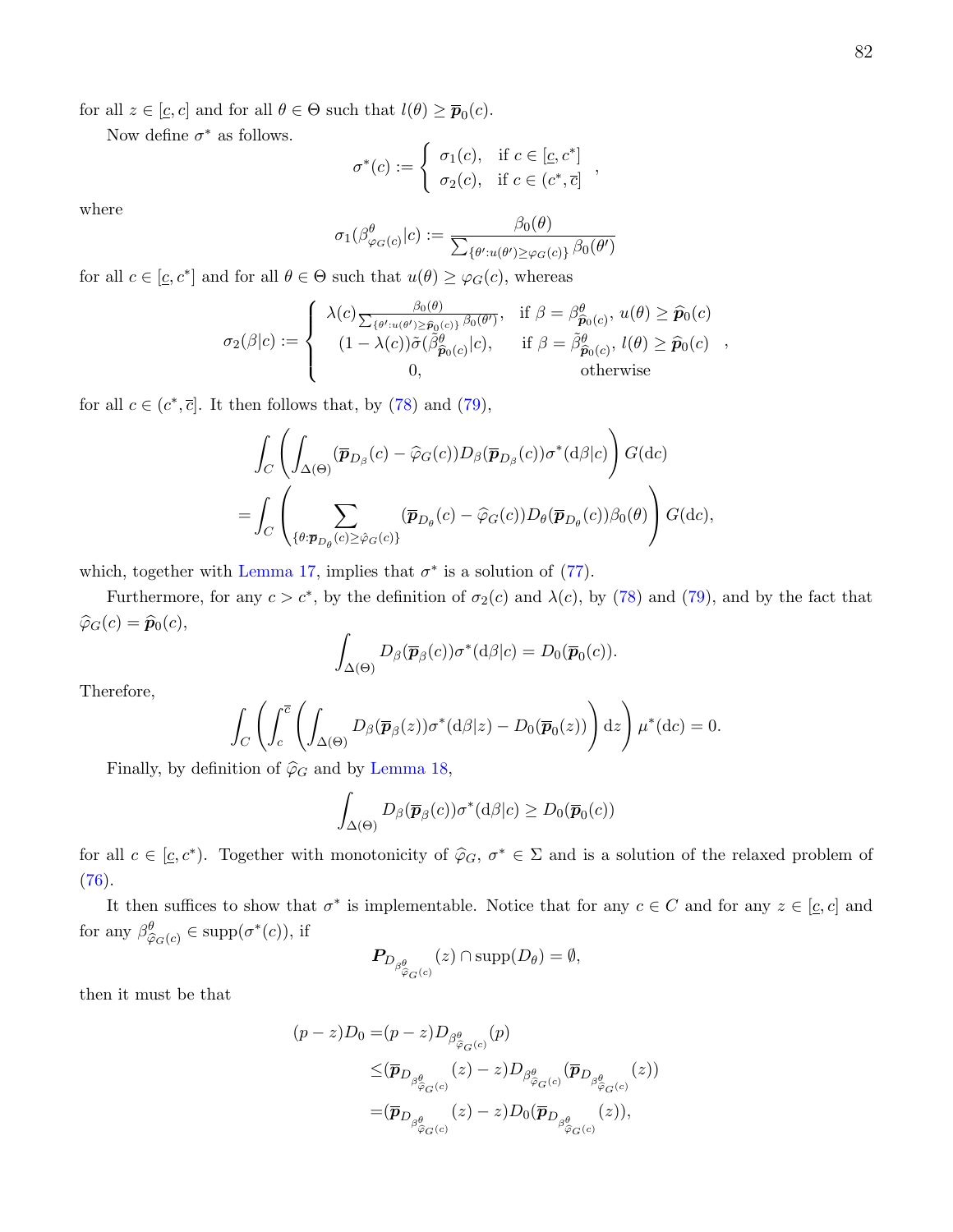for all  $p \leq \overline{p}_{D_{\beta^{\theta}_{\widehat{\varphi}_{G}(c)}}}$  $(z)$ . Therefore,

$$
\overline{\boldsymbol{p}}_{D_{\beta^{\theta}_{\widehat{\varphi}_G(c)}}}(z) \geq \overline{\boldsymbol{p}}_0(z) \geq \widehat{\boldsymbol{p}}_0(z) \geq \widehat{\varphi}_G(z),
$$

for all  $z \in [\underline{c}, c]$ . Together with [\(80\)](#page-81-3), by the same argument as the proof of [Lemma 2,](#page-18-0)  $\sigma^*$  is indeed implementable. This completes the proof.

# F.3 Proof of Theorem [10](#page-34-0)

Before proving [Theorem 10.](#page-34-0) I first introduced the counterpart of [Lemma 1](#page-16-0) when targeting is available. The proof of this result is entirely analogous to the proof of [Lemma 1](#page-16-0) and therefore omitted.

<span id="page-83-0"></span>**Lemma 19.** A mechanism  $(\sigma, \tau, q)$  is incentive compatible if and only if there exists constants  $\{\overline{\tau}_j\}_{j\in\mathcal{J}}\subset\mathbb{R}$ such that for all  $j \in \mathcal{J}$  and for all  $c_j, c'_j \in C_j$ ,

1.

$$
\mathbb{E}_{c_{-j}}[\tau_j(c)]
$$
\n
$$
= \mathbb{E}_{c_{-j}}\left[\sum_{i\in\mathcal{I}}\int_{\mathcal{D}}\pi_D(c_j)\sigma_{ij}(\mathrm{d}D|c)q_{ij}(c)\right]
$$
\n
$$
-\int_{c_j}^{\overline{c}_j}\mathbb{E}_{c_{-j}}\left[\sum_{i\in\mathcal{I}}\int_{\mathcal{D}}D(\overline{\mathbf{p}}_D^j(z))\sigma_{ij}(\mathrm{d}D|z,c_{-j})q_{ij}(z,c_{-j})\right]\mathrm{d}z - \overline{\tau}_j,
$$

2.

$$
\int_{c_j}^{c'_j} \left( \mathbb{E}_{c_{-j}} \left[ \sum_{i \in \mathcal{I}} \int_{\mathcal{D}} D(\overline{\mathbf{p}}_{D}^j(z)) \sigma_{ij}(\mathrm{d}D|z, c_{-j}) q_{ij}(z, c_{-j}) \right] \right) \mathrm{d}z
$$

$$
- \int_{c_j}^{c'_j} \left( \mathbb{E}_{c_{-j}} \left[ \sum_{i \in \mathcal{I}} \int_{\mathcal{D}} D(\overline{\mathbf{p}}_{D}^j(z)) \sigma_{ij}(\mathrm{d}D|c'_j, c_{-j}) \right] q_{ij}(c'_j, c_{-j}) \right) \mathrm{d}z \ge 0
$$

With the characterization given by [Lemma 19,](#page-83-0) the data broker's expected revenue can again be written as  $\overline{z}$ 

$$
\int_C \sum_{i \in \mathcal{I}} \sum_{j \in \mathcal{J}} \left( \int_{\mathcal{D}} (\overline{\mathbf{p}}_D^j(c_j) - \phi_{G_j}(c_j)) D(\overline{\mathbf{p}}_D^j(c_j)) \sigma_{ij}(\mathrm{d}D|c) q_{ij}(c) \right) G(\mathrm{d}c) - \sum_{j \in \mathcal{J}} \overline{\pi}_j,
$$

where  $\bar{\pi}_j := \pi_{D_0^j}(\bar{c}_j)$ . Using this observation,

Proof of Theorem 10. Existence of solutions is ensured by compactness of the feasible set and continuity of the objective function, which rely on [Lemma 8,](#page-44-0) Tychonoff's theorem, and the Lebesgue dominate convergence theorem.

Now consider any mechanism  $(\sigma, \tau, q)$ . Suppose that the consumers retain positive surplus. That is

$$
\sum_{i \in \mathcal{I}} \sum_{j \in \mathcal{J}} \int_C \int_{\mathcal{D}} (v - \overline{p}_D(c_j)) D(\mathrm{d}v) \sigma_{ij}(\mathrm{d}D|c) q_{ij}(c) G(\mathrm{d}c) > 0.
$$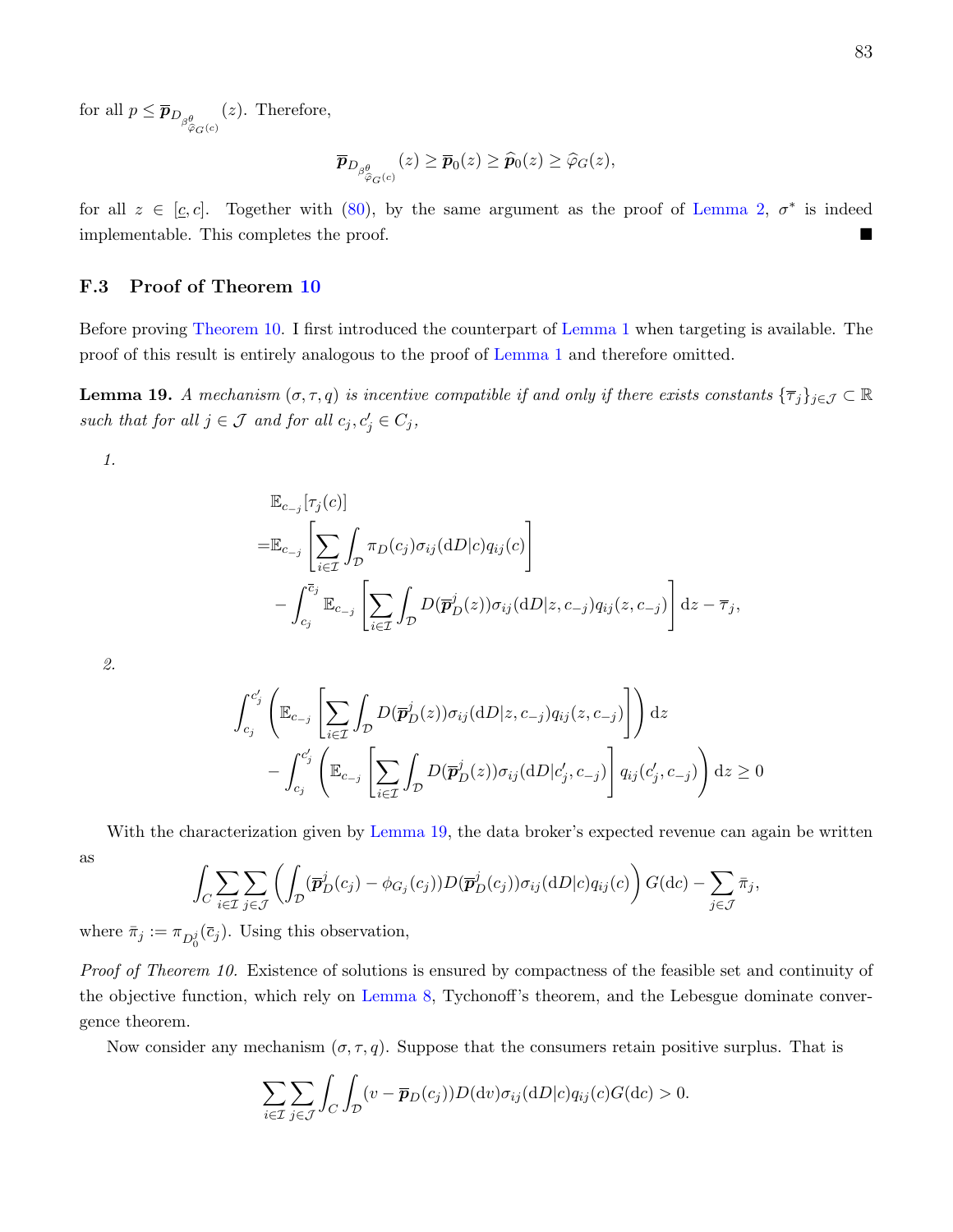It then suffices to show that there exists an incentive feasible mechanism  $(\hat{\sigma}, \hat{\tau}, \hat{q})$  that strictly improves the data broker's revenue.

Notice that under  $(\sigma, \tau, q)$ , the data broker's revenue is

<span id="page-84-0"></span>
$$
\sum_{i \in \mathcal{I}} \sum_{j \in \mathcal{J}} \int_C \int_{\mathcal{D}} (\overline{p}_D(c_j) - \phi_{G_j}(c_j)) D(\overline{p}_D(c_j)) \sigma_{ij}(\mathrm{d}D|c) q_{ij}(c) G(\mathrm{d}c) - \sum_{j \in \mathcal{J}} U_j(\overline{c}_j),\tag{81}
$$

where  $U_j$  is the indirect utility of producer j. On the other hand, notice that for any  $i \in \mathcal{I}, j \in \mathcal{J}$ , since the segmentation scheme  $\sigma_{ij} \in \mathcal{S}_{D_0^{ij}}^C$  is measurable, the mapping  $\overline{\sigma}_{ij} : C_j \to \mathcal{D}$ , defined as

$$
\overline{\sigma}_{ij}(c_j) := \mathbb{E}_{c_{-j}}[\sigma_{ij}(c_j, c_{-j})], \forall c_j \in C_j
$$

is also measurable and thus is also in  $\mathcal{S}_{\mathcal{D}}^C$  $C_{D_0^{ij}}$ . As a result, as shown in the proof of Theorem S1 in the [Supplemental Material,](https://kaihaoyang.com/wp-content/uploads/2019/10/Optimal-Market-Segmentaion-Design-and-its-Consequences-Supplemental-Materials.pdf) for any  $j \in \mathcal{J}$  and any  $i \in \mathcal{I}$ , there exists a measurable function  $\tilde{\sigma}_{ij}: C_j \to \mathcal{D}$  such that

<span id="page-84-2"></span><span id="page-84-1"></span>
$$
\int_{\mathcal{D}} D\tilde{\sigma}_{ij}(\mathrm{d}D|c_j) = D_0^{ij}, \forall c_j \in C_j,
$$
\n(82)

and that

$$
\int_{C_j} \int_{\mathcal{D}} (\overline{p}_D(c_j) - \phi_{G_j}(c_j)) D(\overline{p}_D(c_j)) \tilde{\sigma}_{ij}(\mathrm{d}D|c_j) G_j(\mathrm{d}c) \n\geq \int_{C_j} \int_{\mathcal{D}} (\overline{p}_D(c_j) - \phi_{G_j}(c_j)) D(\overline{p}_D(c_j)) \overline{\sigma}_{ij}(\mathrm{d}D|c_j) G_j(\mathrm{d}c_j) \n+ \int_{C_j} \int_{\mathcal{D}} \int_{\{v \geq \overline{p}_D(c_j)\}} (v - \overline{p}_D(c_j)) D(\mathrm{d}v) \overline{\sigma}_{ij}(\mathrm{d}D|c_j) G_j(\mathrm{d}c_j) \n\geq \int_{C_j} \int_{\mathcal{D}} (\overline{p}_D(c_j) - \phi_{G_j}(c_j)) D(\overline{p}_D(c_j)) \overline{\sigma}_{ij}(\mathrm{d}D|c) G_j(\mathrm{d}c_j).
$$
\n(83)

By [\(81\)](#page-84-0), there exists  $i^* \in \mathcal{I}$  and  $j^* \in \mathcal{J}$  such that

$$
\int_{C_j} \int_{\mathcal{D}} \int_{\{v \ge \overline{\boldsymbol{p}}_D(c_j)\}} (v - \overline{\boldsymbol{p}}_D(c_j)) D(\mathrm{d}v) \overline{\sigma}_{ij}(\mathrm{d}D|c_j) \overline{q}_{ij}(c_j) G_j(\mathrm{d}c_j) > 0,
$$

where  $\overline{q}_{ij}(c_j) := \mathbb{E}_{c_{-j}}[q_{ij}(c_j, c_{-j})]$  for all  $i \in \mathcal{I}, j \in \mathcal{J}, c_j \in C_j$ . As such, since  $q_{i^*j^*} \in [0,1]$ , we must have

$$
\int_{C_j^*} \int_{\mathcal{D}} \int_{\{v \ge \overline{\boldsymbol{p}}_D(c_j^*)\}} (v - \overline{\boldsymbol{p}}_D(c_j^*)) D(\mathrm{d}v) \overline{\sigma}_{i^*j^*}(\mathrm{d}D|c_{j^*}) \overline{q}_{i^*j^*}(c_j^*) G(\mathrm{d}c_j^*) > 0
$$

and hence the last inequality in [\(83\)](#page-84-1) must be strict inequality for some  $i \in \mathcal{I}, j \in \mathcal{J}$ . Therefore, if  $\hat{\sigma} \in \mathcal{D}^C$ is defined as

<span id="page-84-3"></span>
$$
\hat{\sigma}_{ij}(c) := \tilde{\sigma}_{ij}(c_j), \,\forall i \in \mathcal{I}, j \in \mathcal{J}, c \in C,
$$

then

$$
\sum_{i \in \mathcal{I}} \sum_{j \in \mathcal{J}} \int_C \int_{\mathcal{D}} (\overline{p}_D(c_j) - \phi_{G_j}(c_j)) D(\overline{p}_D(c_j)) \hat{\sigma}_{ij}(\mathrm{d}D|c) q_{ij}(c) G(\mathrm{d}c)
$$
\n
$$
> \sum_{i \in \mathcal{I}} \sum_{j \in \mathcal{J}} \int_C \int_{\mathcal{D}} (\overline{p}_D(c_j) - \phi_{G_j}(c_j)) D(\overline{p}_D(c_j)) \sigma_{ij}(\mathrm{d}D|c) q_{ij}(c) G(\mathrm{d}c). \tag{84}
$$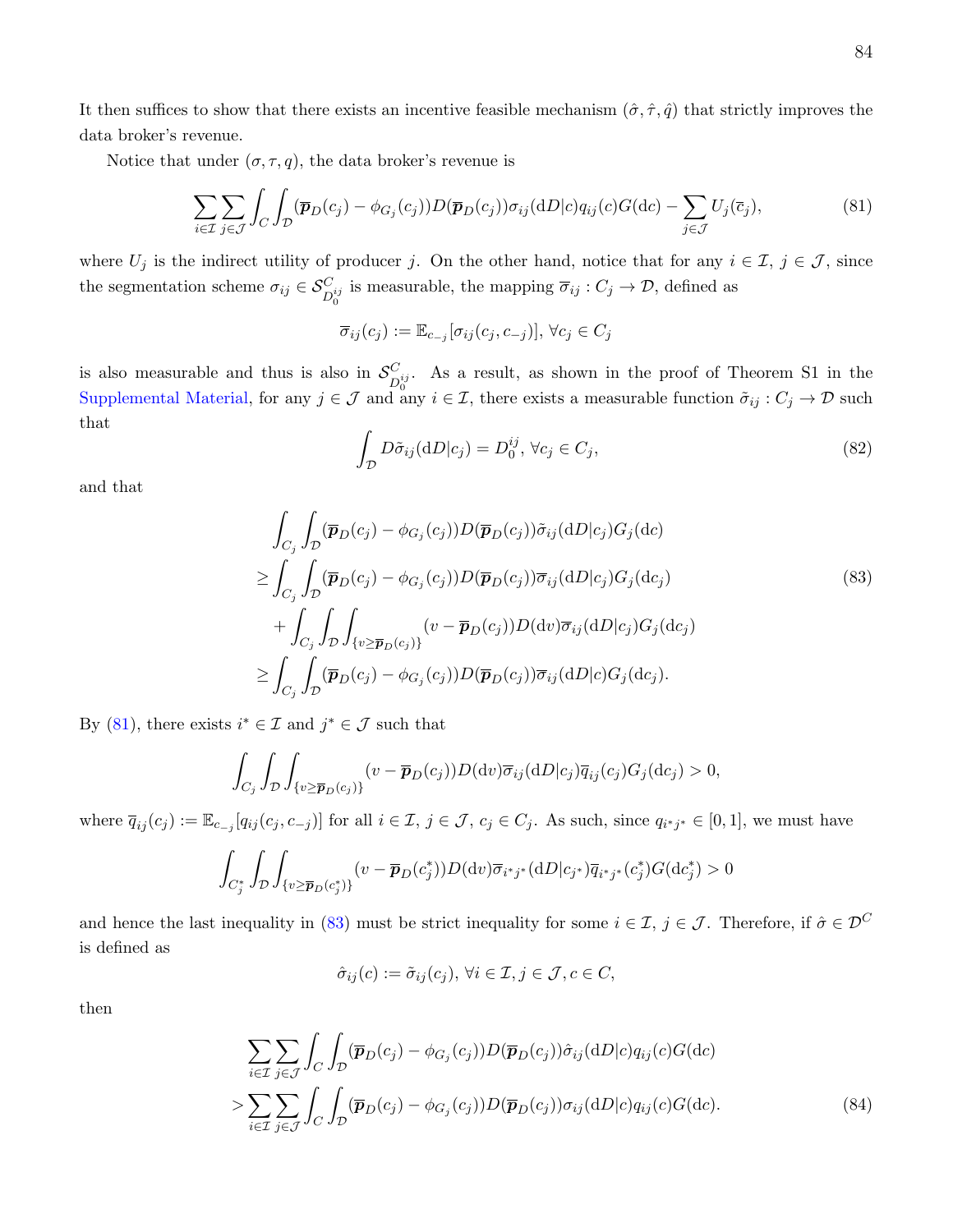On the other hand, as shown in the proof of Theorem S1 in the [Supplemental Material,](https://kaihaoyang.com/wp-content/uploads/2019/10/Optimal-Market-Segmentaion-Design-and-its-Consequences-Supplemental-Materials.pdf) such  $\{\tilde{\sigma}_{ij}\}$  are such that for any  $i\in\mathcal{I}$  and  $j\in\mathcal{J},$  for Lebesgue-almost all  $c_j\in C_j,$ 

<span id="page-85-0"></span>
$$
\int_{\mathcal{D}} D(\overline{\boldsymbol{p}}_D(c_j)) \tilde{\sigma}_{ij}(\mathrm{d}D|c_j) = \int_{\mathcal{D}} D(\overline{\boldsymbol{p}}_D(c_j)) \overline{\sigma}_{ij}(\mathrm{d}D|c_j). \tag{85}
$$

Moreover, for all  $c_j, c'_j \in C_j$  with  $c'_j > c_j$ ,

<span id="page-85-1"></span>
$$
\int_{c_j}^{c'_j} \left( \int_{\mathcal{D}} D(\overline{\boldsymbol{p}}_D(z)) \tilde{\sigma}_{ij}(\mathrm{d}D|z) \right) \mathrm{d}z \ge \int_{c_j}^{c'_j} \left( \int_{\mathcal{D}} D(\overline{\boldsymbol{p}}_D(z)) \tilde{\sigma}_{ij}(\mathrm{d}D|c_j) \right) \mathrm{d}z, \tag{86}
$$

and,

<span id="page-85-2"></span>
$$
\int_{c_j}^{c_j'} \left( \int_{\mathcal{D}} D(\overline{\boldsymbol{p}}_D(z)) \tilde{\sigma}_{ij}(\mathrm{d}D|z) \right) \le \int_{c_j}^{c_j'} \left( \int_{\mathcal{D}} D(\overline{\boldsymbol{p}}_D(z)) \tilde{\sigma}_{ij}(\mathrm{d}D|c_j') \right). \tag{87}
$$

These imply that, as  $\overline{q}_{ij}(c_j) \in [0,1]$  for all  $c_j \in C_j$ , for all  $j \in \mathcal{J}$ ,

<span id="page-85-3"></span>
$$
\int_{c_j}^{c_j'} \left( \mathbb{E}_{c-j} \left[ \sum_{i \in \mathcal{I}} \int_{\mathcal{D}} D(\overline{p}_D(z)) \hat{\sigma}_{ij}(\mathrm{d}D | z, c_{-j}) q_{ij}(z, c_{-j}) \right] \mathrm{d}z \n- \int_{c_j}^{c_j'} \left( \mathbb{E}_{c-j} \left[ \sum_{i \in \mathcal{I}} \int_{\mathcal{D}} D(\overline{p}_D(z)) \hat{\sigma}_{ij}(\mathrm{d}D | c_j', c_{-j}) q_{ij}(c_j', c_{-j}) \right] \right) \mathrm{d}z \n= \int_{c_j}^{c_j'} \left( \sum_{i \in \mathcal{I}} \int_{\mathcal{D}} D(\overline{p}_D(z)) \tilde{\sigma}_{ij}(\mathrm{d}D | z) \overline{q}_{ij}(z) \right) \mathrm{d}z \n- \int_{c_j}^{c_j'} \left( \sum_{i \in \mathcal{I}} \int_{\mathcal{D}} D(\overline{p}_D(z)) \tilde{\sigma}_{ij}(\mathrm{d}D | c_j') \overline{q}_{ij}(c_j') \right) \mathrm{d}z \n\geq \int_{c_j}^{c_j'} \left( \sum_{i \in \mathcal{I}} \int_{\mathcal{D}} D(\overline{p}_D(z)) \overline{\sigma}_{ij}(\mathrm{d}D | z) \overline{q}_{ij}(z) \right) \mathrm{d}z \n- \int_{c_j}^{c_j'} \left( \sum_{i \in \mathcal{I}} \int_{\mathcal{D}} D(\overline{p}_D(z)) \overline{\sigma}_{ij}(\mathrm{d}D | c_j') \overline{q}_{ij}(c_j') \right) \mathrm{d}z \n= \int_{c_j}^{c_j'} \left( \mathbb{E}_{c-j} \left[ \sum_{i \in \mathcal{I}} \int_{\mathcal{D}} D(\overline{p}_D(z)) \sigma_{ij}(\mathrm{d}D | z, c_{-j}) q_{ij}(z, c_{-j}) \right] \right) \mathrm{d}z \n- \int_{c_j}^{c_j'} \left( \mathbb{E}_{c-j} \left[ \sum_{i \in \mathcal{I}} \int_{\mathcal{D}} D(\overline{p}_D(z)) \sigma_{ij}(\mathrm{d}D | c_j', c_{-j}) q_{ij}(c_j', c_{-j}) \right] \right) \mathrm{d}z
$$

for all  $j \in \mathcal{J}, c_j, c'_j \in C_j$ , where the first equality follows from the definitions of  $\hat{\sigma}_{ij}$  and  $\overline{q}_{ij}$ , the first inequality follows from [\(85\)](#page-85-0), [\(86\)](#page-85-1) and [\(87\)](#page-85-2), the second equality follows from the definition of  $\overline{\sigma}_{ij}$  and the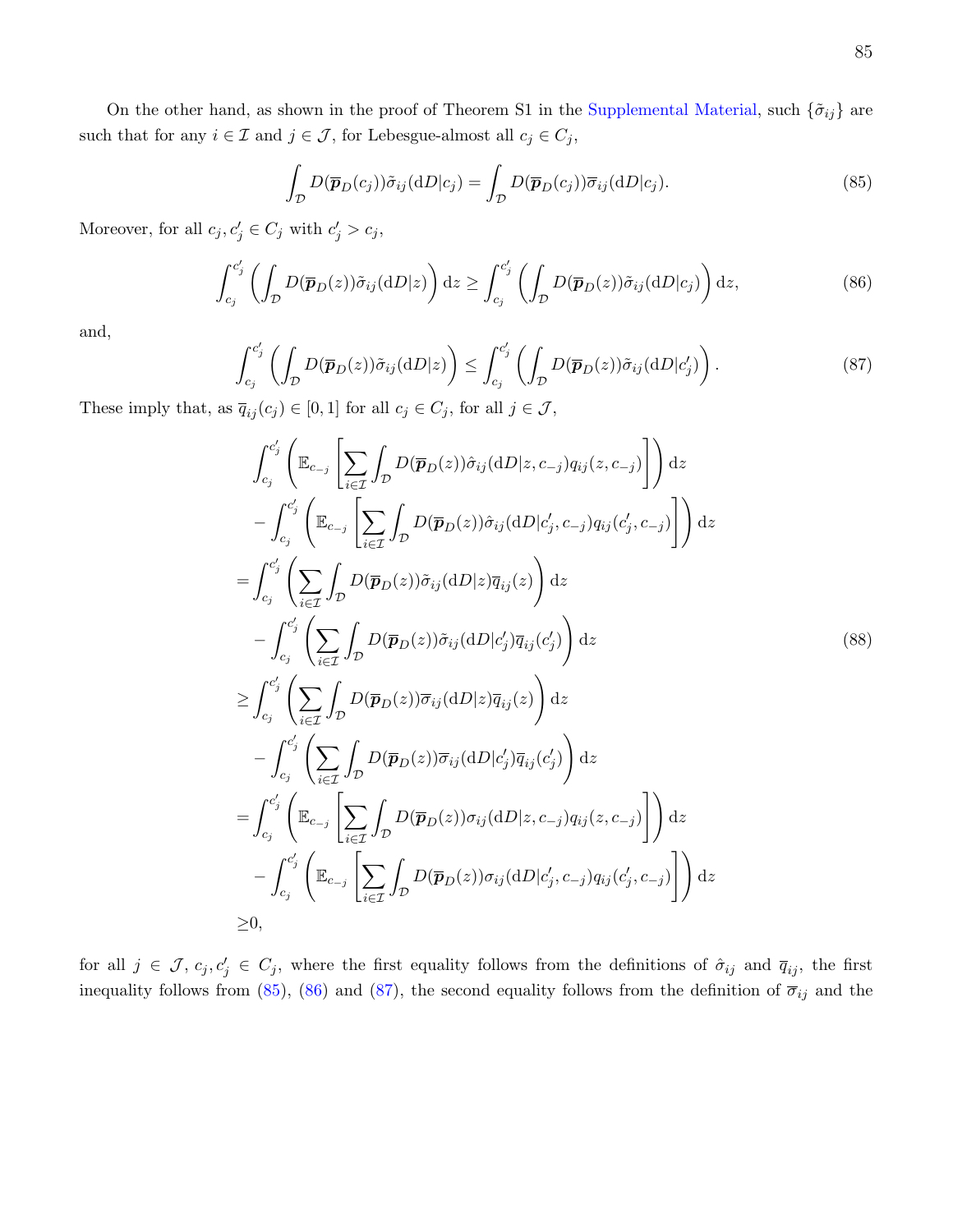last inequality follows from the incentive compatibility of  $(\sigma, \tau, q)$ . Furthermore, for any  $j \in \mathcal{J}$ ,  $c_j \in C_j$ ,

<span id="page-86-0"></span>
$$
\int_{c_j}^{\overline{c}_j} \left( \mathbb{E}_{c_j} \left[ \sum_{i \in \mathcal{I}} \int_{\mathcal{D}} D(\overline{p}_D(z)) \hat{\sigma}_{ij}(\mathrm{d}D|z, c_{-j}) q(z, c_{-j}) \right] \right) \mathrm{d}z
$$
\n
$$
= \int_{c_j}^{\overline{c}_j} \left( \sum_{i \in \mathcal{I}} \int_{\mathcal{D}} D(\overline{p}_D(z)) \tilde{\sigma}_{ij}(\mathrm{d}D|z) \overline{q}_{ij}(z) \right) \mathrm{d}z
$$
\n
$$
= \int_{c_j}^{\overline{c}_j} \left( \sum_{i \in \mathcal{I}} \int_{\mathcal{D}} D(\overline{p}_D(z)) \overline{\sigma}_{ij}(\mathrm{d}D|z) \overline{q}_{ij}(z) \right) \mathrm{d}z
$$
\n
$$
= \int_{c_j}^{\overline{c}_j} \left( \mathbb{E}_{c_j} \left[ \sum_{i \in \mathcal{I}} \int_{\mathcal{D}} D(\overline{p}_D(z)) \sigma_{ij}(\mathrm{d}D|z, c_{-j}) q(z, c_{-j}) \right] \right) \mathrm{d}z
$$
\n
$$
\geq \pi_j(c_j, m_j^*) - \overline{\pi}_j,
$$
\n(89)

where the first equality follows from the definition of  $\hat{\sigma}_{ij}$  and  $\overline{q}_{ij}$ , the second equality follows from [\(85\)](#page-85-0), the third equality follows from the definition of  $\overline{\sigma}_{ij}$  and the last inequality follows from the individual rationality of  $(\sigma, \tau, q)$  and [Lemma 19.](#page-83-0)

Together, by [\(88\)](#page-85-3), [\(89\)](#page-86-0), [\(82\)](#page-84-2) and [Lemma 19,](#page-83-0) there exist transfers  $\{\hat{\tau}_j\}$  such that  $(\hat{\sigma}, \hat{\tau}, q)$  is an incentive compatible and individually rational mechanism. Moreover, by [\(84\)](#page-84-3), this mechanism improves the data broker's revenue. As such,  $(\sigma, \tau, q)$  cannot be optimal. This completes the proof.

# F.4 Proof of Theorem [11](#page-34-1)

*Proof of Theorem 11.* First notice that by [Lemma 19,](#page-83-0) for any incentive feasible mechanism  $(\sigma, \tau, q)$ , the data broker's expected revenue is at most

$$
\sum_{j\in\mathcal{J}}\left[\int_{C_j}\left(\sum_{i\in\mathcal{I}}\int_{\mathcal{D}}(\overline{\mathbf{p}}_D(c_j)-\phi_{G_j}(c_j))D(\overline{\mathbf{p}}_D(c_j))\overline{\sigma}_{ij}(\mathrm{d}D|c_j)\overline{q}_{ij}(c)\right)G_j(\mathrm{d}c_j)-\overline{\pi}_j\right],
$$

where for any  $i \in \mathcal{I}, j \in \mathcal{J}, c_j \in C_j$ ,

$$
\overline{\sigma}_{ij}(c_j) := \mathbb{E}_{c_j}[\sigma_{ij}(c)], \quad \overline{q}_{ij}(c_j) := \mathbb{E}_{c_{-j}}[q_{ij}(c)].
$$

Furthermore, notice that for any  $i \in \mathcal{I}$ ,  $j \in \mathcal{J}$  and any  $c_j \in C_j$ ,

$$
\int_{\mathcal{D}} (\overline{\boldsymbol{p}}_D(c_j) - \phi_{G_j}(c_j)) D(\overline{\boldsymbol{p}}_D(c_j)) \overline{\sigma}_{ij}(\mathrm{d}D|c_j) \le \int_{\mathcal{D}} \max_{p \in \mathbb{R}_+} (p - \phi_{G_j}(c_j)) D(p) \overline{\sigma}_{ij}(\mathrm{d}D|c_j)
$$
  

$$
\le \int_V (v - \phi_{G_j}(c_j))^+ D_0^{ij}(\mathrm{d}v).
$$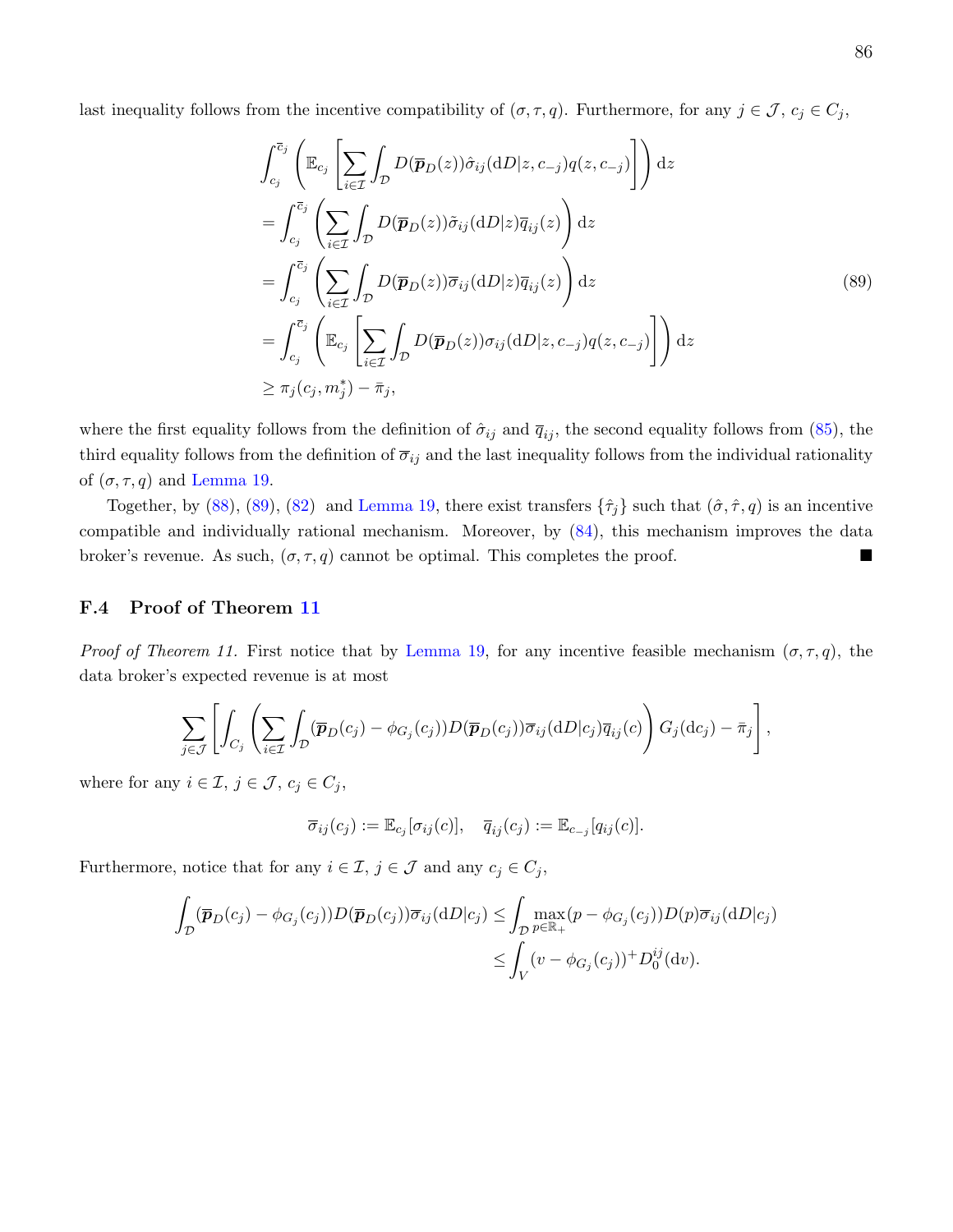Therefore,

$$
\sum_{j \in \mathcal{J}} \left[ \int_{C_j} \left( \sum_{i \in \mathcal{I}} \int_{\mathcal{D}} (\overline{p}_D(c_j) - \phi_{G_j}(c_j)) D(\overline{p}_D(c_j)) \overline{\sigma}_{ij}(\mathrm{d}D|c_j) \overline{q}_{ij}(c) \right) G_j(\mathrm{d}c_j) \right]
$$
\n
$$
\leq \sum_{j \in \mathcal{J}} \left[ \int_{C_j} \left( \sum_{i \in \mathcal{I}} \int_{\mathcal{D}} \max_{p \in \mathbb{R}_+} (p - \phi_{G_j}(c_j)) D(p) \overline{\sigma}_{ij}(\mathrm{d}D|c_j) \overline{q}_{ij}(c) \right) G_j(\mathrm{d}c_j) \right]
$$
\n
$$
\leq \sum_{j \in \mathcal{J}} \left[ \int_{C_j} \left( \int_V (v - \phi_{G_j}(c_j)) + D_0^{ij}(\mathrm{d}v) \right) \overline{q}_{ij}(c_j) G_j(\mathrm{d}c_j) \right]
$$
\n
$$
= \int_C \sum_{j \in \mathcal{J}} \left( \sum_{i \in \mathcal{I}} \left( \int_V (v - \phi_{G_j}(c_j)) + D_0^{ij}(\mathrm{d}v) \right) q_{ij}(c) \right) G(\mathrm{d}c).
$$
\n(90)

Since  $\sum_{i\in\mathcal{I}} q_{ij} \leq 1$  for all  $j\in\mathcal{J}$ , the data broker's revenue is bounded from above by

$$
\bar{R} := \sum_{j \in \mathcal{J}} \int_C \left[ \max_{i \in \mathcal{I}} \left( \int_V (v - \phi_{G_j}(c_j))^+ D_0^{ij}(\mathrm{d}v) \right) G_j(\mathrm{d}c_j) \right] - \sum_{j \in \mathcal{J}} \bar{\pi}_j.
$$

I first show that there exists an incentive feasible mechanism that attains the upper bound  $\bar{R}$ . To see this, notice that for any  $i \in \mathcal{I}$ ,  $j \in \mathcal{J}$ , since  $c_j \leq \phi_{G_j}(c_j) \leq \overline{p}_{D_0^{ij}}(c_j)$  for all  $c_j \in C_j$ , as shown in the proof of [Theorem 1,](#page-13-0) there exists a segmentation scheme  $\sigma_{ij}^* : C_j \to \mathcal{D}$  such that for all  $c_j \in C_j$  and for any  $p \in V$ ,

<span id="page-87-4"></span>
$$
\int_{\mathcal{D}} D(p)\sigma_{ij}^*(dD|c_j) = D_0^{ij}(p). \tag{91}
$$

Moreover, for  $G_j$ -almost all  $c_j \in C_j$ ,

$$
\int_{\mathcal{D}} (\overline{\boldsymbol{p}}_D(c_j) - \phi_{G_j}(c_j)) D(\overline{\boldsymbol{p}}_D(c)) \sigma_{ij}^*(dD|c_j) = \int_V (v - \phi_{G_j}(c_j))^+ D_0^{ij}(dv). \tag{92}
$$

Furthermore, for Lebesgue-almost all  $c_j \in C_j$ ,

<span id="page-87-0"></span>
$$
\int_{\mathcal{D}} D(\overline{\boldsymbol{p}}_D(c_j)) \sigma_{ij}^*(dD|c_j) = D_0^{ij}(\phi_{G_j}(c_j)),\tag{93}
$$

and for all  $c_j, c'_j \in C_j$  with  $c_j < c'_j$ , then

<span id="page-87-1"></span>
$$
\int_{c_j}^{c_j'} \left( \int_{\mathcal{D}} D(\overline{\boldsymbol{p}}_D(z)) \sigma_{ij}^*(dD|c_j') \right) dz \le \int_{c_j}^{c_j'} D_0^{ij}(\phi_{G_j}(z)) dz,
$$
\n(94)

while for Lebesgue-almost all  $c_j, c'_j \in C_j$  with  $c'_j < c_j$ ,

<span id="page-87-2"></span>
$$
\int_{\mathcal{D}} D(\overline{\boldsymbol{p}}_D(c_j)) \sigma_{ij}^* (\mathrm{d}D|c_j') = D_0^{ij} (\phi_{G_j}(c_j')). \tag{95}
$$

<span id="page-87-3"></span>,

.

Now let  $q^*$  be defined as

$$
q_{ij}^*(c) := \frac{1}{|W_j(c_j)|} \mathbf{1} \left\{ \int_V (v - \phi_{G_j}(c_j))^+ D_0^{ij}(\mathrm{d}v) = \max_{i' \in \mathcal{I}} \int_V (v - \phi_{G_j}(c_j))^+ D_0^{i'j}(\mathrm{d}v) \right\}
$$

where

$$
W_j(c_j) := \left\{ i \in \mathcal{I} \middle| \int_V (v - \phi_{G_j}(c_j))^+ D_0^{ij}(\mathrm{d}v) = \max_{i' \in \mathcal{I}} \int_V (v - \phi_{G_j}(c_j))^+ D_0^{i'j}(\mathrm{d}v) \right\}
$$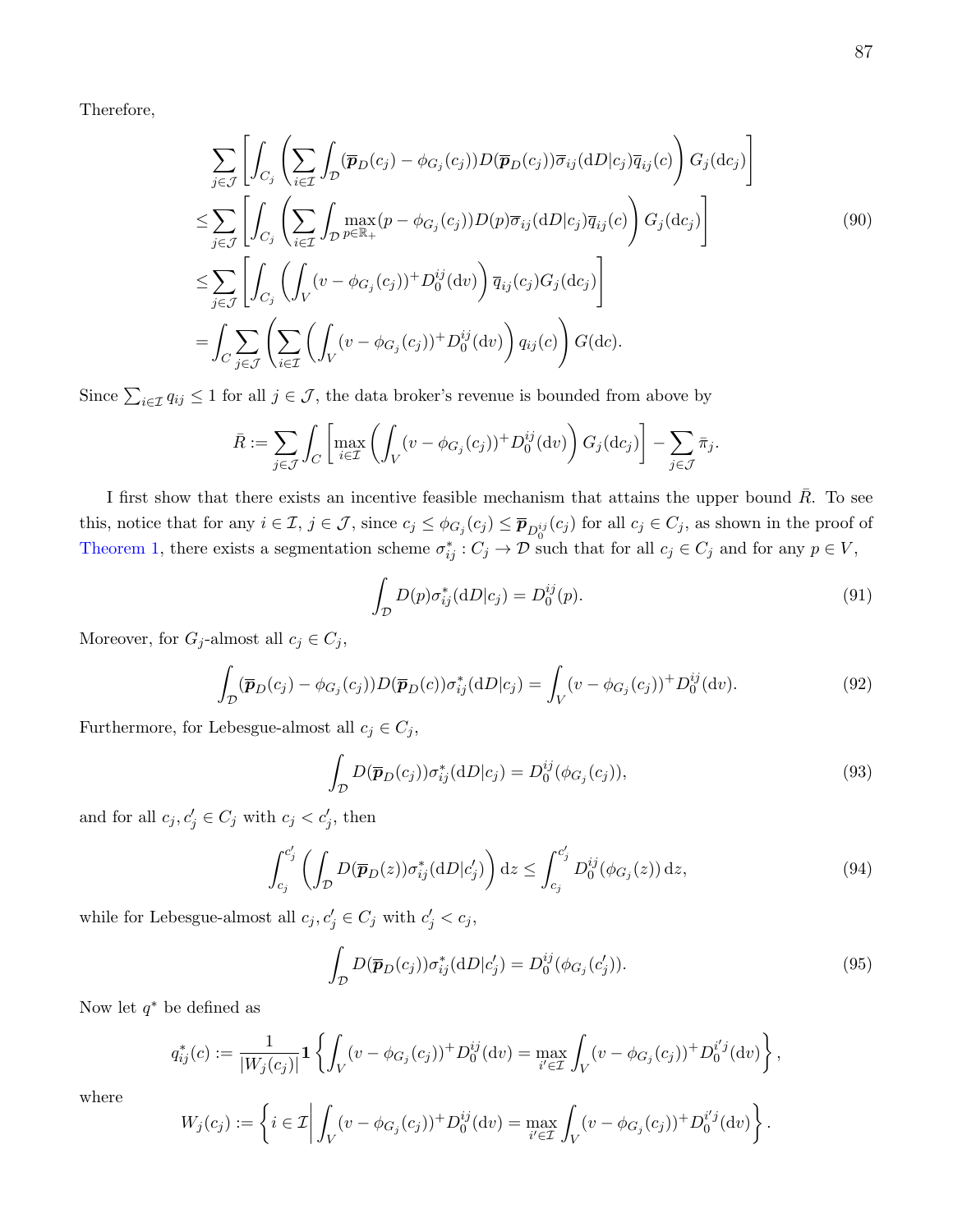Then the data broker's revenue under  $\sigma^*$  and  $q^*$  attains the upper  $\bar{R}$ . Furthermore, notice that since the function

<span id="page-88-1"></span>
$$
z \mapsto \int_{\{v \ge z\}} (v - z) D(\mathrm{d}v)
$$

is nonincreasing for any  $D \in \mathcal{D}$  and since  $\phi_{G_j}$  is nondecreasing,  $q_{ij}^*$  is nonincreasing for each  $i \in \mathcal{I}$ . As a result, for each  $j \in \mathcal{J}$ , for any  $c_j, c'_j \in C_j$ 

$$
\int_{c_j}^{c'_j} \left( \mathbb{E}_{c_{-j}} \left[ \sum_{i \in \mathcal{I}} \int_{\mathcal{D}} D(\overline{p}_D(z)) \sigma_{ij}^* (\mathrm{d}D|z, c_{-j}) q_{ij}^*(z, c_{-j}) \right] \right) \mathrm{d}z \n- \int_{c_j}^{c'_j} \left( \mathbb{E}_{c_{-j}} \left[ \sum_{i \in \mathcal{I}} \int_{\mathcal{D}} D(\overline{p}_D(z)) \sigma_{ij}^* (\mathrm{d}D|c'_j, c_{-j}) \right] q_{ij}^*(c'_j, c_{-j}) \right) \mathrm{d}z \n= \int_{c_j}^{c'_j} \left( \int_{\mathcal{D}} \sum_{i \in \mathcal{I}} D(\overline{p}_D(z)) \sigma_{ij}^* (\mathrm{d}D|z) q_{ij}^*(z) - \int_{\mathcal{D}} \sum_{i \in \mathcal{I}} D(\overline{p}_D(z)) \sigma_{ij}^* (\mathrm{d}D|c'_j) q_{ij}^*(c'_j) \right) \mathrm{d}z \n\geq \int_{c_j}^{c'_j} \sum_{i \in \mathcal{I}} \left( D_0^{ij} (\phi_{G_j}(z)) q_{ij}^*(z) - D_0^{ij} (\phi_{G_j}(c'_j)) q_{ij}^*(c'_j) \right) \mathrm{d}z \n\geq 0,
$$
\n(96)

where the equality follows from the fact that  $\sigma_{ij}^*$  and  $q_{ij}^*$  do not depend on  $c_{-j}$ , the first inequality follows from [\(93\)](#page-87-0), [\(94\)](#page-87-1), and [\(95\)](#page-87-2); and the last inequality follows from monotonicity of  $\phi_{G_j}$  and  $q_{ij}^*$  for each  $i \in \mathcal{I}$ .

Finally, notice that since for each  $j \in \mathcal{J}, \{D_0^{ij}\}$  $\{y_i\}_{i\in\mathcal{I}}$  is ordered by pointwise dominance, for any  $c_j \in C_j$ , any  $i, i' \in \mathcal{I}$ 

<span id="page-88-0"></span>
$$
\int_{V} (v - \phi_{G_j}(c_j))^+ D_0^{ij}(\mathrm{d}v) \ge \int_{V} (v - \phi_{G_j}(c_j))^+ D_0^{i'j}(\mathrm{d}v)
$$
\n
$$
\iff m^{D_0^{ij}} \ge \text{Fosp } m^{D_0^{i'j}}
$$
\n
$$
\iff D_0^{ij} \ge D_0^{i'j}.
$$
\n(97)

As a result, for any  $j \in \mathcal{J}$ , for any  $c_j \in C_j$ ,

<span id="page-88-2"></span>
$$
\int_{c_j}^{\overline{c}_j} \left( \mathbb{E}_{c_{-j}} \left[ \sum_{i \in \mathcal{I}} \int_{\mathcal{D}} D(\overline{p}_D(z)) \sigma_{ij}^* (\mathrm{d}D|z, c_{-j}) q_{ij}^*(z, c_{-j}) \right] \right) \mathrm{d}z
$$
\n
$$
= \int_{c_j}^{\overline{c}_j} \sum_{i \in \mathcal{I}} \left( \int_{\mathcal{D}} D(\overline{p}_D(z)) \sigma_{ij}^* (\mathrm{d}D|z) q_{ij}^*(z) \right) \mathrm{d}z
$$
\n
$$
= \int_{c_j}^{\overline{c}_j} \sum_{i \in \mathcal{I}} D_0^{ij} (\phi_{G_j}(z)) q_{ij}^*(z) \mathrm{d}z
$$
\n
$$
= \int_{c_j}^{\overline{c}_j} \sum_{i \in W_j(z)} D_0^{ij} (\phi_{G_j}(z)) \frac{1}{|W_j(z)|} \mathrm{d}z
$$
\n
$$
\geq \int_{c_j}^{\overline{c}_j} \sum_{i \in \mathcal{I}} D_0^{ij} (\phi_{G_j}(c_j)) \frac{1}{I} \mathrm{d}z
$$
\n
$$
\geq \int_{c_j}^{\overline{c}_j} D_0^{j}(\overline{p}_{D_0^j}(z)) \mathrm{d}z,
$$
\n
$$
(98)
$$